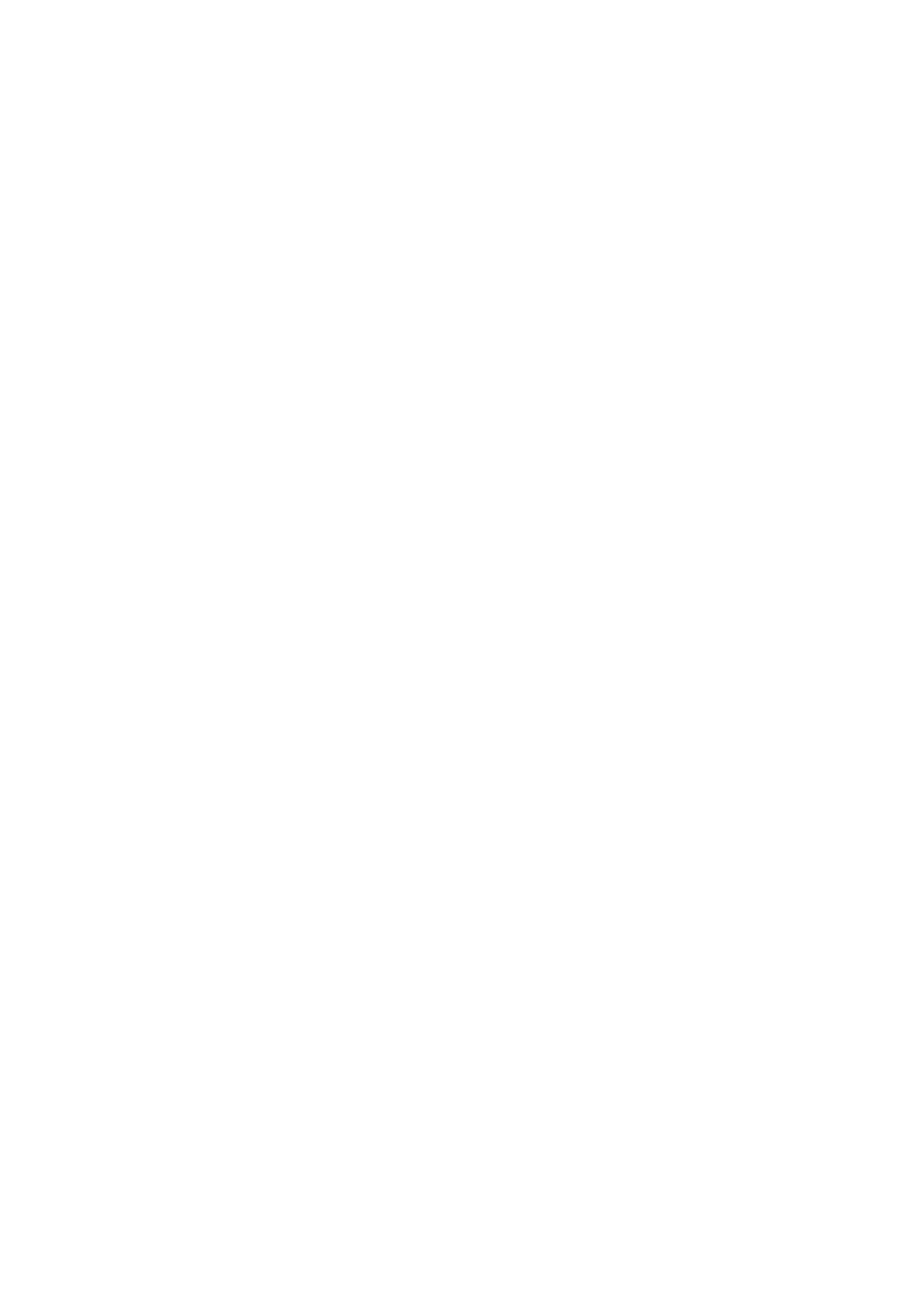| <b>Table of Contents</b>                                                      | page     |
|-------------------------------------------------------------------------------|----------|
| 1. INTRODUCTION<br>1.1. The background of the study                           | 9<br>9   |
| 1.2. The purpose of the study and research questions                          | 11       |
| 1.3. The structure of the study                                               | 14       |
| 2. THEORETICAL BACKGROUNDS<br>2.1. Defining conflict                          | 16<br>17 |
| 2.2. Conflict types                                                           | 22       |
| 2.3. The insights of strategy process studies about conflicts in strategizing | 27       |
| 2.3.1. The business policy paradigm                                           | 30       |
| 2.3.2. Strategy tools of the business policy paradigm                         | 30       |
| 2.3.3. Conflicts related to the business policy paradigm                      | 32       |
| 2.3.4. The learning paradigm                                                  | 33       |
| 2.3.5. Strategy tools of the learning paradigm                                | 35       |
| 2.3.6. Conflicts related to the learning paradigm                             | 37       |
| 2.3.7. Summary of strategy paradigms                                          | 38       |
| 2.4. Strategy practices and actors                                            | 39       |
| 3. METHODOLOGY                                                                | 44       |
| 3.1. Research method                                                          | 44       |
| 3.2. Case selection                                                           | 45       |
| 3.3. Data collection                                                          | 47       |
| 3.4. Analysis method                                                          | 51       |
| 3.5. Methodological limitations                                               | 51       |
| <b>4. EMPIRICAL FINDINGS</b>                                                  | 53       |
| 4.1. The strategy process in the company                                      | 53       |
| 4.2. The work practices in the projects and strategy tools                    | 57       |
| 4.3. The different roles in the strategizing                                  | 60       |
| 4.4. Strategy communication                                                   | 63       |
| 4.5. Emotions and expectations                                                | 68       |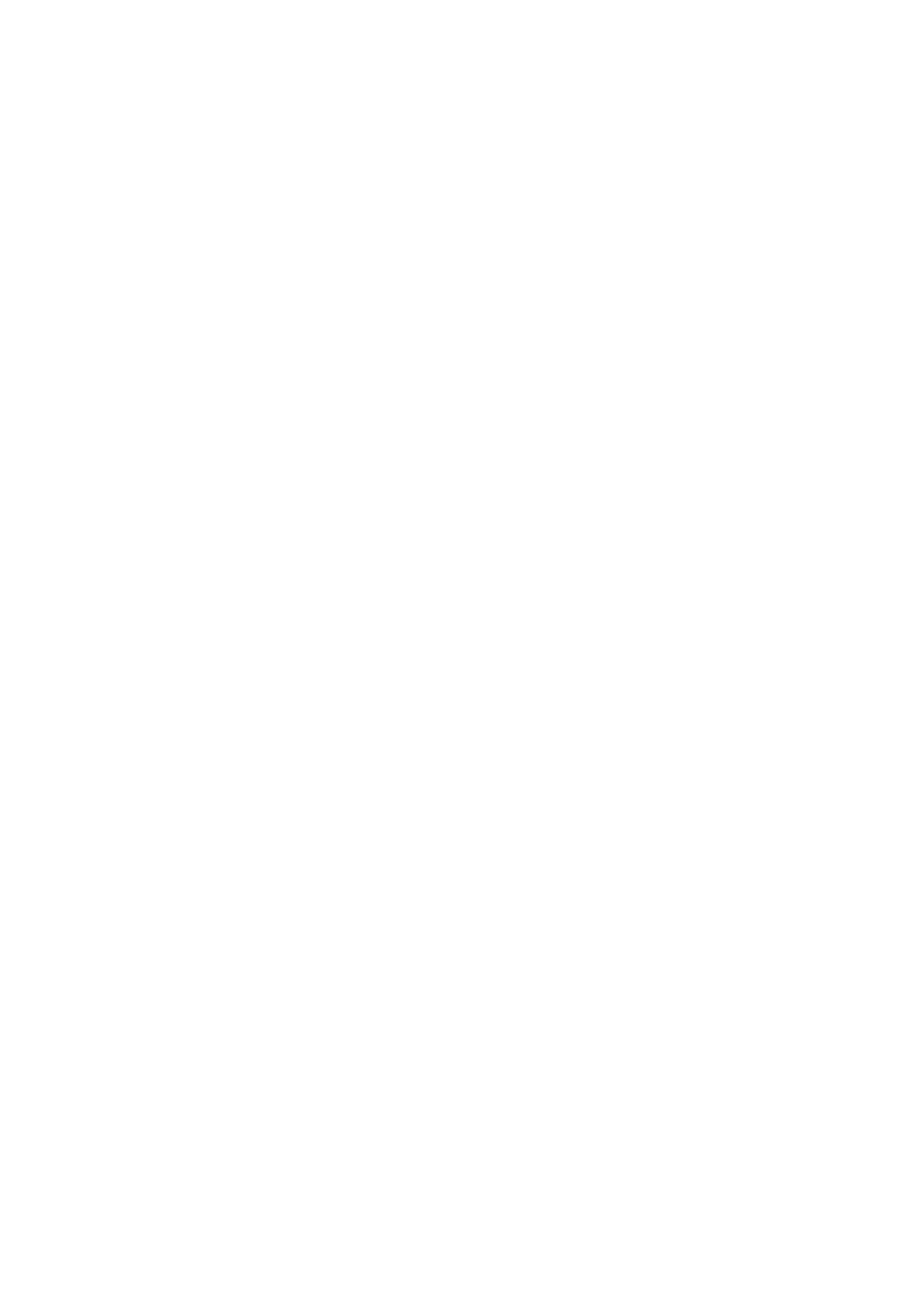| 4.6. Conflicts in the case organization                                                | 73  |
|----------------------------------------------------------------------------------------|-----|
| 4.7. Sub-cultures, regional politics and conflict escalation                           | 76  |
| 4.8. The strategizing practices and conflicts in the target organization in a nutshell | 80  |
| 5. DISCUSSION                                                                          | 82  |
| <b>6. CONCLUSIONS</b>                                                                  | 87  |
| 6.1. Managerial implications                                                           | 88  |
| 6.2. Academic contribution                                                             | 89  |
| 6.3. Limitations                                                                       | 90  |
| 6.4. Future research suggestions                                                       | 90  |
| <b>REFERENCES</b>                                                                      | 91  |
| APPENDIX 1. The information about the study for the participants                       | 98  |
| APPENDIX 2. The interview structure                                                    | 100 |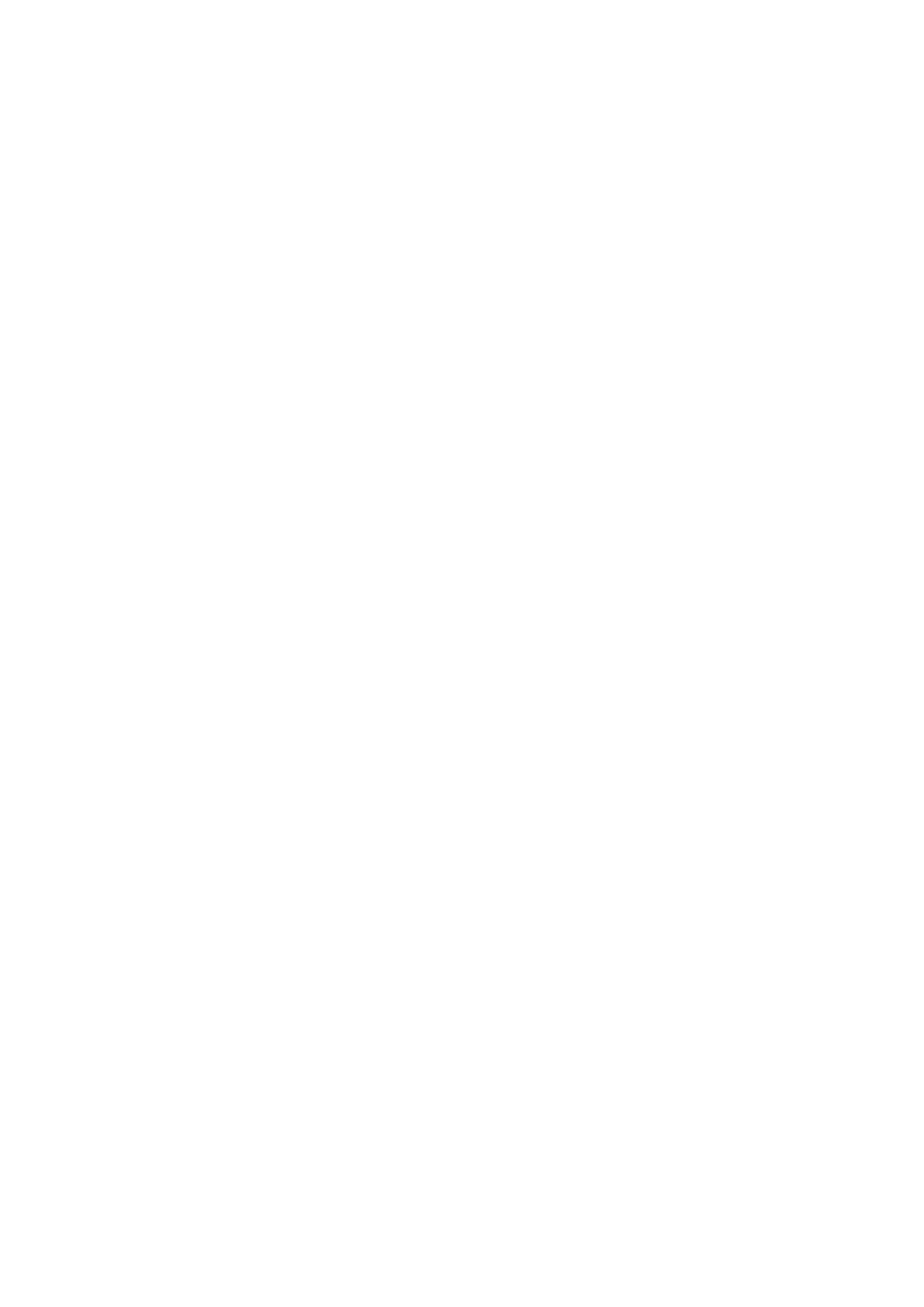| List of figures                                                                               | page |
|-----------------------------------------------------------------------------------------------|------|
| <b>Figure 1:</b> A gap in the research of strategic management.                               | 14   |
| <b>Figure 2:</b> The structure of the theoretical framework.                                  | 15   |
| <b>Figure 3:</b> The connections between the phenomena in the study.                          | 16   |
| <b>Figure 4:</b> Strategizing interaction model (Jarratt and Stiles 2010: 33).                | 41   |
| Figure 5: Strategy development and formation in years 2011 and 2012.                          | 55   |
| <b>Figure 6:</b> The different roles in the strategizing.                                     | 61   |
| Figure 7: What feeds the empowerment in the organization (Conger and Kanungo                  |      |
| 1988: 475).                                                                                   | 72   |
| List of tables                                                                                | page |
| Table 1: Definitions of conflict.                                                             | 20   |
| <b>Table 2:</b> The dimensions of conflict found in the definitions.                          | 21   |
| Table 3: Conflict typologies in the literature.                                               | 23   |
| Table 4: The division of different conflict typologies under the task and affective           |      |
| conflict.                                                                                     | 26   |
| <b>Table 5:</b> The division of strategy schools of thoughts adopted from the works of        |      |
| Mintzberg et al. (1998) and French (2009).                                                    | 28   |
| <b>Table 6:</b> The summary of strategy paradigms and potential conflicts in the paradigms 38 |      |
| <b>Table 7:</b> The details and information of interviews.                                    | 50   |
| Table 8: The main findings of the study.                                                      | 86   |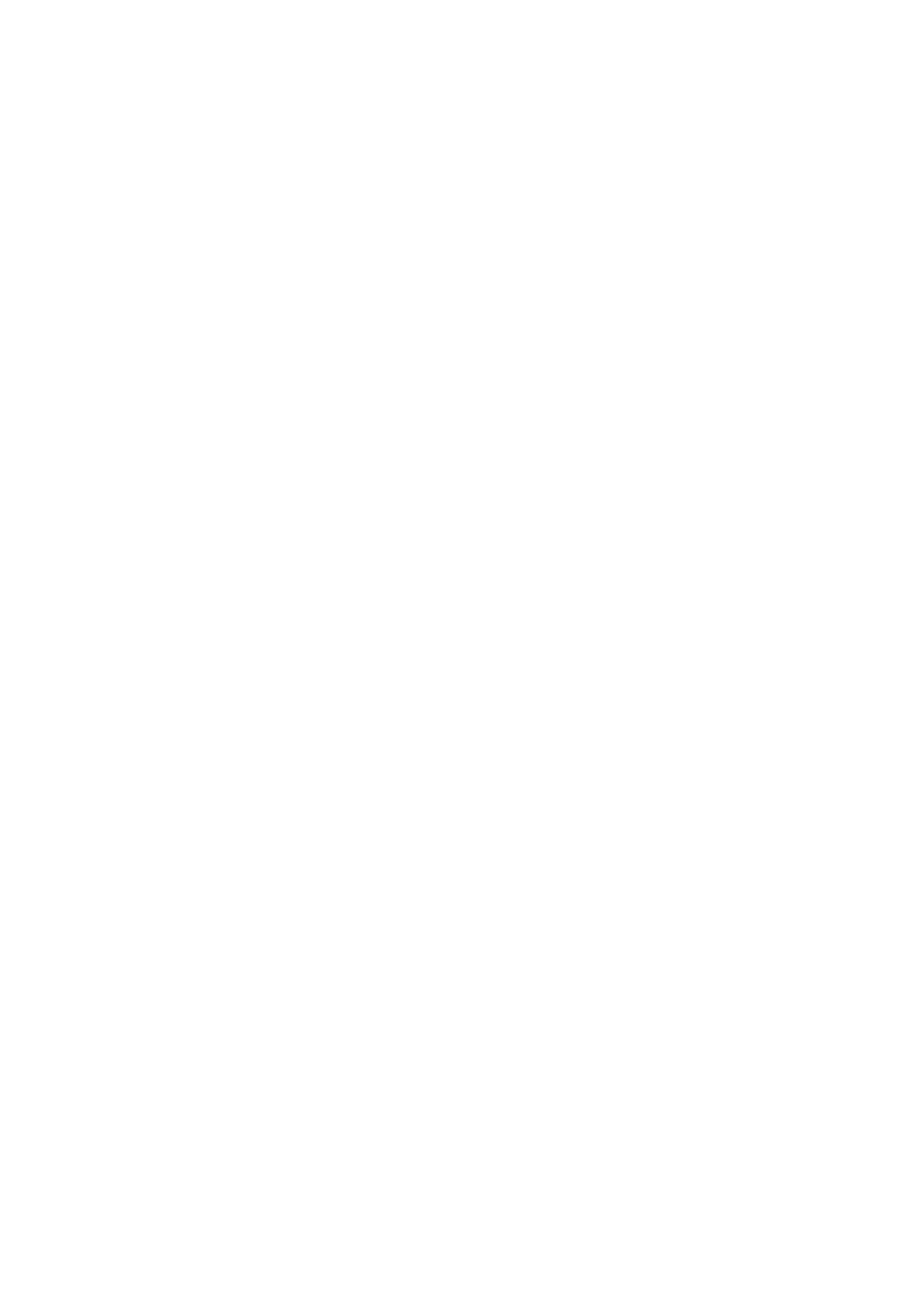## **UNIVERSITY OF VAASA**

| <b>Faculty of Business Studies</b>              |                                               |  |  |
|-------------------------------------------------|-----------------------------------------------|--|--|
| <b>Author of the Thesis:</b>                    | Hannu Alakoski                                |  |  |
| <b>Topic of the Thesis:</b>                     | The Effect of Strategy Practices on Conflicts |  |  |
| <b>Name of the Supervisor: Rodrigo Rabetino</b> |                                               |  |  |
| Degree:                                         | Master's Degree in Business Studies           |  |  |
| Department:                                     | Management                                    |  |  |
| <b>Major Subject:</b>                           | <b>Strategic Management</b>                   |  |  |
| <b>Year of Entering the University</b>          | 2008                                          |  |  |
| <b>Year of Completing the Thesis:</b>           | Pages: $100$<br>2013                          |  |  |
|                                                 |                                               |  |  |

## **ABSTRACT**

**Aim** The objective of the research is to study the role of conflicts in strategizing and examine how the potential conflicts occur during strategizing in high empowerment conditions. The research questions are the following: Why might conflicts arise? How are strategizing practices affecting conflicts?

**Framework** The theoretical framework of the study builds upon strategy as practice research direction's premise viewing strategizing on micro level and focusing on human interaction. The framework consists of the task and affective conflicts, two strategy paradigms in strategy process research – the business policy paradigm and the learning paradigm, strategizing practices, strategy tools and actors involved in the strategizing.

**Methodology** The study was conducted as a single-case study using semi structured interviews and observation of strategy work and implementation in the case company. The paradigm of the study is subjectivist approach to gain a proper insight on different perspectives of the strategy development process from different organizational levels and roles. The research design is based on abductive reasoning. The analysis method was systematic content analysis. And the unit of analysis was the strategizing process.

**Findings and contribution** The conflicts in the organization were born in situations where there was a major difference in goal attainment, difference in opinions, differences in organizational cultures and old organizational structures. The type of conflict, task-related or affective, is dependent of the situation and the history of participants. In this case deeper perceived differences in goal attainment and organizational culture seemed to create potential for affective conflicts. The lack of major conflicts is explained by the high empowerment.

The reflective strategy practices affected to some extent the appearance of an escalated conflict in the strategy creation. However, in the implementation phase when the organization utilized reflective and routinized strategy practices there were not any conflicts.

As a rule of thumb, the more and clearer the strategy communication was, the less were there conflicts that were considered as negative forces. So the quantity and frequentness of the strategy communication is related to the existence of conflicts. The main contribution of the research is the relations between strategizing and conflicts, especially between strategy communication and different conflict types. The preliminary results may be used to conduct a quantitative study to verify or falsify the relations portrayed in these conclusions.

**\_\_\_\_\_\_\_\_\_\_\_\_\_\_\_\_\_\_\_\_\_\_\_\_\_\_\_\_\_\_\_\_\_\_\_\_\_\_\_\_\_\_\_\_\_\_\_\_\_\_\_\_\_\_\_\_\_\_\_\_\_\_\_\_\_\_\_\_\_\_**

**KEYWORDS:** conflict, strategy as practice, strategy practices, strategy

communication, empowerment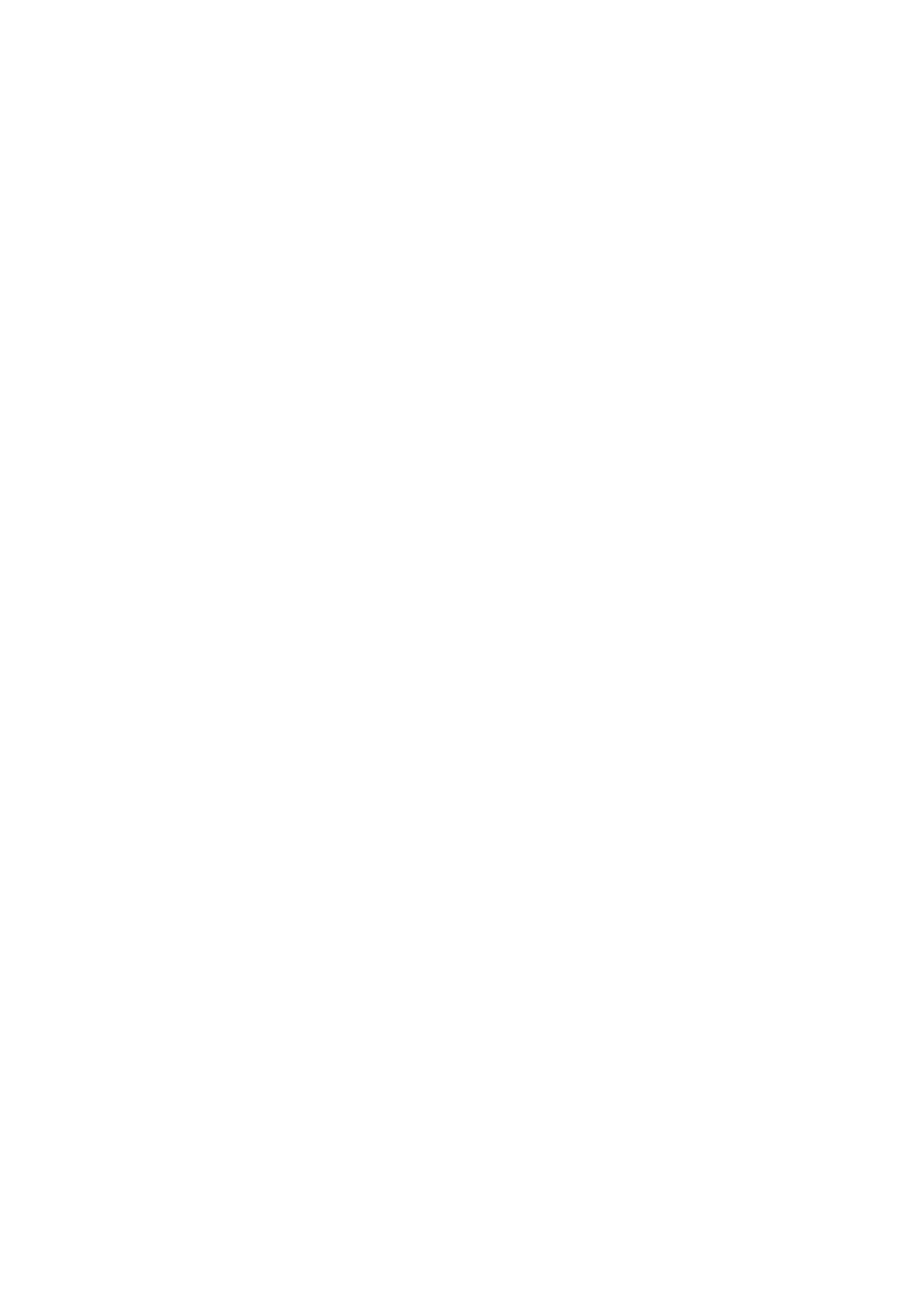### **1. INTRODUCTION**

#### 1.1. The background of the study

A recent Hollywood blockbuster Inception surprisingly demonstrated a management challenge: "'How do you translate a business strategy into an emotion?' 'That's what we're here to figure out, right?'" During a killer brainstorming session the characters end up to discussing about the most basic human emotions and relationships. After all it became obvious that even in the most traditional industry-based competition between entities described as corporate dictatorship; there are still emotions behind strategic decisions. So the problem in finding emotions in strategizing is merely just a problem of being detached of an organization and its activities. There has been same kind of situation in the mobile phone industry during last years: the passing of Steve Jobs after Apple's rise to market leadership, patent wars between Apple, Samsung and Nokia and also the rapid fall of former market leader Nokia. These events have generated documentaries, narratives and sagas about the strategy development and people leading the companies – and the story is filled with emotions, power struggles, differences in opinions and also inevitably conflicts. Also Golsorkhi, Rouleau, Seidl and Vaara (2010: 13) see coping and resistance in social processes in strategizing as one of the future direction of strategy as practice research.

Traditionally strategizing literature has presented strategizing as rational activities conducted by the organization (Prahalad and Hamel 1994: 11). There has developed a mythical haze around strategizing as something extraordinary efforts that are carefully calculated and planned, like a game of chess (for example Hoffjan 2003). However, cases like Apple's evolution as a company often contain a lot of passionate and visionary thoughts. The visionaries may collide with other people in the company which creates potential for differences of opinions in goal attainment and therefore conflicts. To gain insight in strategy activities, this research takes a strategy as practice research perspective.

The strategy as practice research was born as a counter reaction to the alienation from practical strategy work in traditional strategy research which usually describes strategizing as a planned top-down process that utilizes analytical tools and processes in decision making. (Jarzabkowski 2005; Johnson, Langley, Melin and Whittington 2007). The main focus of this research direction is the actor involved in practical strategizing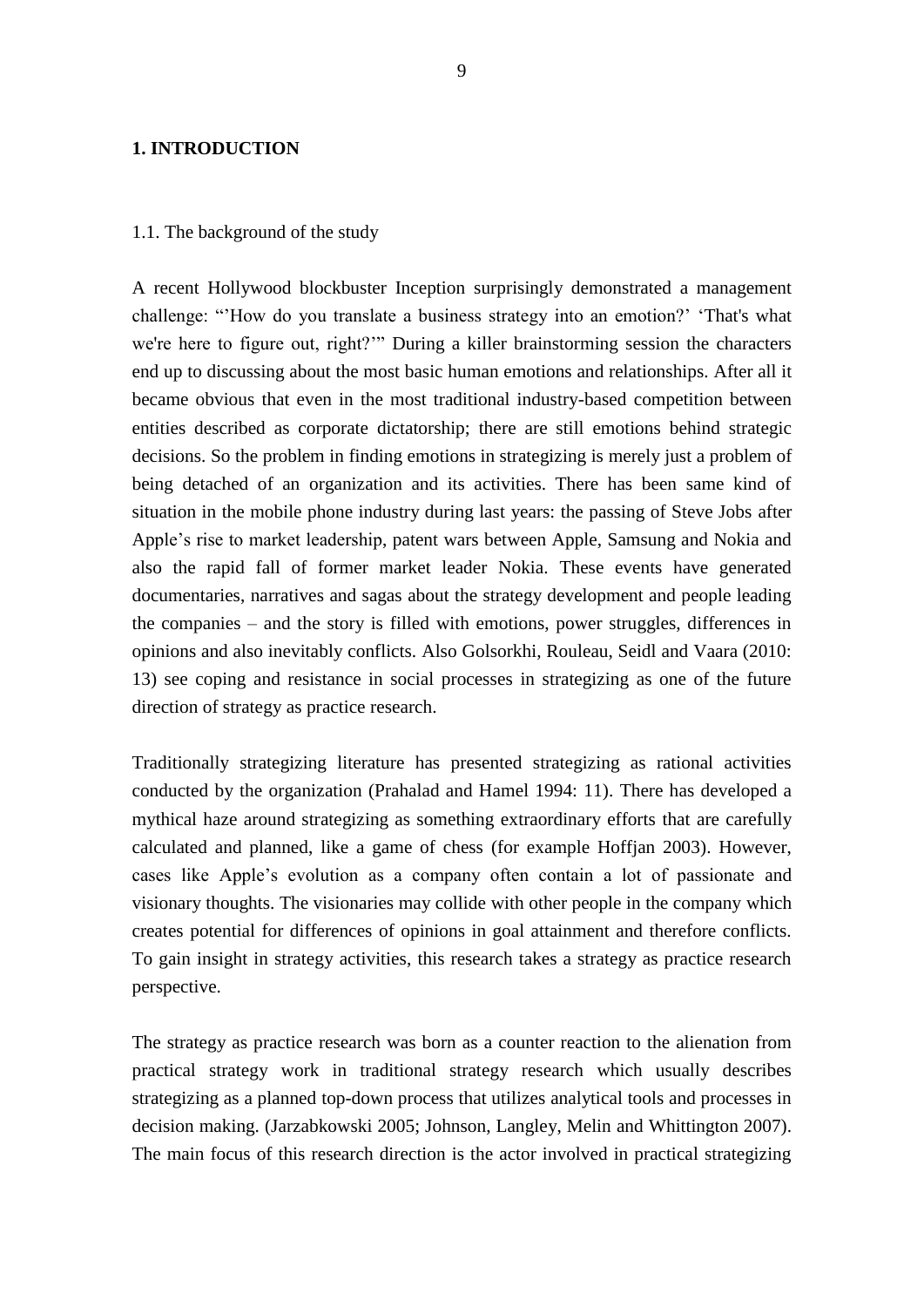and their work – so in other words strategy as practice researchers are interested in actions, actors and activities in strategizing (Jarzabkowski 2005; Johnson et al. 2007; Whittington 1996, 2002). The central themes for strategy as practice research addressed by Jarzabkowski and Spee (2009: 69) are: "who make, what they do, how they do it, what do they utilize and what importance does this have for formation of strategy." The key research fields for the research direction have been strategy processes, strategy tools, the people implementing strategy, communication between members of organizations for implementing strategy and the discourse research of strategizing (Johnson et al. 2007). For example Mantere and Vaara (2008) have researched critically the effect of practical strategic management discourses on participation in strategizing whereas Patrick Regnér (2003) has studied the creation process of strategy from practical strategizing perspective in the core and peripheral parts of multinational companies.

To understand the context where the strategy as practice research stream was developed it is necessary to explore how the research and development of strategic management has been progressing. Hoskinsson, Hitt, Wan and Yiu (1999) use a metaphor of pendulum to describe the development process in which strategic management has been developing from a novel research direction to a more established and refined research field. They state that the strategic management research first began as a qualitative and inductive research in the 60s, after which the research designs shifted to a positivist and quantitative design at the end of 70s (Hoskinsson et al. 1999: 418–431). The positivist and deductive orientated studies were mainly interested of the content of the strategy, not so much of process (Hoskinsson et al. 1999: 418–431). The positivist quantitative studies were followed by the resource-based view and the knowledge-based view, and with these two research directions the pendulum started shifting back to the qualitative research direction (Hoskinsson et al. 1999: 437–442). This constant search for new explanations and research directions is present in many of the studies that explore the history and research paradigms of strategic management (for example French 2009; Herrman 2005; Johnson, Scholes and Whittington 2008; Mintzberg, Ahlstrand and Lampel 1998; Rumelt, Schender and Teece 1994). As a generalization it could be said that research directions that were orientated to qualitative studies with smaller sample sizes were more process-orientated than the quantitative studies with large sample sizes. The studies that were interested in strategy processes are a part of the continuum that precedes the strategy as practice (Chia 2004: 29; Chia and MacKay 2007; Hutzschemreuter and Keindieust 2006: 703; Jarzabkowski and Spee 2009: 70; Johnson, Melin and Whittington 2003: 5, 10–13; Whittington 1996: 732; Whittington 2006:627–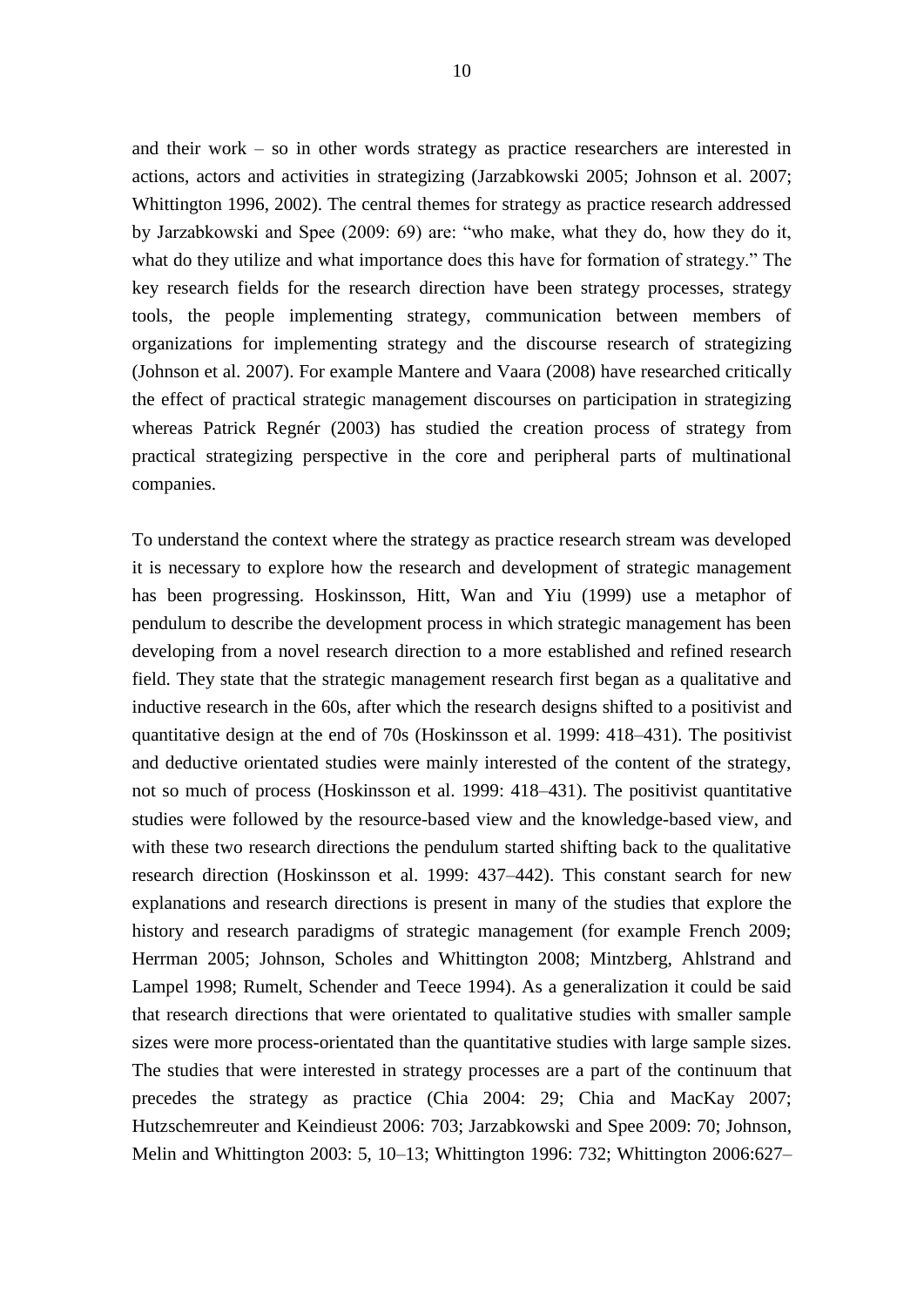629) So therefore this study is also a part of this continuum – with an exception that the focus of the study is on activity that relates to conflicts in strategizing.

As the division between strategy content and process research developed in the 70s when systematic research of strategic management started, it has been planted deeply in the strategic management (Hoskinsson et al. 1999: 418–431; Huff and Reger 1987: 211–212; Rumelt et al. 1994: 19–20). As main research streams of strategy process research Huff and Reger (1987: 211–213) point three dichotomies: 1. Formulation or implementation, 2. normative or descriptive and 3. analytical rational or rationality reflecting individual, organizational or political characteristics. At that time they suggested that process research should take a turn into viewing both formulation and implementation processes simultaneously (Huff and Reger 1987: 211). As the strategy process research has developed during the years, it has gained pluralism from many different discplines (Hutzschemreuter and Keindieust 2006: 673–674). It has created new insights, but also more complexity which creates challenges for research to maintain focus (Hutzschemreuter and Keindieust 2006: 674). Compared to earlier dichotomization of the strategy process research, Hutzschemreuter and Keindieust (2006: 676) present the current process research in three major themes: antecedents of processes, processes and outcomes of processes. In the process theme there can be found three different elements: the strategist itself, the issue and the sequence of actions. It is notable that there is also research that studies some of these elements together how they are interlinked (Hutzschemreuter and Keindieust 2006: 677). Also it is interesting that the division between formulation and implementation processes is still present in the research (Hutzschemreuter and Keindieust 2006: 677).

## 1.2. The purpose of the study and research questions

The objective of the research is to study the role of conflicts in strategizing and examine how the potential conflicts occur during strategizing in high empowerment conditions. The research focuses on both conflicts during the strategy creation and strategy implementation processes. The study focuses on conflicts that appear on intrapersonal, intragroup, interpersonal and intergroup levels. The most prominent strategizing practices in the study are actors who are involving in the strategizing, strategy tools and strategy communication. The proposed research questions are: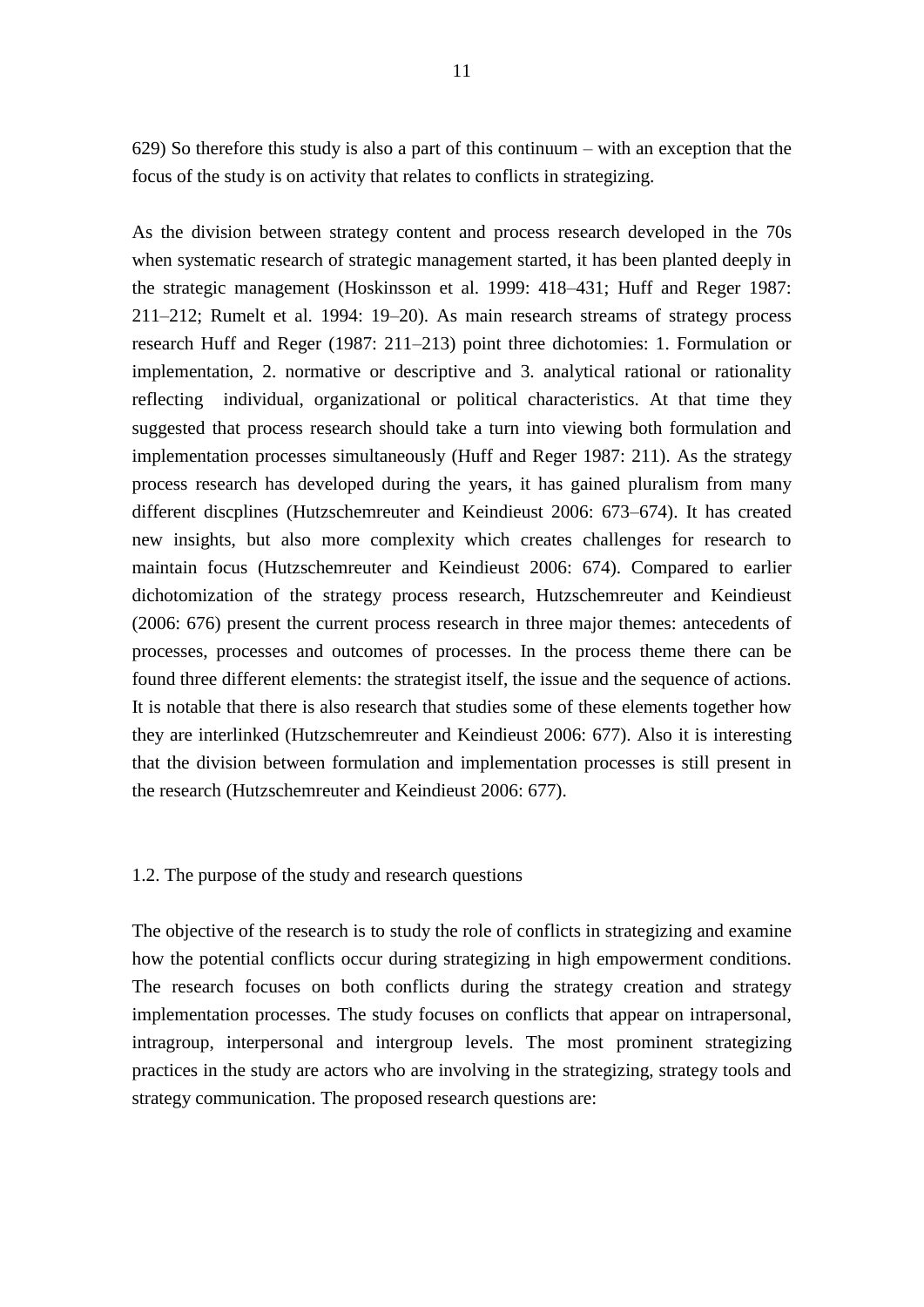- 1. Why might conflicts arise in strategy creation and implementation?
- 2. How are strategizing practices affecting conflicts?

The value to examine strategizing from the strategy as practice research is the focus on micro-activities, organizational situatedness and people who are participating in strategizing. Therefore it is possible to get more information and insight how strategizing is really done in the organization. In this case it is extremely important to get deeper insight of organizational activities and people's feelings when the study's main focus is on conflicts and the study is an explorative case study. Also studying practical micro-activities creates more value for practitioners. The examination is loosely based on Jarzabkovski's (2005) three levels of strategizing – actions, practices and actors.

The main contribution of the study is a creation of understanding what the role of conflicts in strategy development is. There is a small amount of preceding research of conflict orientated strategy research, although there are decades of studies in conflict management, strategy process and strategy as practice. This shows as a gap in existing research represented in the figure 1. So this study contributes to existing research by filling a part of the gap in the current research of strategy. On one the closest study is for example Amason's (1996) study about conflicts in top management groups. In this study Amason (1996: 143) suggests that task-related conflicts are creating value for strategizing whereas affective conflicts decrease the value created by positive effects of conflict. While Amason's (1996) study may not solely focus on conflicts in strategizing, it offers a view on the effect of conflicts in the level in which strategy creation happens in most cases. Amason followed his study with another together with Sapienza in which they suggest that cognitive and affective conflicts in top management teams are affected by its size, the openness of its interactions, and its level of mutuality (Amason and Sapienza 1997). Eisenhardt, Kahwajy and Bourgeois III (1997) have also studied the topic of conflict in top management teams. They discovered that task-related conflicts are likely and valuable in top management teams. The high performance of top management teams having task-related conflicts is related to consideration of more alternatives, better understanding of the choices, more distinct viewpoints, creative discussions, avoidance of premature closure and understanding of strategic decisions (Eisenhardt et al. 1997: 43, 59–60). However, for example the role of middlemanagement and other stakeholders in strategizing has been increasing (Hodgkinson, Whittington, Johnson and Schwarz 2006; Johnson et al. 2007: 13–14; Kuratko, Ireland, Covin and Hornsby. 2005; Woodridge, Schmid and Floyd 2008). Therefore the possible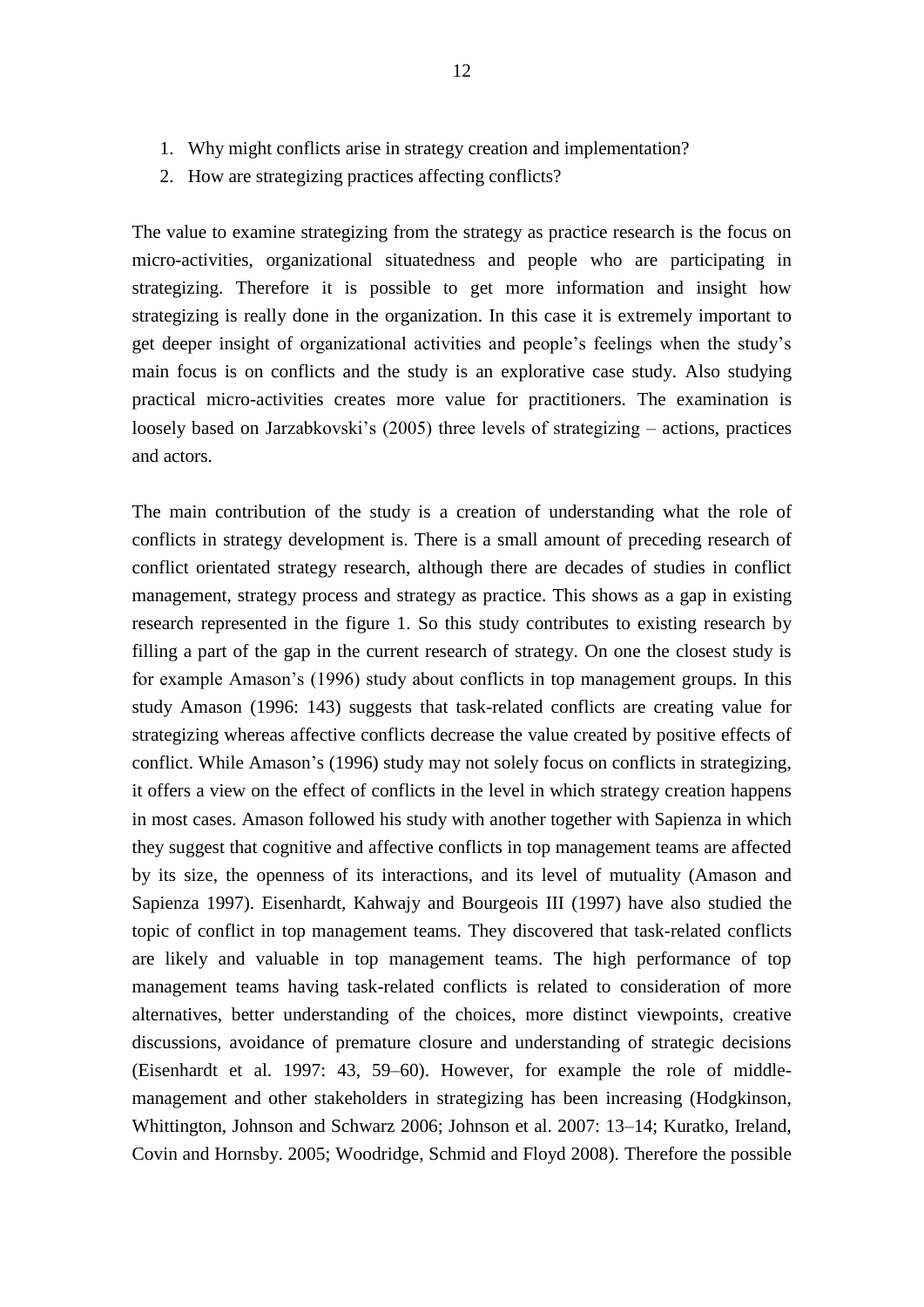collisions of different interests of shareholders, management, employees and other stakeholders come into play. The study also offers contribution related to the relationship between strategy communication and conflicts and an illustration about on which organizational level the potential contradictions could most probably arise. Also the study is a vivid example of a company's strategy process so there are also illustrations about the usage of different strategy tools and ways of developing strategy through high empowerment and involvement of organizational members.

The study contributes to strategy as practice literature which has been applied to for example strategizing and strategy creation in multinational companies (Patrick Regnér 2003) and numerous studies about use of strategy tools a part of strategizing practices (Gunn and Williams 2007; Hodgkinson, Whittington, Johnson and Schwarz 2006; Jarratt and Stiles 2010; Price, Ganiev and Newson 2003). In this case the study fills a gap in the research between conflict, strategy process and strategy as practice research (Figure 1). There are many studies in which the strategy as practice perspective is combined with the strategy process research, whereas there are only a few studies which connect the conflict and strategy process research. However, there is a distinctive gap in the research on the area which combines all of these research subjects. Also these studies, except Regnér (2003), have been exploratory and broad surveys about use of strategy tools. There has not been formation of deeper understanding and analysis of strategizing practices, let alone potential conflicts during strategy development. Jarratt and Stiles (2010) have succeeded to describe interaction relationships occurring during strategy process in more detail than for example Gunn and Williams (2007) or Hodgkinson et al. (2006), but still Jarratt and Stiles (2010) stated that the analysis of their study was not deep enough. Strategy process from strategy as practice perspective has been studied by for example Jarzabkowski (2008) basing on structuration theory, and by Maitlis and Lawrence (2003) about failures in strategizing. The effects of strategy communication to practical strategy work have been studied by Mantere and Vaara (2008) and Sminia (2005). Sminia's (2005) perspective builds on conversations in organizations in strategizing whereas Mantere and Vaara (2008) have focused on discourses in strategy communication.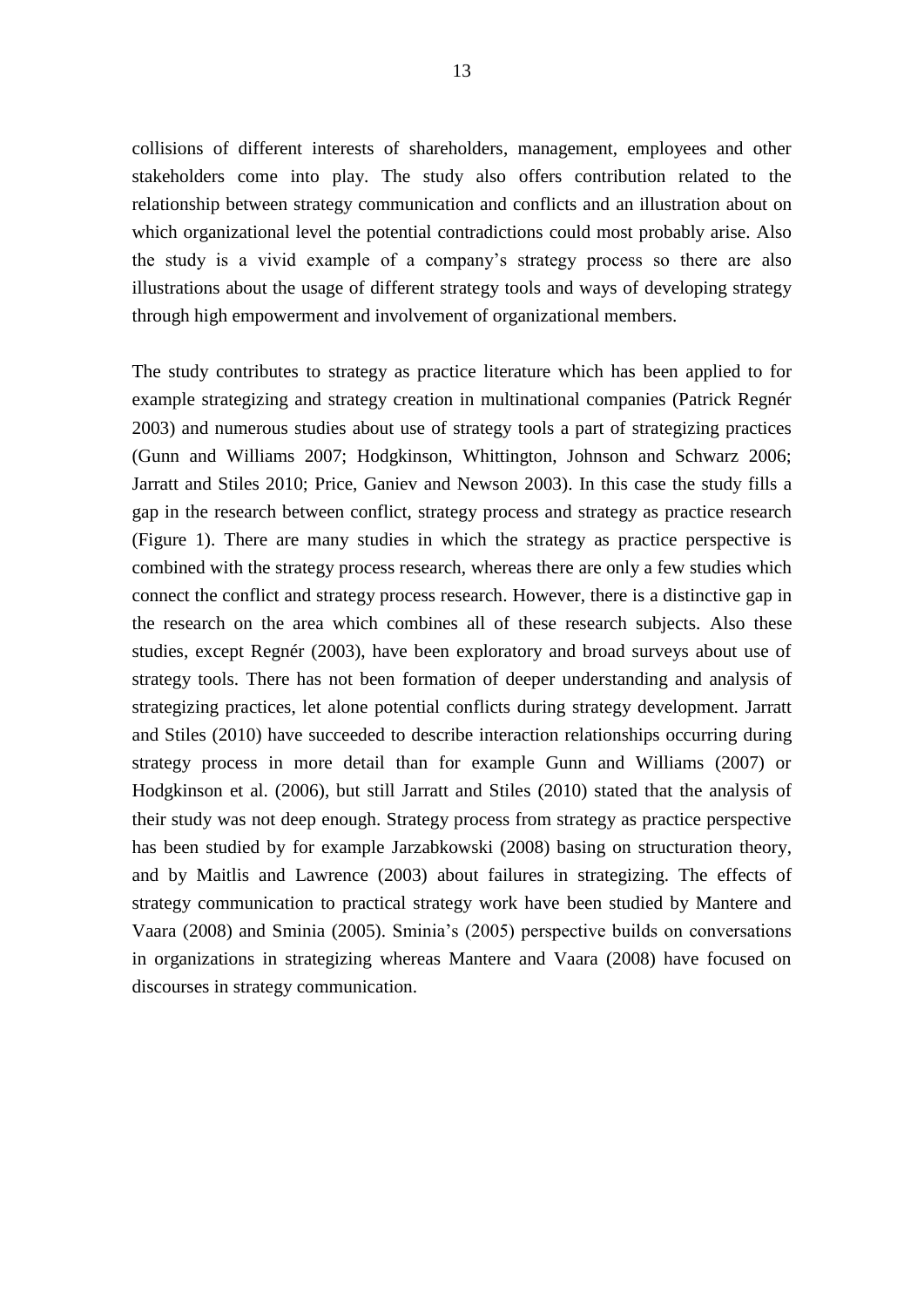

<span id="page-15-0"></span>**Figure 1**: A gap in the research of strategic management.

## 1.3. The structure of the study

In the first chapter the background of the research and significance of the research are presented. After that the purpose of the research is presented which acts as a guideline for the research questions. The research questions are followed by the presentation of the structure of the study. In the second main chapter the theoretical framework for empirical data collection and analysis is formed. The 2.1. and 2.2. chapters of the framework define the conception of conflict: what is a conflict and what kinds of conflicts there are. This conflict literature is then linked to strategy paradigms and tools in chapter 2.3. to set a well-educated estimation how conflicts and strategy paradigms could be linked. The 2.4. chapter is constructed on strategy as practice research. In the chapter 2.4. strategizing is examined by strategizing practices, strategy discourses and actors involved in strategizing. Combined these theoretical frameworks provided a basis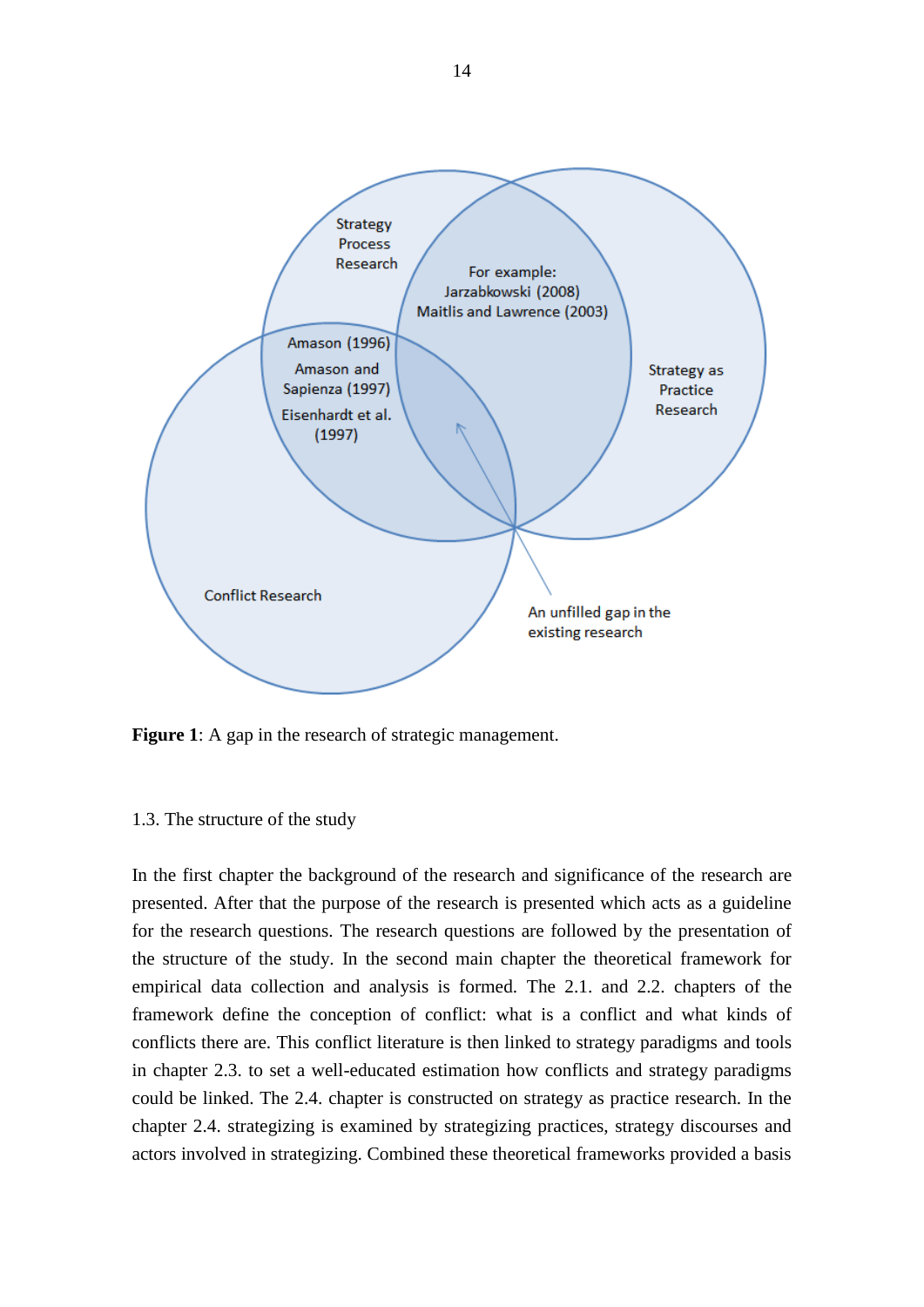for data collection and analysis. The third main chapter explores methodological and ontological underpinnings related to the study. In the fourth section the analysis of collected qualitative data is presented and analyzed by using systematic content analysis and knowledge gained from the theoretical framework. The fifth main chapter is consisting of discussion in which the findings of the previous chapter are discussed further. The sixth chapter sums up the study by answering the research questions presented in the first section and presenting the limitations, contribution, and future research suggestions.



<span id="page-16-0"></span>**Figure 2**: The structure of the theoretical framework.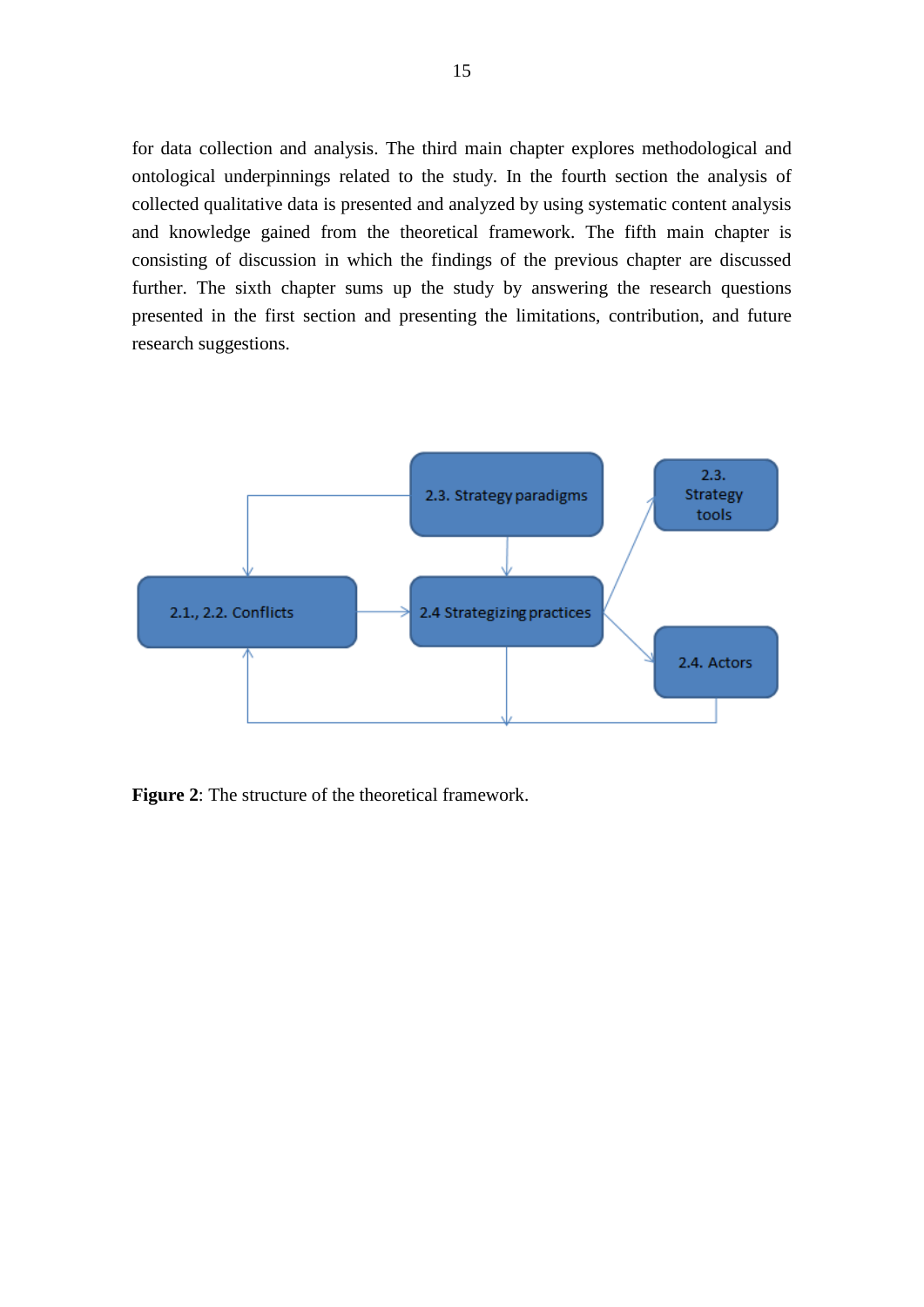## **2. THEORETICAL BACKGROUNDS**

The theoretical concepts used in this research build upon a compact view on conflict, strategy process and strategy as practice research which have been developed fairly extensively in the past. These are supplemented with the strategy as practice literature which focuses on the human interaction in strategizing. During these chapters the strategy process research is linked to strategizing practices through strategy paradigms. Also some deductions about the links between paradigms and conflicts and practices and conflicts are made. Some of the linkages shown in the figure 3 are somewhat trivial and already well-known, but especially the relations to conflicts are anything but well researched. First the conflict is defined and the classification of task and affective conflicts is argued. Then the conflicts are linked to the strategy paradigms. After which both the paradigms and conflicts are linked to the strategizing practices presented in the chapter 2.4. Then finally it is explored how strategizing practices reflect on strategy tools, actors and how the strategizing practices are potentially affecting the existence of conflicts.



<span id="page-17-0"></span>**Figure 3:** The connections between the phenomena in the study.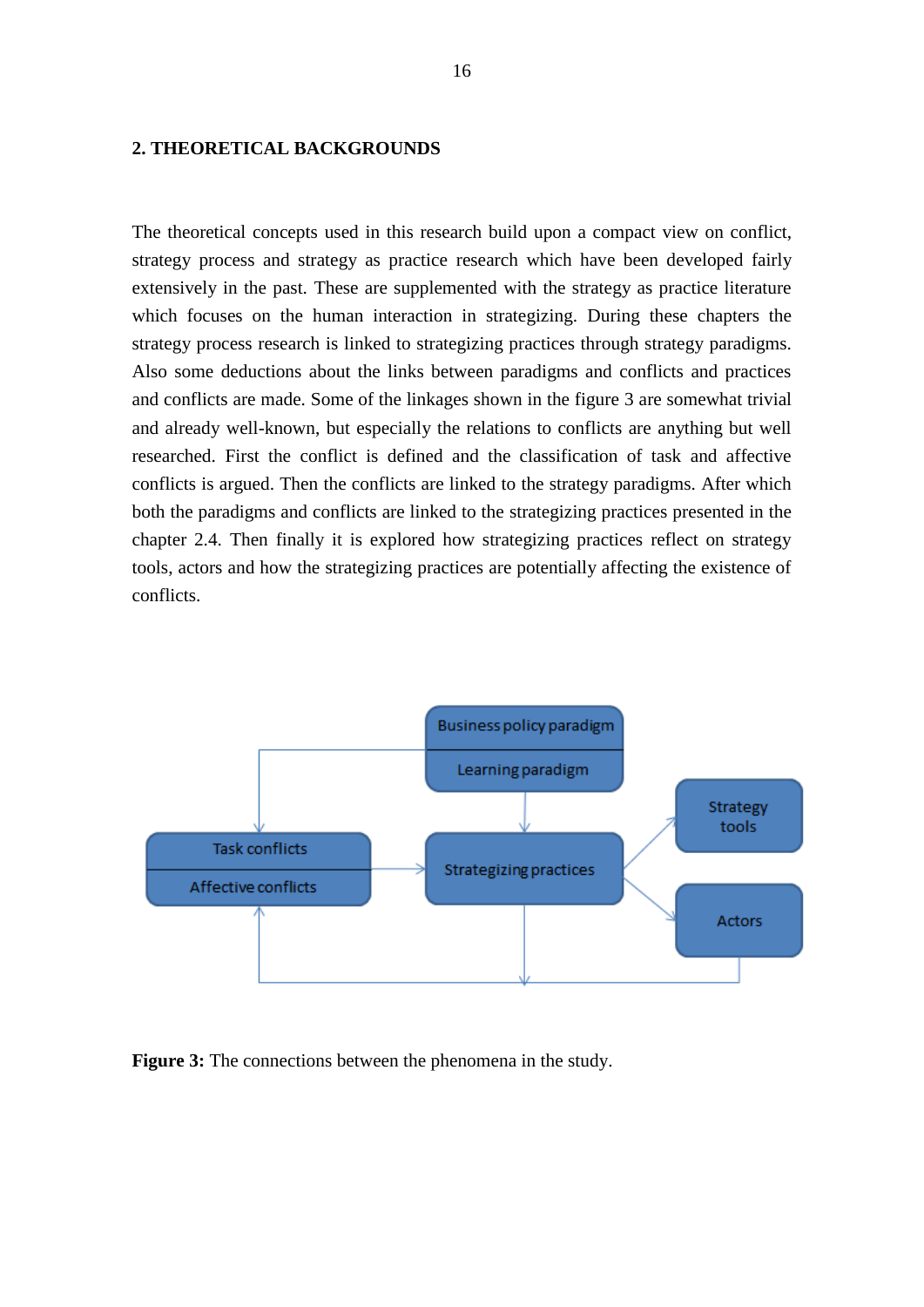#### 2.1. Defining conflict

Barki and Hartwick (2004: 240) argue that there is often a weakness of poorly specified definition of interpersonal conflict and how the chosen conceptualizations differ from other researchers' conceptualizations. They point out that there can be seen three themes of conflict: disagreement, negative emotion and interference (Barki and Hartwick 2004: 240). In their opinion a good conflict definition covers situational, cognitive, behavioral and affective elements describing conflict (Barki and Hartwick 2004: 240). So they define interpersonal conflict as "a dynamic process that occurs between interdependent parties as they experience negative emotional reactions to perceived disagreements and interference with the attainment of their goals" (Barki and Hartwick 2004: 234).

Deutsch (1973: 10) states that conflict is the existence of perceived incompatible activities. It is always a social-psychological phenomena and it can be intrapersonal, intragroup or intranational or in a case of two or more parties interpersonal, intergroup or international (Deutsch 1973: 8, 10). Deutsch's definition shares two properties with the definition of Barki and Hartwick (2004): incompatible goals and social dimension. Also they both define same potential levels that conflict can exist, from intrapersonal to conflicts between national countries. Similar definition to Deutsch's is the definition of Rahim (2002: 207) in which he outlines conflict as an interactive process which is manifested in incompatibility, disagreement or dissonance within or between social entities. He clarifies that this definition also includes intrapersonal conflict, because conflict within an individual contains interaction with oneself: in a same way as the interaction in an interpersonal conflict (Rahim 2002: 207). Compared to other definitions Scmidt's (1972) definition is more resource-focused. He defines conflict as a process that occurs when two parties share incompatible goals and/or resources that are used to gain those goals (Schmidt 1972).

Pruitt and Kim (2004: 5–15) view conflict as a dyadic phenomenon which is caused by opposing aspirations by two different parties, so in other words they state that conflict is a perceived divergence of interest. They state that interest, what people feel desirable, must turn into aspirations and goals before turning into conflict (Pruitt and Kim 2004: 15). They themselves acknowledge that this definition is being influenced by their backgrounds as social psychologists (Pruitt and Kim 2004: 8). This definition is in line with the previous ones emphasizing conflict as a phenomenon happening between two different sides. Wall and Callister (1995: 517) use a somewhat same definition as Pruitt and Kim (2004). They summarize conflict as a process in which a party perceives that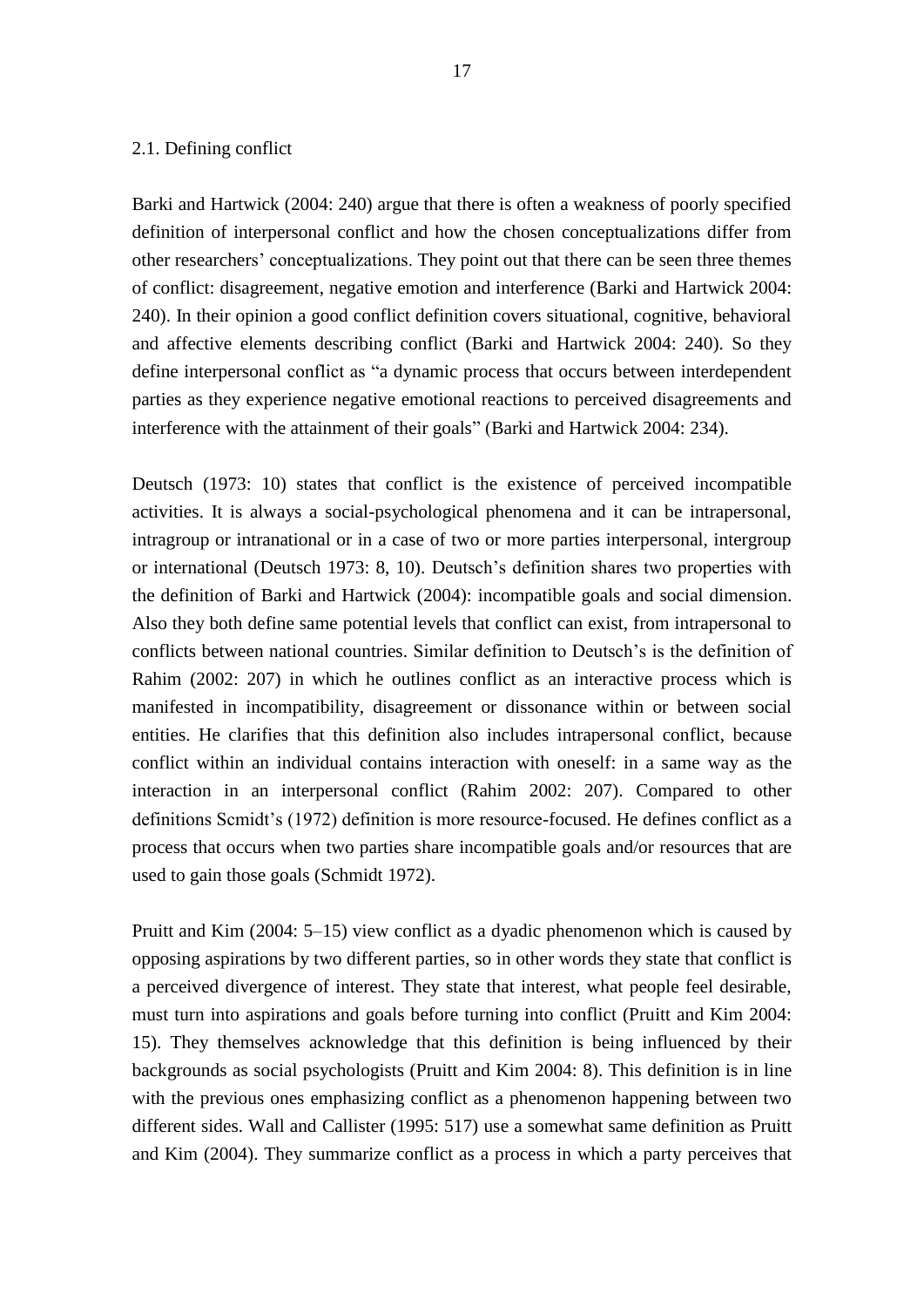its interests are being opposed or negatively affected by another party (2004: 517). The main difference compared to Pruitt and Kim (2004) is that Wall and Callister (1995) do not emphasize interaction between the parties; the conflict is created by one party that perceives an incompatibility between aspirations of parties.

Pinkley (1990) states that he is following the thoughts of Mather and Yngvesson who view conflict as a bargaining process during in which the objective and normative framework of disagreement must be negotiated. However, Pinkley's definition of conflict follows the classic definition in which conflict exists when there are incompatible goals between parties and at least another of parties acknowledges the existence. His definition is closest to Wall and Callister (1995) because he also points out that conflict can exist also when the other party is not aware of conflict.

As typical *antecedents* of conflict Deutsch (1973: 15–17) describes the right to control resources, preferences and nuisances, values, beliefs and the nature of relationship between parties. Similarly also Pruitt and Kim (2004: 21–25) state that scarcity is one of the antecedents of conflict, but they also describe in more detail what antecedents in the nature of relationship precede conflict. These factors are: "rapidly expanding achievement", faulty thinking of zero-sum game, ambiguity of relative power relations, invidious comparisons, status inconsistency, distrust, lack of an effective third party protection, lack of normative consensus and the presence of an out-group (Pruitt and Kim 2004: 21–25). Rahim (2002: 207) supports also Deutsch by stating that mutually desirable resources, values, skills or goals that are exclusive to the other party and two different behavioral preferences are common antecedents of conflict. Also engaging in an action that is incongruent with a person's interests is a common antecedent of conflict. (Rahim 2002: 2007; Scmidt 1972: 362).

Compared to general conflict definitions Hjertø and Kuvaas (2009: 5) define *intragroup* conflict in the same way as the previous writers have defined other types of conflicts: intra-group conflict is reactions incompatible to wishes or impulses. The main difference is the level in which conflict occurs: an individual's perception of divergent goals between oneself and organization. To compare this with another conflict definition than intergroup conflict, De Dreu and Weingart (2003: 741) use a simple and short definition of intragroup conflict: "It is the tension between team members because of real or perceived differences" (De Dreu and Weingart (2003: 741). Compared to other definitions they view conflict as a tension, not just as an existence of goal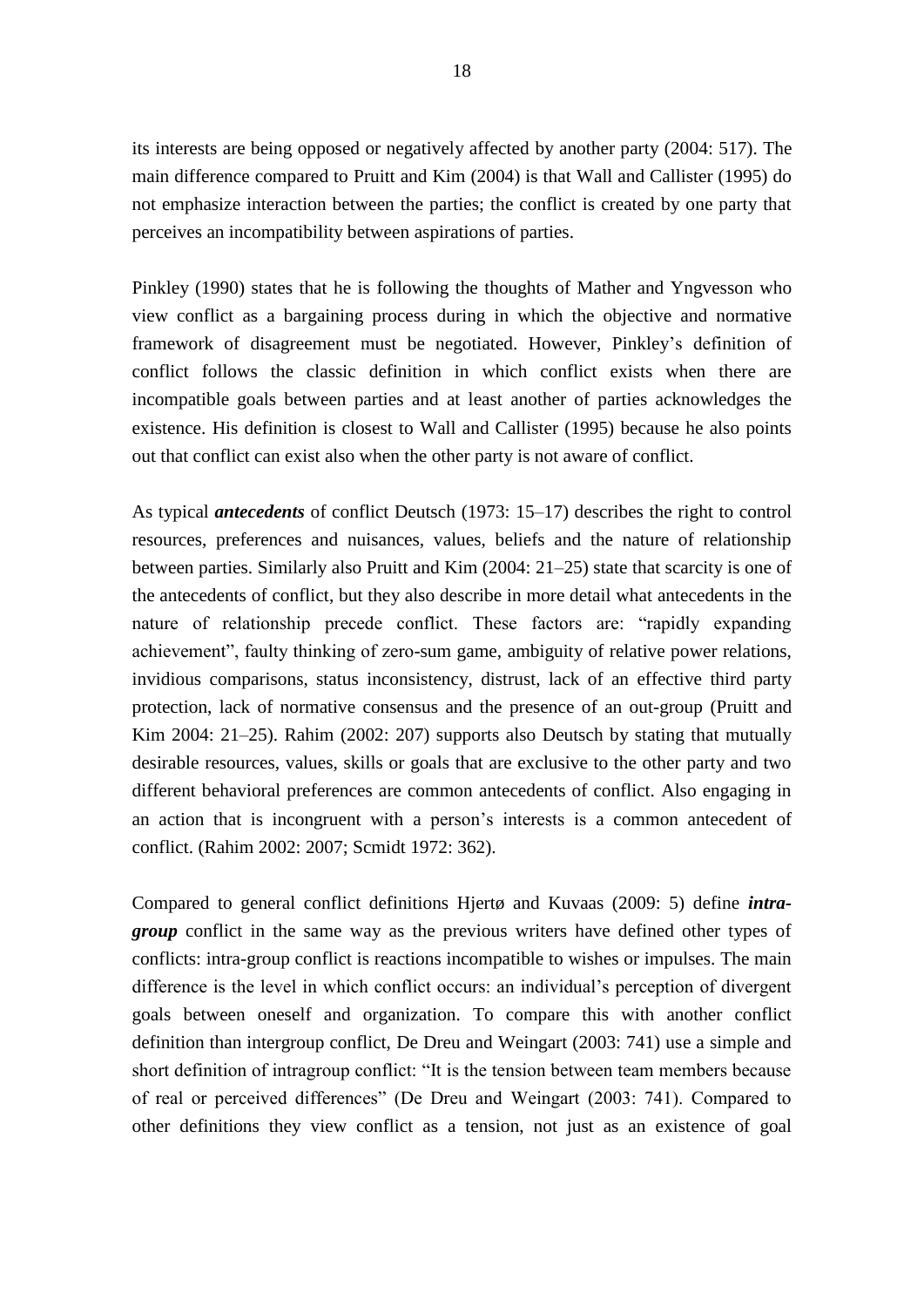divergence or general negative emotions or disagreement. But also the tension describes conflict as a somewhat passive phenomenon, not an active argument or dispute.

Tjosvold (2006) challenges the traditional definitions of conflicts by stating that the traditional definitions all share same weakness: defining conflict as opposing interests. He argues that it is unrealistic to state that conflict is always based on differing goals. In the previous studies it is shown that people can be in a significant conflict without opposing goals. He also proposes that it is essential to differentiate conflicts in competitive and cooperative situations because cooperative conflicts can produce positive results more often than conflicts in competitive situations. (Tjosvold 2006)

All of these definitions were summarized in table 1. This table was then further edited to form core dimensions of these definitions; this is done in table 2 on page 19. Then after grouping the core dimensions together the definition of conflict is presented and justified for the purposes of this study.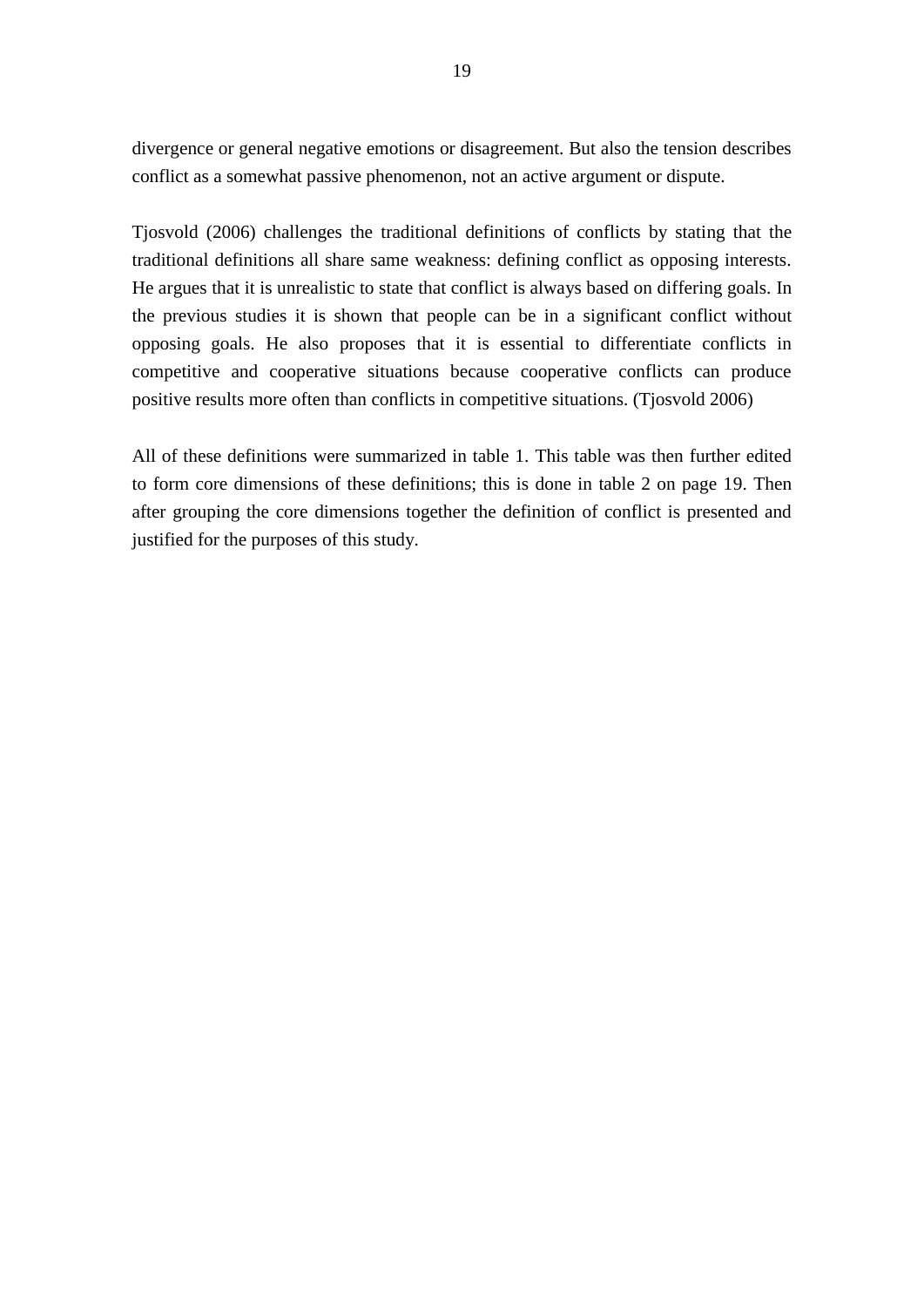<span id="page-21-0"></span>

| <b>Study</b>                  | <b>Definition</b>                                      |  |
|-------------------------------|--------------------------------------------------------|--|
| Schmidt (1972)                | A process in which parties' goals are incompatible     |  |
|                               | and/or they share resources to attain these goals.     |  |
| Deutsch (1973)                | Existence of perceived incompatible activities         |  |
| Pinkley (1990)                | A bargaining process in which the object and           |  |
|                               | framework of disagreement must be negotiated           |  |
| Wall and Callister (1995)     | A process in which party perceives its interests being |  |
|                               | opposed or negatively affected by another party        |  |
| Rahim (2002)                  | interactive process which is displayed in<br>An        |  |
|                               | incompatibility, disagreement or dissonance within or  |  |
|                               | between social entities                                |  |
| Weingart<br>Dreu<br>and<br>De | A tension between members of a group caused by real    |  |
| (2003)                        | or perceived differences                               |  |
| Pruitt and Kim (2004)         | Conflict is caused by opposing aspirations by two      |  |
|                               | different parties                                      |  |
| Barki and Hartwick (2004)     | A dynamic process between interdependent parties that  |  |
|                               | occurs when they experience negative emotional         |  |
|                               | reactions to perceived disagreements and interference  |  |
|                               | to attain their goals                                  |  |
| Hjertø and Kuvaas (2009)      | A reaction to incompatible wishes or impulses          |  |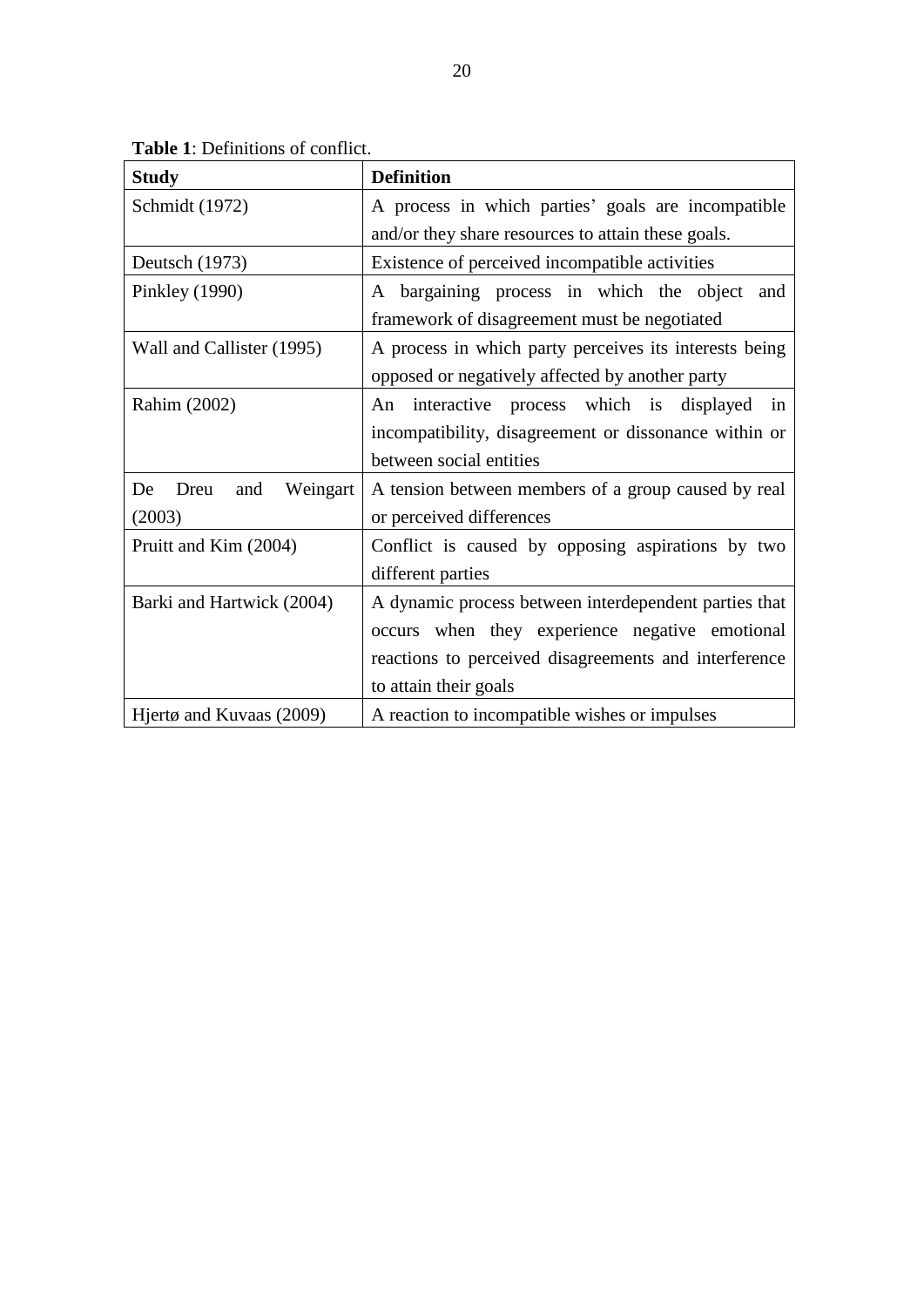| Interference<br>in goal<br>attainment | Disagree<br>ment                     | Social<br>phenomenon     | Dynamic/<br>interactive<br>process | Cooperation<br>VS.<br>competition | Negative<br>emotion                  | Perceived<br>incompatible<br>activities |
|---------------------------------------|--------------------------------------|--------------------------|------------------------------------|-----------------------------------|--------------------------------------|-----------------------------------------|
| Schmidt<br>(1972)                     | Pinkley<br>(1990)                    | Schmidt<br>(1972)        | Wall and<br>Callister<br>(1995)    | Pinkley<br>(1990)                 | De Dreu<br>and<br>Weingart<br>(2003) | Deutsch<br>(1973)                       |
| Pinkley<br>(1990)                     | Wall and<br>Callister<br>(1995)      | Deutsch<br>(1973)        | Rahim<br>(2002)                    | Tjosvold<br>(2006)                | Barki and<br>Hartwick<br>(2004)      | Rahim (2002)                            |
| Wall and<br>Callister<br>(1995)       | Rahim<br>(2002)                      | Rahim<br>(2002)          | Barki and<br>Hartwick<br>(2004)    |                                   |                                      |                                         |
| Barki and<br>Hartwick<br>(2004)       | De Dreu<br>and<br>Weingart<br>(2003) | Pruitt and<br>Kim (2004) |                                    |                                   |                                      |                                         |
| Pruitt and<br>Kim (2004)              | Barki and<br>Hartwick<br>(2004)      |                          |                                    |                                   |                                      |                                         |
| Hjertø and<br>Kuvaas<br>(2009)        |                                      |                          |                                    |                                   |                                      |                                         |

<span id="page-22-0"></span>**Table 2**: The dimensions of conflict found in the definitions.

From the definitions presented in the tables 1 and 2, it can be said that there are number of distinctive different emphases in the definitions. Some of the definitions are more process orientated whereas the others are more descriptive. The incompatible goals or aspirations are used as the most common attribute to conflicts, although for example Tjosvold (2006) argues against it. It is also notable that some of the authors emphasize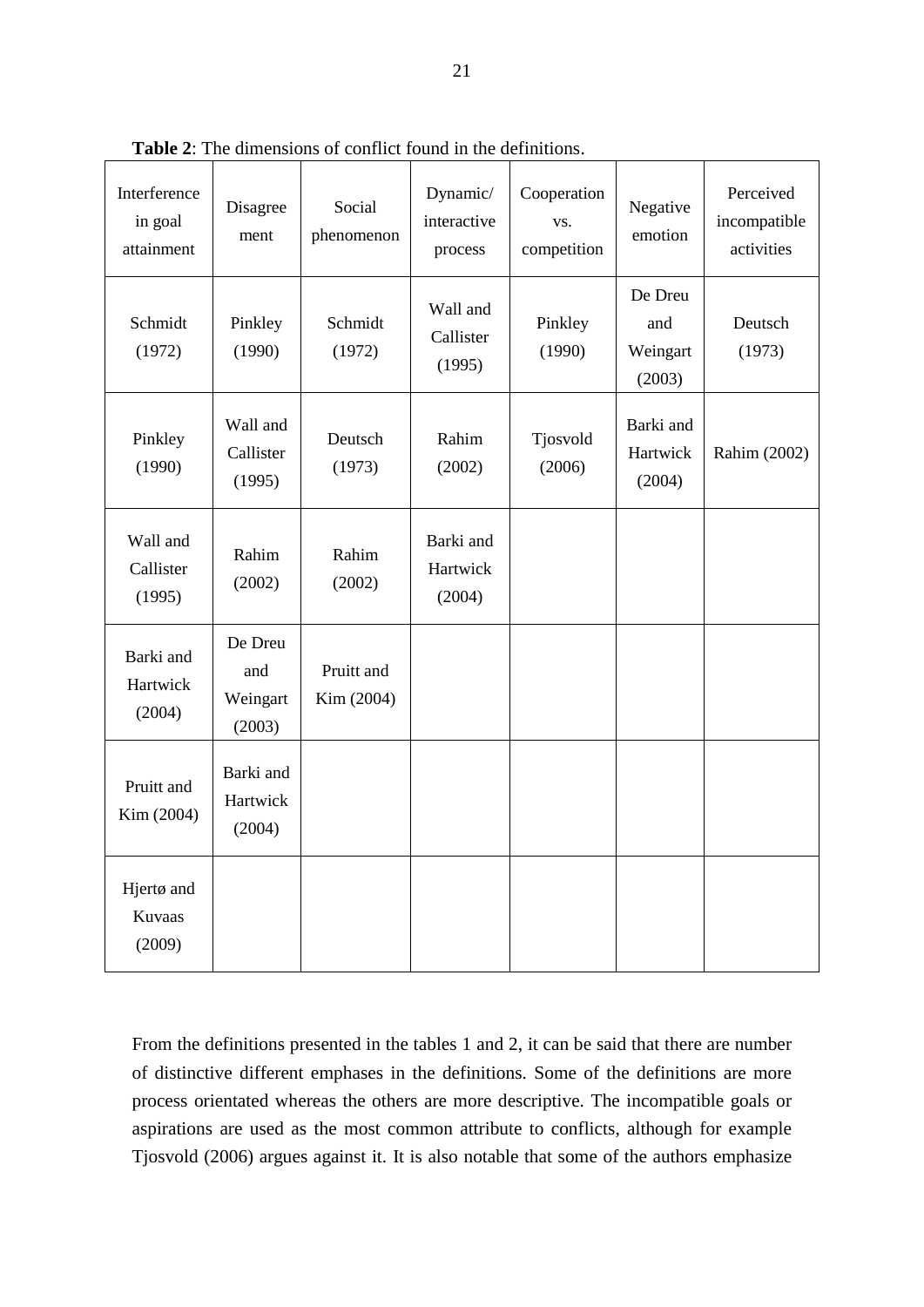disagreement as perceived disagreement between parties as opposed to an actual realized disagreement: from these authors only Pinkley (1990) and Rahim (2002) use only the term disagreement whereas the others present it as perceived disagreement. Surprisingly only Schmidt (1972) define conflicts to be realized through shared resources. Shared resources may be somewhat linked to dimension of the cooperation/competition dimension that is present in Pinkley's (1990) bargaining and Tjosvold's (2006) proposition that conflicts differ in cooperation and completion. But of course shared resources are linked to other dimensions present in the presented dimensions, for example in goal attainment and disagreement. As the shared resources is interlinked to many dimensions, and it is left out from the most definitions it is not suitable to be used in the dimensions for the definition. As a conclusion of the previous definitions and the dimensions used in those definitions, conflict is defined in this research as *a social process which is caused by disagreement, negative emotions and opposing wishes in goal attainment.* 

### 2.2. Conflict types

Amason (1996: 127) states the importance of specifying dimensions and type of certain conflict in research, because conflicts seem to have different effects on decision making depending on the dimensions of conflict. Usually the conflict literature divides conflict types into two types: task and affective conflict.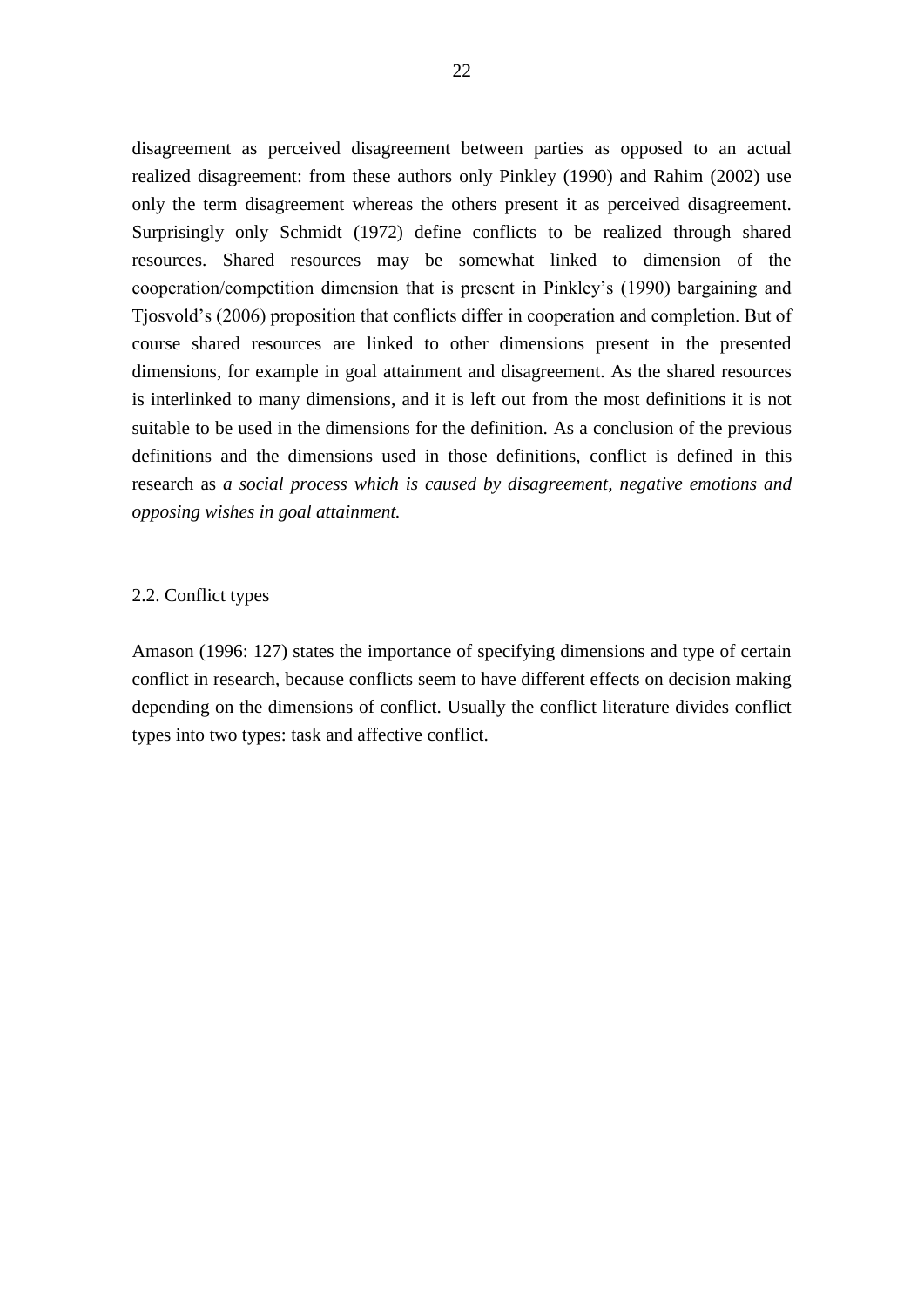| <b>Study</b>                  | <b>Conflict types</b>                                 |  |  |  |
|-------------------------------|-------------------------------------------------------|--|--|--|
| Guetzkow and Gyr (1954)       | Substantive and affective conflict                    |  |  |  |
| Pinkley (1990)                | Task or intellectual and emotional or relationship    |  |  |  |
|                               | conflicts                                             |  |  |  |
| Amason (1996)                 | Cognitive and affective conflict                      |  |  |  |
| Jehn (1997)                   | Task-, relationship-focused and process conflicts     |  |  |  |
| Rahim (2002)                  | Task and emotional conflict                           |  |  |  |
| Weingart<br>De<br>Dreu<br>and | Task and relationship conflict                        |  |  |  |
| (2003)                        |                                                       |  |  |  |
| Barki and Hartwick (2004)     | A six type typology consisting of the focus and the   |  |  |  |
|                               | properties of conflict: Task or interpersonal focused |  |  |  |
|                               | conflicts with cognitive, behavioral or affective     |  |  |  |
|                               | properties.                                           |  |  |  |
| Hjertø and Kuvaas (2009)      | Cognitive and emotional task conflict and emotional   |  |  |  |
|                               | and cognitive person conflict                         |  |  |  |
| Behfar, Mannix, Peterson      | Task, relationship and process conflict               |  |  |  |
| and Trochim (2011)            |                                                       |  |  |  |

<span id="page-24-0"></span>**Table 3**: Conflict typologies in the literature.

The task related conflict is generally portrayed as intellectual opposition, whereas the second conflict is often described by different names for example affective, emotional, relationship, but they are described in the same way. Affective or relationship conflict consists from usually emotional clashes between people and personalities. The biggest argument and difference among authors is the existence of a distinctive process conflict which is described to be conflict about ways to achieve organizational goals (Jehn 1997: 10–12). For example Jehn (1997) and Behfar, Mannix, Peterson and Trochim (2011) are supporting the existence of a separate and distinctive process conflict. The opposing side argues that a process conflict does not differ enough from task conflict to be its own type of conflict. So usually the supporters of traditional classification of task and affective conflicts view process conflicts as a part of task related conflicts. For example Rahim (2002: 211) argues that the classic division between task and emotional/relationship conflict is a valid and sustainable construct which can be used as a framework to categorize conflicts.

One of the examples of the traditional conflict typology is the study of Guetzkow and Gyr (1954). They define substantive conflict as intellectual opposition and affective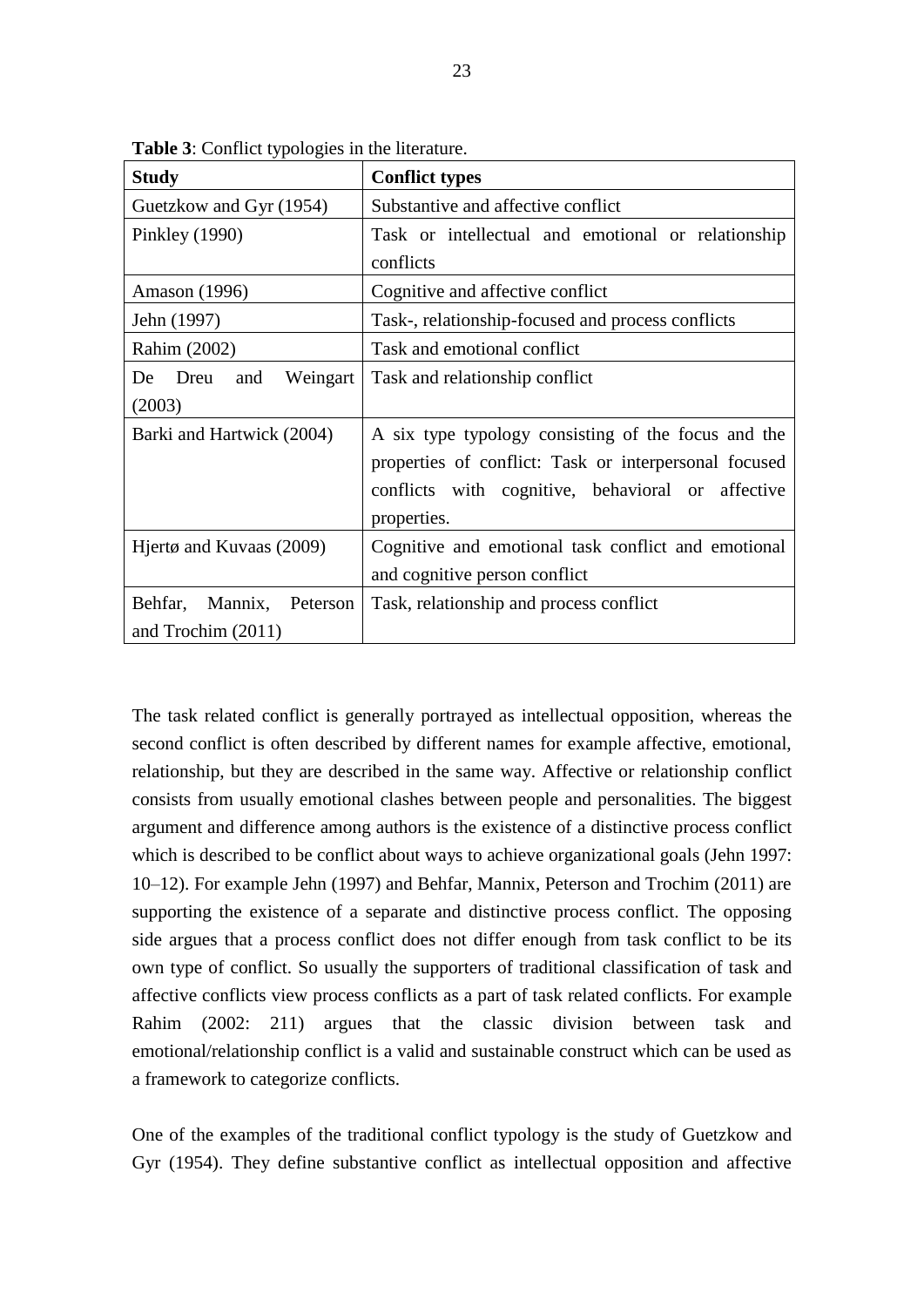conflict as a tension caused by emotional clashes (1954). In this early example of conflict typology the biggest difference to other classification is the use of different terms to describe conflicts but the contents are the same: according to Guetzkow and Gyr (1954) there are two distinctive conflict types, task and affective conflict. Also Priem and Price (1991) separate conflicts between cognitive task-related conflicts and social-emotional conflicts which are caused by interpersonal disagreement or dissonance.

As a result of Jehn's (1997) study that consisted of interviews, observation and the tree diagrams build by the participants, Jehn (1997: 540–542) represented three main types of conflict: task- and relationship-focused conflicts and also process conflict. The first two types of conflict support previous conflict studies but the discovery of a separate process conflict differs from most conflict type classifications. The task-focused conflict is described often to be based on differences of opinions and different viewpoints on work related matters, while relationship-focused conflict builds on problems with other's personalities or dispositions (Jehn 1997: 541). The separation of a process conflict is identified on the tree diagrams drawn by organizational members of the study. It is described to consider about the means by which the goal is achieved, not the goals themselves. Jehn (1997: 541) also describes process conflict as a conflict of alignment of resources, responsibilities and task delegation. (Jehn 1997: 540–542)

Hjertø and Kuvaas (2009) challenge the typical thinking of task-conflict always being cognitive and relationship conflict being emotional in their conflict typology. It is consisting of cognitive and emotional task conflicts and emotional and cognitive relationship conflicts. The two new conflict types and the two more traditional ones are based on a factor analysis made of four different companies and two student samples. However, their division of conflict into four types is not problematic: they acknowledge that cognitive person conflict may overlap between another conflict types (Hjertø and Kuvaas 2009: 10). It is true that the cognitive person/relationship conflict may be hard to distinguish from the other conflicts – statistically measured the emotional conflicts were almost identical (Jehn 1997: 549). The sample size for the study was also relatively small, so it cannot be drawn final conclusions based on this study.

Barki and Hartwick (2004: 236) form a same kind of structuration of interpersonal conflict types as do Hjertø and Kuvaas: the main difference is the existence of including behavioral or interfering aspects of task and interpersonal conflicts to their typology. The basis is the classic division between the objectives of the conflict: task or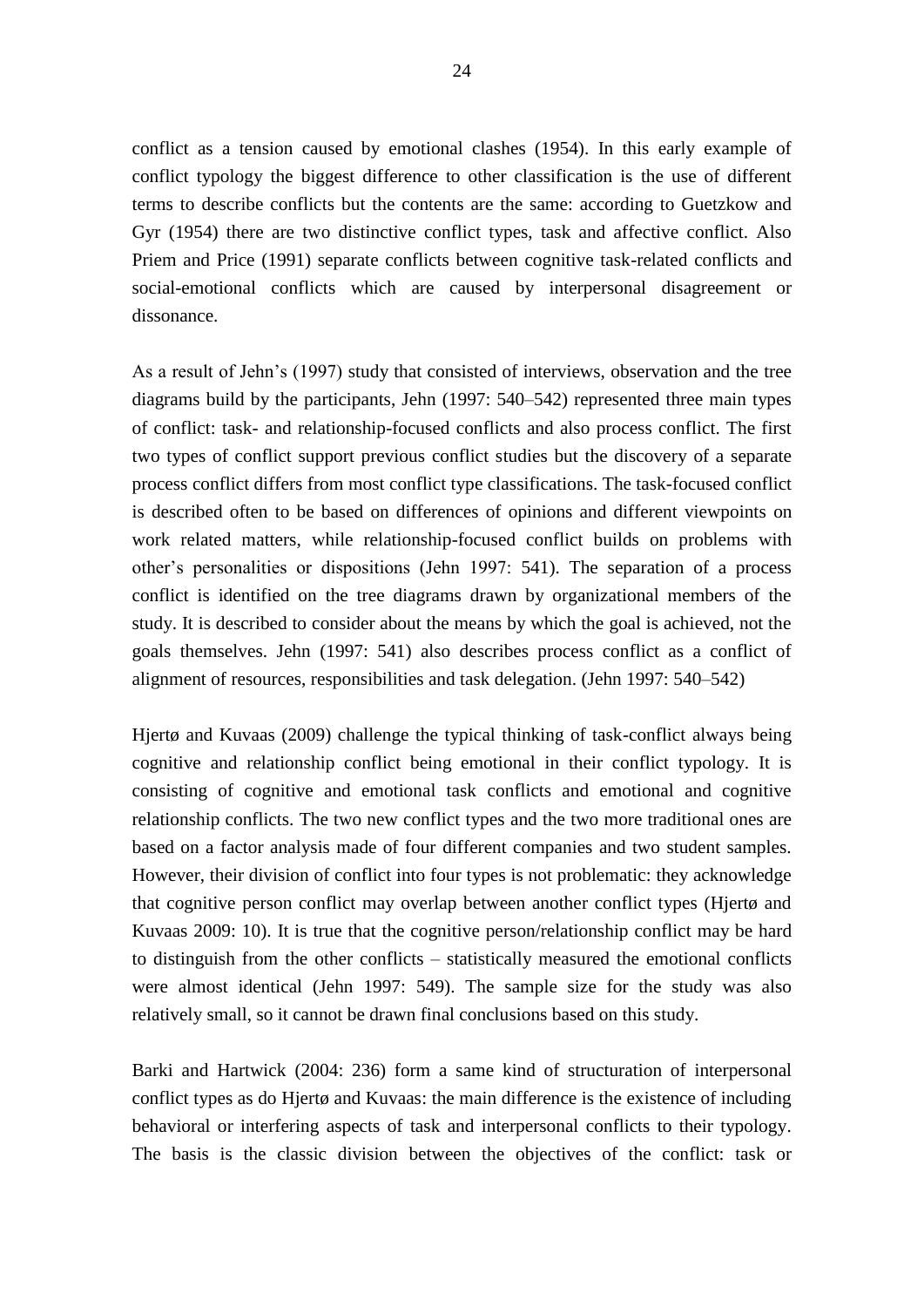relationship conflict. To create more specific conflict types, three properties of interpersonal were added to the defitional axis. (Barki and Hartwick 2004: 232–236). The main purpose for creating a more detailed conflict typology is a framework by which clearer results can be achieved on the effects of conflicts for organizations (Barki and Hartwick 2004: 237). So in other words the main motivation for this model is to challenge the oversimplification which is always an issue when forming typologies for basis of future research. Also interestingly Barki and Hartwick (2004: 236) place both task and process conflict on the first type of conflict in their typology – contrary to Jehn's (1997) separation of task and process conflict.

The findings of a study conducted by Pinkley (1990: 117) determine conflict to consist of potential three dimensions: 1. relationship or task, 2. emotional or intellectual and 3. compromise or win. The last dimension describes a result or goals of a party involved in a conflict whereas the first two dimensions describe the conflict itself. Also the last dimension suggests that parties involved in a conflict see conflict as a zero-sum situation in which potential value cannot be created. The first two properties are similar and in line with for example both Barki and Hartwick (2004) and Hjertø and Kuvaas (2009). Pinkley (1990: 122) sees the potential limitation in his findings when compared to Deutsch's dimensions which include also emotional task conflicts and cognitive relationship conflicts. He also states that the findings of this statistical study are only preliminary; there is a need for a proper causal analysis (Pinkley 1990: 124). Therefore the conflict dimension or type construct may be more complicated than suggested in Pinkley's study.

Amason (1996: 127–130) divides conflicts to cognitive and affective conflict types. He defines cognitive conflict as task orientated. It consists of judgmental differences about achieving goals (Amason 1996: 127–130). Amason (1996: 130) argues that affective conflict is based on disagreement about personal criticism, political games of gaining more influence and emotional disputes. He also claims that most of the affective conflicts are born through cognitive conflicts which escalate into affective conflicts. Amason's (1996: 139–142) findings support the previous studies' conception of the positive effect on decision making produced by cognitive conflict and the negative effect of affective conflict. He also found support for coexistence of both cognitive and affective conflicts: there was a significant correlation between cognitive and affective conflicts (Amason 1996: 135).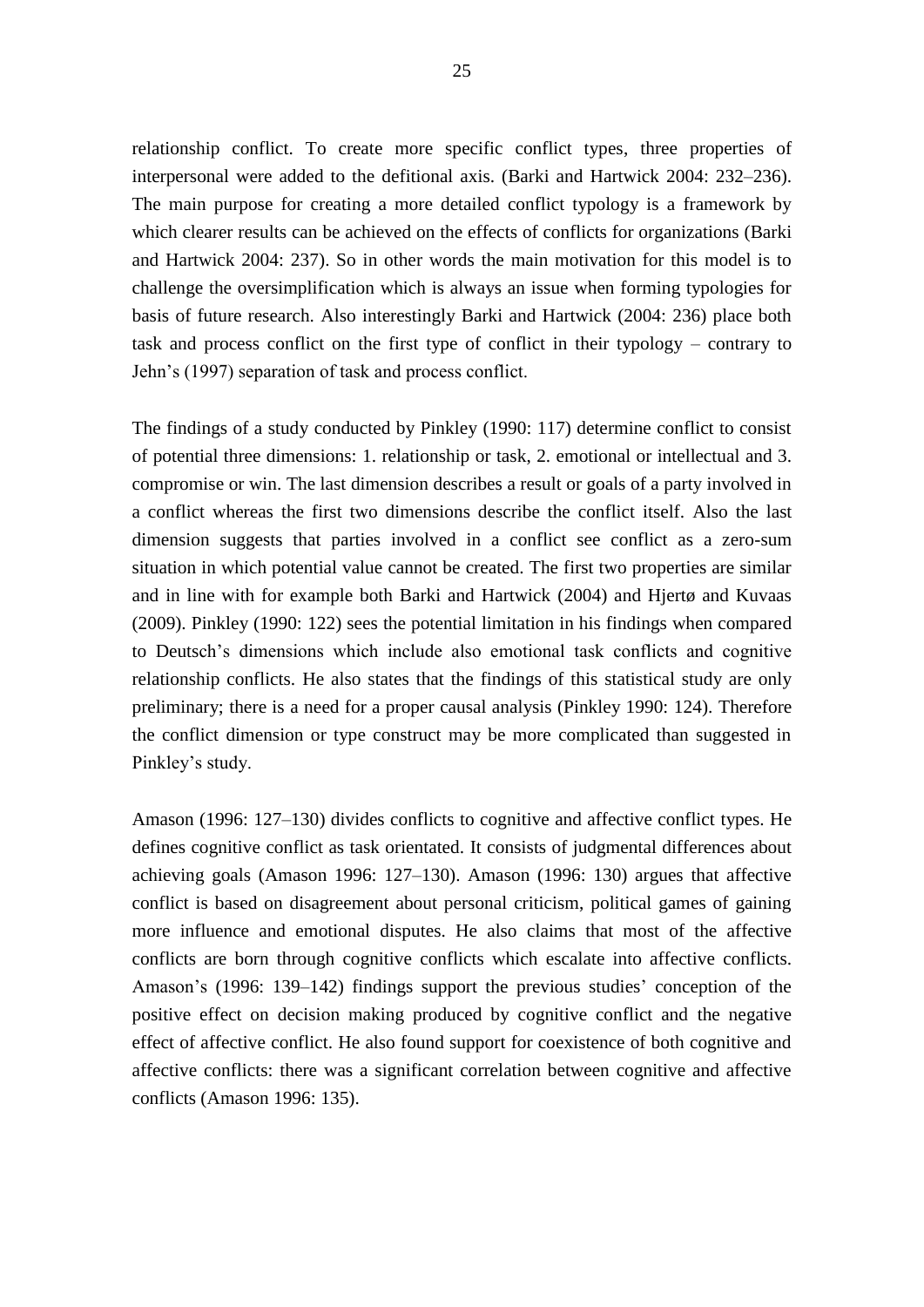| <b>Study</b>                    | <b>Task conflict</b>                  | <b>Affective conflict</b>             |  |
|---------------------------------|---------------------------------------|---------------------------------------|--|
| Guetzkow<br>Gyr<br>and          | Substantive conflict                  | Affective conflict                    |  |
| (1954)                          |                                       |                                       |  |
| Pinkley (1990)                  | Task or intellectual conflict         | Relationship or emotional             |  |
|                                 |                                       | conflict                              |  |
| Amason (1996)                   | Cognitive conflict                    | Affective conflict                    |  |
| Jehn (1997)                     | Task-focused conflict                 | Relationship-focused                  |  |
|                                 |                                       | conflict                              |  |
| Rahim (2002)                    | Task conflict                         | <b>Emotional conflict</b>             |  |
| De Dreu and Weingart            | Task conflict                         | Relationship conflict                 |  |
| (2003)                          |                                       |                                       |  |
| <b>Barki</b><br>Hartwick<br>and | Task content or task process          | Interpersonal<br>relationship         |  |
| (2004)                          | conflicts<br>focused<br>with          | focused<br>conflicts<br>with          |  |
|                                 | cognitive,<br>behavioral<br><b>or</b> | cognitive,<br>behavioral<br><b>or</b> |  |
|                                 | affective properties.                 | affective properties.                 |  |
| Kuvaas<br>Hjertø<br>and         | Cognitive and emotional task          | Emotional and<br>cognitive            |  |
| (2009)                          | conflict                              | person conflict                       |  |
| Behfar,<br>Mannix,              | Task conflict                         | Relationship conflict                 |  |
| Trochim<br>Peterson<br>and      |                                       |                                       |  |
| (2011)                          |                                       |                                       |  |

<span id="page-27-0"></span>**Table 4**: The division of different conflict typologies under the task and affective conflict.

For the purpose of this research, both the traditional separation into task and affective conflicts is accurate enough because the verification of process conflict's existence is not the focal point of the research. Also it would not be feasible with a single-case study. The divide between task and affective conflict is deeply rooted and often used conflict typology in conflict studies, as can be seen from the conflict studies in the tables 3 and 4. There are some studies which have refined the typology of two different dimensions to more detailed typologies. Still the typologies of these studies can be classified with the simpler typology of task and affective conflicts. If the typologies of Barki and Hardwick (2004) or Hjertø and Kuvaas (2009) would be used the analysis and theoretical framework would result too complicated compared to the potential advantages of more detailed theoretical framework. Also there are not many studies supporting these two typologies and the more detailed conflict types are sometimes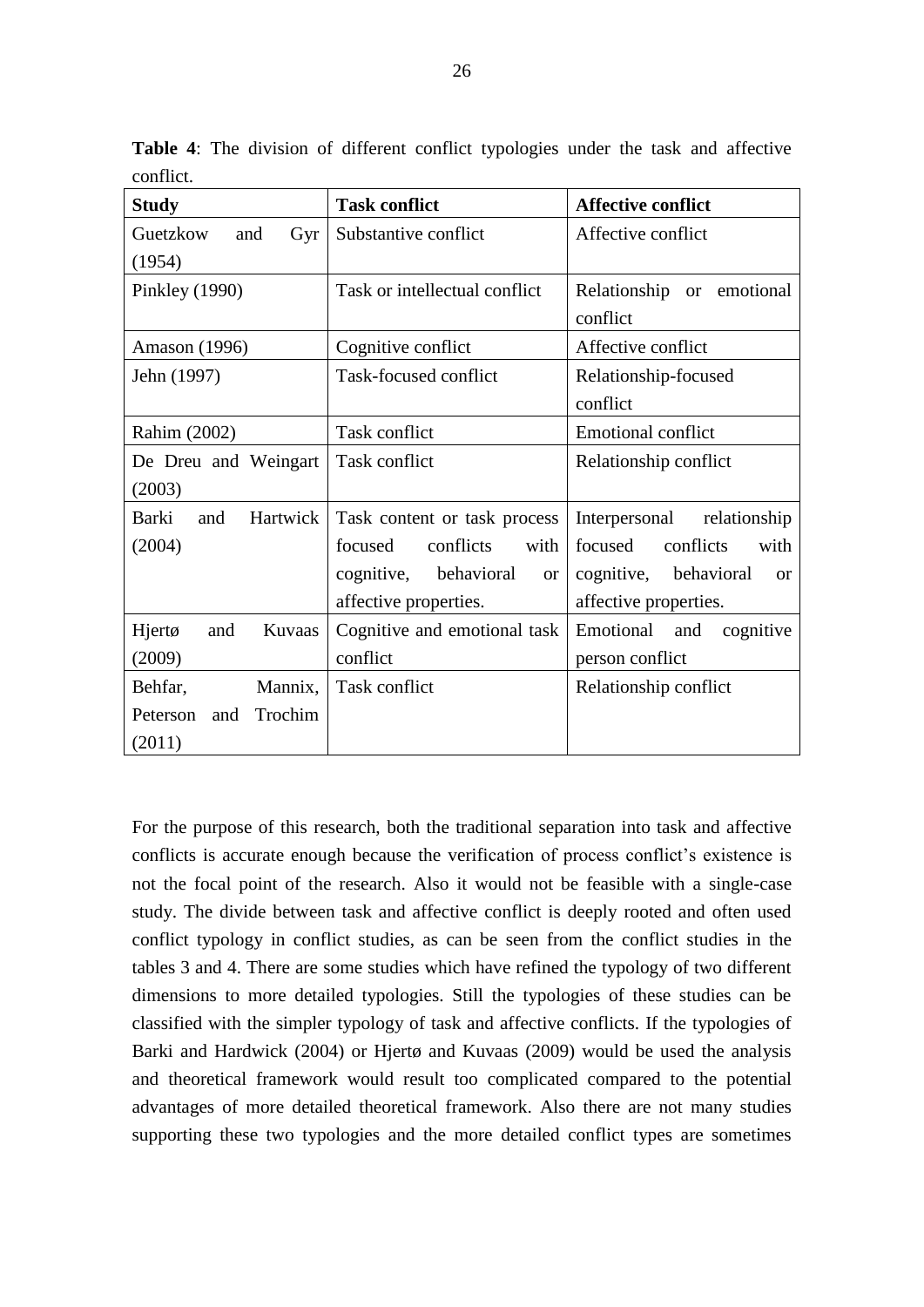extremely hard to separate from each other, so therefore the task and affective conflict types are used in this research.

Based on task and affective conflict typology and the conflict definition, which was defined as *a social process which is caused by disagreement, negative emotions and opposing wishes in goal attainment,* the conflicts may arise for example from following situations: opposing opinions about target setting and goal attainment in strategizing may cause task-related conflicts whereas affective conflicts may be born from negative feelings about the strategizing practices, decisions related to strategizing or incompatible personal chemistries between the participants. To connect the conflicts in different strategizing practices and processes, strategy paradigms are presented to explore strategy process. By viewing strategy process literature, the conflict research can be rooted in well-developed strategy research.

## 2.3. The insights of strategy process studies about conflicts in strategizing

1

The research on strategic management has had a few distinctive paradigms and multiple research directions<sup>1</sup> (French 2009; Herrman 2005; Hoskinsson et al. 1999; Johnson, Scholes and Whittington 2008; Mintzberg, Ahlstrand and Lampel 1998; Rumelt et al. 1994). There are differences in the theories of strategic management, because each theory was formed from observation of organizations that were in different environmental settings (Ansoff 1987: 501; Prahalad and Hamel 1994: 6–7). As mentioned in the introductory chapter the emphasis of the research has shifted back and forth between qualitative and quantitative studies (Hoskinsson et al. 1999). However, it is also important to note that there was at the same time swings between interest on strategy content and strategy process (Herrman 2005: 126). The distinct separation into content and process directions was made during the 1970s (Rumelt et al. 1994: 19–20)

 $1$  To be clear about the evolutionary phases of strategy research, we must first define the difference between a paradigm and a research direction, stream or school of thought. The Oxford English Dictionary defines a school of thought as "a particular belief or way of thinking; (esp. in earlier use) a group of people identified by this". So it is basically a shared view about something with a group of people. A school of thought, research direction or stream is something that may not be shared with the whole scientific field, so there are probably many different views about research subjects which are competing against one other. In contrast a paradigm unites the contradicting theories into a common perspective and shows new areas for the research (Ansoff 1987: 501–502). Kuhn (1970: 9) states that there can be some rare times when two or more competing paradigms live peacefully together for a longer time period. Also it is common that during an emergence of new scientific discoveries there are multiple paradigms competing against one other (Kuhn 1970: 52–91). In general a good paradigm can refocus energies of competing schools of thought, stimulate new research directions and previously conflicting theories can coexist and prosper (Ansoff 1987: 514).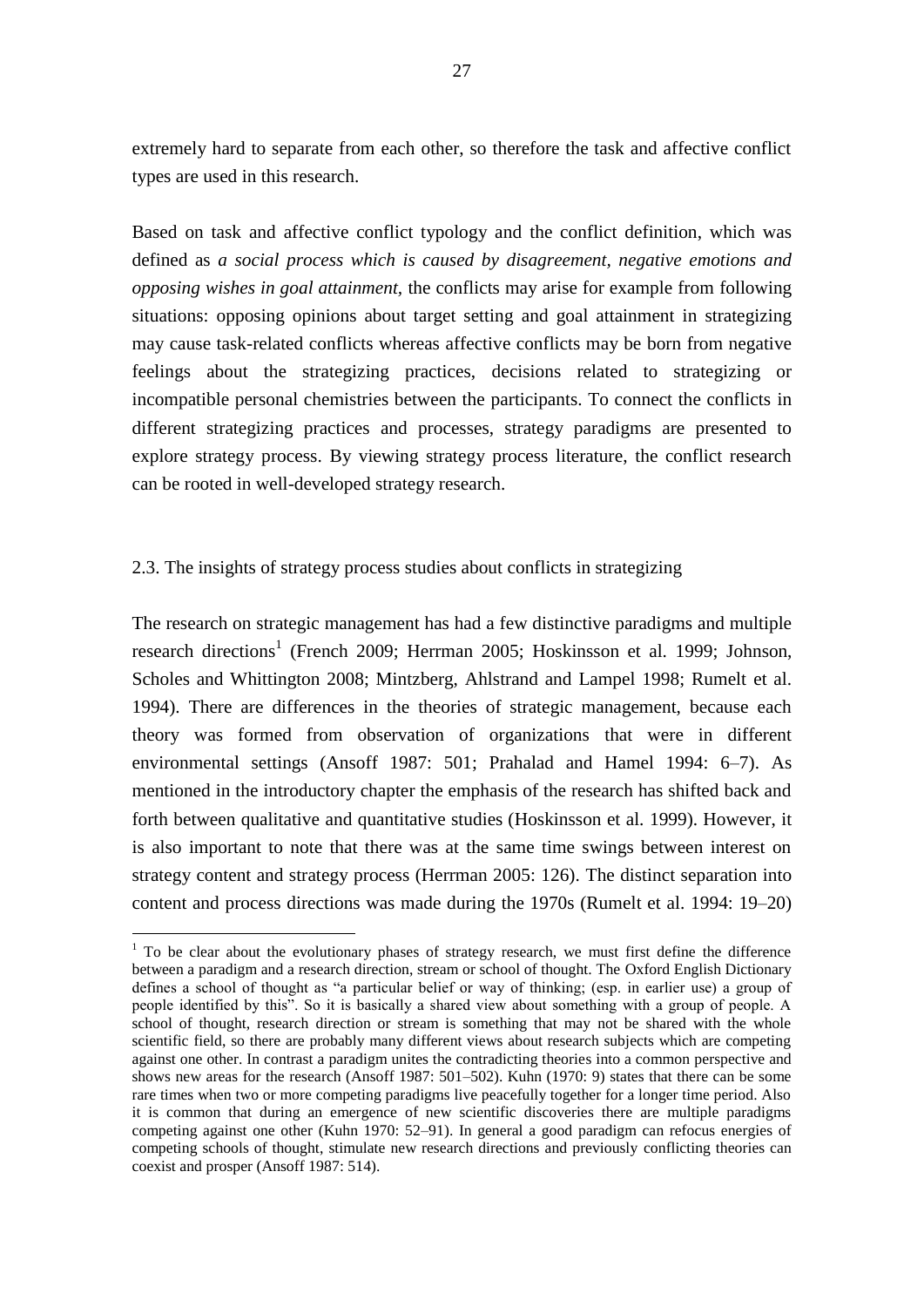As a systematic example of the development of schools of thought in strategic management the work of Mintzberg et al. (1998) and French (2009) are presented in table 5 below.

<span id="page-29-0"></span>**Table 5**: The division of strategy schools of thoughts adopted from the works of Mintzberg et al. (1998) and French (2009).

| Mintzberg et al. (1998)          | <b>French (2009)</b>              |
|----------------------------------|-----------------------------------|
| Prescriptive schools of thought  | Classical schools of thought      |
| Design, planning and positioning | Design, planning and positioning  |
| Descriptive schools of thought   | Neo-classical schools of thought  |
| Entrepreneurial                  | Contingent                        |
| Cognitive                        | Resource-based                    |
| Learning                         | Post-classical schools of thought |
| Power                            | Learning                          |
| Cultural                         | Emergence                         |
| Environmental                    |                                   |
| Configuration                    |                                   |

Mintzberg et al. (1998) divide the schools of thought to prescriptive and descriptive schools of thoughts whereas the classification of French (2009) consists of classical, neo-classical and post-classical schools of thought. The differences in their classifications are in schools of thought following the first three. The main similarities of the two classifications are classical schools of thought, learning school of thought and French's emergent strategy school which is directly connected to the breakdown of planned and emergent strategies made by Mintzberg and Waters (1985). Although also the classification to ten schools of thoughts by Mintzberg et al. (1998) is based on the exact same idea: the first three describe planned strategy while the rest seven try to depict emerging strategies which are shaped through practical strategizing activities. From the ten strategy schools of Mintzberg et al. (1998) only the first three and maybe the learning school accompanied by ideas from the other six schools can be seen as general paradigms of strategic management.

If we compare the presentation of Mintzberg et al (1998) and French (2009) to for example Hoskinsson et al. (1999) or Herrman (2005), we can see major differences.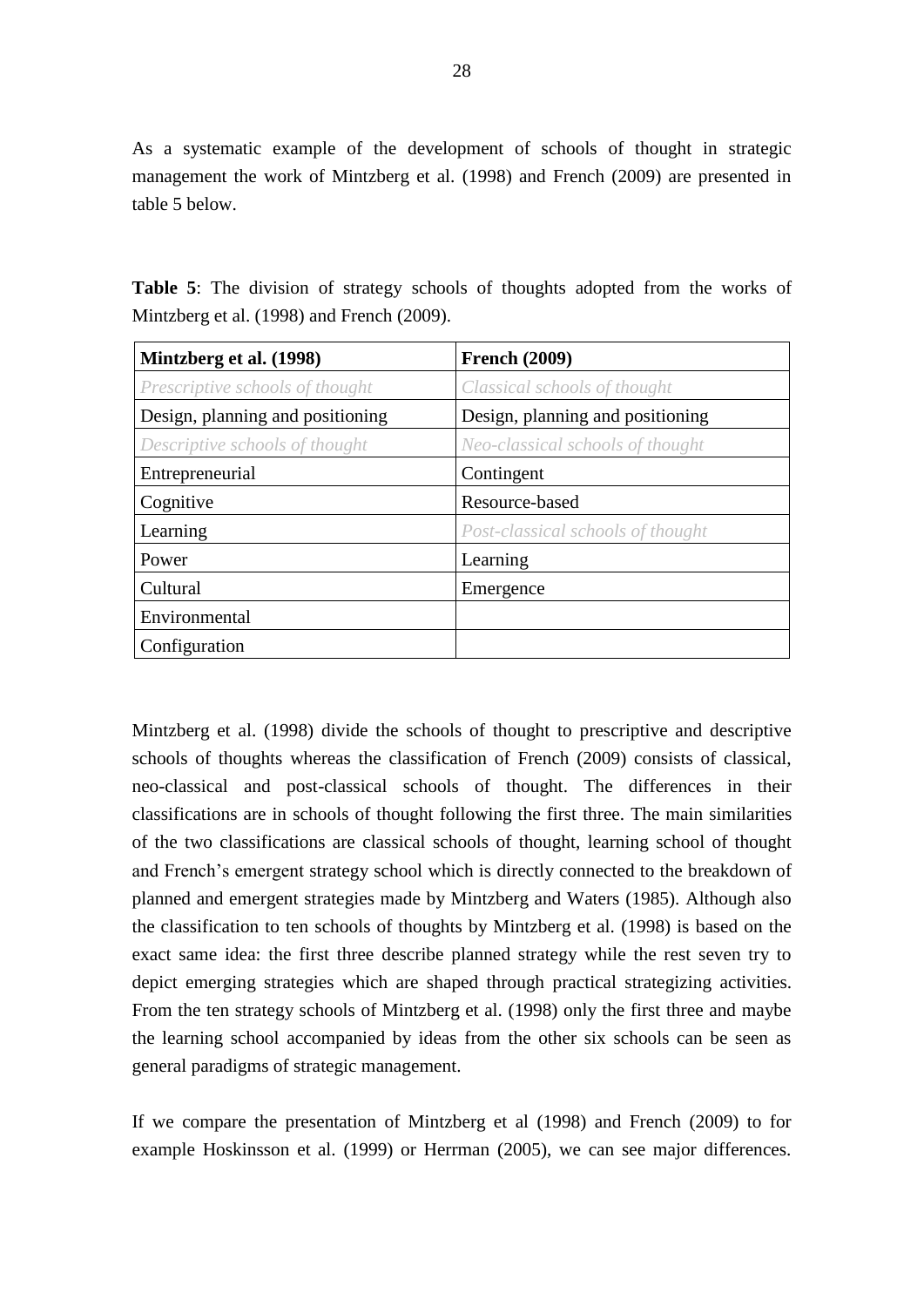Hoskinsson et al (1999:421) divide the research on strategic management to four phases: 1. early development, 2. industrial organization economics, 3. organizational economics and 4. resource-based view. In this classification they choose to present the schools of thought by grouping research by theoretical and methodological choices. The early development phase contains many of the same researchers and studies as the design and planning schools of thought presented by Mintzberg et al. (1998) and French (2009). Also IO economics is close to positioning school of thought, but then organizational economics is something that neither Mintzberg et al (1998) nor French (2009) explicitly included in their classifications. As a fourth way to view the research directions Herrman (2005) classifies the research directions by viewing those by focus points of the research which are according to him: 1. focus on environment (early research), 2. focus on resources (resource-based view) and 3. focus on knowledge, learning and innovation.

As this study is extremely process orientated, we utilize only strategy paradigms which are interested in strategy processes. So therefore for example the positioning school of thought is not particularly useful for examining conflict processes. In this case we use two paradigms: one that we choose to call **the business policy paradigm** and the other that is **the learning paradigm**. The first uniform paradigm of strategic management is consisting of the early research, which includes the first two schools of Mintzberg et al. (1998) and French (2009) and the first research directions presented by Hoskinsson et al. (1999) and Herrman (2005). The first clear strategy paradigm has had many different names according to different authors, but in this case the term "business policy paradigm" is adopted from Schendel and Hofer (1979: 1–11), as it is probably the most accurate name for the strategy paradigm that concludes the early research on strategic management from process perspective. The other schools presented by Mintzberg et al. (1998) cannot be seen as paradigms by themselves because they consist of separate studies from research directions that have not been connected to a distinctive paradigm. However, the other six schools have provided ideas and novel ways to view strategizing which can be linked to the research directions linked to learning, knowledge, entrepreneurial or innovation. A part of this research direction is also strategy as practice research stream. So we propose that the other process-orientated paradigm is based on these four perspectives, and it is referred from now on as the learning paradigm. The resource-based view of the firm or resource-based paradigm is left out of the framework for this study, because RBV is focusing on the content of the strategy, not the process.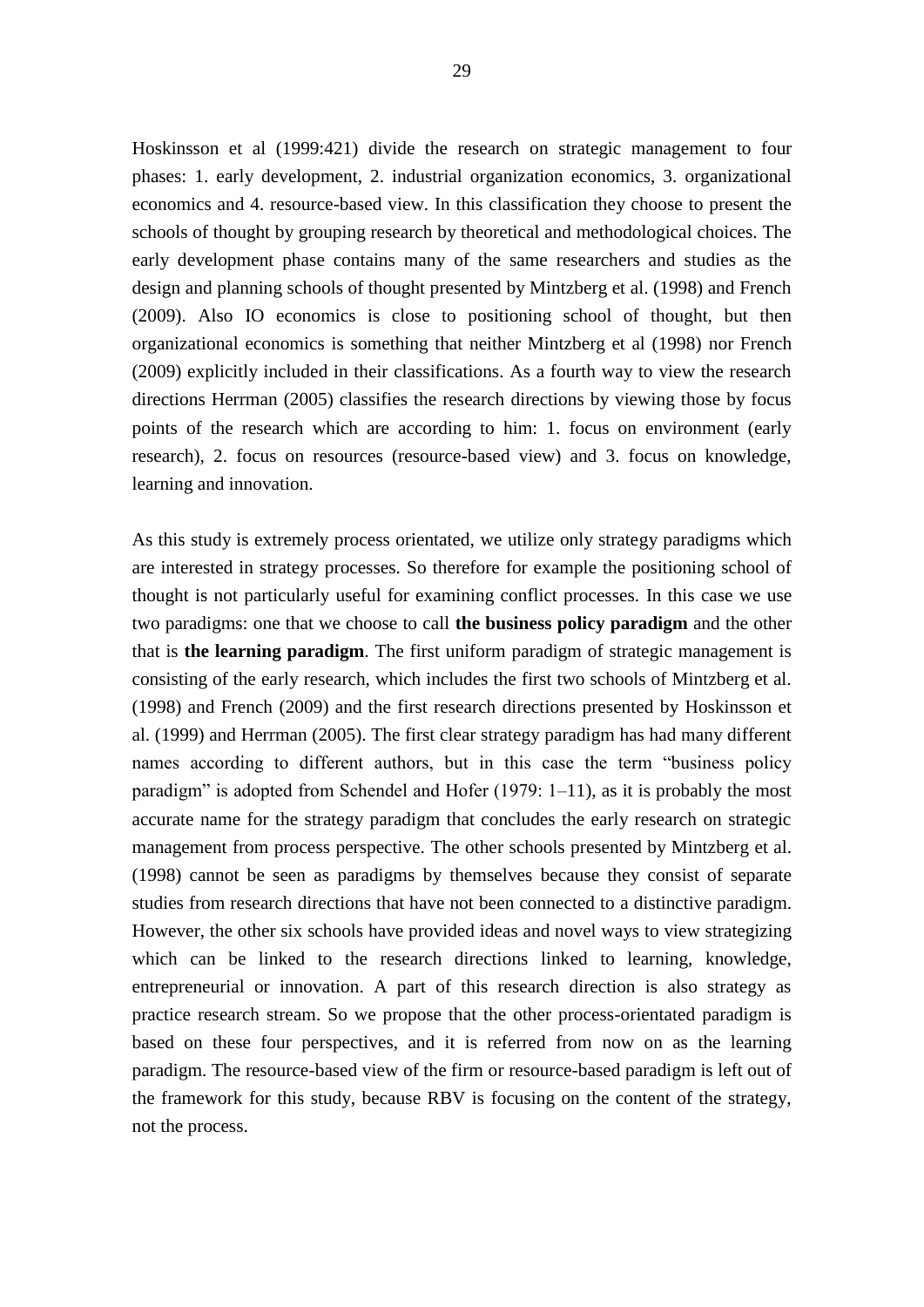#### 2.3.1. The business policy paradigm

The first supposition of rational paradigm's strategy process is a supposition of a clear detailed process which has an owner that has a full responsibility over the process. The owner of the strategy process has to be a part of top management, not for example a part of middle or operational management. The strategy has to be designed to be unique and easy and ready to be communicated for the organization. In a sense strategy cannot be emerging or forming incrementally in practice. Mintzberg's main critique for the business policy paradigm is that in a rapidly changing competitive environment the strategies emerging from the operational activities yield a better performance level than conventional formally planned strategies. (Mintzberg 1990; Mintzberg et al. 1998; Table 5)

Compared to the strategy as practice research stream the business policy paradigm view strategy formation as a process that has a distinctive beginning and ending (Mintzberg et al. 1998: 28). The design school states that strategy is created by a small number of actors – not the whole organization (Mintzberg et al. 1998: 28–33). Strategy as practice can even been seen as a straight reaction and answer to critique stated by Mintzberg et al. (1998) about the weaknesses in business policy paradigm: the main contribution of strategy as practice are those exact things stated by Mintzberg et al.(1998). There are some similarities between the responsibilities of top management, uniqueness requirement of strategy and in some ways the work associated with strategy creation. Freely interpreted and applied the business policy paradigm could support and create order in strategizing when applying more informal policies of strategy as practice – for example Henri (2006) states that in some cases the best performance in strategy creation is achieved by a combination of formal and organic control systems.

### 2.3.2. Strategy tools of the business policy paradigm

The main premises of business policy paradigm are present in the strategy tools created by the researchers and practitioners that created the business policy paradigm. Strategy tools are traditionally used as analytical frameworks, concepts techniques and methodologies whose aim is to assist in strategizing (Gunn and Williams 2007: 201– 202). So they are a part of strategy practices and an integral part of communication during strategizing and even in strategy communication for stakeholders. Therefore it is valuable to view strategy tools as mediators of human interaction in strategizing. The tools are in most cases hybrids of different strategy paradigms (Jarratt and Stiles 2010: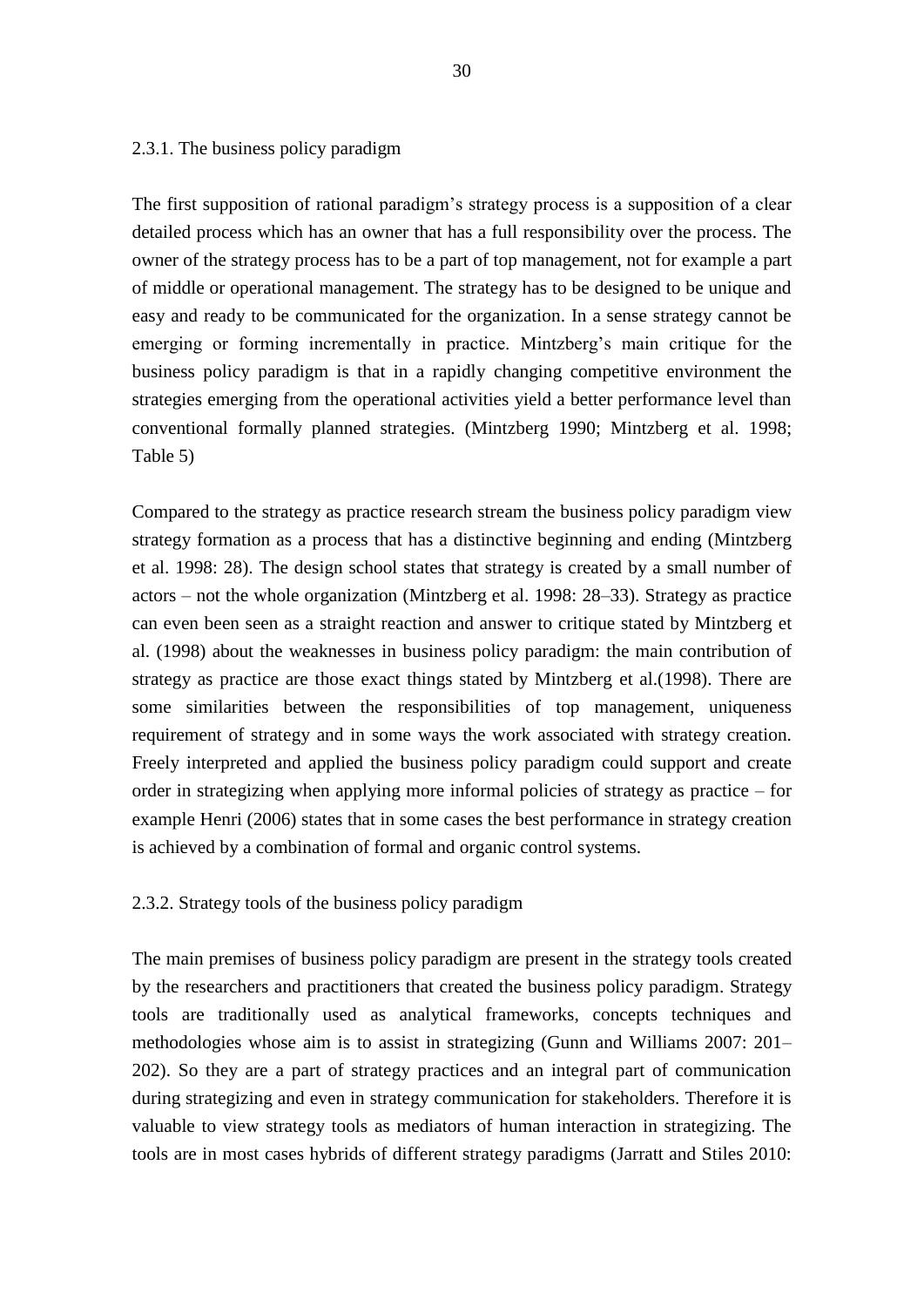28–30). Jarratt and Stiles (2010: 40–41) also reported that tools used in business policy paradigm were often used in new ways in situations where company's competitive situation was severely in danger. So in this study the tools are explored in two sections alongside with the two paradigms: the tools that are utilizing the business policy paradigm and then the tools of learning paradigm which are accompanied by tools based on entrepreneurship. In the following paragraphs two of the most influential classic strategy tools are presented – these two are SWOT- and scenario analysis.

SWOT-analysis is probably the most widely known strategy tool. Originally SWOTanalysis was designed to be preceding the strategy creation as a phase of analysis of internal strengths and weaknesses and external opportunities and threats. The four stages of analysis are followed by creation of fit between the four factors. This type of analysis gained popularity and achieved a pivotal role in strategizing. The framework has then been applied to many other situations in countless ways because of the model's relative simplicity. Some of the potential situations are for example the analysis of the current situation when creating a new strategy or developing an old one, or even parts of the SWOT-analysis have been used to analyze industry or segments of a certain industry. At its best SWOT-analysis is when used as a flexible support tool for strategic planning (Ghezzi, Balocco and Rangone: 216). The pivotal status of SWOT-analysis is shown on the studies of Price, Ganiev and Newson (2003), Hodgkinson, Whittington, Johnson and Schwarz (2006) and Gunn and Williams (2007) about strategy tools used by British companies – in those studies SWOT was used in 62–71 % of the organizations and it was either the most used or one of the most used strategy tools.

Regardless of the analytical nature of SWOT it is extremely often used in strategy workshops. SWOT-analysis' compatibility to creative or interactive process may not be the best but it offers a common starting point for strategists in strategy process (Hendry, Kiel and Nicholson 2010). So as the opposite of quantitative SWOT-framework can be seen a simplified four-field which is not supposed to be used for deep detailed analysis or detailed specification of cause-effect relationships. When SWOT-analysis is used in a simplified qualitative manner, the purpose is to focus attention on the most important perspectives and create a platform for further discussion and brainstorming. As a conversational starter the SWOT-framework functions just like PESTEL-analysis. As a simplified framework SWOT can give participants some common ground without being too overwhelming like complicated statistical models can be. So ideally SWOT can be used to enhance interaction at the beginning or it can guide actors to formulate a result of general analysis of the company.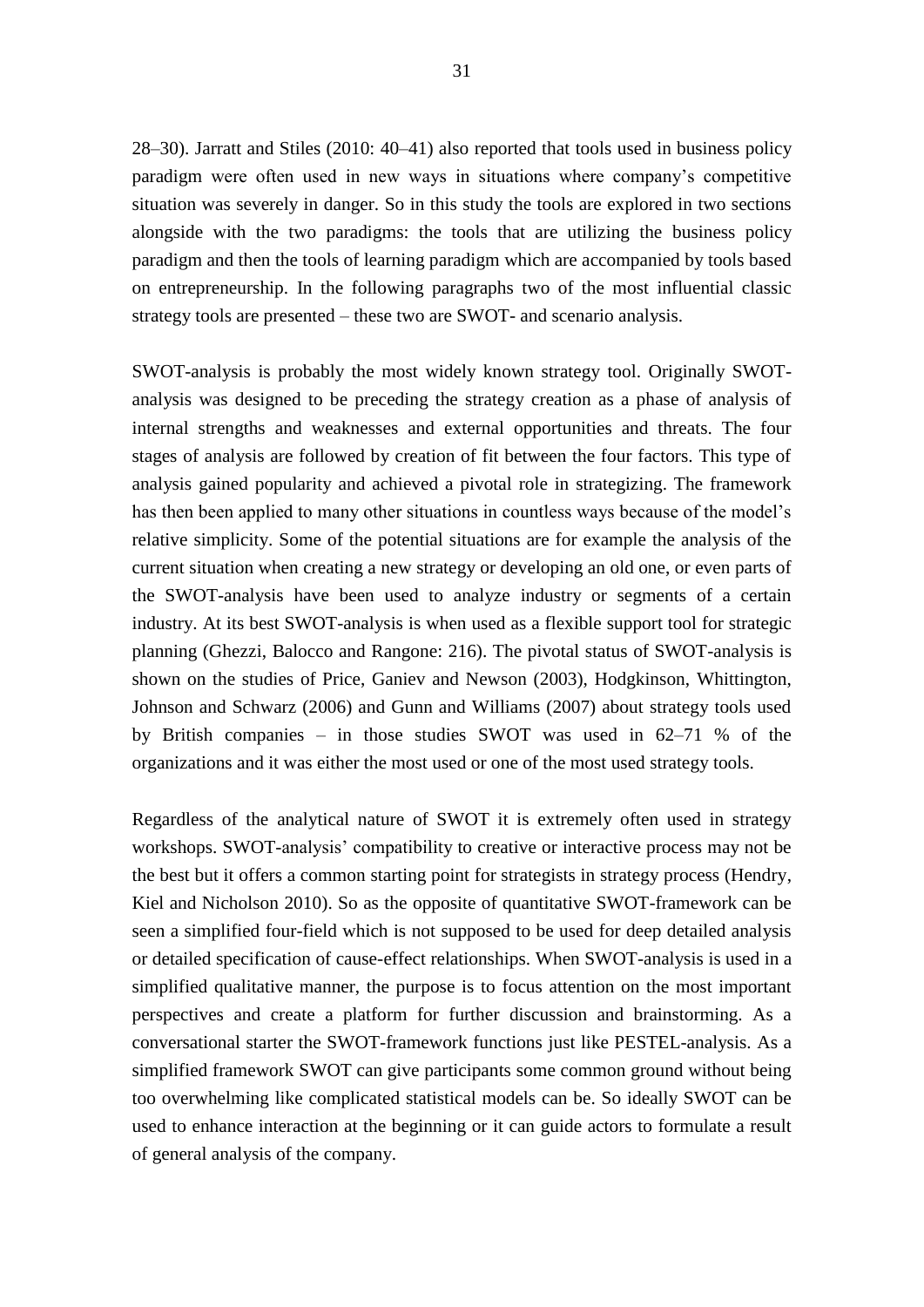Scenario analyses can be divided into two different interpretations: intuitive thinking and formal scenario models. Formal scenarios are usually based on exact forecasts and calculations which the decisions are based on. Whereas the meaning of an intuitive scenario analysis is learning by forming different scenarios which shape cognitive mind maps related to matter analyzed. The differences in the two ways of conducting a scenario analysis have been underlined by stating the formal scenarios being scenario planning whereas the intuitive analysis would be scenario thinking. (Verity 2003) Intuitive scenario thinking is more in its nature affected by learning paradigm in strategy than actual formal and analytical strategic planning. So if we separate these two ways to the utmost, only the analytical quantitative scenario planning is equivalent to original premises of strategic planning process. It has to be taken account that exact forecasting of the future by scenario analysis is extremely hard, or even impossible in some situations for a long time period (Mintzberg et al. 1998: 66–68).

#### 2.3.3. Conflicts related to the business policy paradigm

As the business policy orientated strategizing is strictly divided into two separate phases, it is then natural to examine conflicts separately in planning and implementation phases. In the planning phase the potential conflicts would be most likely about differences of opinions in purely factual things or individual's aspirations that are incompatible to organization's or other individuals' goals. So in practice potentials conflicts can be power struggles in the management; who gains most power, resources or respect and status through new strategy. So the task-related conflicts in planning are caused by somewhat altruistic desire to gain success to the whole organization whereas the affective conflicts are caused by individualistic desires to win a game played through strategizing. This assumption is also supported by Amason (1996: 144) who suggests that top management teams tend to succeed in preventing the escalation of task-related conflict to affective conflict. Therefore strategic decisions made in top management teams tend to be more effective and benefit more from task-related conflict than other teams (Amason 1996: 144). If the strategy is formulated and controlled by a clearly directed chain of events like some studies of planning school of thought present, as a result the likelihood of conflicts caused by unclear or vague responsibilities and processes is lowered. Also it is easier to activate certain key people into the process if there are clear boundaries in the process; a certain specialist can just participate in a part of the whole process. However, at the same time the possibility of conflicts related to communication is increased if the process is cut into separate pieces. Also there is a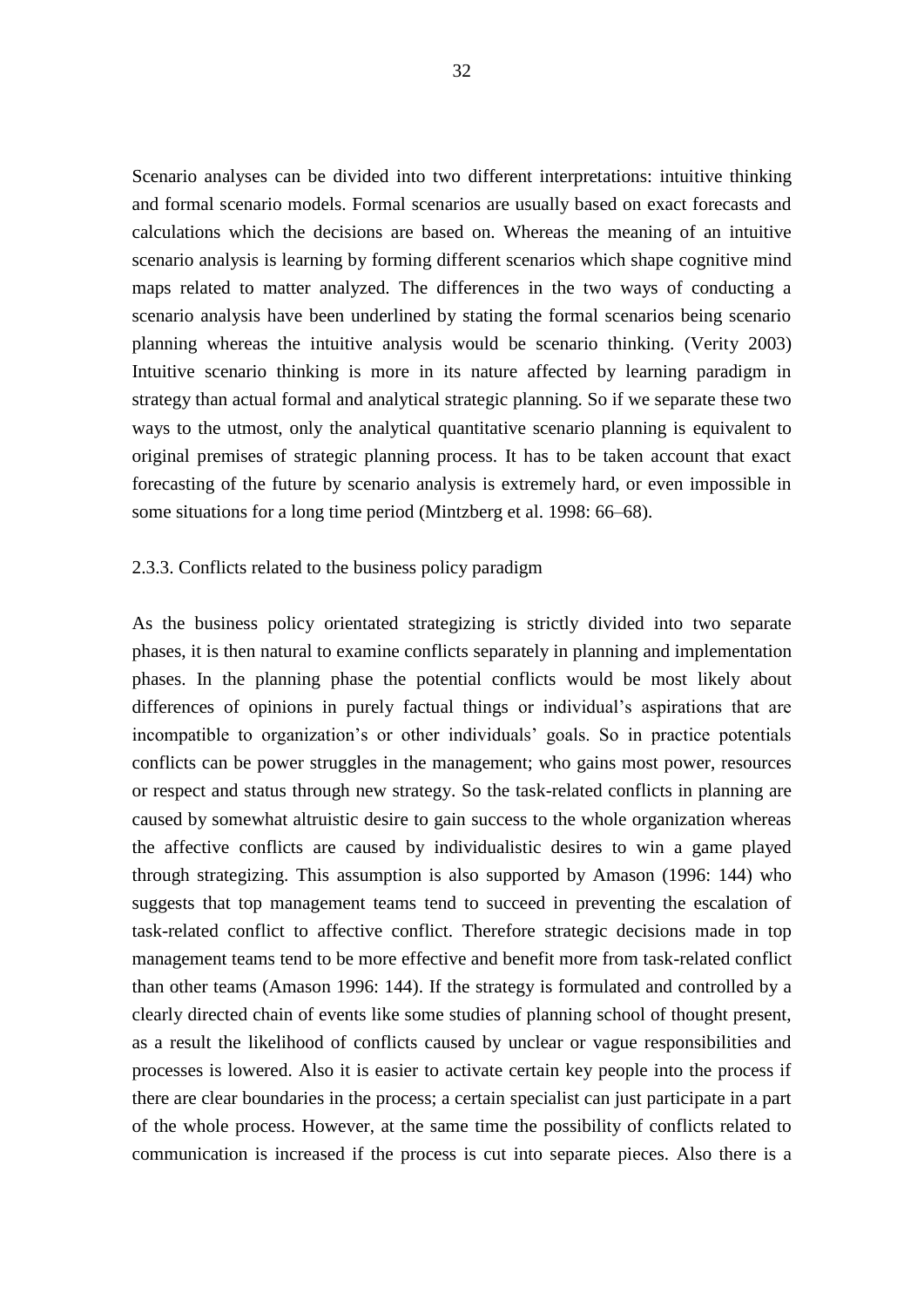chance of conflicts during the implementation because of resistance to the decisions made earlier in the planning phase. But on the other hand the implementation may be easier if key people are taken into the process.

When switching to implementation phase, strategizing suddenly involves a huge amount of new people compared to planning; there are other organizational members than just the top management who are participating directly in the implementation of strategy. Therefore the potential for different kinds of conflicts rises drastically. First some of the organizational members will probably show resistance to change, like in every process that involves changes in the everyday work practices. Some will just avoid a new strategy just because in their minds strategy is fancy and abstract words and thoughts that do not concern their work. The exact opposite might also be possible; a massive resistance and conflict may be born because organizational members disagree on the decisions made in the new strategy. The resistance might be amplified because people feel that they have not been taken account or listened and that they feel the strategy is steering the organization to completely wrong way. So the conflicts are probably both task related and affective conflicts. The other stakeholders outside the organization may be provoked by strategic decisions that may change company's activities against their values or goals; influential investors can see company's future as too risky or that the chosen strategy is not suitable, key customers may feel that company's new products or ways of operating are not aligned to their wishes or values or the new strategy may have effects on company's local area that are harmful for the local community.

As a benefit of a controlled strategy process that is divided into two distinctive parts there is probably a low likelihood of conflicts related to ambiguity of responsibilities and roles in strategizing. Conflicts of business policy paradigm differ in the planning and implementation phase: during planning the conflicts are probably more task-related whereas in the implementation phase affective conflicts related to resistance to change increase. The affective conflicts during planning may most likely be power struggles inside the top management.

### 2.3.4. The learning paradigm

As learning paradigm's basic questions Mintzberg et al. (1998) describe relatively same kind of questions that strategy as practice researches have: Who really creates strategy? Where does the strategy formation actually happen in the organization? Also one of the interests of the paradigm is to which level the strategy is formulated incrementally and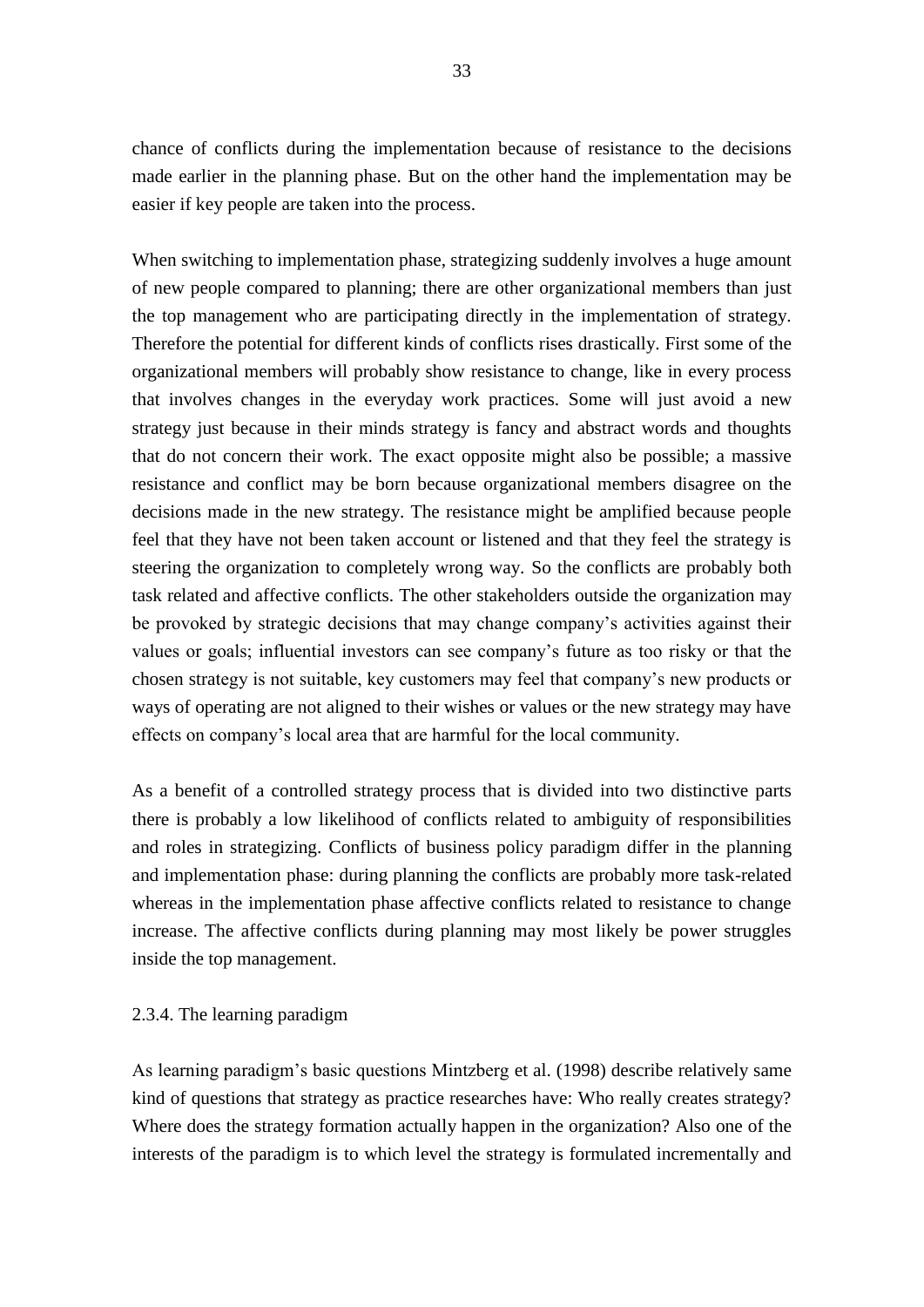to which point strategy implementation and creation are separated (Mintzberg et al. 1998). French (2009) defines learning paradigm as a counteraction to classical and neoclassical strategy paradigms: the constant need for dynamic change has formed a new need for a search of competitive advantage. As a way to create a new mindset French (2009) proposes innovation of strategizing process studied by Hamel which can be used to question dominant business models and create competitive advantage based on learning and innovation in strategy process. However, the starting point for Mintzberg et al. (1998) and French's (2009) definitions and perspectives is the same: learning paradigm's core is in incremental learning in strategizing, both on the organizational and individual level.

The first influential author of the learning paradigm is Mintzberg, but another influential early author is Quinn. With his logical incrementalism he changed the perception of strategy formation from intended strategy perception of business policy paradigm to emerging strategy. (Mintzberg et al. 1998: 180–185). According to Quinn (1978) strategy is being formed within strategic subsystems as an incremental learning process, which he calls as logical incrementalism. Strategic subsystems are according to Quinn (1978) substantially affecting strategic decision-making processes, such as corporate acquisitions or large reorganizations of operations. Conscious incremental analysis in strategy process simplifies the problem of the limited scope of information processing capabilities in decision-making. It also adds more analytical information processing to decision-making. As a byproduct of incremental learning process individual and organizational knowledge for strategy implementation is born. The strategy process presented by Quinn (1978) is a chain constructed of individual significant decisions in which strategy forms step by step through the important decisions. At the end the unified direction is formed by these individual steps. (Quinn 1978)

A rather similar model to Quinn's logical incrementalism is also Nonaka's knowledge spiral (1994). He describes organization's knowledge creation as a learning process which consists from turning tacit knowledge into explicit knowledge, explicit knowledge into tacit knowledge and transferring tacit knowledge in the same form forward. The knowledge creation requires commitment from an individual to form and gather new knowledge. The commitment consists of an autonomic position which enables person's meaningful knowledge creation by structuring surrounding world. Also the knowledge creation requires some sort of uncertain conditions or changing environment to support inspiration with unexpected observations. The knowledge creation is a spiral process in which the four phases of tacit and explicit knowledge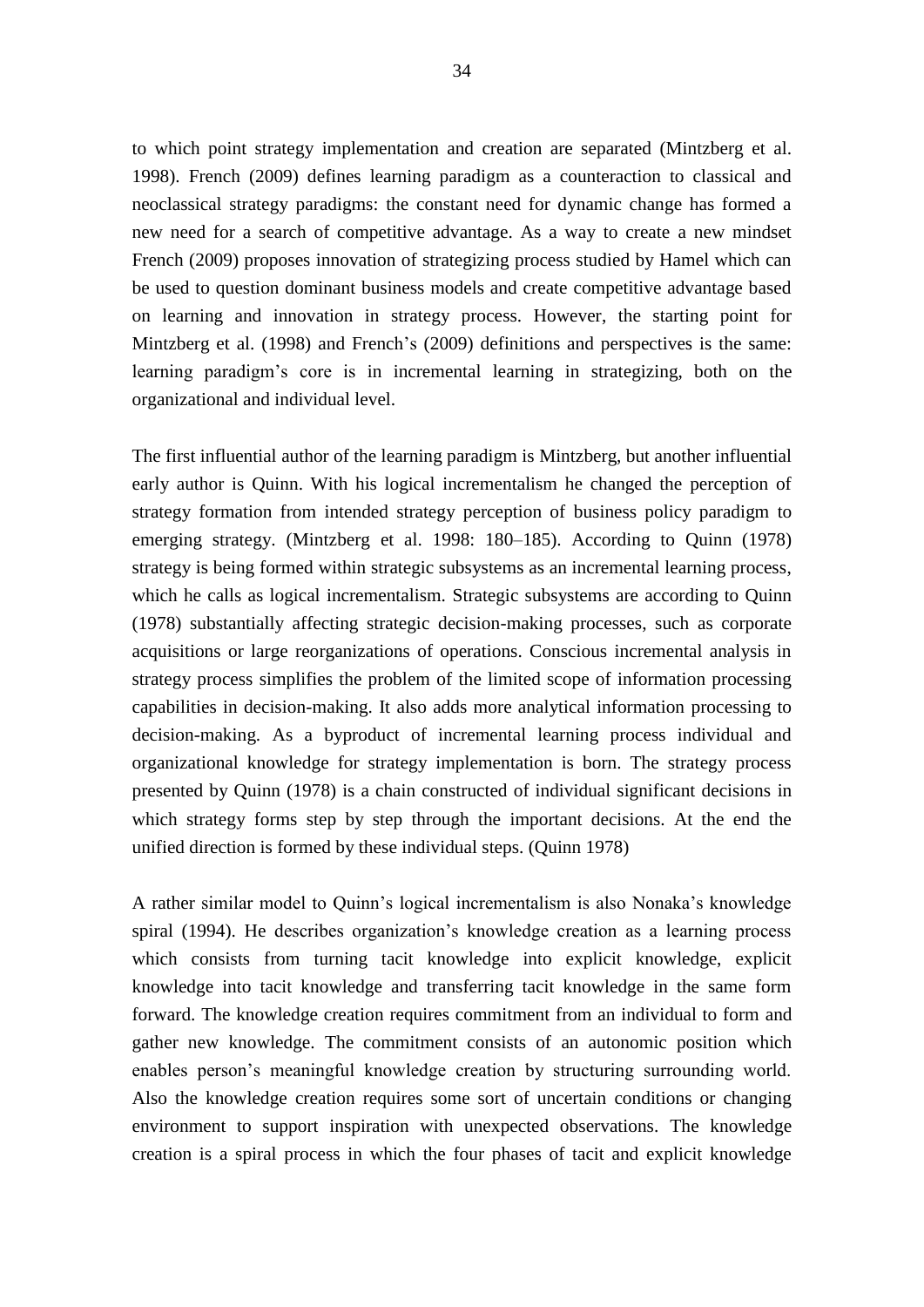occur one after another. Reflection and knowledge creation can be made more effective by creating structures enabling reflective activities, for example autonomous or crossfunctional teams. In an organizational structure the knowledge creation structures could be based for example on middle-management's knowledge creation, internal entrepreneurial activities or a hypertext organization. (Nonaka 1994)

The learning paradigm views strategy creation and development as a learning process in which organization learns and gathers knowledge, both in individual's and organization's level. The process is emergent: learning related to strategizing can be born anywhere and anytime in the organization (Mintzberg et al. 1998). As result of the process innovations are born which in turn lead to new strategies and new kinds of strategy development processes. Therefore the most important strategy tools in the paradigm are structures and activity models supporting learning and organizational culture. As a next step of learning frameworks French (2009) supposes complex selfadapting systems through which organization adapts effectively to changes in competitive environment.

## 2.3.5. Strategy tools of the learning paradigm

The organizations applying strategies based on learning paradigm and visionary strategizing based on and entrepreneurship do not prefer to use strategy tools that are following strictly analytical and formal processes. The purpose of strategy tools used in these organizations is the ability to react to fast market development and the ability to create organizational learning capabilities.

The intuitive scenario analysis avoids pitfalls of exact future predictions. It also enables creativity during strategizing. However, this comes with demands for participants: for creative thinking the team should consist of participants with diverse backgrounds. (Verity 2003). Also to enhance creativity there should only be two possible scenarios created for the analysis because in the case of three possible scenarios usually the alternatives are good, middle grounds and the worst situation. It creates a distorted black and white view on the situation. In case of two possible scenarios both are potentially equally believable and actual. (Verity 2003) A scenario analysis is extremely flexible and easy to apply (Verity 2003). Because of the flexibility and different ways to conduct scenario analysis, there is not a strictly defined process, therefore interactive scenario analysis is often used together with another strategy tools in strategizing. It is ideally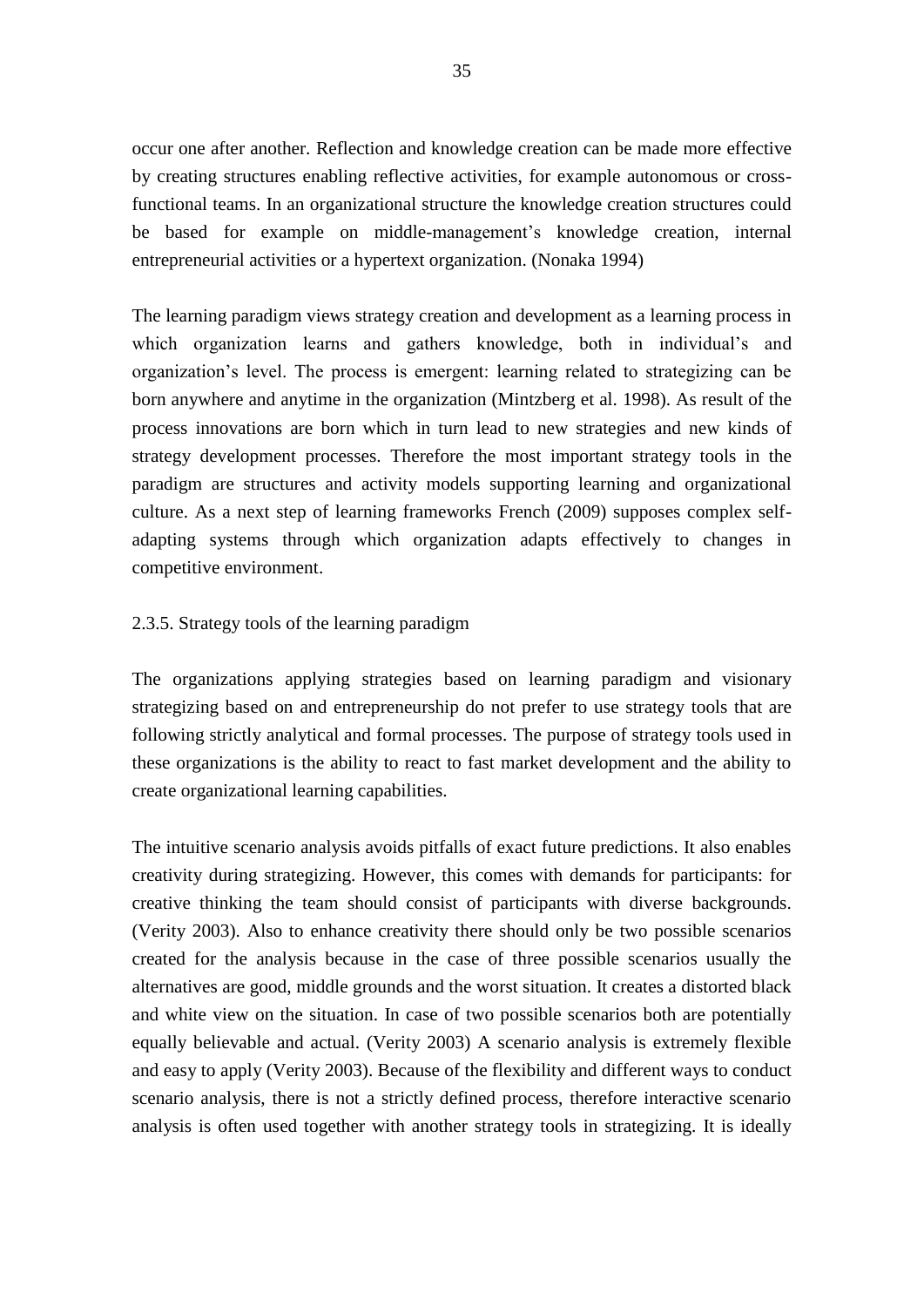used together with the strategizing practices of learning paradigm, such as in different strategy workshops.

According to Hodgkinson, Whittington, Johnson and Schwarz's (2006) observations strategy workshops are extremely important strategy tools especially during strategy creation. Of the 1337 organizations in the study approximately four out of five of the organizations had organized strategy workshops. The most common goals of strategy workshops were the development of new ideas and solutions, rethinking of a current strategy and formation of a new strategy – so in other words the main purpose of strategy workshops is the development of new solutions and strategies. In the organizations of the case-study the strategy workshops are a part of a formal strategy process, approximately in 60 percent of the companies the strategy workshops are a part of normal process. During workshops the most commonly used strategy tools are classical tools such as SWOT-analysis, stakeholder analysis and scenario planning. The participants in strategy workshops had felt that the strategy workshop work had the biggest benefits in strategy and business plans whereas for example themes involving innovation, productivity or profitability benefited the least from strategy workshops. However, the perceived benefit for strategy did not reflect as an analytical strategy development but as a discussion forum for the top management. Maybe the most appropriate use for strategy workshops would be to utilize more tools supporting discussion and communication than analytical frameworks, if the biggest achieved benefit is not formation of analytical knowledge. (Hodgkinson et al. 2006). As a potential disadvantage of strategy workshops is the possibility to form structures impeding participation in strategizing – strategy is transformed into mystical rite that is separated from the everyday work, just like Mantere and Vaara (2008) described.

The most common participant in strategy workshops where strategy is created is the top management whereas in strategy communication and clarifying workshops the participants consist from top, middle and operative management. In large organizations also the middle management participates more actively in strategy creation than in small and middle-sized organizations. So in other words strategy workshops are naturally restricted for a small group of actors, they are not designed for a large participation of the whole organization. Strategy workshops are usually led by top management: only one of sixth workshop was led by for example an outside consultant. There could be created more added value with the help of workshops by introducing more and wider perspectives than just the top management perspective for example by empowering middle management actively to workshop activities. Also the use of outside consultants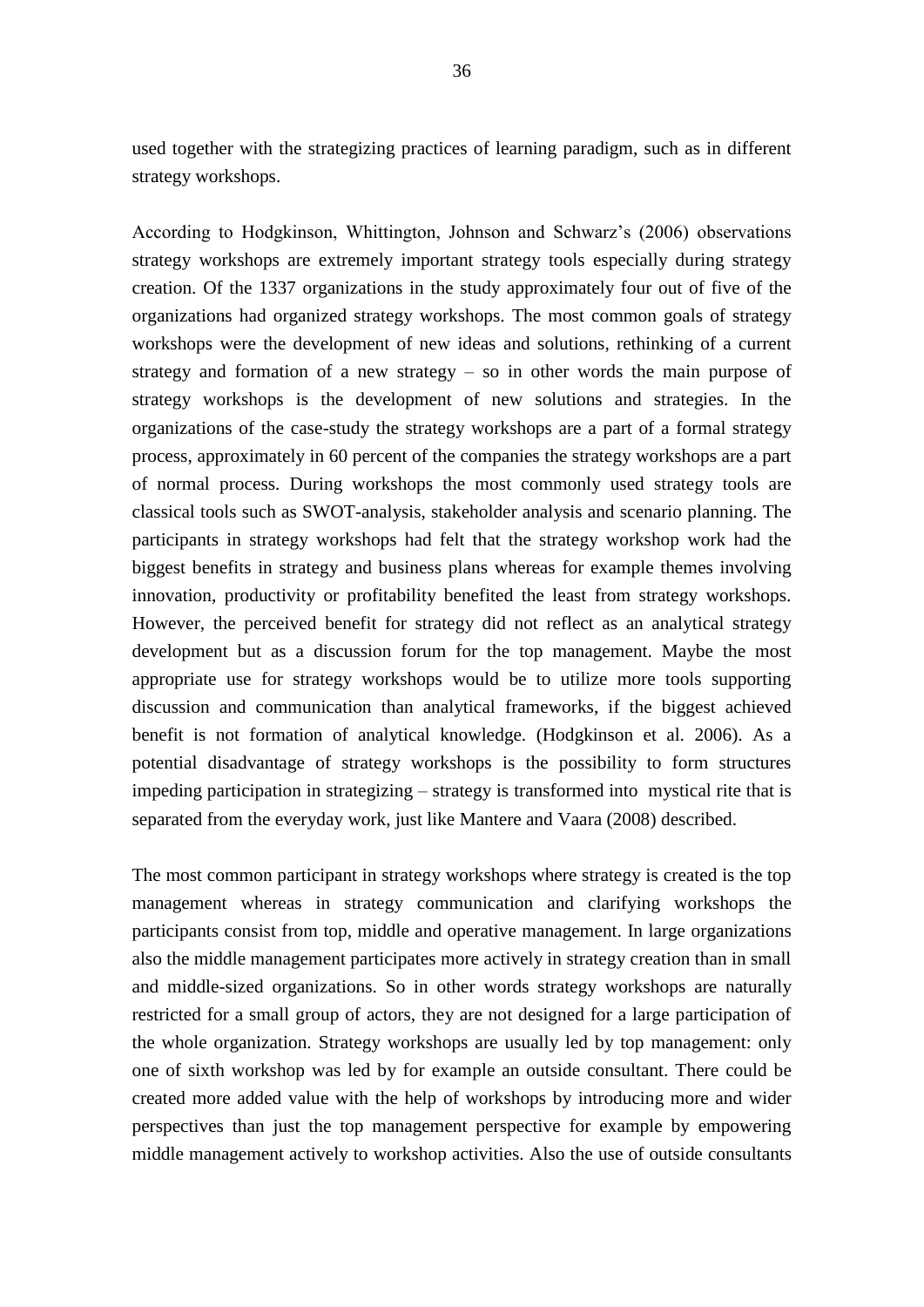may bring a neutral opinion to reduce need for politics in which case challenging and bringing new perspectives could be done without social pressure in strategy discussions. (Hodgkinson et al. 2006) Also using an outside consultant may create prejudices which may hinder the participation. An innovative example of strategy workshop lead by outside consultant is the workshop presented by Bürgi, Jacobs and Roos (2005).

One of the most interactive forms of strategizing is brainstorming. The purpose of brainstorming is to create as much ideas as possible without caring about the quality of the ideas. The efficiency of the method is founded on statistics and inspiration generated from the ideas of participants: in a large sample of ideas there are probably more valuable ideas than in small sample, and a participant can merge different ideas from other participants and create innovations out of them. However, a large quantity of brainstorming studies have found out that most of the brainstorming sessions underperform or perform on the same level as control groups. The reasons for ineffectiveness of brainstorms are the reduction in motivation and productivity caused by social pressure and group's communication. Also the distraction in thought processes and therefore interruptions in innovation lower the creation of ideas in the brainstorming groups compared to the control groups. So in other words the advantages achieved in brainstorming can drain away because of ineffective group dynamics. The effectiveness of think tanks can be increased by nominating restrictions and hypotheses based on facts. In the study of McGlynn, Effland, Johll and Harding (2004) the brainstorms conducted in groups were observed to be more efficient than brainstorming done by alone. (McGlynn et al. 2004)

# 2.3.6. Conflicts related to the learning paradigm

Strategizing in learning paradigm is significantly different from the business policy paradigm. The emphasis is on communication and human interaction which is supported by enabling structures. Strategizing is something that evolves during a longer time frame, not a clearly defined and documented process. Therefore we can assume that there is a higher possibility of affective conflicts during strategizing, but most likely fewer conflicts during the strategy implementation, because strategy is born through interactive practices that reflect opinions of organizational members from different organizational levels. It is also possible that there is more ambiguity about power relations in the process which creates a vacuum that some people may try to exploit to gain more power in the organization. So potentially learning paradigm has fewer conflicts during implementation but the conflicts may be affective conflicts in general.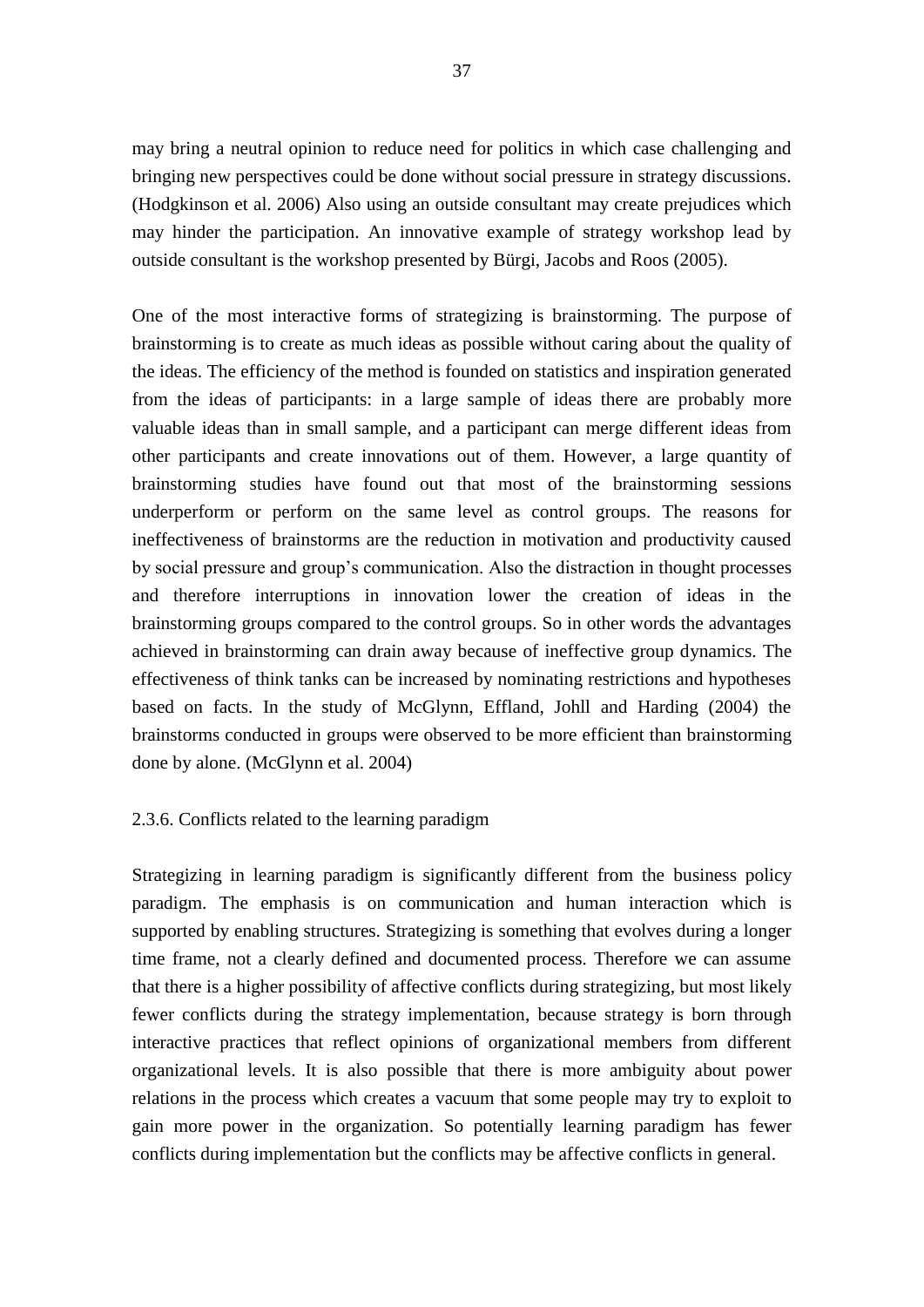## 2.3.7. Summary of strategy paradigms

In this chapter different strategy paradigms were explored to identify the main characteristics of strategy processes. Also at the same time the conflict types were linked with different strategy processes to guide and help the data analysis. In the following chapter the level of analysis is more detailed or micro-orientated than a general paradigm level's analysis. The focus will be on strategizing practices and how strategy as practice research has contributed to strategy process research. So the core themes of the chapter are communication and interaction which are important when viewing interpersonal conflicts in strategizing.

| Paradigm        | The main premises of strategy   Potential conflicts |                                                                     |  |  |
|-----------------|-----------------------------------------------------|---------------------------------------------------------------------|--|--|
|                 | process                                             |                                                                     |  |  |
| <b>Business</b> |                                                     | Strategy process consists of During planning most likely task       |  |  |
| policy          | two                                                 | separate processes, related conflicts or power struggle of          |  |  |
| paradigm        |                                                     | planning and implementation. status and resources that evolves into |  |  |
|                 | Strategizing<br>has                                 | a clear an affective conflict. If the process is                    |  |  |
|                 |                                                     | beginning and ending. It is a a clearly controlled chain of events  |  |  |
|                 | responsibility<br>of                                | top the likelihood of conflicts related to                          |  |  |
|                 |                                                     | management who also has the vague responsibilities is lowered.      |  |  |
|                 | control over the process.                           | Whereas during implementation both                                  |  |  |
|                 |                                                     | types of conflicts are possible but                                 |  |  |
|                 |                                                     | there is more weight on affective                                   |  |  |
|                 |                                                     | conflicts related to resistance to                                  |  |  |
|                 |                                                     | change.                                                             |  |  |
| Learning        |                                                     | Strategizing is an incremental More affective conflicts, but fewer  |  |  |
| paradigm        |                                                     | learning process. Strategy is conflicts during implementation than  |  |  |
|                 | emerging<br>from                                    | practical in business policy paradigm.                              |  |  |
|                 | activities<br>which<br>create                       |                                                                     |  |  |
|                 | organizational knowledge.                           |                                                                     |  |  |

|  |  |  |  |  |  | Table 6: The summary of strategy paradigms and potential conflicts in the paradigms. |
|--|--|--|--|--|--|--------------------------------------------------------------------------------------|
|--|--|--|--|--|--|--------------------------------------------------------------------------------------|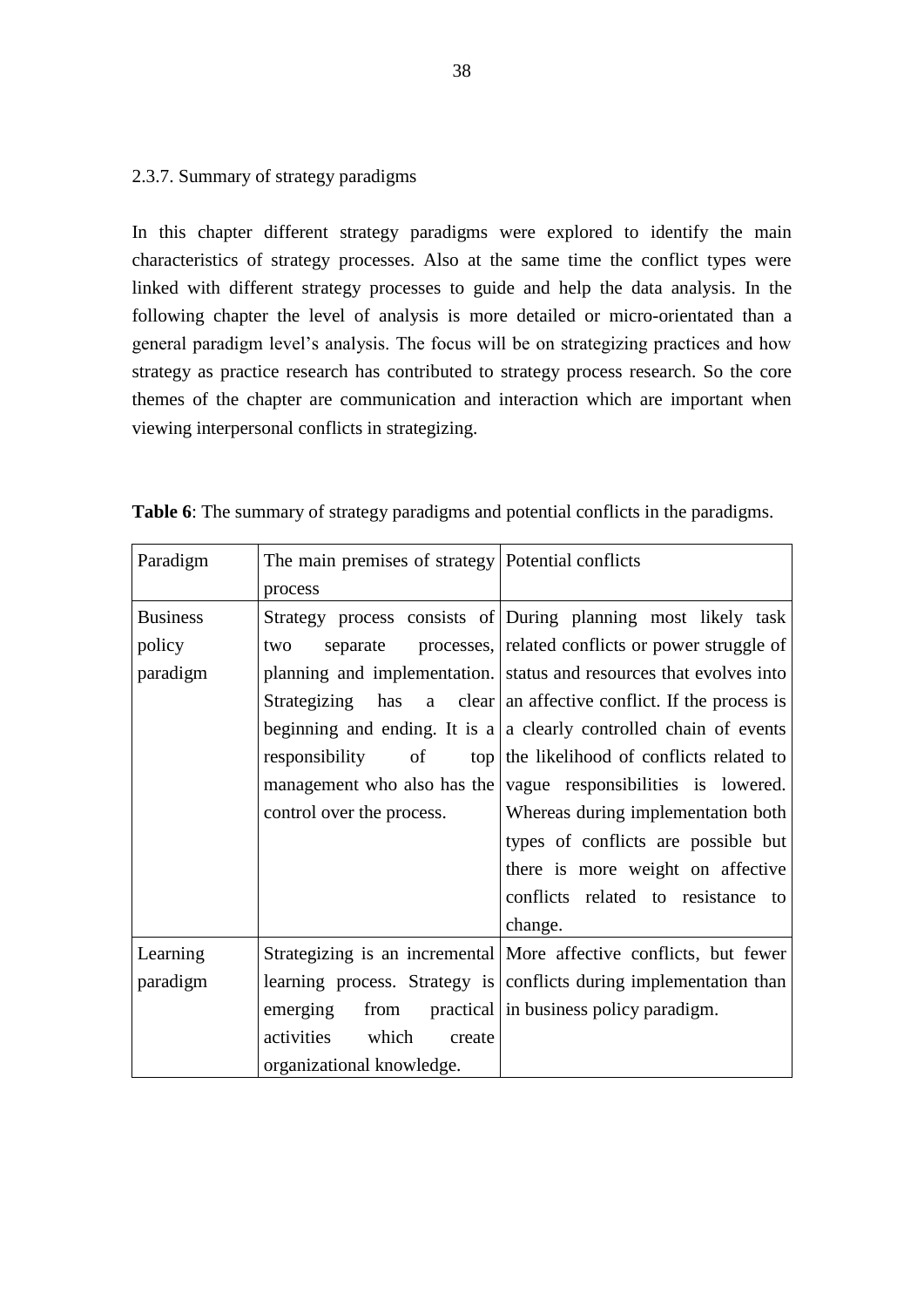#### 2.4. Strategy practices and actors

In different studies the same observation about strategists is repeated: by far the most common strategy actor is the top management or the top management together with Board of Directors (Bürgi et al. 2005; Hendry et al. 2010; Hodgkinson et al. 2006; Miller, Hickson and Wilson 2008; Sminia 2005). There are some differences in the studies, but especially strategy creation is seen as a top management's duty meanwhile middle management and in some cases operative management participates actively in strategy implementation, communication and design (Bürgi et al. 2005). For example Woodridge et al. (2008) stress the role of middle management in strategy creation because of their significant role in organizational learning. Also Kuratko et al. (2005) state the middle management's role to be very important in strategy creation. They present middle management's role as a filter reminding very much of Nonaka's knowledge creation spiral filtering tacit and explicit knowledge from lower organizational levels to the top management in explicit knowledge (Kuratko et al. 2005). This information filtering process is based on internal entrepreneurship processes. (Kuratko et al. 2005)

Jarzabkowski (2005) describes two different strategy practices: procedural and interactive practices. Procedural practices are formal practices and control systems of business policy paradigm which are embedded in organization to streamline and modify organizational activities. So the procedural activities' main focus is on controlling and guiding existing and implemented strategies. It could be stated that the procedural practices described by Jarzabkowski (2005) are highly influenced by the business policy paradigm in which strategizing is a formal and well-defined process. The decisions made through formal practices are perceived as highly justified but it also creates future resistance to change because of high embeddedness of old practices. Therefore strategizing practices achieved by procedural practices can be extremely long-lived. Strategizing that is connected to the formal planning and controlling processes may also strengthen the inequality in participation to strategizing, in the most cases it means that most of the participants are from the Board of Directors or senior management. By communication the conceptions and organizational activities are transferred to everyday activities in the organization. In a way interactive strategizing creates interactive relationships inside and between different organizational levels. However, neither of the two practices is based only on a bottom-up or top-down orientated interaction, in both cases the information travels both ways. So creative strategizing activities should be done mainly by interactive strategizing practices whereas strategy development or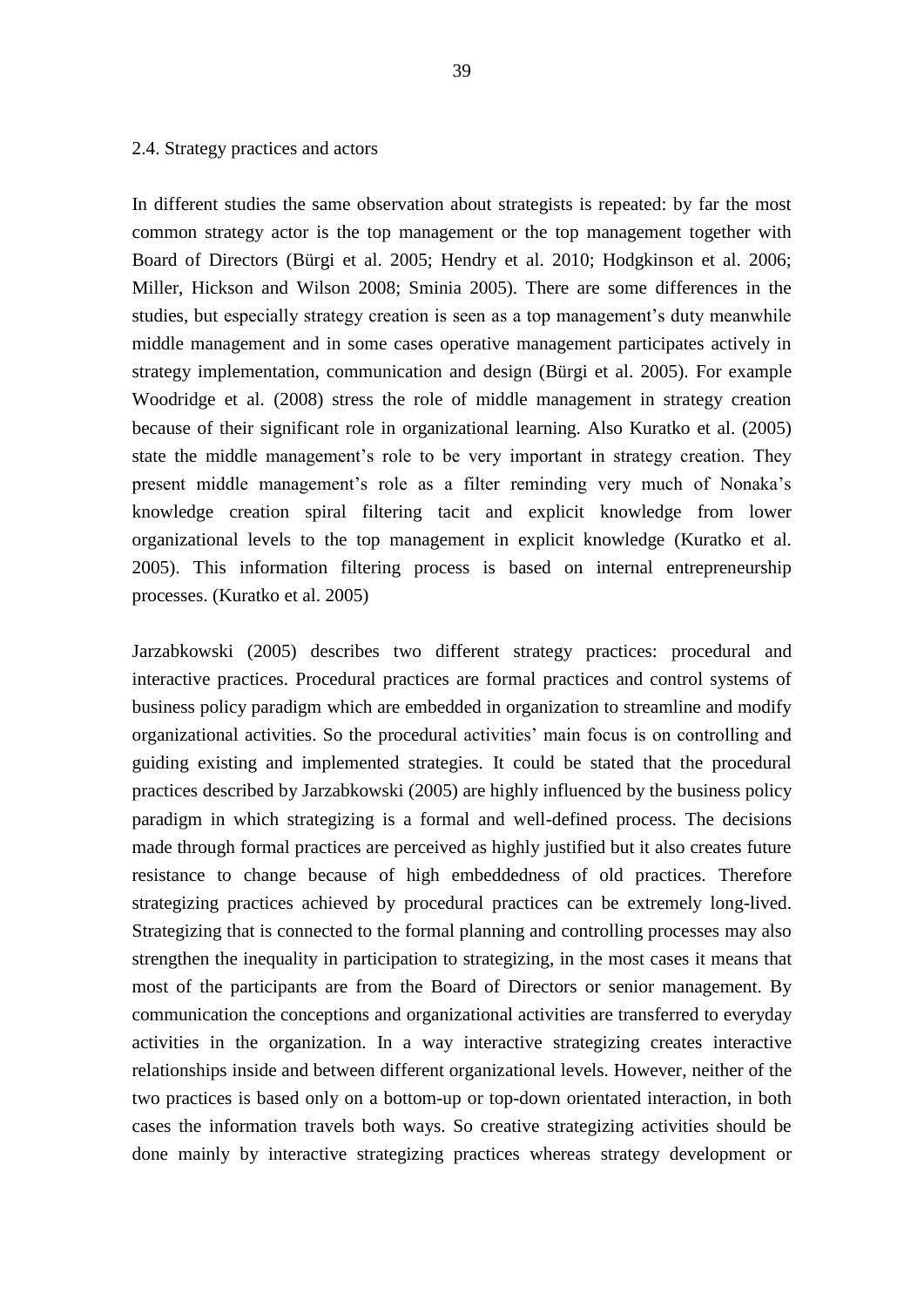implementation control should focus on procedural practices – but in practice strategizing is a cyclic process combining both interactive and procedural practices. (Jarzabkowski 2005; Jarratt and Stiles 2010)

Jarzabkowki's (2005) description of strategizing practices is consisting of the interactive relationships between senior executives, organizational members, strategy practices and strategizing. She characterizes the interaction systems of policies and interactive strategizing practices in general and in different situational settings. Applying this classification Jarratt and Stiles (2010) formed three ways of strategizing from the analysis of case-organizations. These three practices were the following: routinized strategy practices which are routinized interactive practices, reflective practices which corresponds the formal and interactive practices portrayed by Jarzabkowski and finally imposed strategizing which is formal strategizing in its most extreme case. (Jarzabkowski 2005; Jarratt and Stiles 2010)

In the Figure 4: Strategizing interaction model the arrows show the direction the interaction meanwhile the grey lines indicate the absence of interaction. In the routinized strategy practices the interaction shown with the dotted line portrays the intermittent innovations born through strategizing routines. In the routinized practices organizational members affect strategy systems in the organization through which the strategy is realized; meanwhile the strategizing affects the organizational members through results achieved from the process. Through continuous work, know-how and innovation are accrued, which may raise top management's attention and bring the organizational members involved in the strategizing. Reflective strategy practices involve every actor into interactive relationships in the strategizing, and the knowledge flows both from bottom to up and from up to down. In the imposed strategy practices strategizing is the sole privilege of top management and it is implemented through strategy practices set by top management. (Figure 4)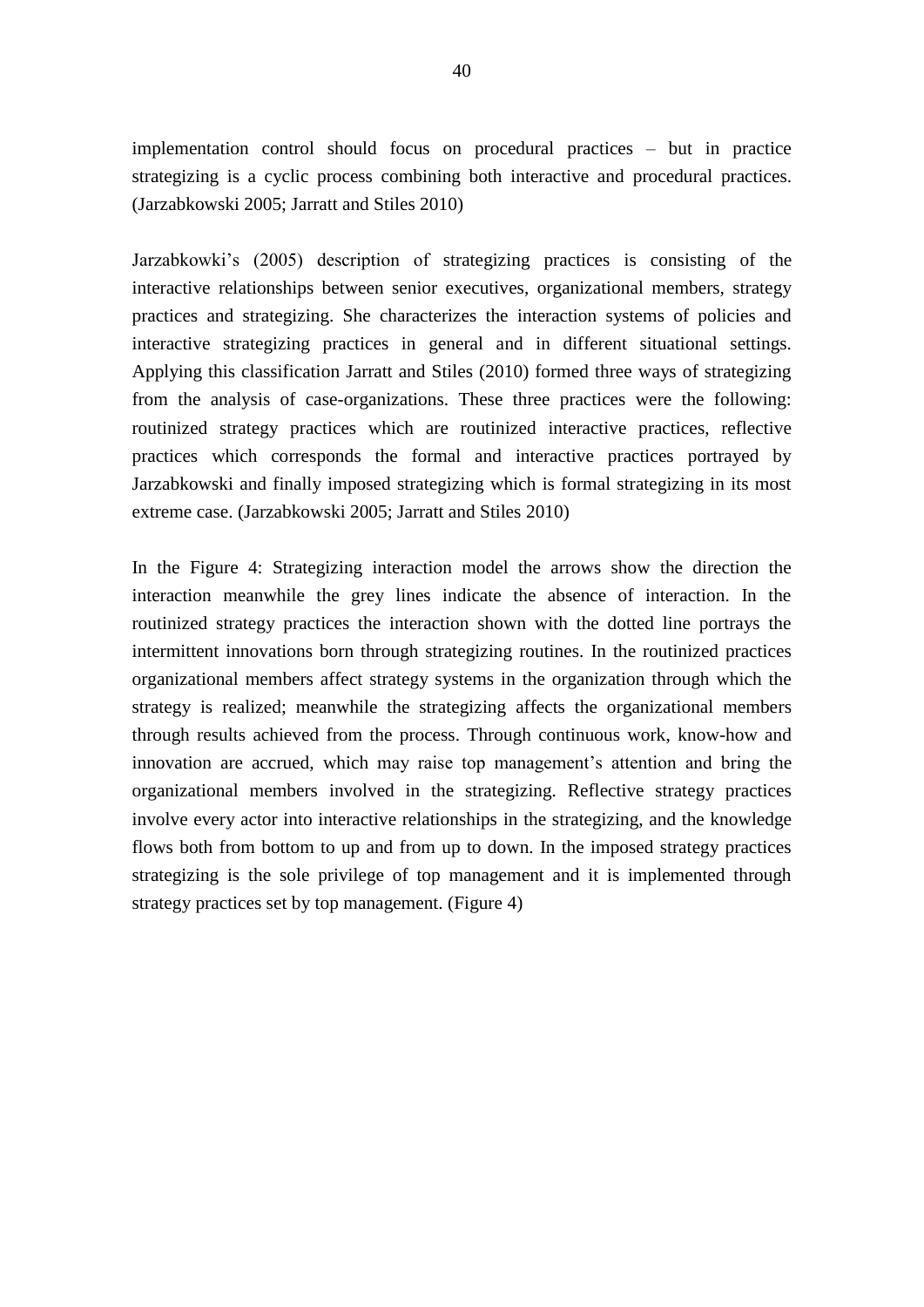

Routinized strategy practices Reflective strategy practices Imposed strategy practices  $M =$ Manager, C = Structures enabling cooperation P = Strategy practices S = Strategizing **Figure 4**: Strategizing interaction model (Jarratt and Stiles 2010: 33).

According to Jarratt and Stiles (2010) routinized strategy practices were controlled by the discourse of business policy paradigm, whereas the dominant discourse of reflective strategy practices was a learning paradigm based "strategy as a shared experience" discourse. The most common discourse of imposed strategy practices was based on incremental strategizing in which strategy discourse was based on financial quantitative arguments and top management's actions for achieving financial targets. (Jarratt and Stiles 2010)

The imposed strategy practices are most closely related to the business policy paradigm and procedural practices of Jarzabkowski (2005) in which the top management has the most responsibility and control over strategizing. In the other extreme is the reflective strategy practice which represents a highly innovative view of strategizing in which strategy is being constantly remodeled and adjusted by knowledge created by structures, practices, strategizing and managers. So it is extremely close to the learning paradigm's strategy process. Reflective strategy practices are also somewhat close to ideas of Nonaka's (1994) Knowledge spiral. Surprisingly maybe the most interesting practice from the strategy process research viewpoint is the routinized strategy practice. It is clearly affected to some extent by the learning paradigm, but in this state the continuous improvement and changes are done by systems supporting strategizing, but not the top management. Maybe in some cases the routinized practice is closer to the business policy paradigm where strategy has been turned into a ritual that is present within the organization. Also it differs from the other two practices significantly, because the management has a lower participation to strategizing, although traditionally the management is the most active participant in strategizing. And therefore the routinized strategy practices are an example of Jarzabkowski's (2005) procedural strategy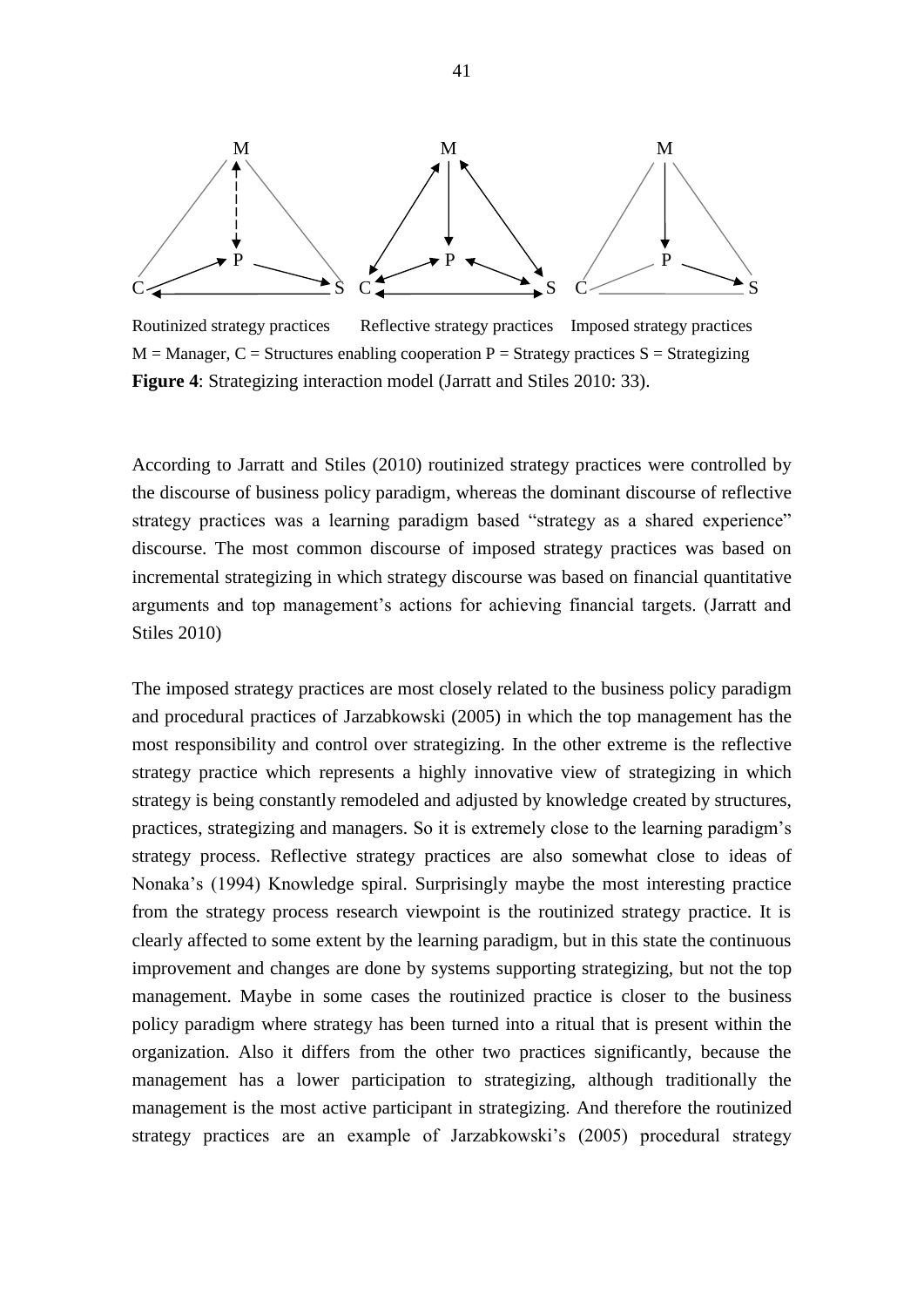practices. The imposed strategy practices are probably connected to both affective and task-related conflicts during the implementation process, because of the low participatory activities of the organizational members – just like the business policy paradigm is probably connected to conflicts in the planning phase. Compared to imposed practices, the reflective practices are likely to cause more conflicts in the planning phase because of the high participation. And like in the strategy processes based on the learning paradigm, there might be more affective conflicts. However, the routinized strategizing practices are something different from these two. The management has a more passive role than in the other practices, so it could be argued that there is in some cases likely going to be more power struggles to fill the power vacuum created by the absence of the management. So the most likely conflicts in routinized strategy practices might be affective and task-related conflicts born through power struggles

In the interactive strategizing practices the communication between actors becomes as one of the focal points. Mantere and Vaara (2008) have studied strategy discourses enabling and impeding participation in strategizing. The enabling discourses are concretization, self-actualization and dialogization whereas mystification, disciplining and technologization discourses are impeding participation in strategizing. Selfactualization discourse means basically the search for meanings in organization together with organizational members. The dialogization corresponds the knowledge creation spiral of Nonaka: the organizational communication is directed both from bottom to up and from top to bottom creating knowledge by combining differing perspectives of organizational members. In spite of rich interaction and communication the role of top management is not questioned. In concretization strategizing is tied to everyday work routines but the process is made visible and clear for the whole organization. (Mantere and Vaara 2008).

The mystification discourse is top management's charismatic declamation which cannot be questioned – and when strategizing is based on mystified activities outside organization the belief about mystical work done by a small elite group is strengthened. Disciplinary strategizing discourse is based on formality: strategizing is based on organizational hierarchy in which the top management's responsibilities are exploited to create a vision of heroic acts in strategizing. The technological impeding strategy discourse is based on internal technological systems which are used to create a knowledge gap to participation in strategizing – if you cannot use the system, you are not able to participate in the process. The impeding elements create a barrier in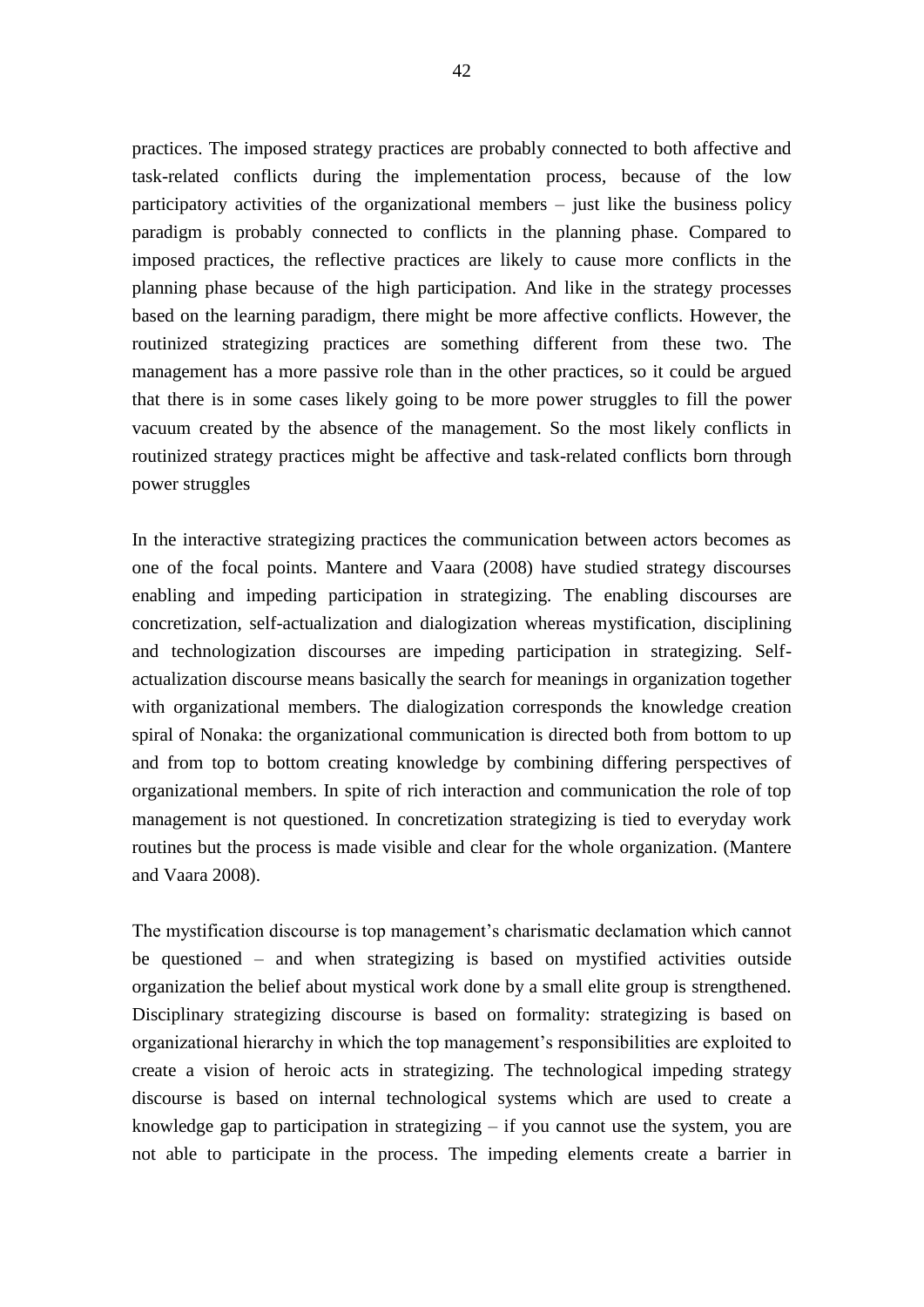organizations between the strategist and other people by underlining and creating concrete gaps between strategy and organization. The difference to enabling discourses is not born through completely different structures or practices, but from people who are participating and the ways in which things are handled. (Mantere and Vaara 2008). The impeding strategy discourses will probably cause disagreement on goal attainment or at least higher resistance to change because low empowerment to decisions made in strategy. Therefore we can propose that mystification discourses are also more likely to create conflicts in the strategy process.

There are obvious connections between the chosen discourse and strategy practices: the three discourses enabling participation are highly linked to reflective strategy practices, whereas discourses impeding participation are highly linked to imposed strategy practices. But once again – what about the routinized practices? What kinds of discourses support that kind of approach? Maybe it is not tied to any particular discourse presented here. There may be some use of technologization, concretization and self-actualization discourses, because the routinized work practices may be routinized for both enabling and impeding reasons. Some routinized ways may be built so that organizational members have to know the "rules of the game", as in how to participate in the process without precise explanations how the strategizing is done in the organization. The difference in communication is that in reflective practices there is more interaction and ways to make an impact on strategizing than just by the routinized practices. So the routinized strategy practices are probably linked to both strategy discourses enabling and impeding participation.

The main concepts of the strategizing practices are the conceptual models and effects of different strategizing practices and how the choice between certain practices and communication reflects the whole strategy process and implementation. Also there are six major strategy discourses to be found in strategy communication which either support the participation to strategy or hinder it. Also we can assume that the chosen practices or discourses may cause conflicts in different cases when the chosen method is the one not preferred by the organizational members.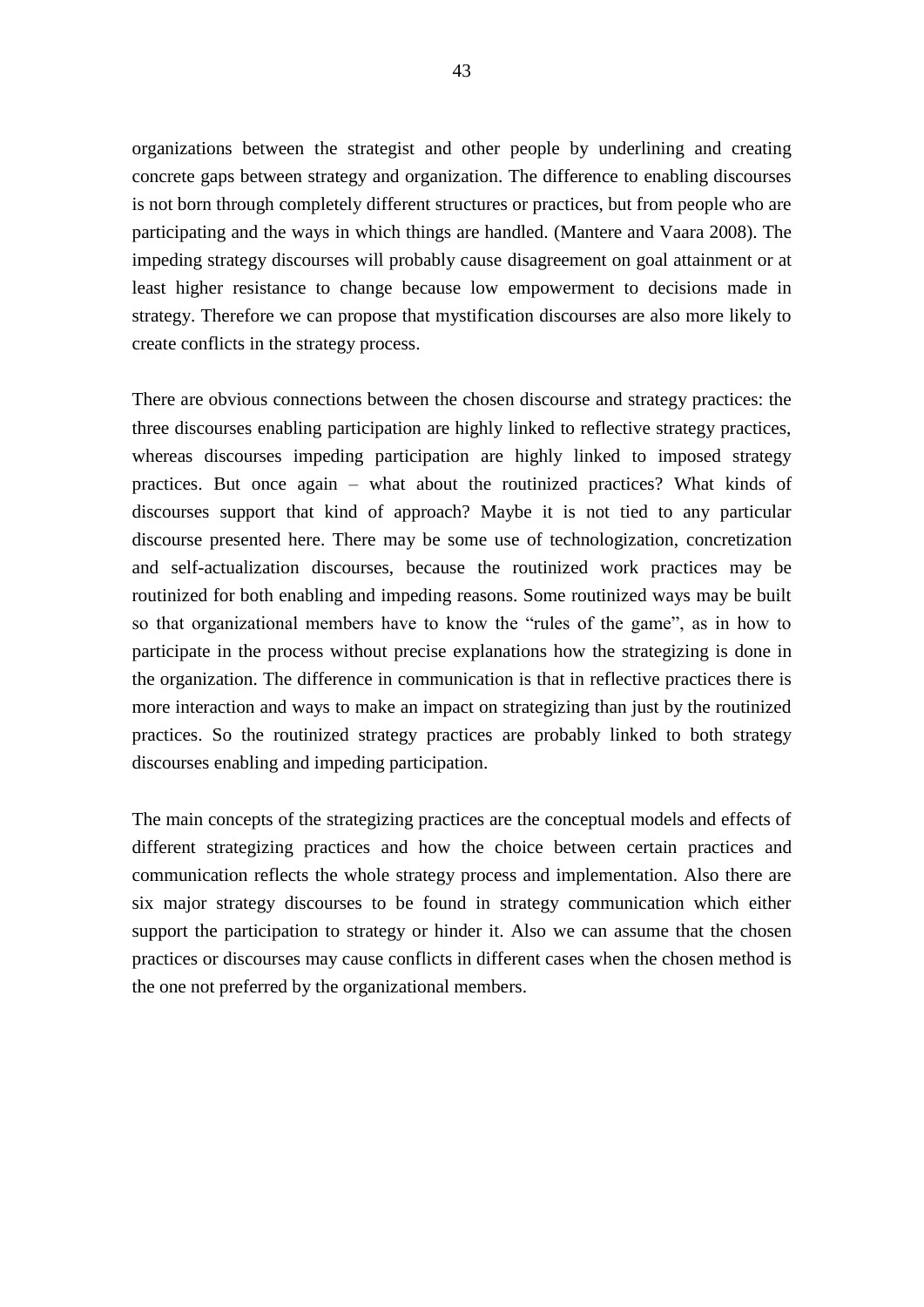## **3. METHODOLOGY**

In the third chapter the methodological underpinnings of the research are presented. Together with the methodological choices, the limitations of the research are explored and reflected. It is important to perform a comprehensive review of possible methodological limitations of the study, because the study is explorative and the weaknesses in explorative phase will reflect to later phases, and therefore the rigor in explorative phase is particularly important (Gibbert et al. 2009: 1465).

#### 3.1. Research method

The ontological background of this study is based on subjectivist approach and the epistemological stance is interpretionism. The research design is constructed on qualitative single-case study methodology and the main method is semi-constructed theme interviews. Gephart (2004: 456) states that there has to be a fit between methodological choices and literature, so in other words the interpretionist background requires methodological choices and literature that supports discovering participants' understanding of the world. In this case the strategy as practice literature supports interpretionist stance by focusing on strategizing as micro-level activities. The method choice is also relatively natural; as Gephart (2004: 458) states usually interpretive researcher uses methods based on social sciences which in this case is the case study method. Also as conflict was defined as perceived disagreement between two parties, it is natural to choose an epistemological perspective that enables portrayal of different actors' perception about their feelings during strategizing. According to Gephart (2004: 457) the interpretive researcher tries to create understanding about the actual production of meanings and concepts applied by social actors. It is assumed that there are diverse meanings how people perceive and interpret the world around them (Gephart 2004: 457). Therefore the research design was purposefully kept very open so that the core themes of the research could be chosen by what the research subjects would say about strategizing and conflicts.

The research design for this study is a combination of deduction and induction. Eriksson and Kovalainen (2008: 21) describe induction as reasoning that draws conclusions from an observation to a more general findings whereas deduction builds conclusions based from theory building and existing literature. They state that some researchers want to express the combination of these two as abduction (Eriksson and Kovalainen 2008: 21).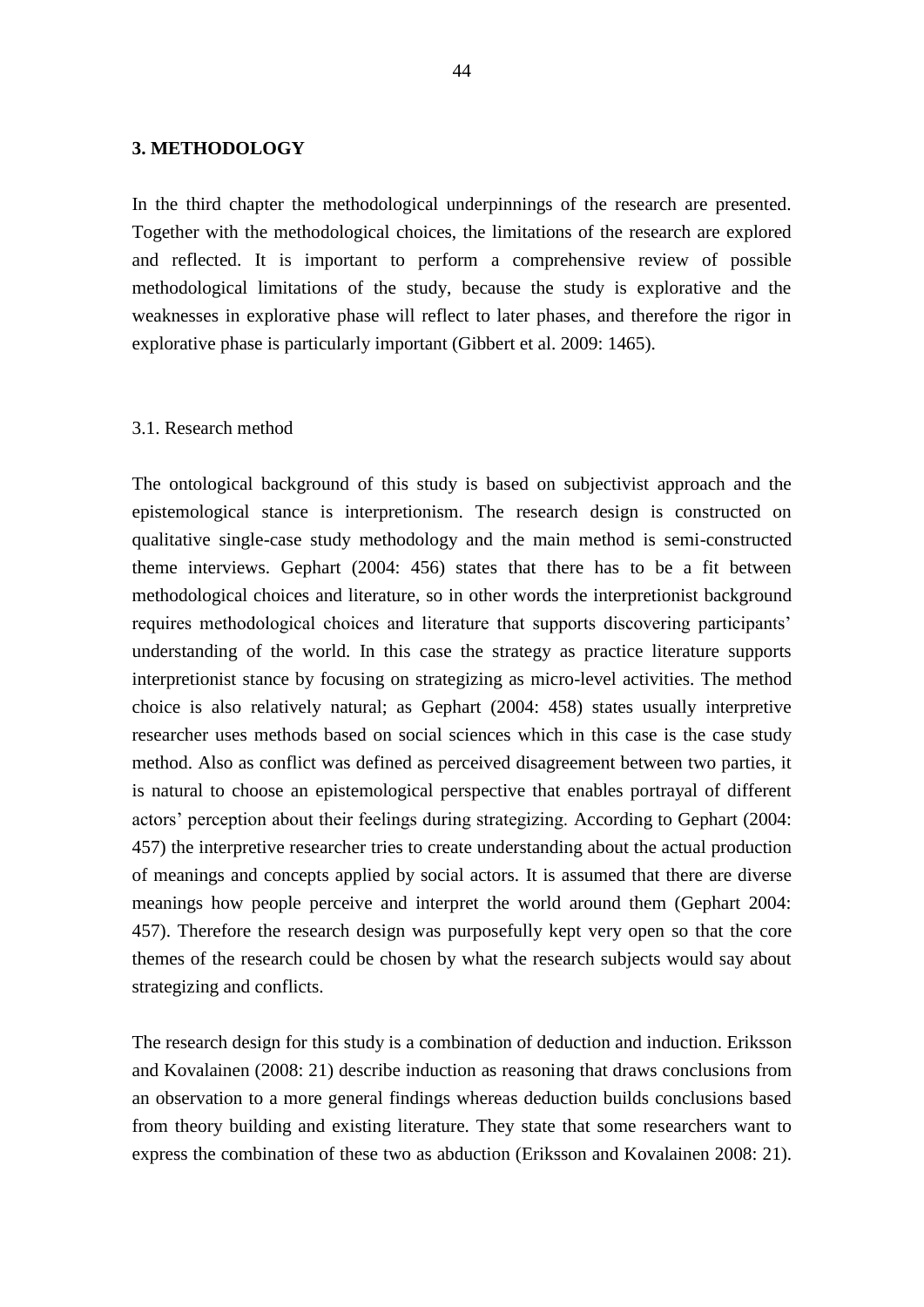The first part of this research is built by deductive reasoning; careful theory-building. In the latter part of the study the logic switches to induction. Based on the findings and data of the case more general conclusions are drawn from a single-case studied here. Also the theory-building was revisited after the interviews were analyzed to maintain the focus of the study.

#### 3.2. Case selection

A case study is a research method describing a single event or unit of analysis (Gephart 2004: 458). Yin (2003: 13) states that case study approach is a suitable way to gather knowledge about a research subject when contextual conditions are important in the studied phenomenon. As strategy practices are highly situational and embedded in organization, it is natural to choose research strategy that emphasizes and fits the need to gain knowledge on organizational context. So the methodology of the study is based on a case-study methodology consisting of semi-structured interviews and observation.

One of the potential uses for case studies is exploratory studies when there is little knowledge about the phenomenon studied (Eisenhardt: 548). Or in some cases inductive case-analysis can act as a bridging stage between inductive and deductive research (Eisenhardt and Graebner 2007: 26). Also the case study design allows capturing managerially relevant knowledge because the data is collected close to the practitioner (Gibbert, Ruigrok, Wicki 2009. 1465). Conflicts related to strategizing are a rare research topic, so there is hardly any existing literature, theory or models about the subject. So the deep inductive single-case study can be used to create preliminary results for new research. So it is highly justified to use a single-case study in this stage of the theory creation. Also the research questions are compatible to a single-case study. The single-case study offers a possibility to go as close as possible to the real life business decisions and strategizing, so captures the spirit of strategy as practice research.

An important part of a case study is the choice of the case, especially when using a single-case study. Ideally the case should be chosen as an extreme or unique case to create interesting and exciting results and view on the subject. (Eisenhardt and Graebner 2007: 26; Johnson et al. 2007: 61; Siggelkow 2007: 20–21; Yin 2003: 38–39). According to Siggelkow (2007: 21) special organizations can offer wide contributions and therefore there is no need for a large sample.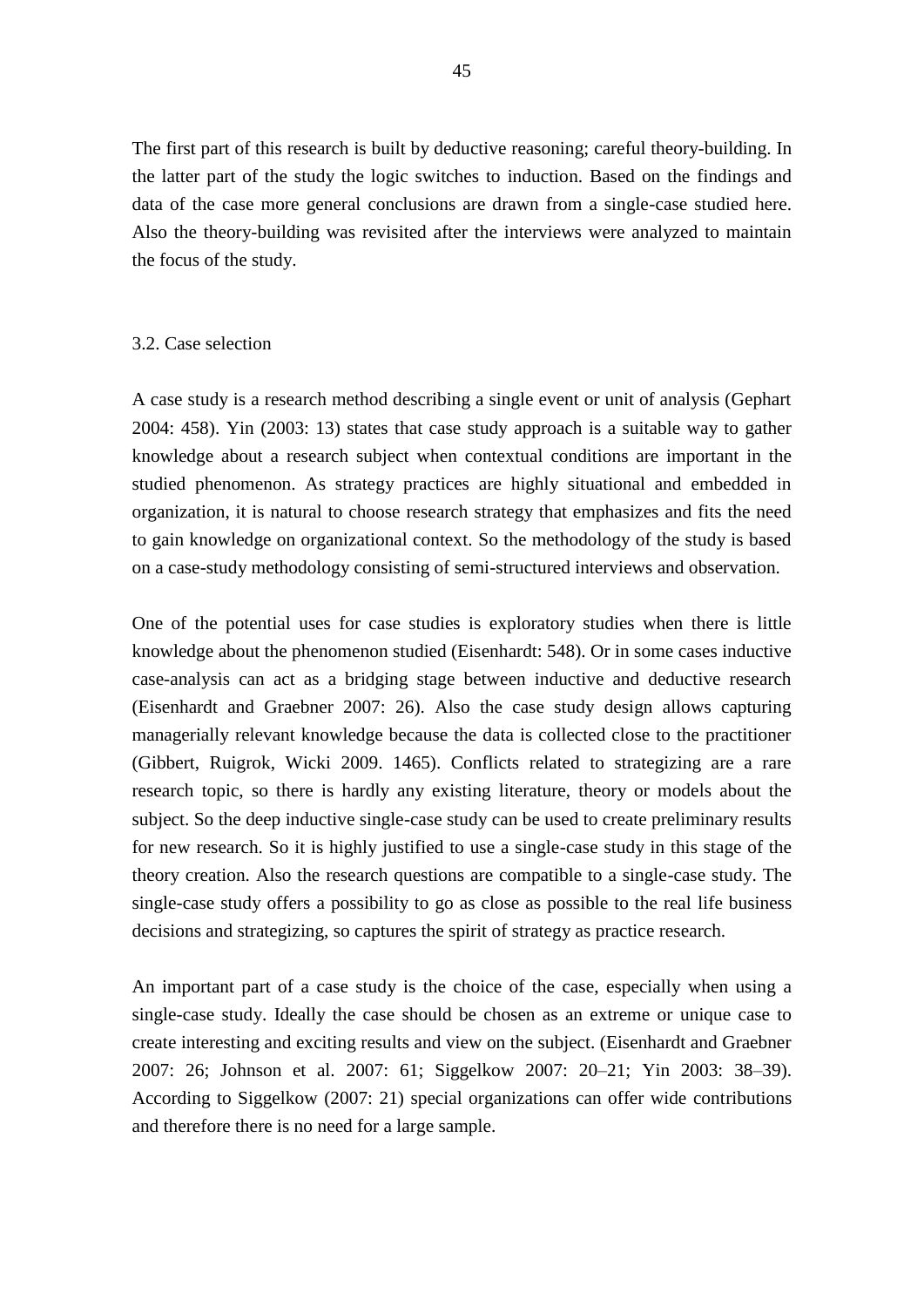So why is this case important or interesting enough to justify a single-case study? The target organization could be described as a service orientated technology company whose main market area is Finland, and it has a relatively high local market orientation. The company employs slightly fewer than 1000 employees. It has a reasonably long history in its businesses. Many of company's employees have had a long career in the company: there are many people that have worked their entire career in the company. Through these long-term specialist careers the company has gathered a notable pool of tacit knowledge. However, changes in the industry have created a need for new competencies, and therefore the company has had challenges to respond those change pressures. Nowadays the competition in its market segment is focused between a few relatively large companies. Financially its operations are on a stable basis and in the past there has been somewhat low competition in its market segments, but times have changed and the competition is getting more intense and the company has had to face more competitive pressure than in the past. Also in the past it has been hard to use differentiation strategies in the industry, but the companies are now trying to differentiate by focusing on providing additional services for their customers. This shift in the strategy is most probably a consequence of intensified competition. It is also notable that most of the company's employees have a technical education and a background of technical work experiences, so most of them are different sorts of engineers.

The single-case study methodology captures also practical managerial perspective which strategy as practice studies want to emphasize. In this case strategizing of the case-company is an example of highly participatory strategy process in which actors from all of the organizational levels are empowered to participate in the process. There have been relatively big differences in opinions about strategic directions in the past which is straightly reflected to current participative and interactive strategy processes. The strategizing of the case-company for the last year has empowered many organizational members from different organizational levels. So it is a vivid example of strategizing, just like Johnson et al. (2007: 13–14) describe that strategy as practice research should acknowledge that strategizing is much more than just something done by senior executives and CEOs. They state that there are many middle-managers, consultants and investors that are a part of strategizing and in some rapidly changing environments the role of senior management is to spot the emerging strategies (Johnson et al. 2007: 13–14). As a summary it could be said that the company has faced major changes in its competitive environment which have started a reaction in the activities and strategy of the company. This has led to a totally new way of strategizing in the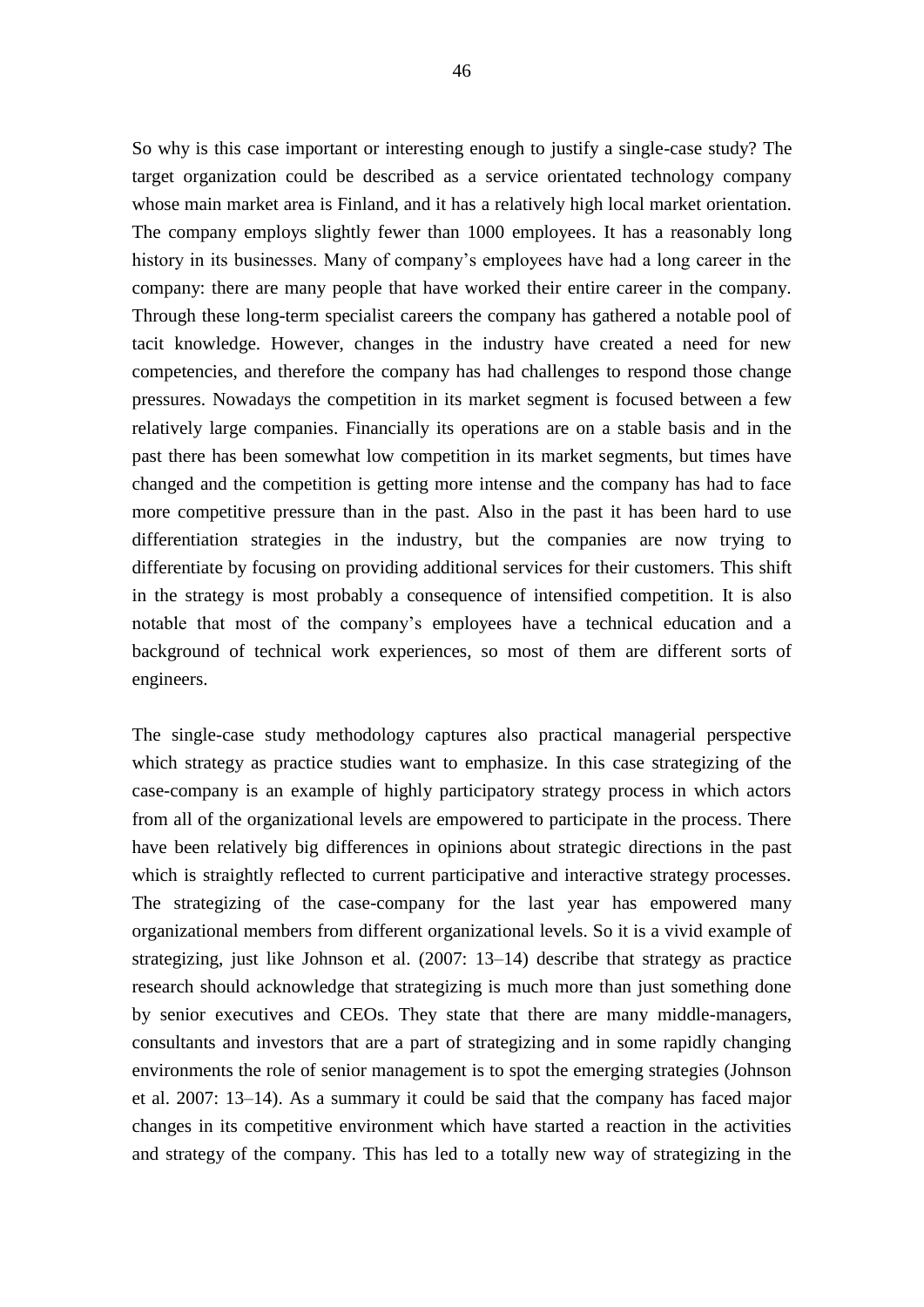company which is enhanced by structural changes. So the major changes make this an interesting case for researchers and managers.

## 3.3. Data collection

The data was collected by 15 interviews and two observed meetings. The observation was passive in the strategy info and the strategy development meeting. In the development meeting I was introduced to two participants that I had not previously met while other six participants I had met before and conducted interviews with them. I would describe the general atmosphere of this meeting as fairly casual and my presence did not seem to affect to the meeting, excluding some remarks of past actions and background knowledge that was brought to my knowledge. The remarks were done by the person who led the meeting. Clearly those remarks were directed especially for me to fill in gaps in my understanding of past directions and actions on the strategy development of the organization. But he also used this as a chance to review main points of the meeting and strategy process for every participant. Also in general this sense making of past decisions and actions was extremely common among individuals of the organization. I encountered sense making and reflection of past in most of the interviews. So the presence of an outsider did not seem to affect the meeting.

Building and gaining trust with interviewees during a relatively short period of time can sometimes be challenging – especially when interviewing about a sensitive topic such as conflicts. Some persons may avoid talking about past conflicts, while others may want to relieve stress by telling about their stress and problems. I started building trust to the organization and interviewees by signing a confidentiality agreement considering company's business, so the matters of strategy could be talked without fear of spreading corporate secrets. At the beginning I agreed with my contact person that there would not be any mention about company's or participants' names in my research, because it would be easier and better for the both parties to keep the research anonymous. They will not have to worry about confidentiality and I am able to describe and write objectively without a pressure to create a marketable image about the company. Before I started to organize the interviews by contacting interviewees personally by phone, my contact person gave me a list of potential interviewees about my research. The list included over 20 names from which 13 were interviewed. The selection of participants was done this way, because I had not previous contacts to the company. During interviews two of the participants also pointed out that it could be fruitful to interview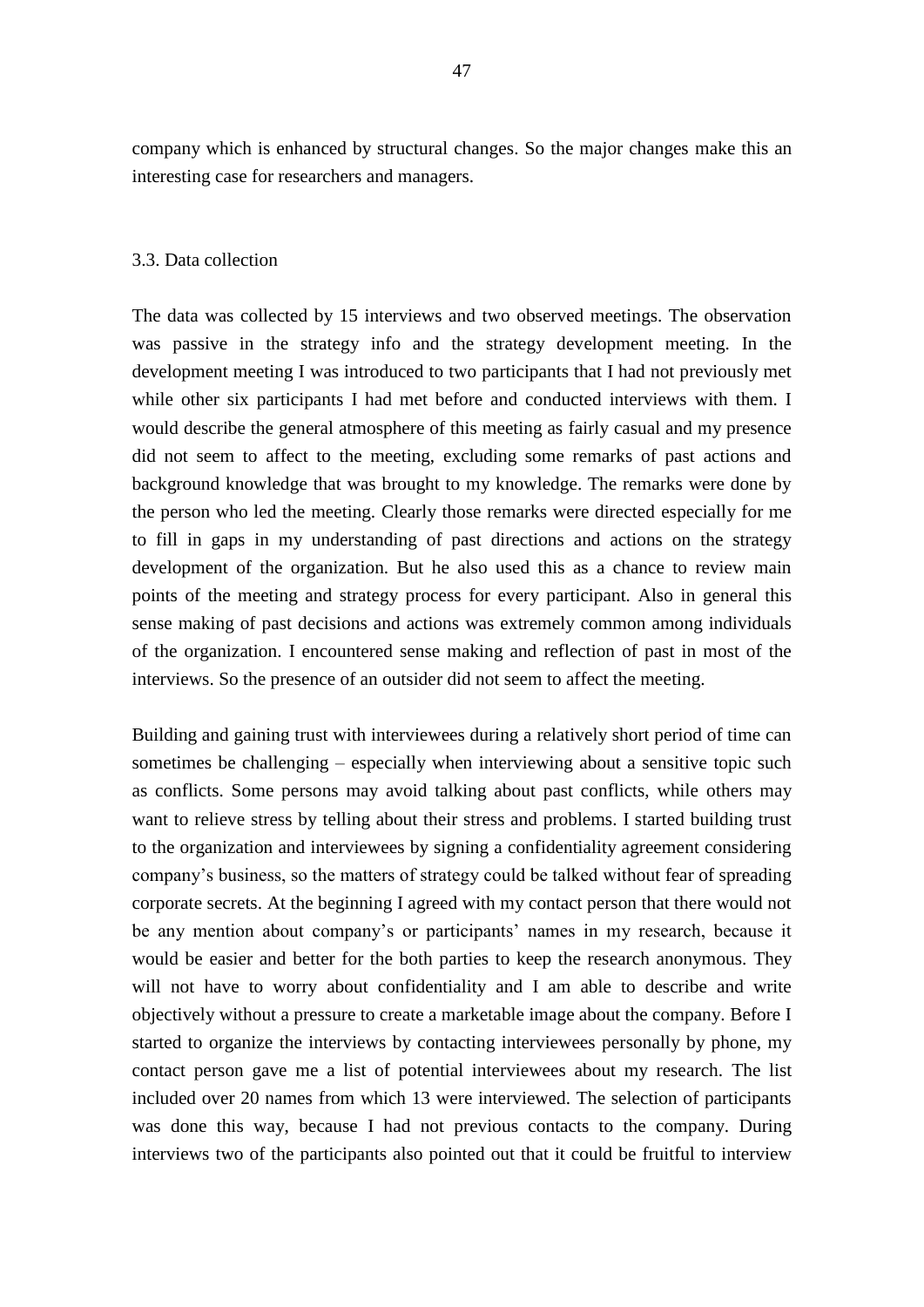their ex-CEO, but as the main focus were pointed to the current strategy process this idea was left out. The participants also received A4-sized paper that explained my research (see appendix 1). It was the same briefing which was used on the first contact to the company. In the beginning of every interview it was stated that the interview is a confidential and anything sensitive they say cannot be identified to them after which I continued explaining my research. Finally before starting the interview I asked politely if it would be suitable for the participant that the interview could be recorded for the analysis. Everyone agreed that the interviews could be recorded. Every interview was conducted in Finnish and the interviews were transcribed using word by word accuracy and marking pauses by using full stops. These transcriptions were later analyzed in multiple analysis rounds.

To achieve data-driven research approach the first interviews were conducted by a very general and open interview structure which is described in the appendix 2. The structure was a general guideline for the interview, not a strict interview structure. After the first interviews, more defined themes emerged which were added to general interview structure. These themes were such as regional contradictions and conflicts, the cooperation and communication between business units and strategy communication. During this stage the final research questions started to take shape distinctly. The purpose of the interview structure was to start with easy questions which allowed the interviewee only to describe what kind of was their strategy work like during year 2011 and how did it differ from the previous years. By allowing them to start by general representation of their own work I was aiming to create an atmosphere conducive to discussions which allowed me to capture their impressions and prevent to reflect my own preconceptions. After easier descriptive questions the interview started to focus on conflicts and contradictions. This shift on topic usually happened somewhere in the middle of an interview when an interviewee had had his time to relax and feel more comfortable with the interview situation. Also the interview locations were selected on the criteria of easiness to conduct the interviews and to help participants to feel more relaxed. This was a successful interview strategy in a sense that during the interviews I was mainly listening to the participants and responding with small approving utterances and focusing questions when needed. Of course the open interview strategy sometimes lead to getting lost of the main topic but that was in times extremely fruitful, without getting lost some of the new unexpected themes and subjects would have not been found. As a result all of the data are not exactly useful for this study, but that is not a problem for the analysis: the only real disadvantage was a longer time spent transcribing and analyzing the whole interviews. For a considerably larger sample size this would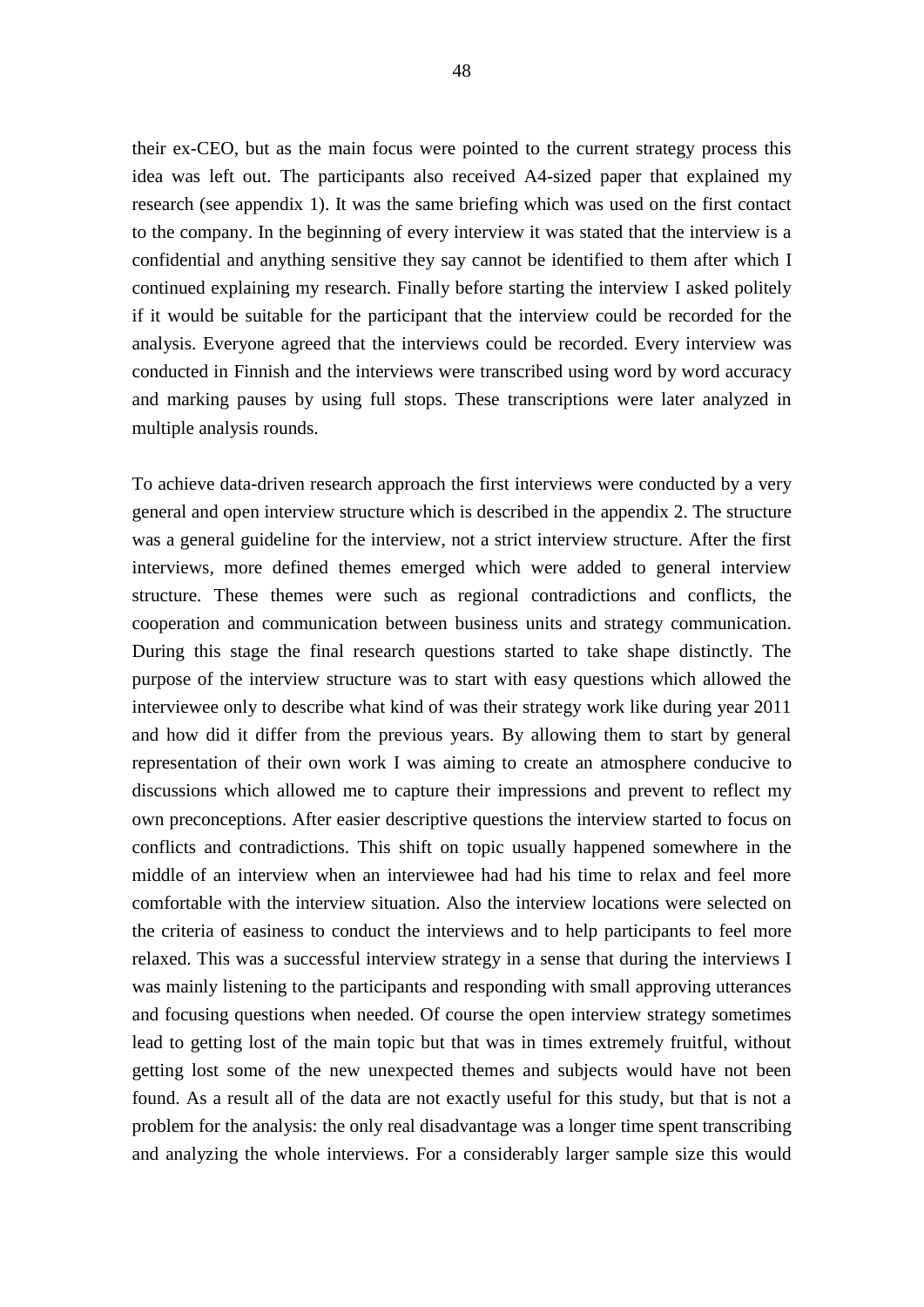have become a problem but in this case it only created more knowledge and information about the target organization which is valuable because of a relatively limited observation data.

According to Eisenhardt (1989: 538–539) overlapping data collection with analysis enables flexible data collection, research design and also gives a good start to analysis. By overlapping the two stages the potential to probe potential emerging themes from the studied subject (Eisenhardt 1989: 538–539). So the study can be data-orientated, and significant findings emerging from the interviews can steer the direction of the study to surprising findings. For example an emerging theme of past arguments and events connected to regional politics in the organization was found which gained some weight during the data collection and analysis. However, Eisenhardt (1989: 539) warns not to be unsystematic when spotting emerging possibilities.

After transcribing the interviews a systematic analysis of the core themes found during the interview process was started. The main themes that were found in the interviews were: communication, conflicts, emotions and expectations, strategy implementation, regional conflicts, the different roles in strategizing and strategy tools, practices and decision making. The first analysis phase after transcriptions was conducted to classify the transcriptions to clear core themes found in the interviews. Then the classified data was analyzed again in more detail which finally led to the finished analysis shown on this chapter. The interviews were conducted between 17.4.2012 and 29.5.2012. One of the interviews was done by phone while the rest 14 interviews were face-to-face interviews in the premises of the company.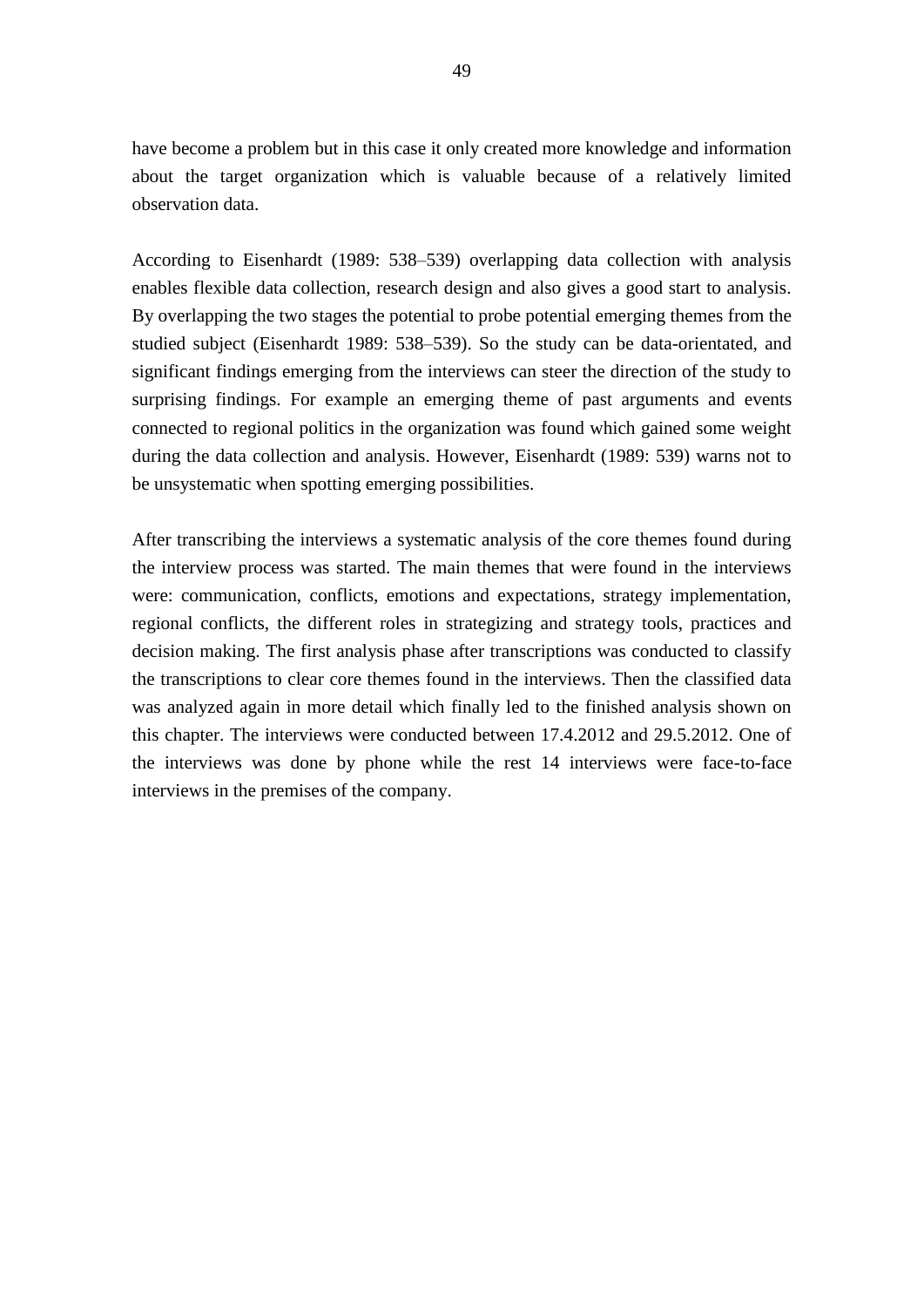| Interview                                    | Date | Length    | Location                                    |  |
|----------------------------------------------|------|-----------|---------------------------------------------|--|
|                                              | 17.4 | 59:47     |                                             |  |
| A. Operative director, unit A                |      |           | A conference room, HQ, City A               |  |
| B. Head of unit B                            | 18.4 | 60:22     | His office at operating unit, City          |  |
|                                              |      |           | A                                           |  |
| C. A specialist in unit A                    | 20.4 | 36:39     | conference<br>main<br>A<br>room,            |  |
|                                              |      |           | premises of City B                          |  |
| D. Union representative of blue              | 20.4 | 78:01     | His office at unit C, City B                |  |
| collar workers, unit C                       |      |           |                                             |  |
| E. Head of a customer segment                | 23.4 | 27:22     | A conference room, HQ, City A               |  |
| in unit B                                    |      |           |                                             |  |
| F. Head of a department                      | 23.4 | 63:07     | A conference room, HQ, City A               |  |
| G. A specialist, a key person                | 25.4 | 58:29     | conference<br>room,<br>main<br>$\mathsf{A}$ |  |
| representing employees, unit A               |      |           | premises of City B                          |  |
| H. Head of unit C                            | 26.4 | 26:52     | His office at unit C, City B                |  |
| I. A project manager for service             | 4.5  | 50:30     | A conference room, HQ, City A               |  |
| innovations                                  |      |           |                                             |  |
| J. HR-manager                                | 4.5  | 68:52     | Her office at HQ, City A.                   |  |
| K. The CEO of the company                    | 7.5  | 95:29     | His office at the main premises             |  |
|                                              |      |           | of City B                                   |  |
| CEO of<br>former<br>The<br>L.<br>a           | 16.5 | 23:36     | Phone interview                             |  |
| subsidiary                                   |      |           |                                             |  |
| D. Union representative of blue              | 29.5 | 54:25     | His office at unit C, City B                |  |
| collar<br>workers<br>second                  |      |           |                                             |  |
|                                              |      |           |                                             |  |
| interview                                    |      |           |                                             |  |
| M. Business director for unit A $\vert$ 29.5 |      | 59:42     | His of office<br>the<br>at<br>main          |  |
| also my contact person                       |      |           | premises of City B                          |  |
| G. A specialist, also a key                  | 29.5 | 34:22     | His office at unit C, City B                |  |
| person representing employees                |      |           |                                             |  |
|                                              |      |           |                                             |  |
| Strategy development meeting                 | 15.5 | approx.   | A conference room, HQ, City A               |  |
|                                              |      | 1,5 hours |                                             |  |
| Strategy info for employees                  | 22.5 | 2 hours   | A large auditorium, City B                  |  |

**Table 7**: The details and information of interviews.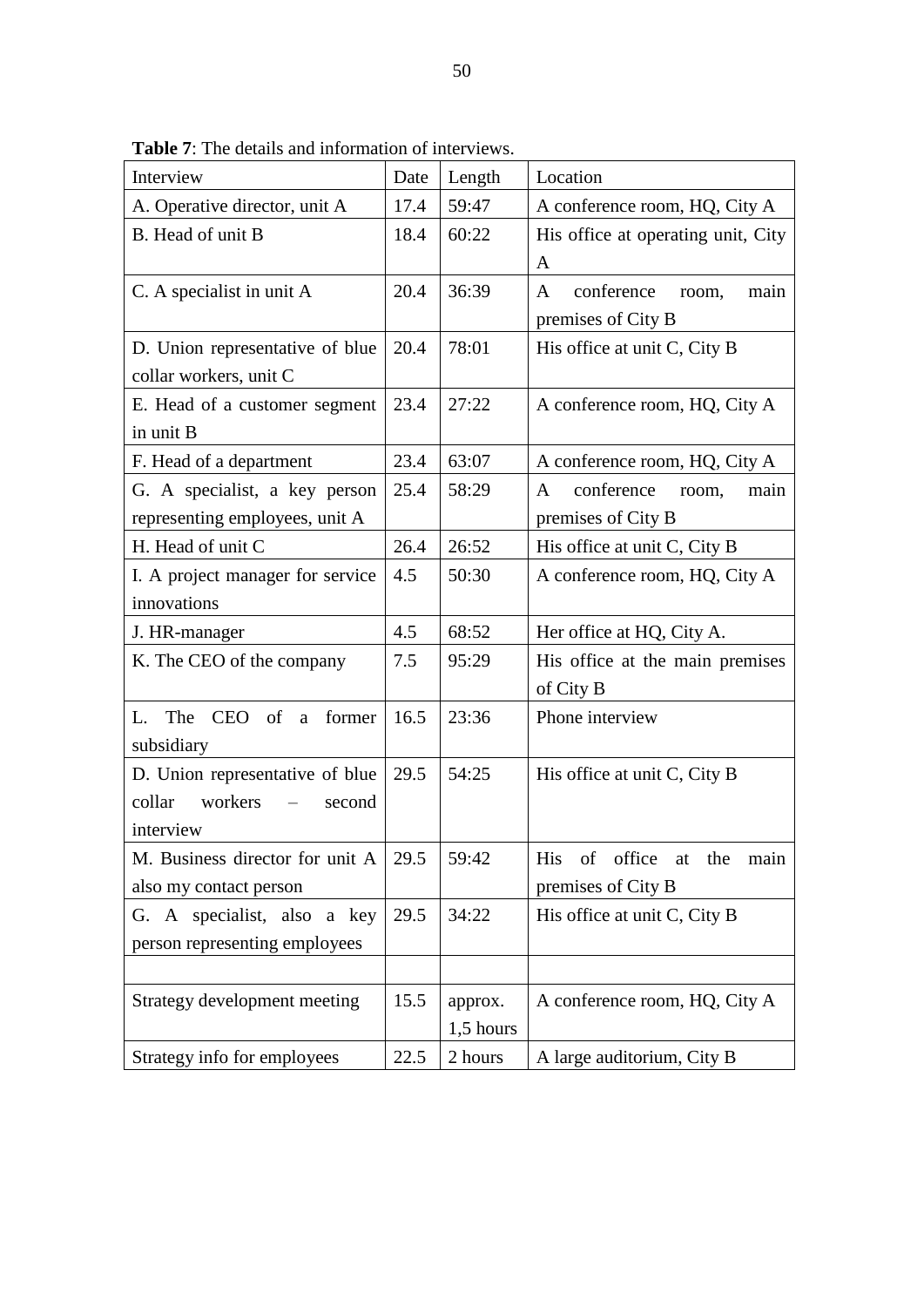#### 3.4. Analysis method

When studying strategy from strategy as practice perspective a question arises; when is the unit of analysis micro enough to achieve the purpose of studying practices (Johnson et al. 2007: 58–60). Johnson et al. (2007: 58–60) present a possibility to use Hendry and Seidl's choice of using a strategic episode as a unit of analysis. For the needs of this research the reasonable unit of analysis was strategy development process. It was natural choice also, because in the focal point of the research was participants' perception about the contradictions, conflicts and strategizing practices they had experienced during the last two years.

The chosen analysis method was a systematic content analysis of the interviews. Before the analysis, the interviews were transcribed word by word from the interview recordings. Then after transcribing the second step was to classify and codify the interviews by the main themes found in the literature and by those themes that emerged during the interviews. Then the classified data was transferred to separate documents; each of them corresponding one theme. The fourth step was to analyze the separate documents and analyze each theme on its own. Then after the fourth analysis round the fifth analysis round was conducted to ensure the findings of the fourth round. At the same time the findings from different participants are compared to the observations and other interviews that were conducted to increase the validity of the study by using multiple sources of evidence (Yin 2003: 34–36).

## 3.5. Methodological limitations

When using interviews as a main source for data collection there is a high possibility of retrospective bias, meaning that participants use hindsight and current knowledge to describe past actions (Eisenhardt and Graebner 2007: 28). This can be avoided by using many informants who have good understanding of the phenomenon and diverse perspectives about the phenomenon. It is also justifiable to choose interviews as a main method because they are an efficient way to gather rich empirical data of episodic and infrequent activities, such as for example strategizing. (Eisenhardt and Graebner 2007: 28). Eisenhardt and Graebner (2007: 30) also state that using many different participants on interviews eliminates the bias created by using only one or few informants. Compared to Eisenhardt and Graebner (2007), Johnson et al. (2007: 68) argue that interviews are a good way to gather participants' feelings but not the micro-activities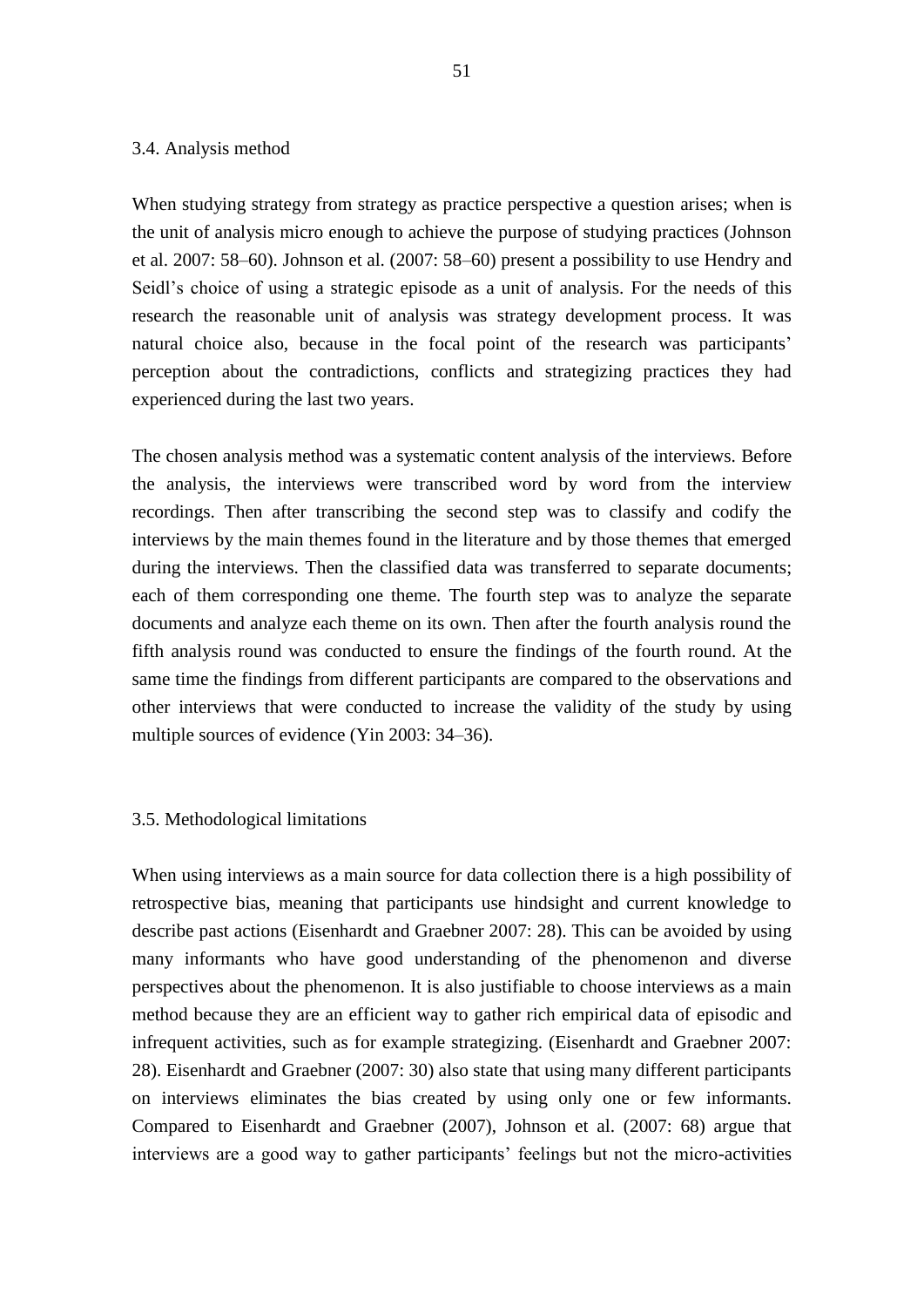and behavior. So the interviews are especially suitable for gathering knowledge about conflicts but not really strategy practices. Therefore there also has to be data collected by observing participants in their ordinary strategizing activities. The challenge is that there were not many strategic activities involving people at the same time in the organization during year 2012. So the role of observation was reduced during the data collection for practical limitations.

One of the limitations of this study is that I was totally new for the organization, so I could be influenced by the contact person and participants to make choices that would benefit their own goals. One of the potential examples of this was the list of potential participants which I received: the list seemed to be extremely comprehensive. There could have not been possibility to use effective snowballing techniques to gather more participants, as even some of the listed potential participants were not the most suitable participants, because of lack of participation to strategizing. So there is a small risk of sloppy, biased or unclear data (Yin 2003:10). But on the other hand there is almost none risk of becoming too close to the research subject (Johnson et al. 2007: 65–68).

Also the lack of resources to conduct a longitudinal study is also a limitation. Because to understand to getting really know an organizational culture and embedded practices takes time and involvement. In this case some of the conclusions had to be drawn only from a few participants even though it would have been valuable to gain further evidence of existing conflicts and practices of the company.

The open structure of the study may have lowered the external validity of the study, although this is mainly caused by the nature of single-case study method which can cause difficulties of replicating the same results in different environments or cases. The lack of external validity caused by the single-case study method is compensated by use of analytic generalization with use of theoretical frameworks formed from the literature. (Gibbert et al 2009: 1468; Johnson et al. 2007: 72; Yin 2003: 10, 35–36)

As a general limitation Gephart (2004: 460) states that qualitative studies often lack a clear guideline which follows the whole study from the introduction to the conclusions. He presents that the most important guidelines should be good research questions and a clear aim for the study (Gephart 2004: 460). So therefore the research questions and the aim of the research were purposefully kept as clear as possible to form a clear structure for the research. The same clarity and rich process description was used to enhance the quality of the analysis (Gephart 2004: 456, 458).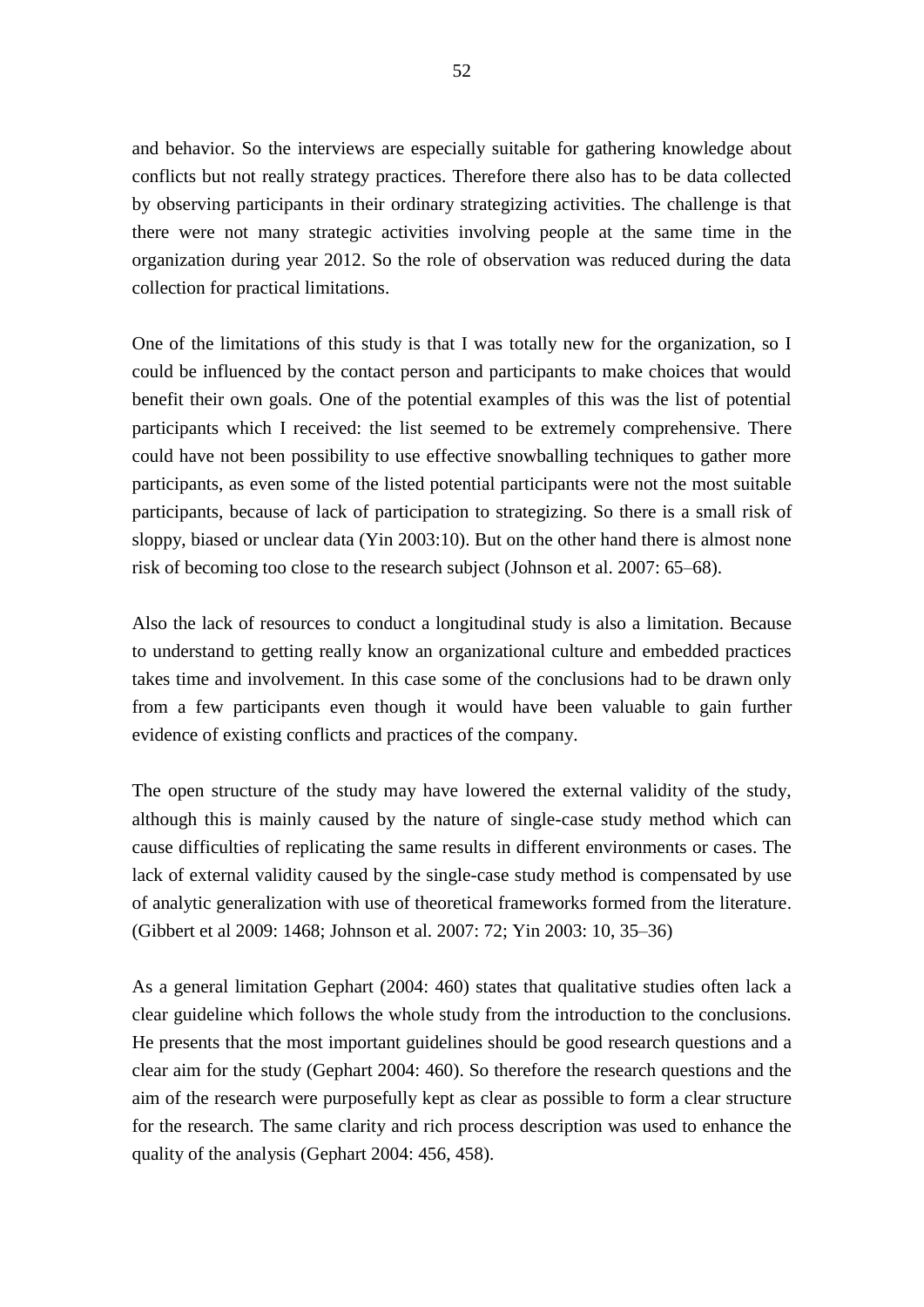## **4. EMPIRICAL FINDINGS**

In this part the collected data is presented and analyzed by using systematic content analysis through classification to core themes. First the case company's processes are described in detail, and then the major themes and findings are presented each in their own chapter. These findings are reflected to the literature. Also some new ideas are drawn from the empirical data.

## 4.1. The strategy process in the company

The organization's strategy paradigm could be described as a learning strategy paradigm that has a notably high empowerment orientation in the implementation and communication phases. At the moment the strategizing could be described to be close to the reflective strategizing practices described by Jarratt and Stiles (2010). The high empowerment of organizational members is still a relatively new thing in the organization. The interviewed described the old strategizing and management styles of top management to be hierarchical and even autocratic. So in the past the strategizing has mainly been done by imposed or routinized practices.

*"In the company it (strategy) has often been a dialogue between the Board of Directors and the top management. Based on my impression the specialists and union representatives haven't been empowered in strategizing in the past – it has been brought to their attention more as information. - - - Now for the first time in their live the bunch experienced that they had a place where they could bring up things that should be changed." (A. Operative director, unit A)*

*"Well let's say that of course we have been doing strategies in the top of the organizational hierarchy. But as a new matter the strategy has been put into practice thoroughly since the last year." (F. Head of a department)*

*"If we go back in time for some years, the management model of the company was more of a one man's show. There was a ruler whose command was followed in the company,*  like for example a ship's captain. There wasn't a clear delegation of tasks, but like I *said, now the word delegation has gained a totally new meaning in our company." (F. Head of a department)*

There has been a significant change after changes in the top management, and the changes are visible in the new management practices. One of the biggest conflicts in the recent past was caused by a plan to sell the company to new owners who would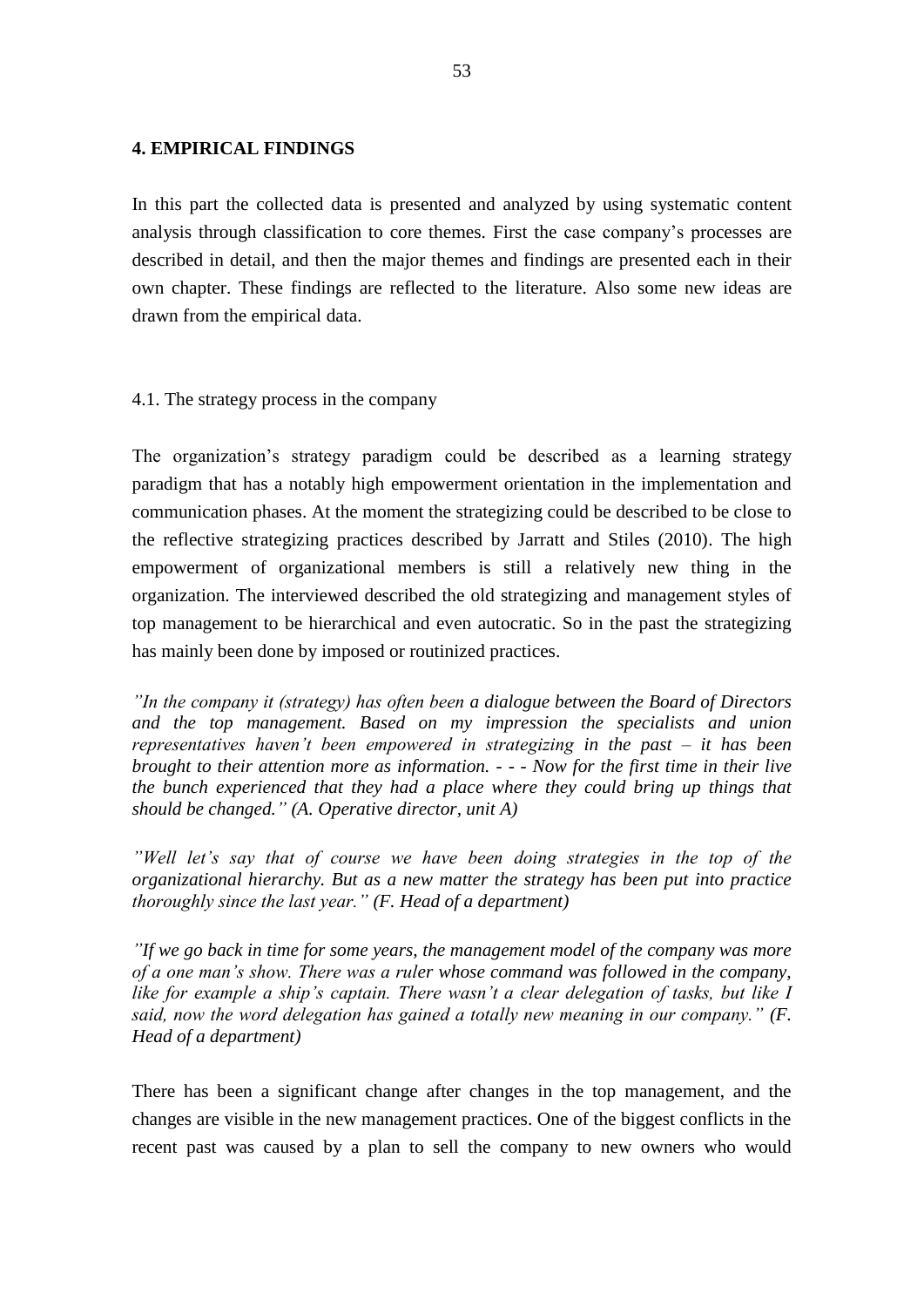probably reorganize the operations of the company. The reorganization would have probably cut down half of the number of the employees. This resulted in events that would later cause the changes in the top management and the strategy of the company. In the end the decision was made not to sell the company and maintain all of its operations. The employees had a significant and active role in these events and therefore their enthusiasm was seen as a potential resource in the organizational development processes.

*"We have a certain history from some past few years. Our previous CEO was in a way renovator. When he came into the organization we weren't told that he was coming in to get the company to a sellable state – but quickly it became very clear for us. - - - And of course when the employees noticed that, the resistance was very strong - - - (after the company had not been sold because of the resistance) then when the latest top management started their work, we could see that they wanted to really develop the company's activities. Not just that the company can be sold, so that we could really live into the future with the company." C. A specialist in unit A)*

*"When our current operative director came to the organization, it changed the system totally upside down. He really has conversations and wants that he is being told everything - - - They indeed have changed (the company's culture) noticeably more open. And especially our CEO – just think about it, the company was nearly sold and then came this totally different state." D. A union representative of blue collar workers, unit C)*

*"In the end there was not such huge conflict between the employees and management*  which would have been a result from the corporate fusion to a different company. It *would have been a huge conflict – probably nearly half of the employees would have been laid-off." (K. The CEO of the company)*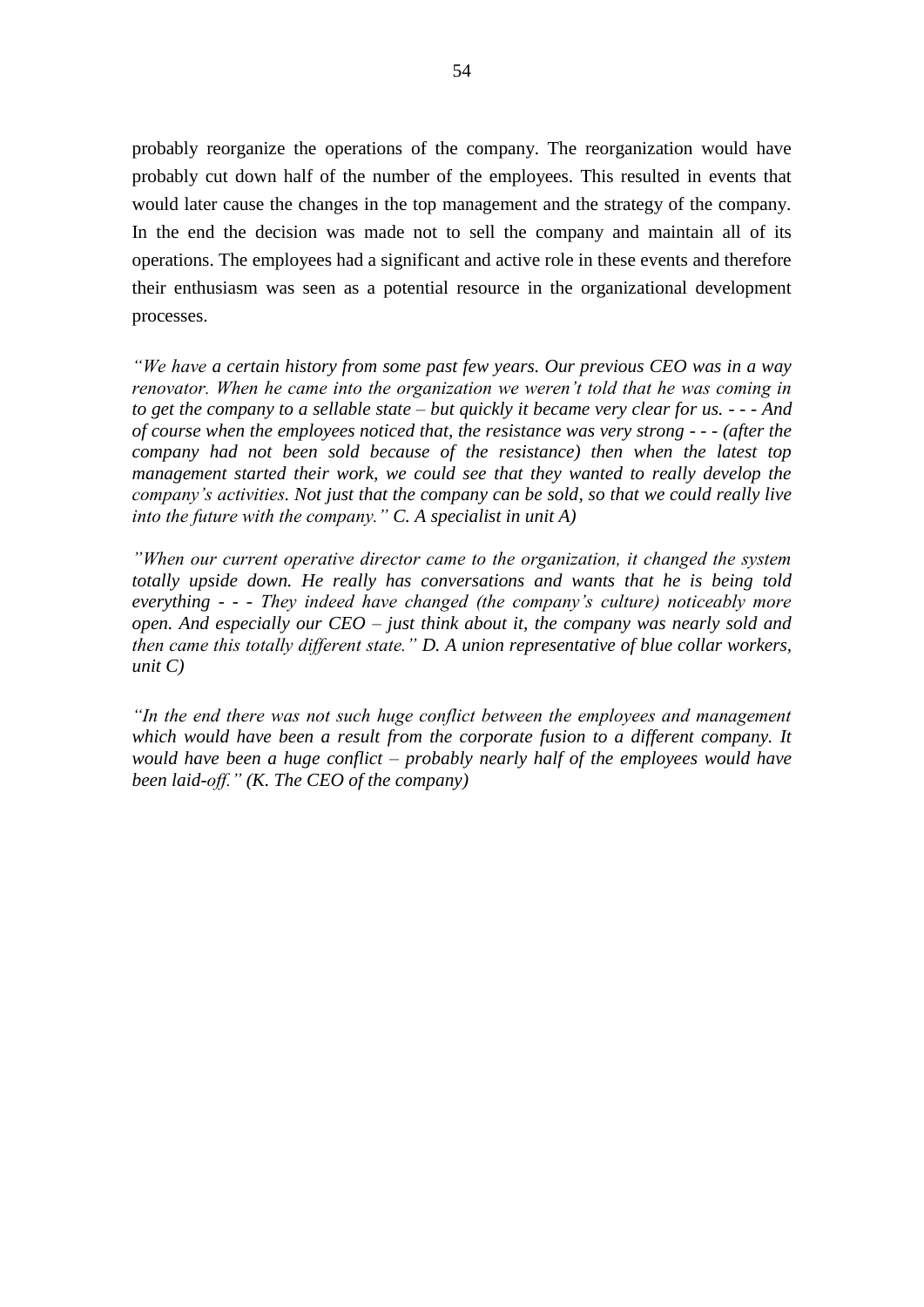

**Figure 5**: Strategy development and formation in years 2011 and 2012.

The starting point for the creation of a new strategy was the changes in the top management that started a rethinking of activities and operating models of the company. The new top management showed its interest in listening to every possible input from the organization, so that anything important or valuable could be captured for strategizing. Also before the current strategy and top management, there were conflicts and huge differences of opinions about where the company should be heading to. The creation of the new strategy was organized into projects in every business unit. Projects had a very independent role and the projects were allowed to question nearly anything related to their activities. During the process the project managers gathered and presented preliminary results to the top management. The project-orientated strategizing was preceded by a survey for organizational members about their opinion of the strategic direction the company should be heading towards. The survey was the first step towards high empowerment of organizational members in strategizing. This was followed by strategy meetings and discussions between the Board of Directors and top management in the spring 2011. They formed the basis and main principles and goals which would help to guide the formation of new strategy in the projects. The new strategy was refined further in the strategy projects during the summer and early autumn of 2011. The work of all of the projects was drawn together by a team led by A and K.

*"So we understood here at the top management that the employees have been strongly*  willing to affect to the future of the company. And therefore it is natural to start to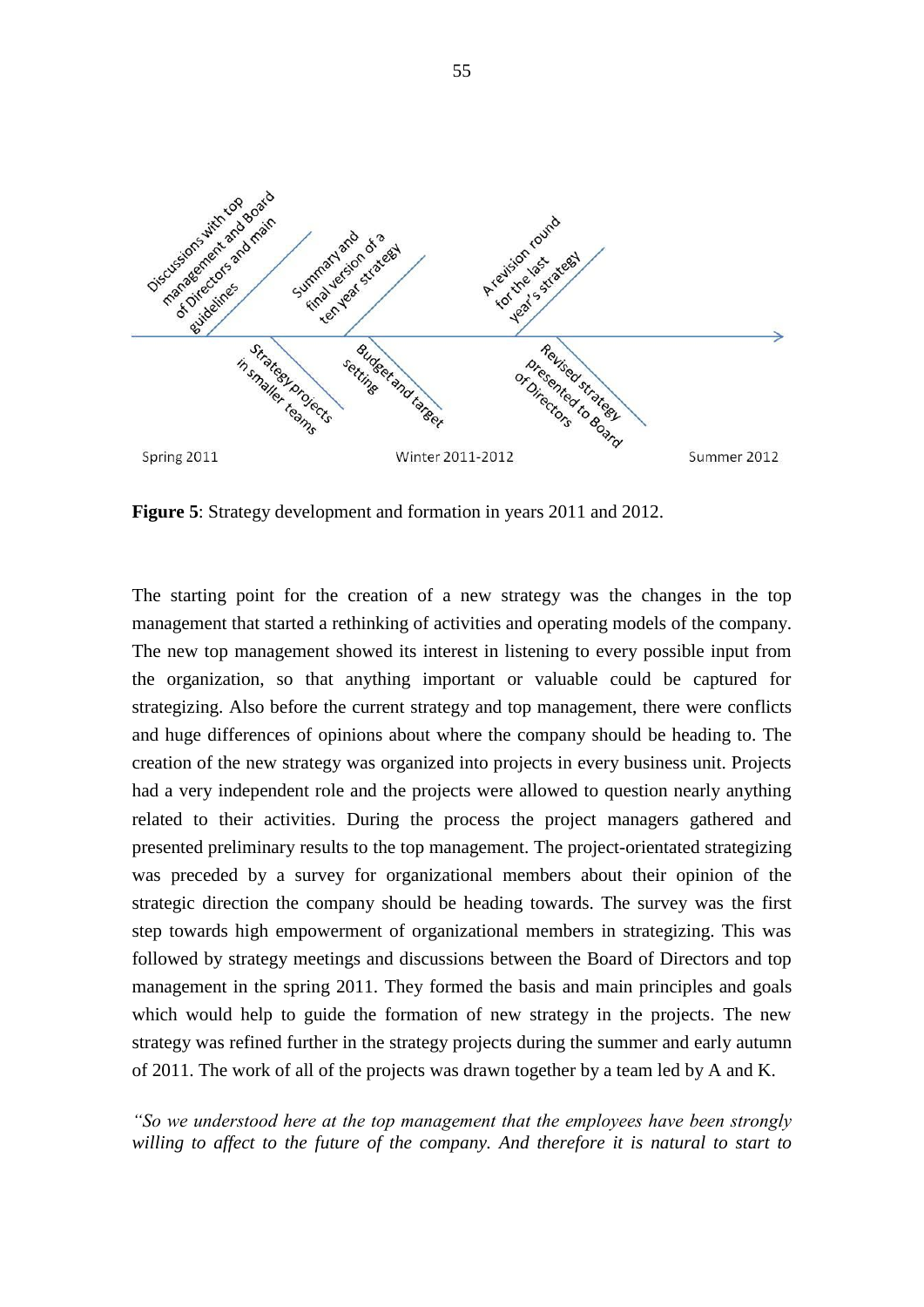*create strategy development with the strong participation of the organizational members." (K. The CEO of the company)*

Person A and K had previous experiences that when planning big changes, it is necessary and extremely beneficial to empower as many as possible organizational members to the change process. They stated that it was natural to include as wide variety of employees as possible in the strategizing, because they had had an active role in influencing the future direction of the company in the years preceding the current strategizing round. And also many of the employees showed interest in participating in the long term planning and decisions of the company. The role of organizational members other than the top management was seen as questioning, evaluating and wondering what alternatives the company could possibly have. Also the employees had extremely positive feelings to participate in strategy projects, like one stated that:

*"In my opinion it was generally good that the so called operative employees were participating (in strategizing). Because there is still kind of a certain difference how one sees the whole compared that there would be only executives present in the work groups." (C. A specialist in unit A)*

After the first strategy development round in the spring and summer 2011, the strategy was implemented by setting the budget and financial targets according to the new strategy. The strategy of 2011 was planned for a ten year time period. The timing of strategy work is defined in the annual clock of the company; strategizing is set on the spring time. The result of the first round was seen encouraging. At first there were some differing opinions inside the Board of Directors about the direction of the strategy. After some discussions they became reasonably unanimous about the choices made. These decisions were made without voting or significant conflicts by the Board of Directors. There were differing opinions and discussions about which direction the company should be heading, but the minority agreed on majority's arguments. So the consensus was achieved through conversations. In the spring 2012 the strategy was revised and in April 2012 the revised strategy was presented to the Board of Directors. The starting point of the strategy revision process was the strategy of 2011, and the main changes were some small corrections and development in the strategy.

There are some things in the content of the new strategy of 2011 that also affect strategy practices and communication. To begin with, the new strategy is more customerorientated than the old one and secondly a goal was set to integrate the operations in the company. As a result of stronger customer-orientation some key-customers were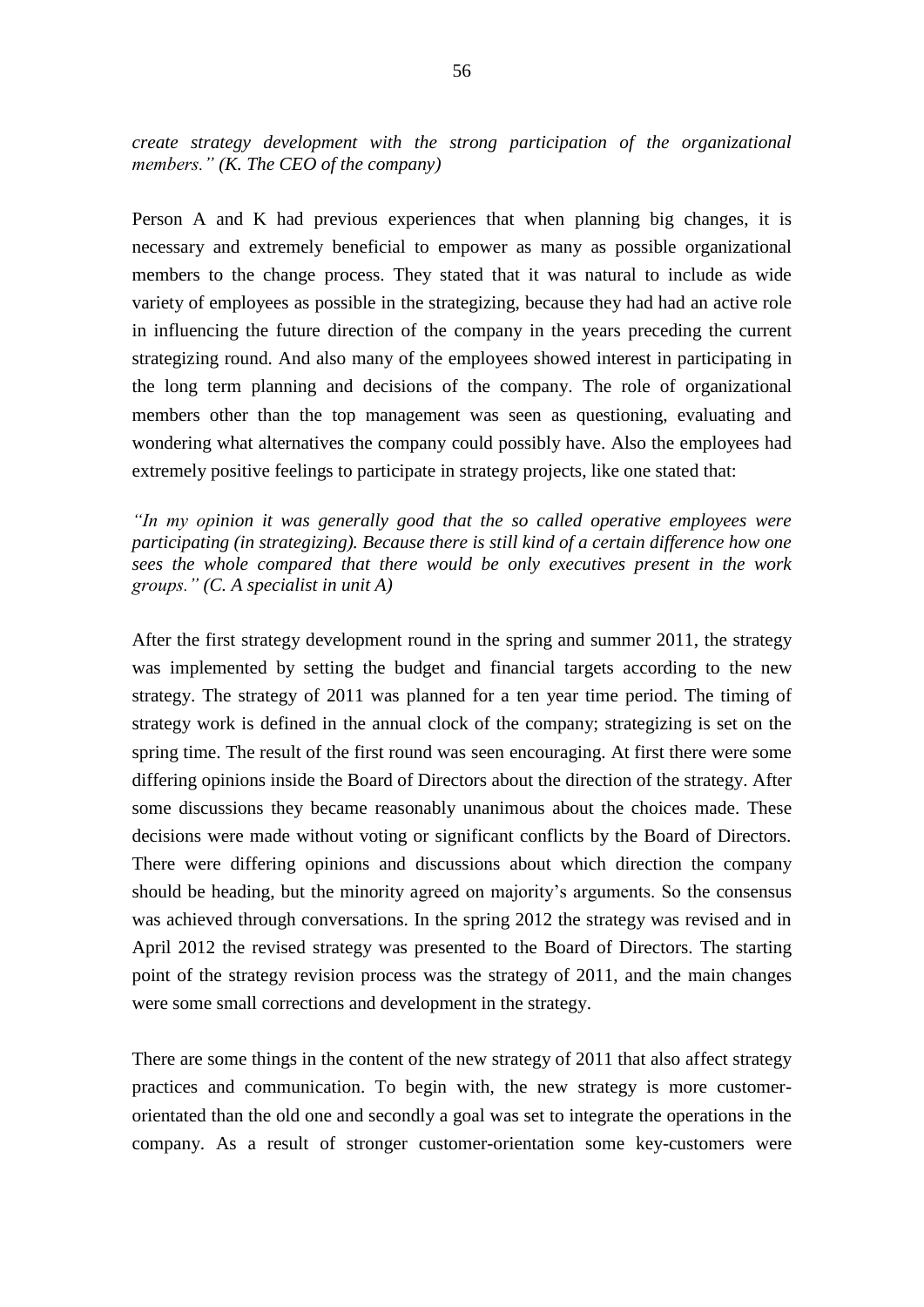involved in discussions about how the operations and strategy of the company should be developed to correspond to their needs. The goal to integrate some operations of the company, like the customer service, may bring more discussion about the localization of the operations in different cities.

The role of the human resource management in the organization is developing. They have not been an integral part in the strategizing before: the main duties of the human resource management have been fulfilling the mandatory tasks related to personnel. But due to intensified competition the company has faced a situation in which the role of the human resource management has changed from a separate function into a function that is involved in the crucial business decisions. Also the organization is facing challenges caused by the growing retirement rates, because there is a large amount of aging employees and managers in the organization. Therefore there is also a need to support knowledge transfer, recruitment and orientation of new employees. During the strategizing of year 2011, HR's role was to comment how human resources of the company are compatible to business unit driven strategy. After that HR-organization was an integral part of strategizing in the year 2012. For the first time in the history of the company HR-strategy was created together with business unit strategies. So the HRmanager participated in strategy meetings where all the business units where present and there were individual discussions about the human resource needs of every organization to implement the planned strategy.

*"Surely it could be developed. In our company HR has not had a long history. We are constantly thinking how we could develop our HR-function." (J. HR-manager)*

*"And then the fact that HR is in the executive team and strategy work. Therefore HRmanager can hear information as first-hand knowledge – not that information would come through a filter from a CFO or someone else. It is totally different thing." (J. HRmanager)*

4.2. The work practices in the projects and strategy tools

In the theoretical framework the organizations that shared the learning paradigm of strategizing were connected to reflective strategizing practices (Jarzabkowski 2005; Jarratt and Stiles 2010). Active participation and interactive communication create a natural fit with ideas like Quinn's (1978) logical incrementalism and Nonaka's (1994) Knowledge spiral. In practice the most common strategy tools utilized and shared by companies such as the case company are strategy workshops, brainstorming, scenario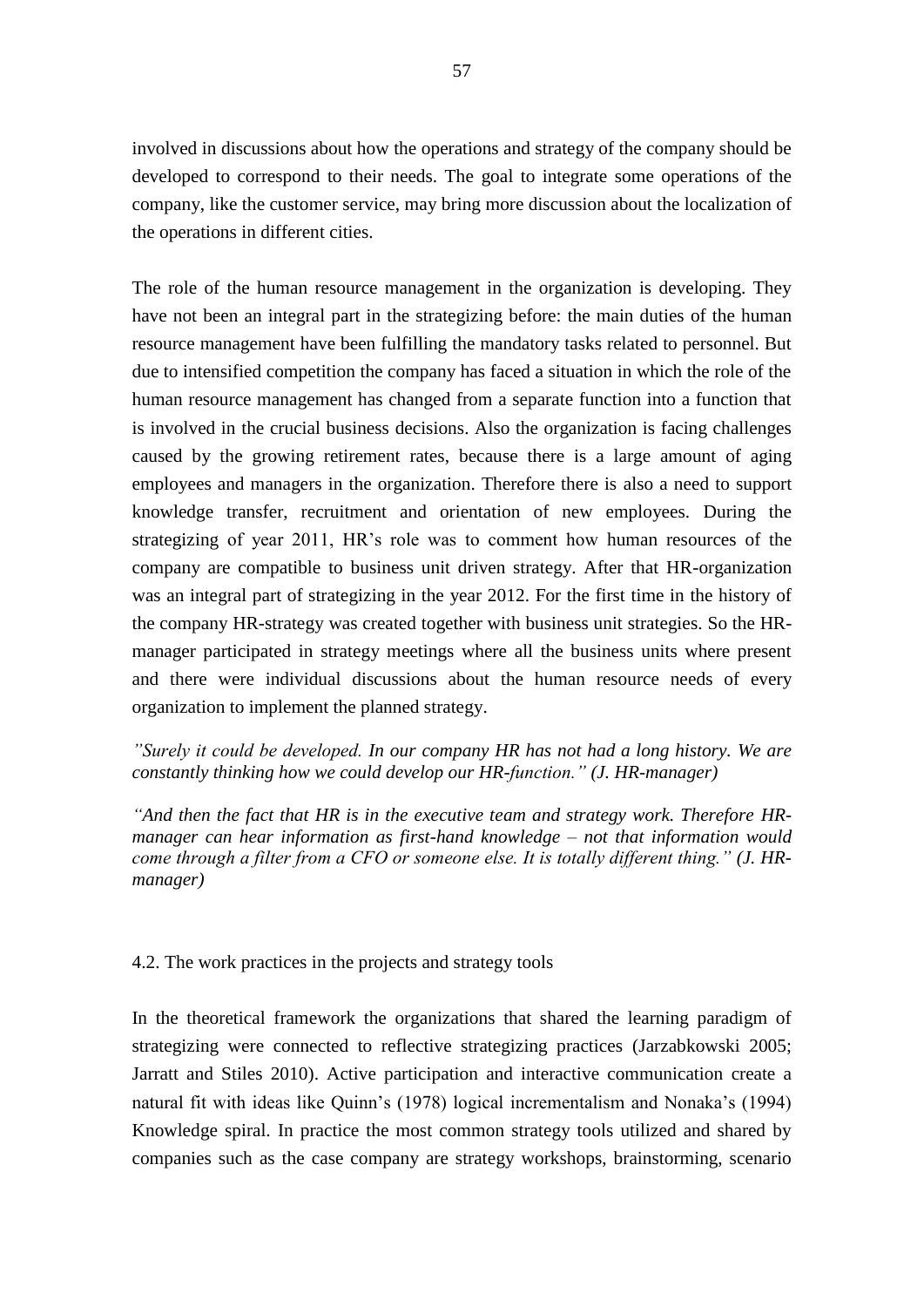analysis, business plans, SWOT or stakeholder analysis (Hodgkinson et al 2006; McGlynn et al. 2004). The most probable participants in the strategy workshops are top, middle and operative management (Hodgkinson et al. 2006). As a way of empowering middle and operative management the strategy workshops should be an effective method (Hodgkinson et al. 2006).

The interviewed were participating at least in seven different strategy projects during year 2011. Most of the projects were organized in the same way. The meetings were held on a weekly basis, or even twice a week if needed. They were supposed to take at maximum for couple of hours, not the whole day. The project meetings were consisting of conversations, some sort of brainstorming and presentations based on assignments which were given to be done between the strategy meetings. In a way the meetings were supposed to be a gathering place for ideas that are put together during the projects. Also not everyone participated in every meeting, for example a specialist C was participating just once by giving a presentation about a specific subject. Generally the participants were from every possible organizational level and background. So in other words these projects were workshops held by top management and the participants were selected to represent all organizational levels of the organization.

Person I and L were participating in both unit A's and B's strategy projects whereas the other participants were participating only in unit A's projects. The biggest difference of unit B's projects compared to other projects was the presence of an outside consultant. Person I described that they started normally discussing and developing strategy as the consultant was observing their work. When the consultant had seen their strategizing enough, he provided them feedback and solutions how they could do and view things differently. They also used Boston Consulting Group matrix in the analysis. After the beginning they divided into two different groups: one dealing with the current strategy and another focusing mainly on the future of their business. The leader of the group coordinated the activities. He described that the consultant brought a clear value and contribution to the strategizing and stated that the other teams would probably had gained value from a consultant. Compared to I, L commented that the consultant in his group failed as a facilitator. The consultant did not succeed in clear presentation about the goal of the session. He also stated that at some point the discussion shifted away from strategy.

*"For many participants it was their first strategy work. And the consultant did not*  explain what strategy is and why it is being developed, and what is the whole point of *the meeting. So then people started just thinking about future products which was the*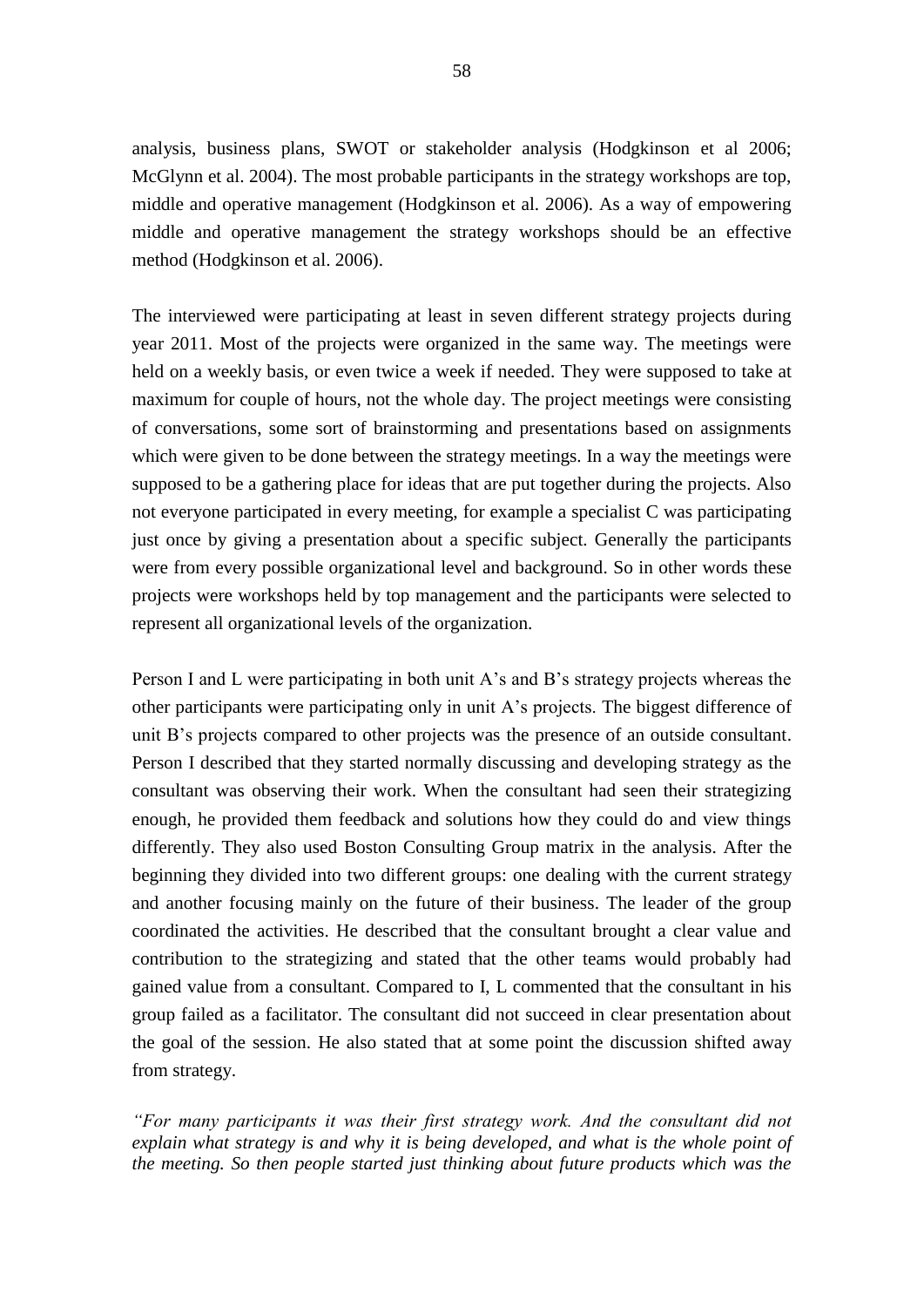*theme of the session. But they did not see how the planning of the new products affects the whole company's strategy. So an essential link was being missing – or at least that was my opinion." (L. The CEO of a former subsidiary)*

Obviously the most common strategy tools that are actively used in this case are meetings/brainstorms, but also one of the driving forces for the projects was business plans which guided the discussions and helped participants to focus to the most important things. The meetings were never pure brainstorming sessions because one of the criteria for these meetings was efficiency: people had to come prepared to the meetings ready to share and exchange their ideas. In these discussions summarization and clarification were also commonly used to conclude different perspectives and ideas into something workable. For the meetings the vision and direction was already given to some extent from the uppermost level. And the vision was created with scenario analyses, roadmaps and other ways of forming descriptions of alternate futures. All of this is guided by an annual clock which sets the time for budgeting, financial reporting and strategizing. Whereas these strategy tools are commonly used in different organizations there was also a survey and interviews that were conducted from a broad sample of organizational members. In conclusion the strategy tools used for strategy creation are a clever combination of easily communicable tools that can be represented to anyone fairly quickly since they are intuitive to use. The tools were extremely similar what the literature in the theoretical framework suggests: maybe the most surprising findings were that the company seemed to connect workshops and positive effect on empowerment, participation and process effectiveness.

The company is using many communication tools or control measures to ensure strategy implementation. The main tool to measure and communicate strategy is financial and operative measures: the strategy is transformed into quantitative targets which are both used as target setting, motivators and control measures. The top management commented that the measures have been a great success since never before has strategy been as clear for every employee, as it has been now through these targets. There are also follow-up meetings on personal development discussion level and on organizational strategy meetings, but for process measurement and control there is not a common and simple method. The top management arranges also roadshows which are general employee infos about major changes – however, these are not necessary control tools. The infos are held to ensure bring top management and company's strategy closer to the employees. This has not caused any conflicts according to the participants, but it could help scheduling and communication in the organization. Interestingly company's strategy communication practices and tools reflect routinized strategizing practices and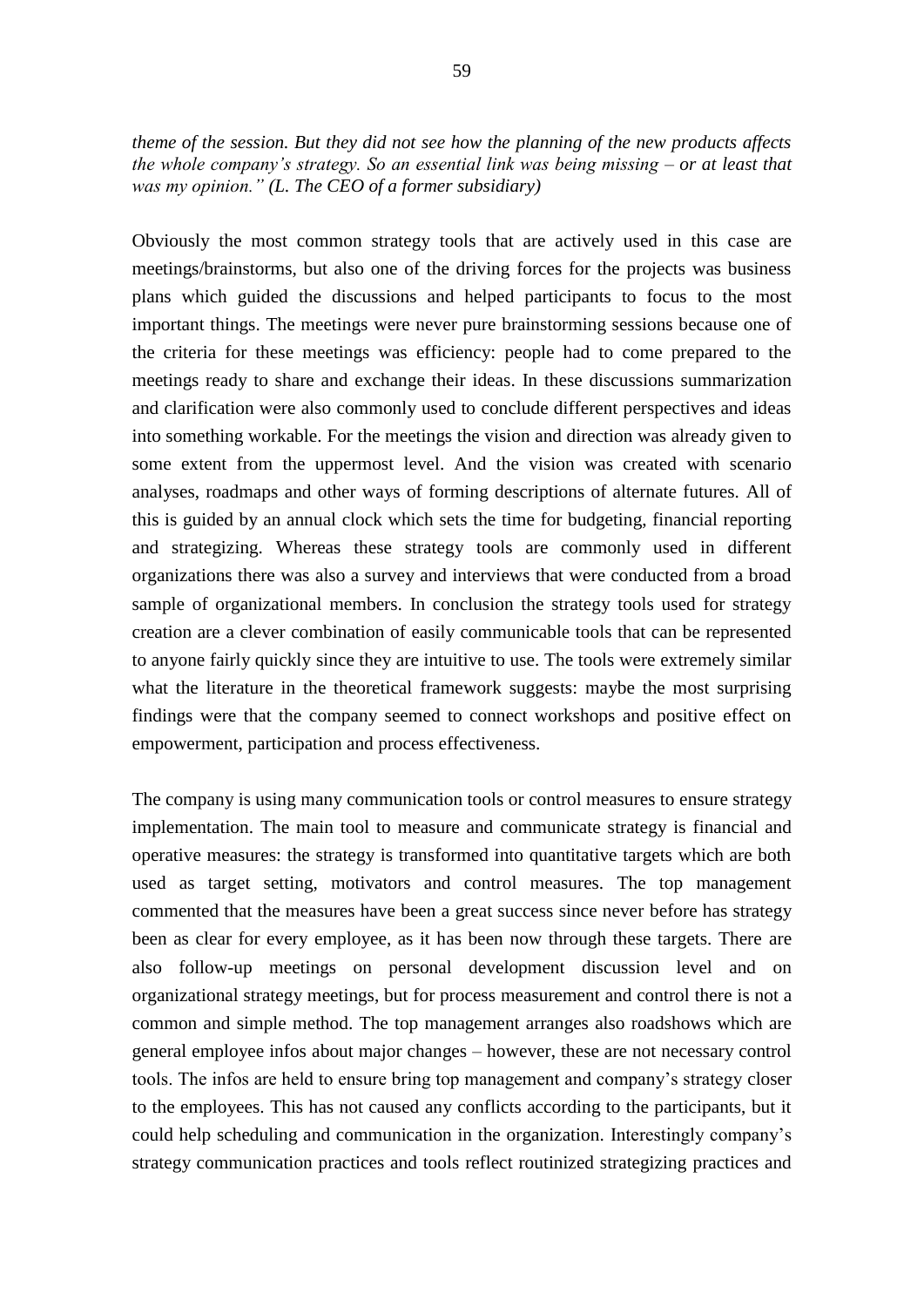they are based on financial information which is generally used in the business policy paradigm – not in the learning paradigm. This approached seemed to be extremely well accepted and popular among organizational members. So in this case a separation in planning and implementation process did not cause contradictions, conflicts or low motivation, because of a communication method that was easily understood in the whole organization. The financial figures are corresponding concretization discourse of Mantere and Vaara (2008) whereas the planning process is taking advantage of dialogization discourse. The successful selection of strategy tools for communication seemed to have an effect on high acceptance of the strategy whereas the differences in routinized or reflective strategy practices seemed not to have differences to the existence of conflicts in this case. Participant F also guessed that in their case the strategy process does not affect to the acceptance of strategy – in his opinion the content of the strategy has a bigger effect on the reactions of the organizational members than the strategy process.

*"I see that it is challenging if the targets are not classified and divided into small pieces. In practice it would mean dividing it to trainings, system changes, informing, implementation and follow-ups. - - - The implementation is not working properly, for example we do not have any good tool for internal task management. Hundreds of people, over twenty tools for internal process management, but none of them are good tools for overall control. - - - It can lead to a contradictions where we don't know at what phase a certain project or task could be and who is responsible for it." (B. Head of unit B)*

*"My own thought is that strategy could be implemented in smaller pieces. The entirety should be known that strategy could be implemented in smaller steps. But when it comes in one go, it could not be implemented that way." (E. Head of a customer segment in unit B)*

*"It is more of a managerial challenge to create faith in the success of the strategy. But it is more related to the content of the strategy that the practices don't create challenges in my opinion." (F. Head of a department)*

4.3. The different roles in the strategizing

The case is a fine example of different possible roles in strategizing. There were people participating from both the inside and outside of the organization's operational activities. From the inside there were top management, middle-management, specialists, union representatives, key persons and operational managers (Figure 6). Of course also the Board of Directors had an important role as an initiating role in the strategizing, but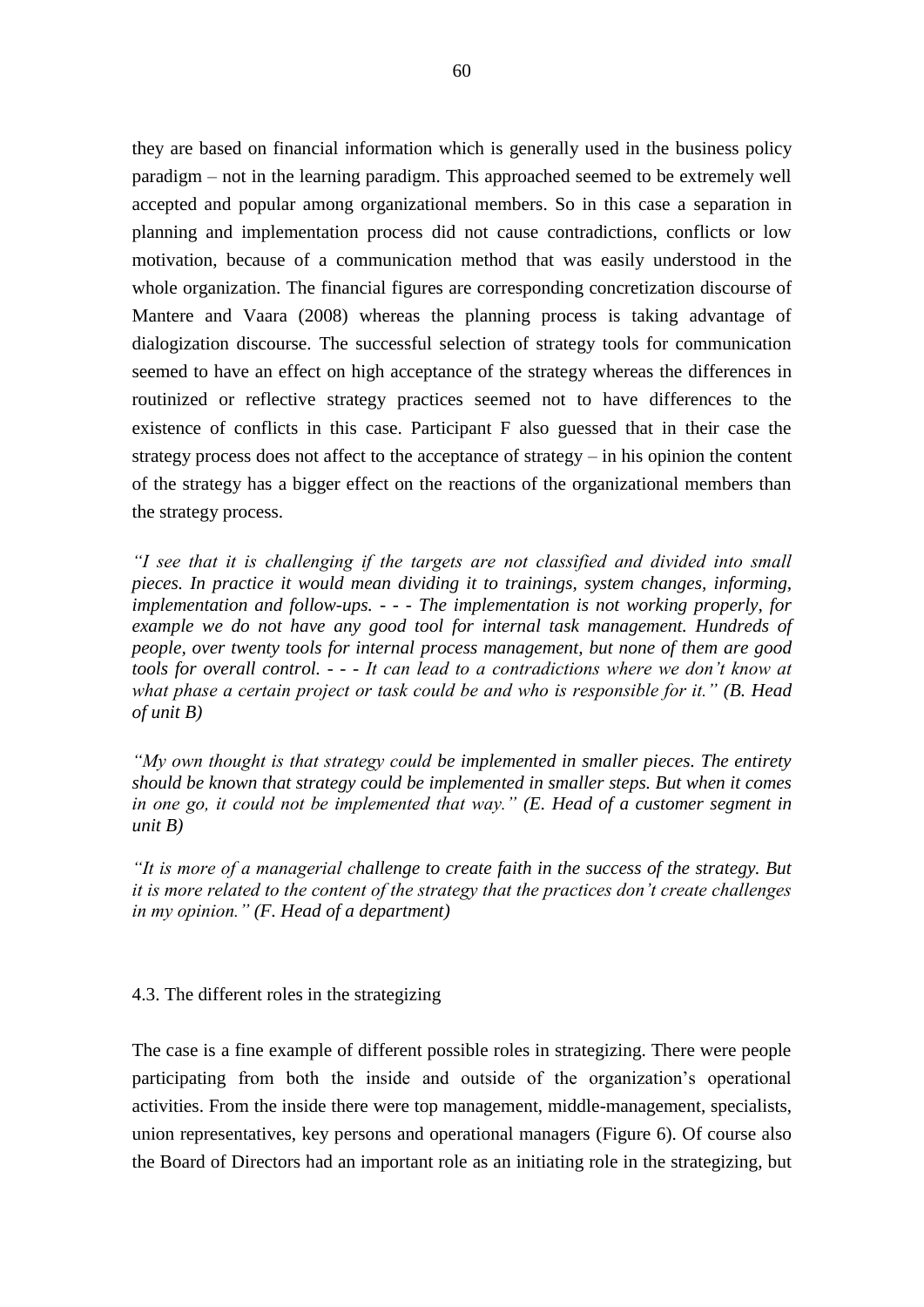they are located somewhere in between the first group mentioned and the people who are outside of company's operational activities, and therefore their role is different from the other roles (Figure 6). The role of the Board of Directors in the strategizing of the case company is to discuss about strategic issues which are brought to them by top management. They have also two strategy meetings per year. So their role is welldefined. Outside of the organization's operative activities investors, key customers and some consultants were also empowered to the strategic discussions and projects (Figure 6). The participants from the company did not cause any contradictions with their goal setting, neither did customers or consultants, but some of the owners had an opposing view on some strategic issues. They viewed the situation of the company from a pure capital investor perspective. This was clearly visible when some of the investors questioned the strategic decisions planned by the Board of Directors and the top management. For example capital investors may seek fast return on investment if they see company's market positions as challenging.



**Figure 6:** The different roles in the strategizing.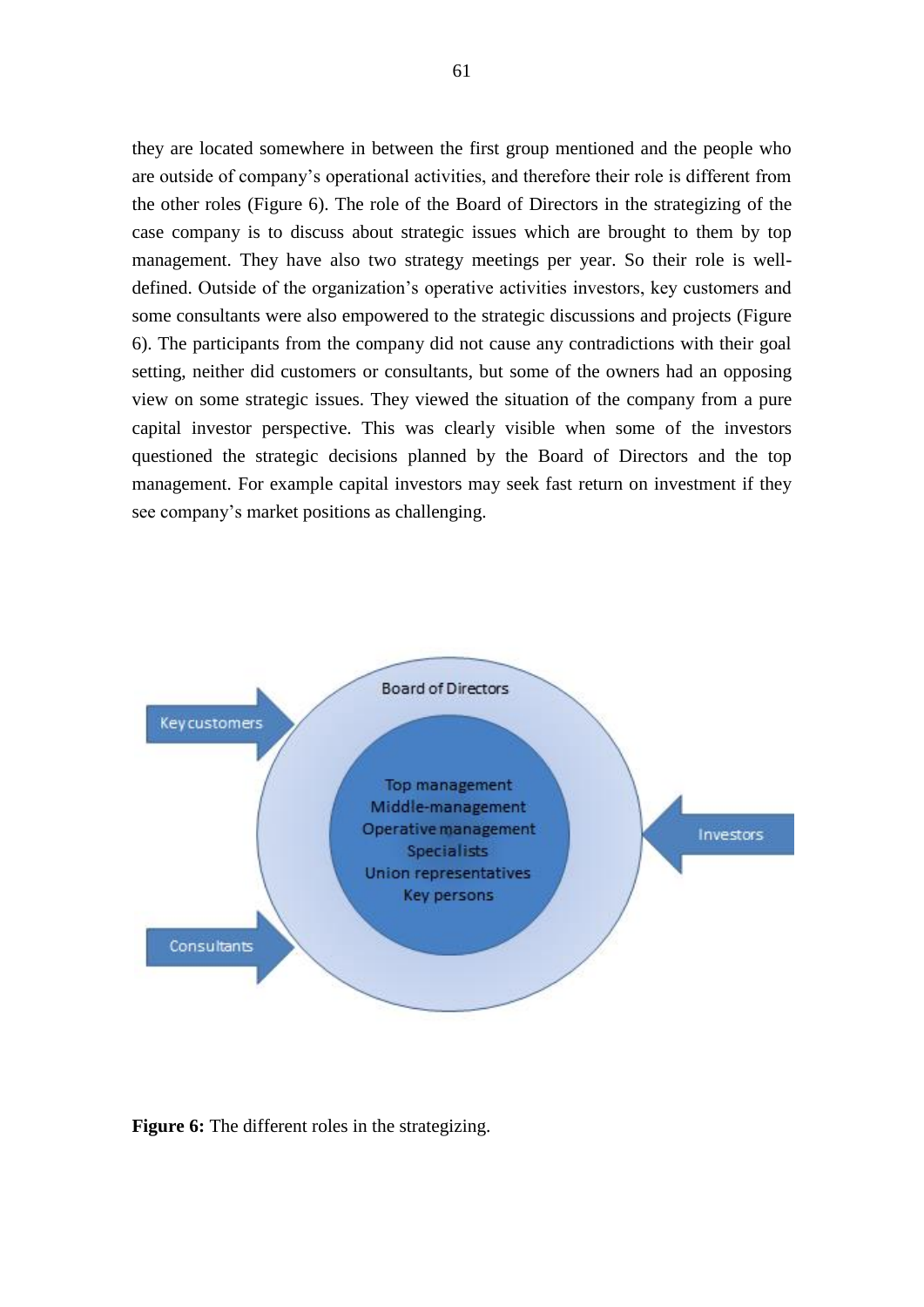*As long as we are continuing profitable business and paying a steady flow of dividends, nobody has anything to say. But on the other hand if we aren't able to continue doing this well, the investor perspective would come through. And then we would face a situation where organizational members' view about strategy may be contradicted by investors." (K. The CEO of the company)*

Maybe the most clear and least prone to conflicts is the role of specialists in the strategy process. None of the participants said anything about their challenging roles as specialists. They were there to share their knowledge and expertise. Also middlemanagement's role was said to be clearer than it was during the old strategizing practices: now middle-management were given clear responsibilities and power to decide about strategy related decisions. The role of middle management in the organization corresponds really well to the roles described by Hodgkinson et al. (2006), Kuratko et al. (2005) and Nonaka (1994) – which in practice means active, participative role in strategizing and communication. The same applies for the operative managers. The team leaders in the strategy projects were meant to ensure the decision making in the strategy teams, to summarize and in the end to make decisions: *"The team leader's role is to sum up everything when there's major differences in the viewpoints of the participants and there seems not be any common solutions." (*A. Operative director, unit A) So the most conflicting role may be a union representative's role. They have to represent a large mass of people who might have varied interests and viewpoints, and they must be able to do that in a way that those people's interests would not be offended. Like the other from the union representatives described his first impressions:

*"I am kind of prejudiced to the aspect that why a union representative is taken there as a representative for employees. Union representatives are obviously taken there to get them to support some decisions. If something is decided in a workgroup, so the employer may say that 'Hey, you were there making that decision.' - - Of course it is somewhat contradictory role but I do feel that it is better to go there then not go at all. If you aren't there representing the employees, it would be a bigger loss. - - - If we had a management that I did not trust, I would not have gone there." (D. A union representative of blue collar workers, unit C)*

*"What is my role there? But then he said (CEO) that you should not think it like that, but just come as you are there. Just like we had already talked about some things beforehand." (G. A specialist, also a key person representing employees)*

Even though the first impressions of the union representatives were somewhat reserved, they were extremely positive about their roles and possibilities to give direct feedback and to influence on the decisions. One of the reasons for extremely positive attitudes was the positive and open environment and atmosphere that the management created. I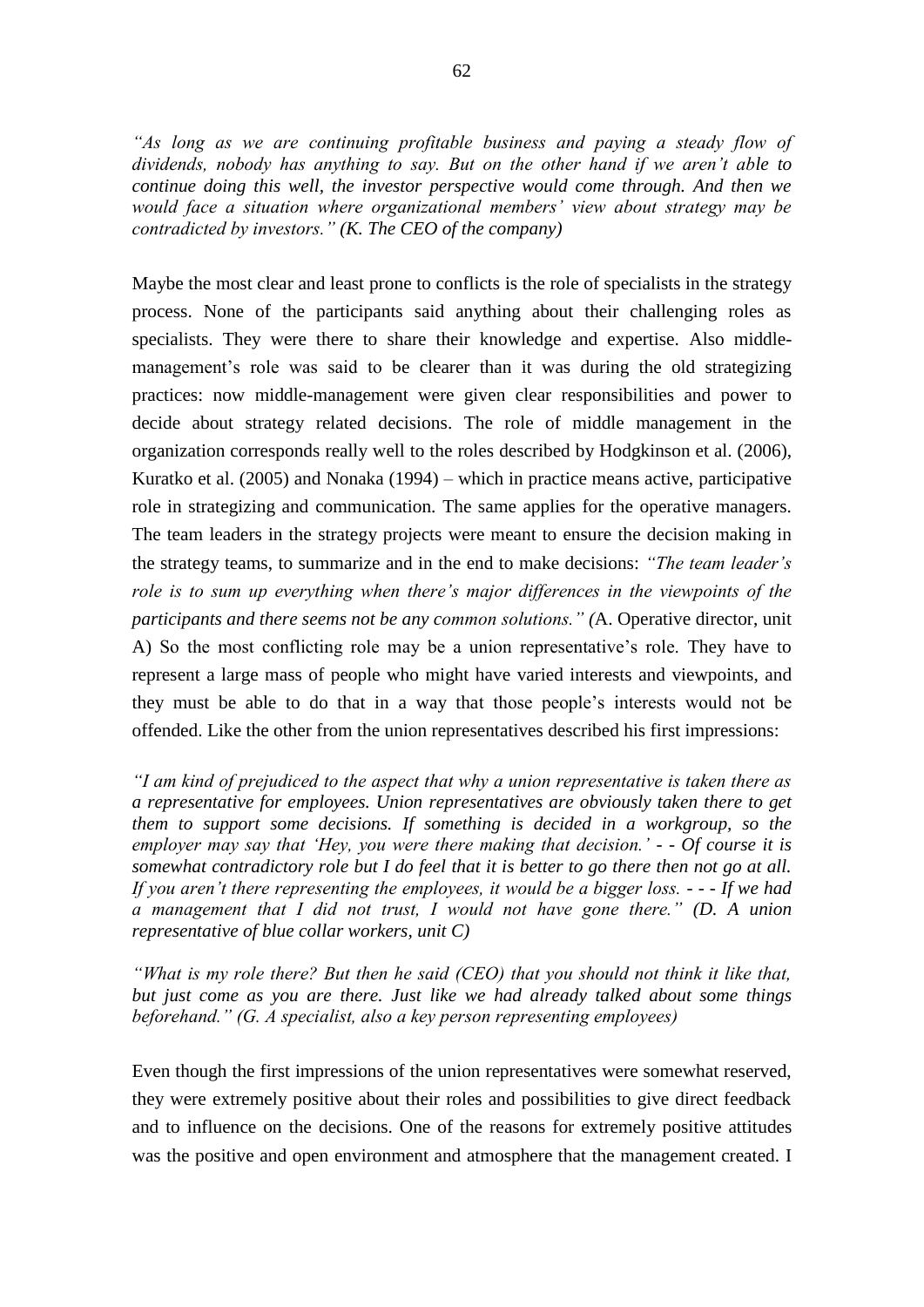asked what things were the most important in creation of the trust with the top management. They answered with really simple characteristics: honesty and ability to discuss difficult things on factual basis. The trust building is extremely important in this case to prevent the contradictions that are possible because of their roles. Also the new strategy practices were seen as valuable chance to strengthen the influence of union representatives, because they had been lacking an ideal discussion forum for their viewpoints.

*"From previous experiences we know that a union representative is somewhat quiet in an executive team. - - No we had a chance to involve them more, and they wanted also involve in the strategizing. So we said 'Great that you can get to these projects, because now they have a chance to influence on long range planning and this is highly participatory work.'" (A. Operative director, unit A)*

*"That they say honestly things just like they are. If I asked something from them, they would give an honest answer. That creates the trust. And they trust me." (D. Union representative of blue collar workers, unit C)*

*"In my opinion it is created through open discussion, so that problems are discussed. We considered together about what should be done. That is the way to create trust. Sometimes someone's ears will blush red, but after all it was constructive and good communication." (G. A specialist, also a key person representing employees)*

#### 4.4. Strategy communication

According to Mantere and Vaara (2008) the most natural strategy discourses for enabling participation should be concretization, self-actualization and dialogization which create an atmosphere that encourages organizational members. The strategy communication in the company can be divided into four different forms: roadshows or strategy-info events held by the top management, group and individual target or development discussions, financial and other quantitative measures and strategy documents shared in the company's intranet. At the moment the top management's roadshows are organized annually in every significant city that the company operates. The events are organized for every employee in the region of the roadshow. This kind of strategy info was witnessed as observational data in the city B. It was held in a big formal auditorium and the presenters were the CEO, the leaders of the business units and the HR-manager. In the interviews the participants were asked what the main purpose of these annual roadshows was in their opinion. The senior management answered that the main purpose is to inform employees and especially middle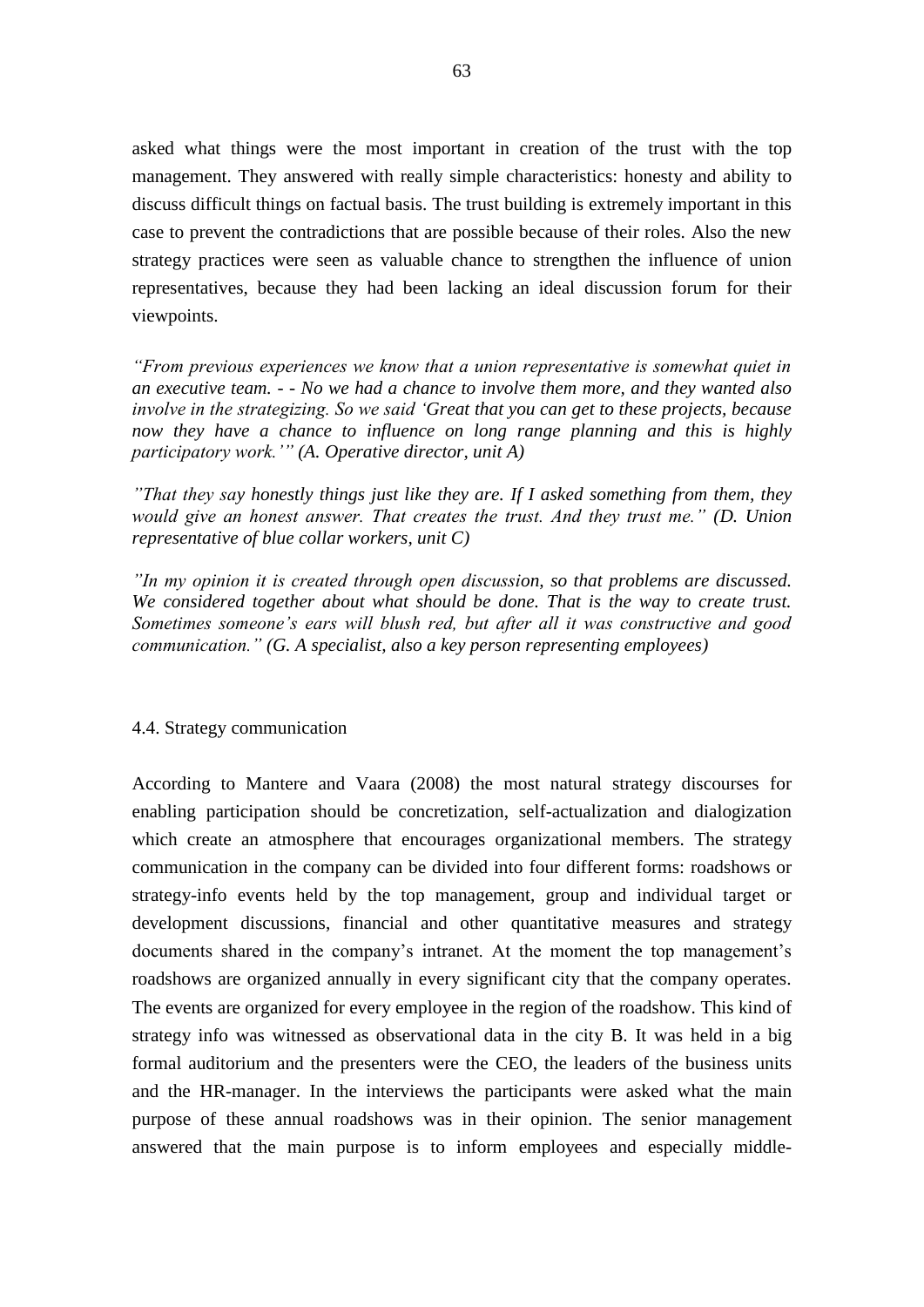management about the strategy and general direction of the company. Also the events are a part of process to make strategy understandable for everyone. They also stated that these events were a place to give everyone a chance to ask about future and strategy of the company and also to introduce the top management to employees.

The group and individual target discussions are maybe the most important strategy communication for the operative personnel. In the discussions the corporate level strategy and the targets are transferred and translated into unit level targets and actions. The discussions are the responsibility of an immediate superior and the discussions should be held regularly and also for every new employee. So the second level strategy communication is therefore done by the superiors of the operative staff. The third tool is in its simplicity a couple of financial and operational figures which are meant to be easy to communicate and realize. The figures are also part of the strategy measurement system to control the success of strategy implementation. The fourth tool for strategy communication is the intranet of the company in which there are strategy documents that anyone interested can read and study more closely. There is also a general information package for every superior about his duties including the target discussions. In strategy documents, the strategy is not reported on a certain tight and formal format. The one consistent measurement in strategy documentation is the separation of organic and non-organic growth.

The roadshows of the top management were generally considered to be a positive format and method – the top management guessed that the reception was generally neutral, whereas the other interviewees stated that the format was okay, good or even an excellent way to start and present the strategy of the company. Although one of them mentioned that some of the operative staff sees strategy as too abstract thing to be interesting, and therefore they are used to "switch their brains off" when strategy is mentioned. He added that people are most likely to be interested only how the strategic change is going to affect their own work. It has to be mentioned that one of the interviewed stated that some of the employees may not see the roadshows as strategy info, but as a general info how the company is doing at the moment. So there might not be an immediate negative reaction because a negative connotation related to the strategy. As an outside observer the discourse used in the info was at times close to the technologization discourse presented by Mantere and Vaara (2008). Of course the company is technology company, and the management has their own backgrounds in marketing, technology and finance, but there is possibility that the language of the management might have had an impact on the participation in the discussion about the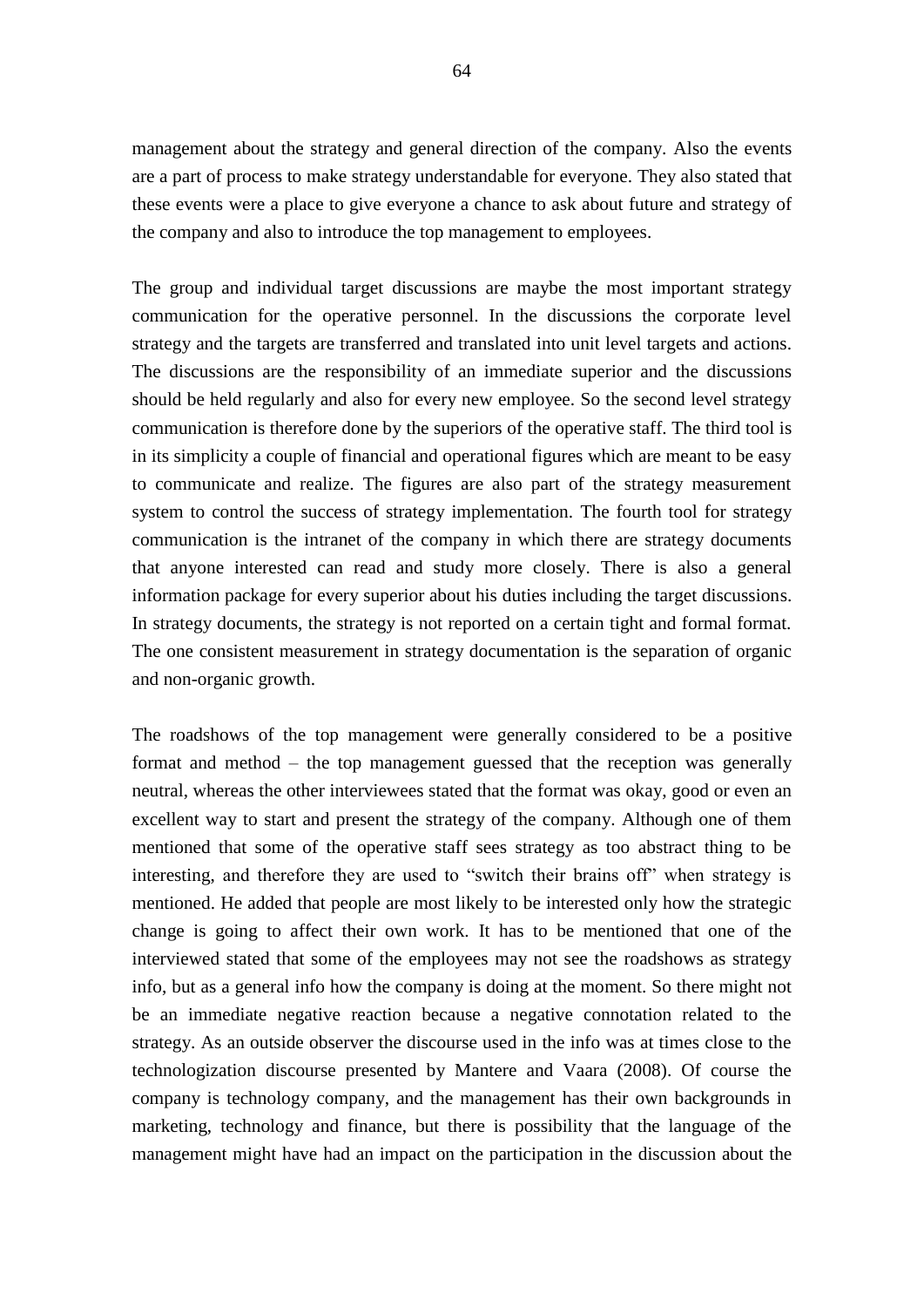matters explored during the roadshow. So it is possible that the negative reaction is caused in some extent by the discourse used in the roadshow.

The comments that the participants said about the roadshow in city B were that they would have wanted more concrete details, for example financial figures, realistic and critical assessment of the situation and not only painting a bright future vision and also to really encourage to interactive discussion. The roadshow had a tight schedule and the discussion was scheduled for the last thing before ending the whole two hour session, and therefore the general atmosphere in the auditorium was somewhat passive excluding a couple of questions raised from the front row. The interviewed felt that this particular roadshow would have had more potential than it gave. Also the participants were irritated to some extent about extremely positive future predictions, because they view that the reality will be much harsher than what was said.

The top management's actions during the roadshow info deterred interaction in the info. In the beginning they announced a playful competition about who will perform the quickest from their own presentation, and the strict rule was not to pass the fifteen minute marker. This felt like a message to the audience: "please, do not interrupt us with questions or comments" could be read between the lines. This must have been unintentional action when compared to everything else that was witnessed and said about the top management. But still it shaped the atmosphere in the info. They did not even ask about audience's comments before the very end, and as a result nearly everyone was quiet. Apart from the some criticism given by the interviewed participants, they appreciated the event and especially the attitudes of top management: one described that he likes and appreciates the positive, friendly and open leadership style of their current management compared to the old fashioned factory owner type of managers. There is potential in the roadshow concept, but as witnessed it is an extremely delicate situation which can be weakened by small gestures, unintended remarks or strategy discourse that is impeding participation. So the example of roadshows in this case is in line with the observations of Mantere and Vaara (2008) about concretization, self-actualization and dialogization discourses being related to enabling participation and mystification, disciplining and technologization being related to impeding participation in strategizing.

*"If there stands that kind of old-fashioned factory owner and therefore it would not be accepted in the same way. For me this new style of human-orientated management fits better than the old one which was a total opposite." (D. Union representative of blue collar workers, unit C)*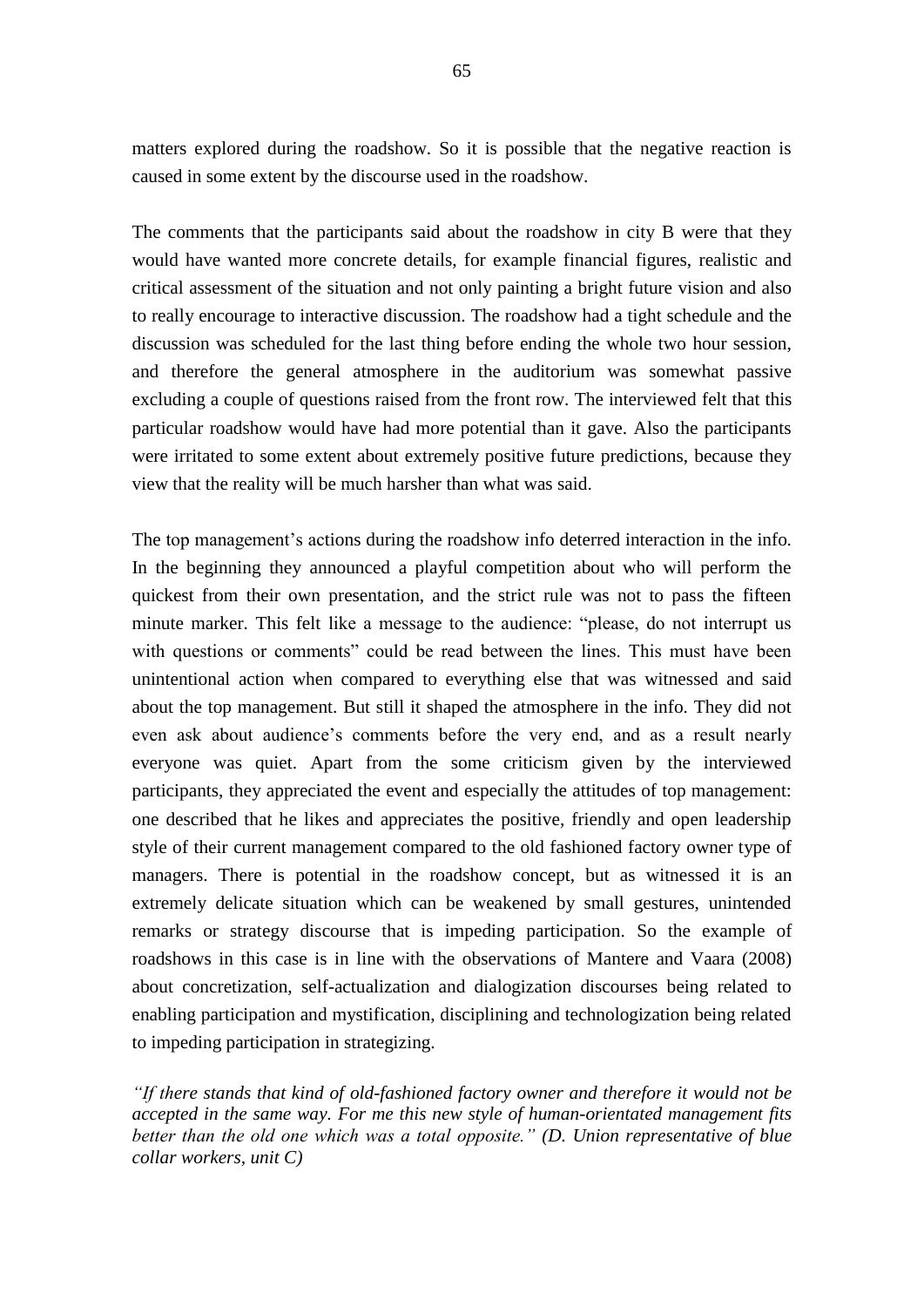*"We have had events which have been organized in different cities. There the managers present the strategy, and people drink coffee, and watch some PowerPointpresentations. And then some sort of version of the strategy appears to the intranet. That version is somewhat vague, so many may find it hard to assimilate." (I. A project manager for service innovations)*

The target or development discussions are dependent on the managers and their own HR-related know-how: there is not a certain formal model for the discussions although there are guidelines and information in the intranet how to keep the discussions. Also there have been many training programs for the superiors of the company about leadership and practical human resource management. In an ideal situation the superiors should find out what the strategy means for their unit and their subordinates and translate the fancy strategy phrases into meaningful and understandable facts; in other words they find out what the target of their unit is and how it is achieved. So the objective for these discussions is close to communication described as enabling participation by using self-actualization, dialogization and concretization discourses presented Mantere and Vaara (2008). However, it was acknowledged that in reality in some cases the process does not happen, and indeed one of the interviewed said that in his unit there have not been target discussions and he is not sure what their strategy is. It would be crucial to ensure that the discussions are held in every unit, and that the discussions are turned into familiar work routines that the strategy communication would be exhaustive and fully functioning.

*"I have always thought that when strategy is being done through complicated systems, and therefore it doesn't transfer well to the grass root level. No one speaks about it to anyone there. It is also a fine idea that strategy should be communicated in the development discussions, but for example I'm not sure what strategy is in my office. So it should be brought closer to here." (D. Union representative of blue collar workers, unit C)*

*"Generally the best way to communicate is an interactive discussion. Basically just discuss with people about all the things in relatively reasonably sized groups. If we gather over hundred people to some auditorium to watch some presentations, it isn't as effective as it would be in small groups in different units. The most important aspect is to give a chance to debate and discuss, so that everyone could say their opinion. Even if it takes more resources and time, it would probably ease the communication and reception of the strategy. - - - Of course it takes time and money, but it would be ideal." (C. A specialist in unit A)*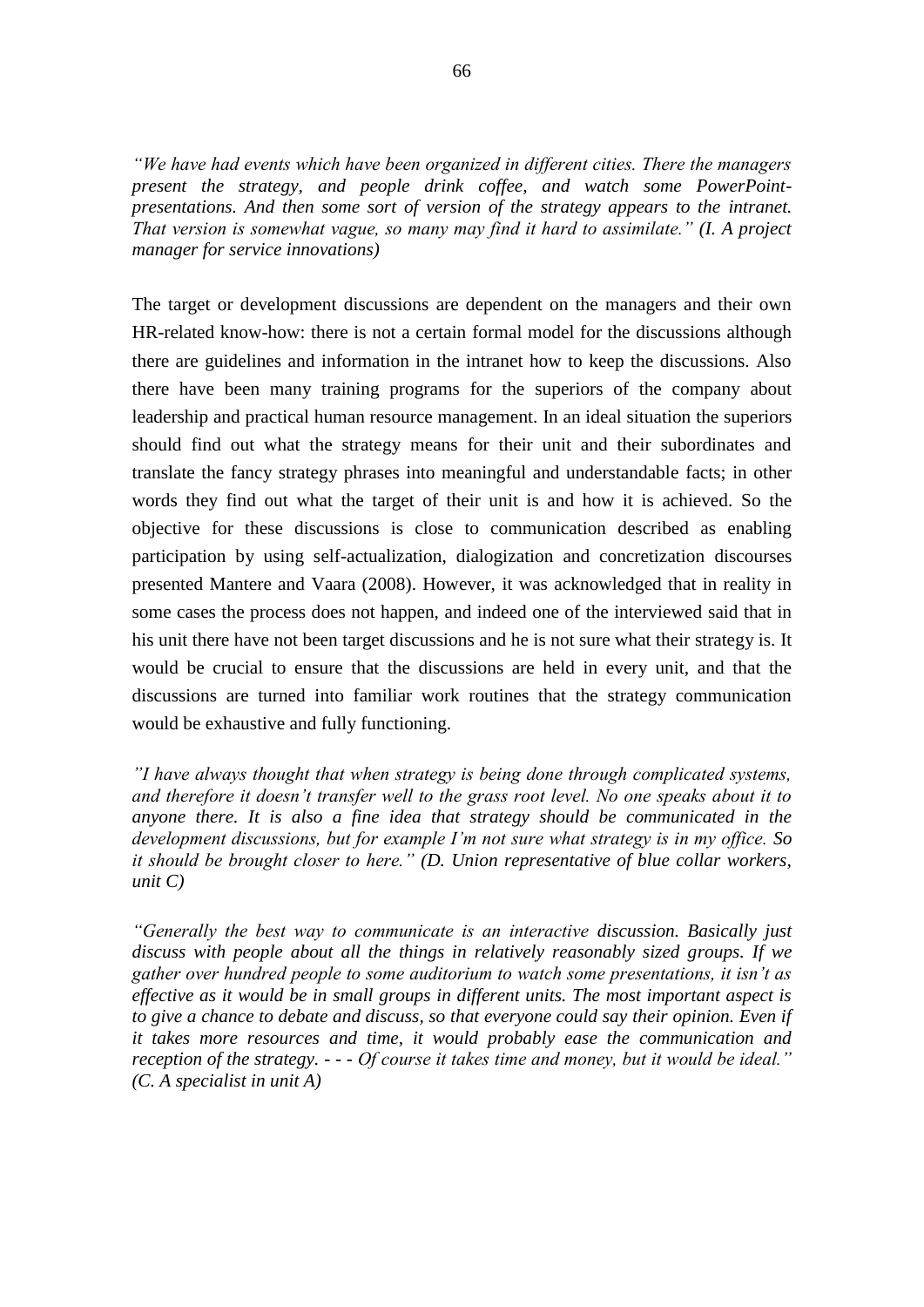The intranet of the company can be seen as a toolbox and a general information channel in strategy communication. Strategy documents that can be shared inside the company are shared for everyone in the company who is interested in searching and reading some things in more detail. Also for the superiors it is more of a reading library to develop their HR-related know-how. There is also a discussion forum in the intranet but the strategy has not been a popular or main topic in the forum, more popular things have been for example smoking in the workplace, reward systems and even the temperature in the dining hall. So the discussion has most of the times been more of trivial matters. In the past the discussion was allowed anonymously which caused some negative or inconsiderate discussions. Also there were some discussions that fed mistrust against different regions and their activities inside the company. It was said that in some cases the forum is a good and easy place to release pressure about work related matters. The forum was changed so that everyone has to write by their own name because of these negative by-products.

The financial and operative figures are the simplest way to communicate strategy in the company. The strategy is translated into three financial and operative targets which are easy to remember and perceive. The quantitative information may be the most natural way to communicate strategy in the organization because most of their organizational members have a background in engineering. Also the top management commented that strategy has never before been as well communicated as it is through the key target figures, now everyone even in the grass root level acknowledges where the company is heading, how it is achieved and what truly matters for the success of the company.

*"The communication was chosen in the change management perspective. We chose a basic message which was used to drive the change. We were extremely aware of that this bunch of people is mainly from technological backgrounds. So we created the main message accordingly - - - It started to live its own life, that 1500, it was being communicated in every place. That hey! The 1500 is our goal, let's try to start doing work to achieve it… and it had a strange effect that after some time it started to realize." (A. Operative director, unit A)*

So the strategy communication and discussion in the company is pretty active and everyone is given a chance to participate in it – and many of them use it also. So in other words the communication is extremely close to reflective strategy practices presented by Jarzabkowski and Stiles (2010: 33). It is also notable that there have not been any conflicts in the strategy communication according to the participants. Also in the target discussions the main goal is to present strategy by discourse which is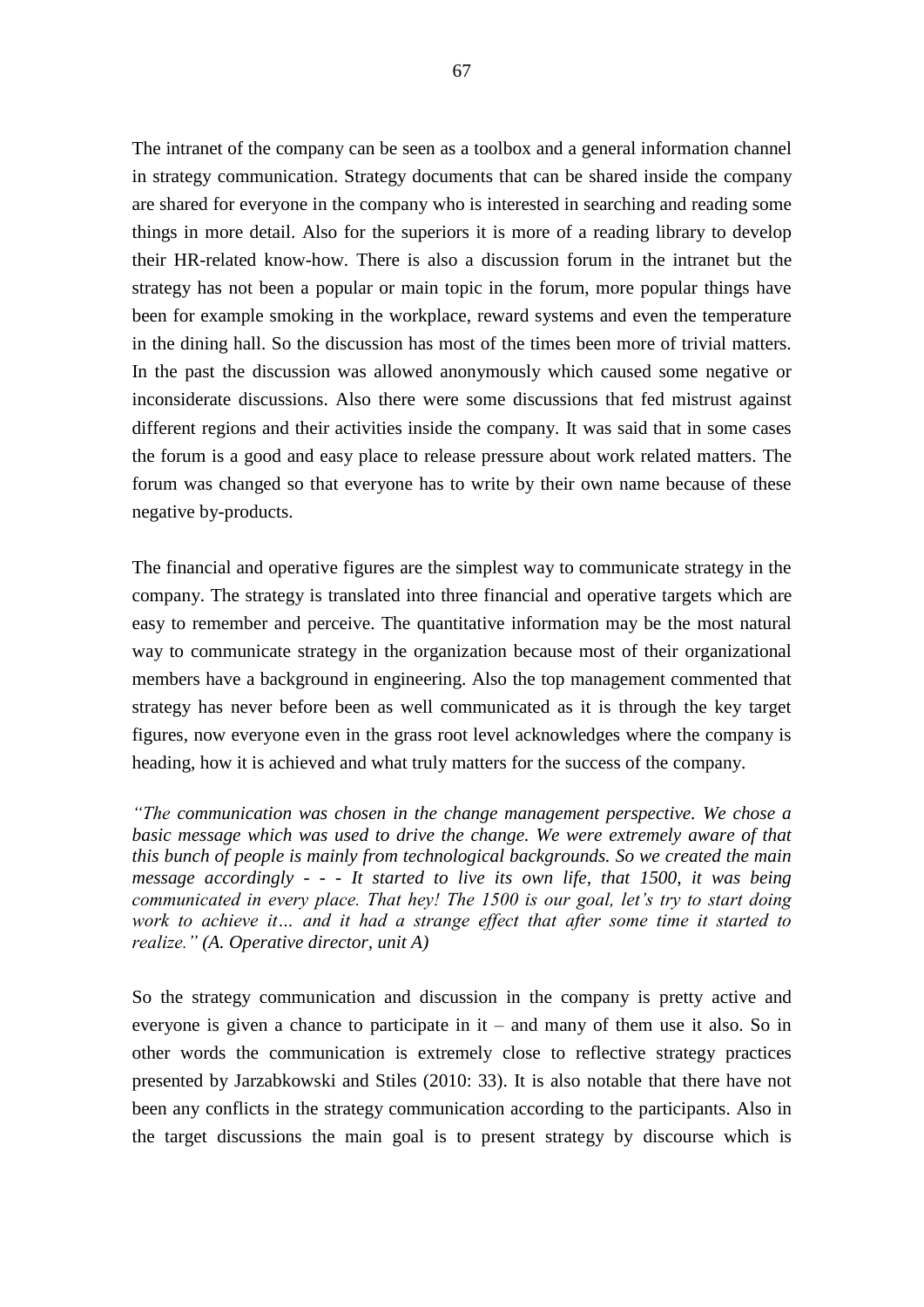corresponding Mantere and Vaara's (2008) discourses enabling participation which supports extremely well the reflective strategizing practices. The language used in the roadshow differed greatly between the speakers: each of them had their own way to communicate and perform. Some used more technical expressions whereas some more financial or marketing orientated discourses. So obviously the speakers' professional backgrounds and the role in the organization reflected to their argumentation style and choices of expressions. Depending on the listener these discourses may be somewhat closer towards mystification and technologization discourses presented by Mantere and Vaara (2008). Some engineers may find the technical discourse more familiar, but there were still some mystified elements how strategy was formed in the organization. In any case there is a danger to impeding strategy participation if the presenters are not aware of their discourse.

It seems that the active communication, which is based on discourses supporting participation, prevents affective conflicts. The strategy communication was working well in the organization, but still the contents of the communication caused minor taskrelated contradictions. So in this case being truthful and realistic about company's operations would have reflected to reactions about strategy communication. Also the unintended remarks and elements of impeding strategy discourses hindered the participation and laid ground for potential task-related conflicts.

It has to be taken into account that everyone who was interviewed participated in the strategy creation and development processes, rather than only in the communication and information phases of the strategizing. So the opinions and views of these people might be biased on the strategy communication.

## 4.5. Emotions and expectations

Generally the interviewed organizational members stated that strategizing and strategy development received a surprisingly good reception. The most negative estimates were that people divided into two same sized groups: those tired of ongoing changes and those that had extremely positive attitudes towards the new strategy and direction. Also a delay in the recruitment of a new manager for the biggest unit of the company increased frustration and negative feelings during the implementation of decisions in the first strategy round. But regardless of these exceptions, many of the interviewed members were satisfied and surprised how the organization managed through, even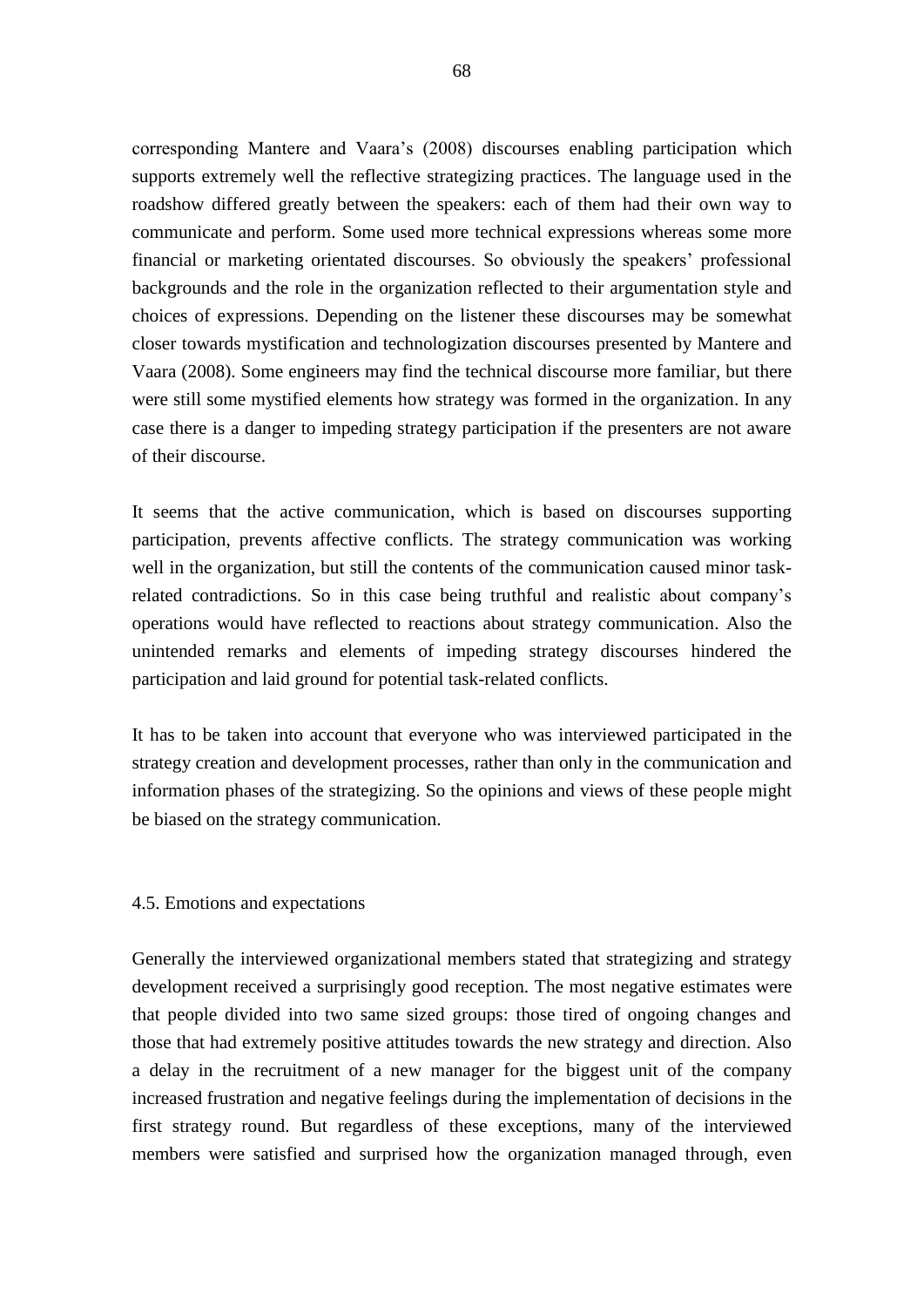though some individuals lost their management positions and some had to adapt to new roles in the organization. The interference in individual's own goal attainment has generated at least potential for conflict – also one person were said to have left the organization because of the changes in managerial positions. The fairly positive reactions may seem even more surprising considering that people participating in the strategy process had high expectations of the results and the expectations transferred into the whole organization through high operational targets set by the new strategy. One could intuitively think that high expectations are harder to fulfill than lower expectations, but in this case the high expectations reflect something more than just overly critical wishes that the organization's practices should be changed. The expectations reflected perhaps the desire to develop the company and ensure its position in the competitive market. Of course the high expectations could have crashed down if the process and results were something else than what the organizational members would have thought.

When asked about how employees generally felt about strategy, strategic change and the implementation of strategy, they commented for example following things:

*"Well I'm not so sure, in my opinion people were satisfied with the end-result – they probably didn't get everything they were expecting." (A. Operative director, unit A)*

*"And yes, I think that in the strategy work and in the result, it is shown that there was particularly a desire to really develop the activities of the company. So based on this, we can probably say that the overall reception was positive." (C. A specialist, unit A)*

*"I would say that probably – although we had a small group, around ten people. And even in that kind of small group the emotions and expectations were widely spread" (E. Head of a customer segment, unit B)*

*"I believe that across the board it has been a positive thing that the information flow and interaction have been functioning well in the end. When it is more open, it gives a better opportunity to succeed in the project. In my opinion there are only positive things about the new way of doing strategy." (F. Head of a department)*

*"Well my uppermost feelings are of course expectant but positive." (G. A specialist, a key person representing employees, unit A)*

*"There have probably been both positive and negative comments about people's own roles, what they are expected to do and why the team division is such. Both for and against, but the scale has been surprisingly small in my opinion. - - But I would say that in general the reception has been surprisingly good although the change was quite big." (H. Head of unit C)*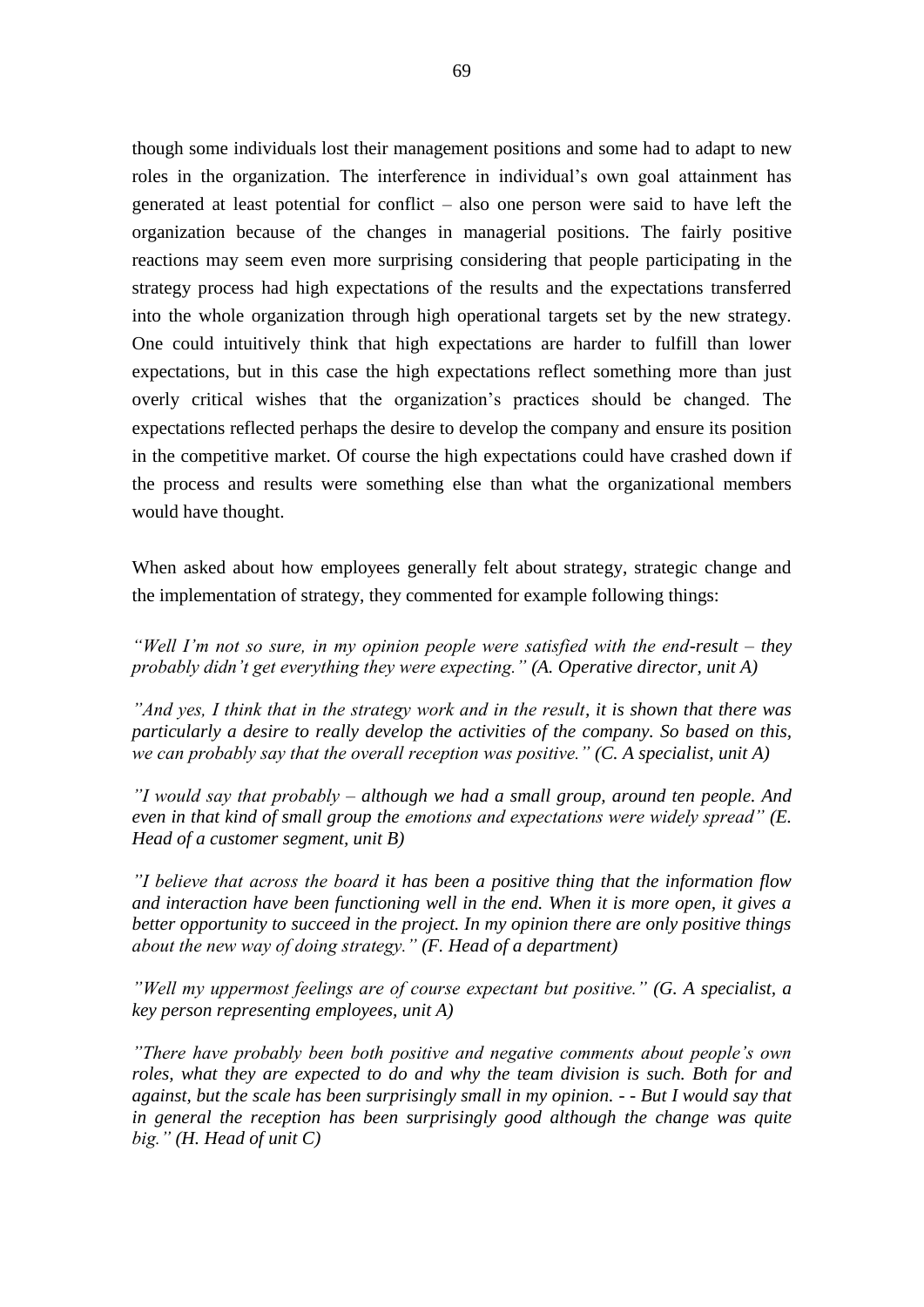Why do exactly the high expectations of new strategy and strategizing come true in this case? Managers and union representatives thought that people saw high targets and big changes as an extremely positive thing, because in the case company people generally are interested in the business development of the company. They said that the company's activities are fairly labor-intensive and the careers in the company are long and stable, so the future of employees in the company is fairly secured if the company is successful. Of course their opinions might be biased because of their own roles and point of views, but these statements can be supported by high commitment of middlemanagement, comments of the operative staff and also HR-management's description about stable and long careers that many people have in the company. So the employees of the company are truly committed with the company and its development, and therefore they are more interested and motivated by company's strategy and strategy development. Also as a result of the commitment they see the progress in the strategy as a positive thing. This connectedness and long common history in the company reflected in the interviews also through sense making and comparisons between the past and the present situation.

*"The strategizing and everything that is related to it is something more than just the work that is done during the past year. Those that have been working in the company for longer than just a couple of years have always a history through which people reflect the current situation and what happens at the moment. Are we going to a better direction or worse and where were we at some point of time. The reflection to past is a quite big factor how people react to this kind of things." (C. A specialist, unit A)*

*"One has not been able to get bored although I have been working with the same things all the time. One has had chance to grow and evolve with the technology. It has been challenging and of course there has developed participation to common causes and \*laughter\* to all these things in strategies and so on." (G. A specialist, a key person representing employees, unit A)*

*"I would say that most of our unit's employees have work careers around 30 years." (G. A specialist, a key person representing employees, unit A)*

*"In my opinion the reception has been quite good. This is really something that always depends on history and past events that people reflect on, not just what have been done during the last year, especially because some people have a long history in the company. So the people consider if we are going for a better or worse direction. This is quite a big factor in organizational changes and how people react to those." (C. A specialist, unit A)*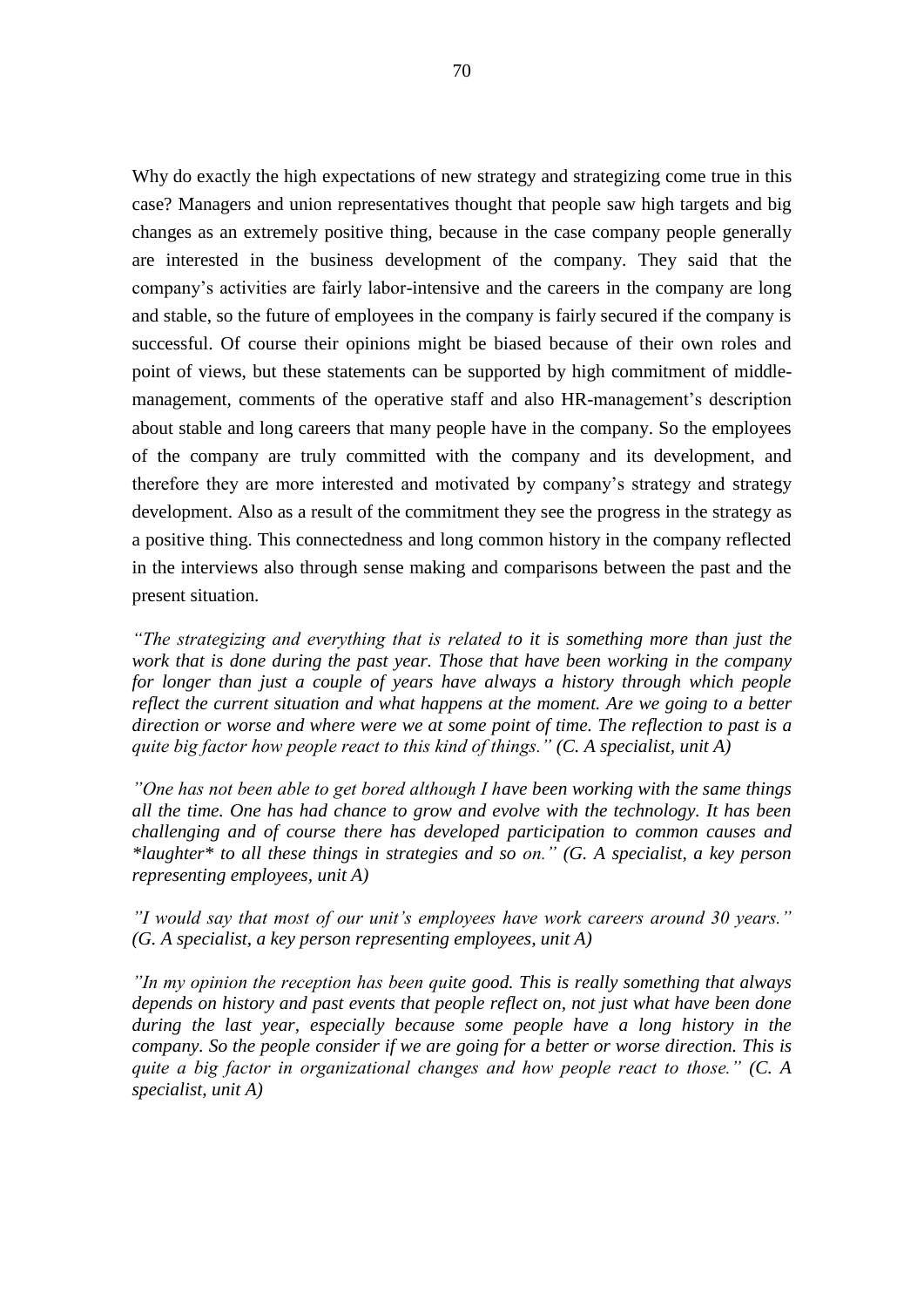During the interviews the top management's role in the strategizing was seen as an extremely positive, refreshing and encouraging. They succeeded to create commitment and will to develop the activities and the future of the company. Their main tool for creating a positive general atmosphere and high acceptance to strategizing and strategic change was their own work practices. They promoted a highly open culture which supported discussion between different organizational levels in the company and they also were actively scouting and listening to different people and their feelings about the company. Also they were accessible and their communication style was very down to earth, open and honest. They also gave responsibility and chances for employees to affect and develop the company and communicate their opinion of the future of the company. Their strategizing practices are same kind of that was described in the reflective strategizing practices of Jarratt and Stiles (2010). So in this case the reflective strategizing practices together with realistic and honest content of strategy were connected to successful and conflict-free strategy implementation. As a result they gained rather fast a high respect in the organization and succeeded to create commitment and enthusiasm in organizational members. It was also possible because they communicated a future vision that was positive and easy to accept: the management were committed to develop core business activities of the company and to maintain the company as a stable platform for the careers of the employees. The same positive comments were also given from the middle-management.

The case described here presents extremely high empowerment in strategizing. The high empowerment is reflected partly through the positive emotions and expectations about the strategizing. For example the case company's conditions before current strategizing models might have fed the sense of powerlessness: the members described that they had more uncertain roles and the company's strategizing practices shifted from imposed to routinized strategizing practices. Especially during the old factory owner –style leadership there was a significant state of powerlessness. This style of authoritarian leadership model was described as one of the potential causes for powerlessness by Conger and Kanungo (1988: 476; Figure 7). They also mention acquisition or merger activities, major changes in organizational strategy and introduction of new management as sources for powerlessness (1988: 477; Figure 7). Exactly these events have been the most influential events in the company's development before the new strategy and the new top management. From the managerial techniques supporting selfefficacy, the company emphasizes self-determination, collaboration over conflict or competition, high performance standards, loosely committed resources at local levels that structure open communication systems (Conger and Kanungo 1988: 478; Figure 7).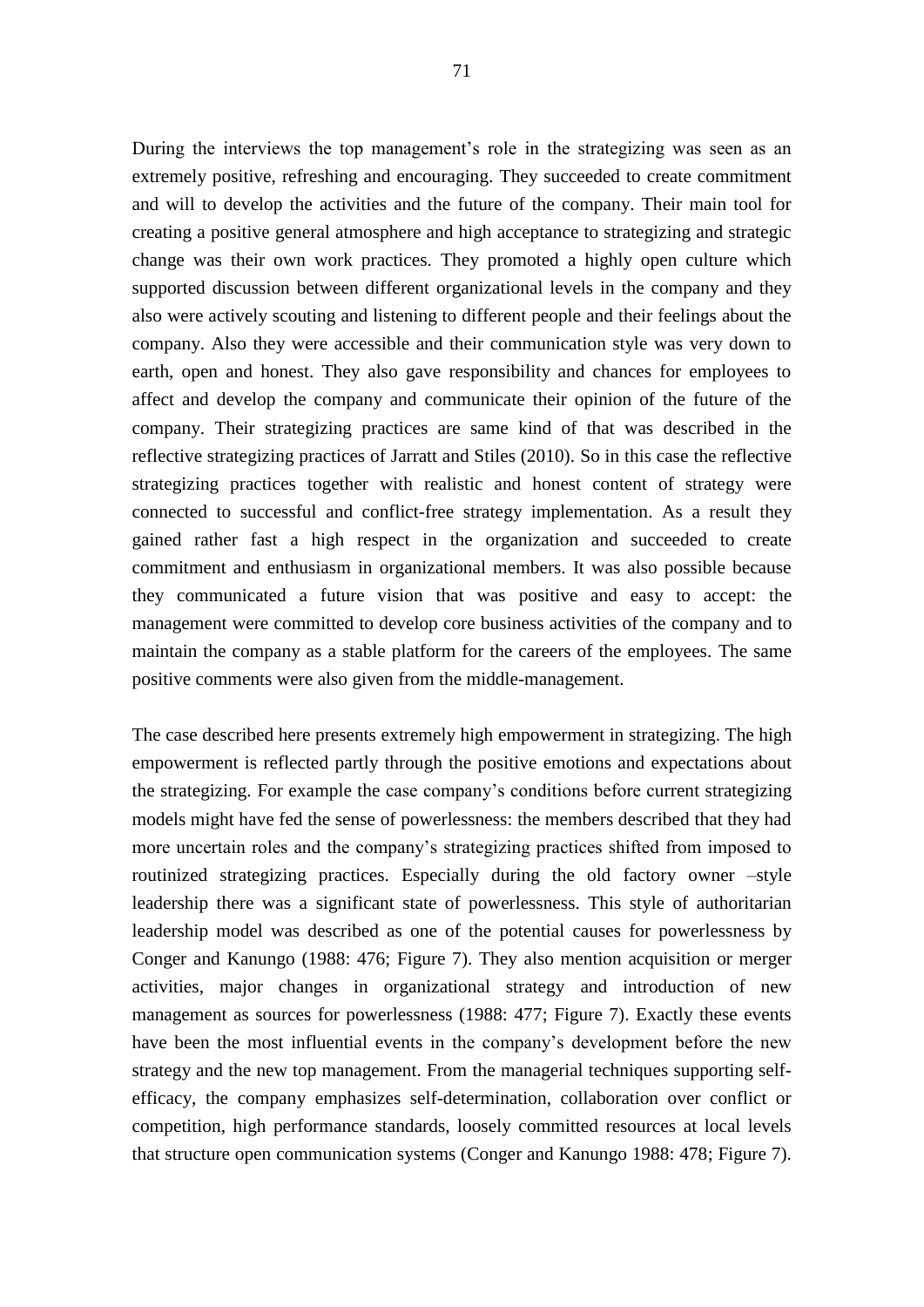The company also supports the leadership practices like high performance expectations or fostering opportunities for subordinate to participate in decision making (Conger and Kanungo 1988: 478; Figure 7). From the sources of self-efficacy the company uses enactive attainment, giving opportunities to perform complex tasks like organizational change (Conger and Kanungo 1988: 479; Figure 7). Also the described positive emotions strengthen self-efficacy (Conger and Kanungo 1988: 479–480; Figure 7). This leads to empowerment and higher performance expectancy and persistence to accomplish targets (Conger and Kanungo 1988; Figure 7). And needless to say when participants share positive emotions, common goal attainment and empowerment, they are less likely to have strong negative conflicts.





Of course not everybody is interested about the strategy. There is a bias in the interview data collected, because the participants have probably a more positive attitude towards it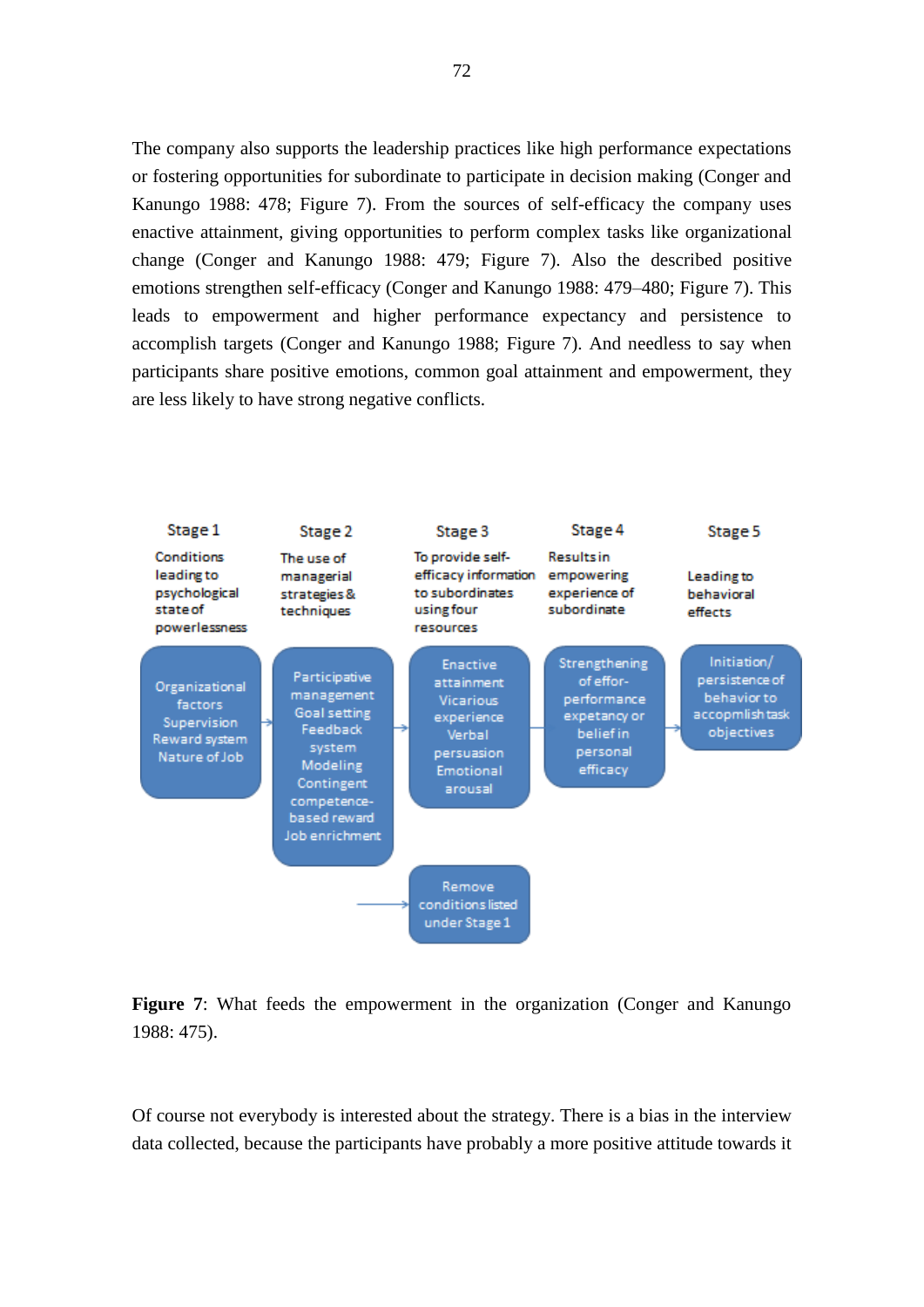than those who declined from participating in strategizing. The most common negative reactions were caused by scheduling; either too tight or even too long periods when nothing seemed to happen. Also after the first steps the organizational changes caused some frustration; either there was resistance to change or changes seemed to take longer than expected. Most of the participants saw this as a natural challenge in every large organizational change, but still some of the frustration could have been avoided with more intensive communication about the implementation process and its progress. Although the high expectations were a positive force, it turned into a negative force in some cases when some people were expecting solutions to decisions that are not directly related to strategy, like for example operative decisions: *"People would have wanted that the strategizing would result decisions that determine technological choices about operative activities." (A. Operative director, unit A)* This single decision about technology choice was mentioned in many interviews and was seen as one of the biggest arguments and contradictions during the whole process.

The high and positive expectations and high empowerment seemed to have a significant affect to absence of major conflicts in the strategy process. Although in one case the over-expectations, old conflicts, a collision of organizational cultures and other reasons resulted in an unsolved conflict. The positive expectations were born through the past events and active reflection of these events. The change was seen as a positive force and company's strategy had to be reinforced and changed to ensure a brighter future. Also the top management succeeded in the communication of their vision about the future. Their actions transferred positive energy and trust to the organization.

# 4.6. Conflicts in the case organization

*"This (about challenges and conflicts in choosing the technology that is used) is somewhat a regional issue. That technology X has been used in somewhere and Y in somewhere else. And when the practices are being unified, then the one that has to adapt and change its activities can hold on the old practices for a long time.- - - And one does not stop to think about if this is a smart way. Could we learn something from the neighbor city? Or that the other city could stop thinking that… when those came along, and they have been doing it always like that, so that could we learn something from them?" (J. The HR-manager)*

In the history of the case company there have been conflicts, as every one of the interviewed agree and confirm these conflicts. Some of the conflicts can still be seen in the organization to variable degrees, but the major conflicts concerning company's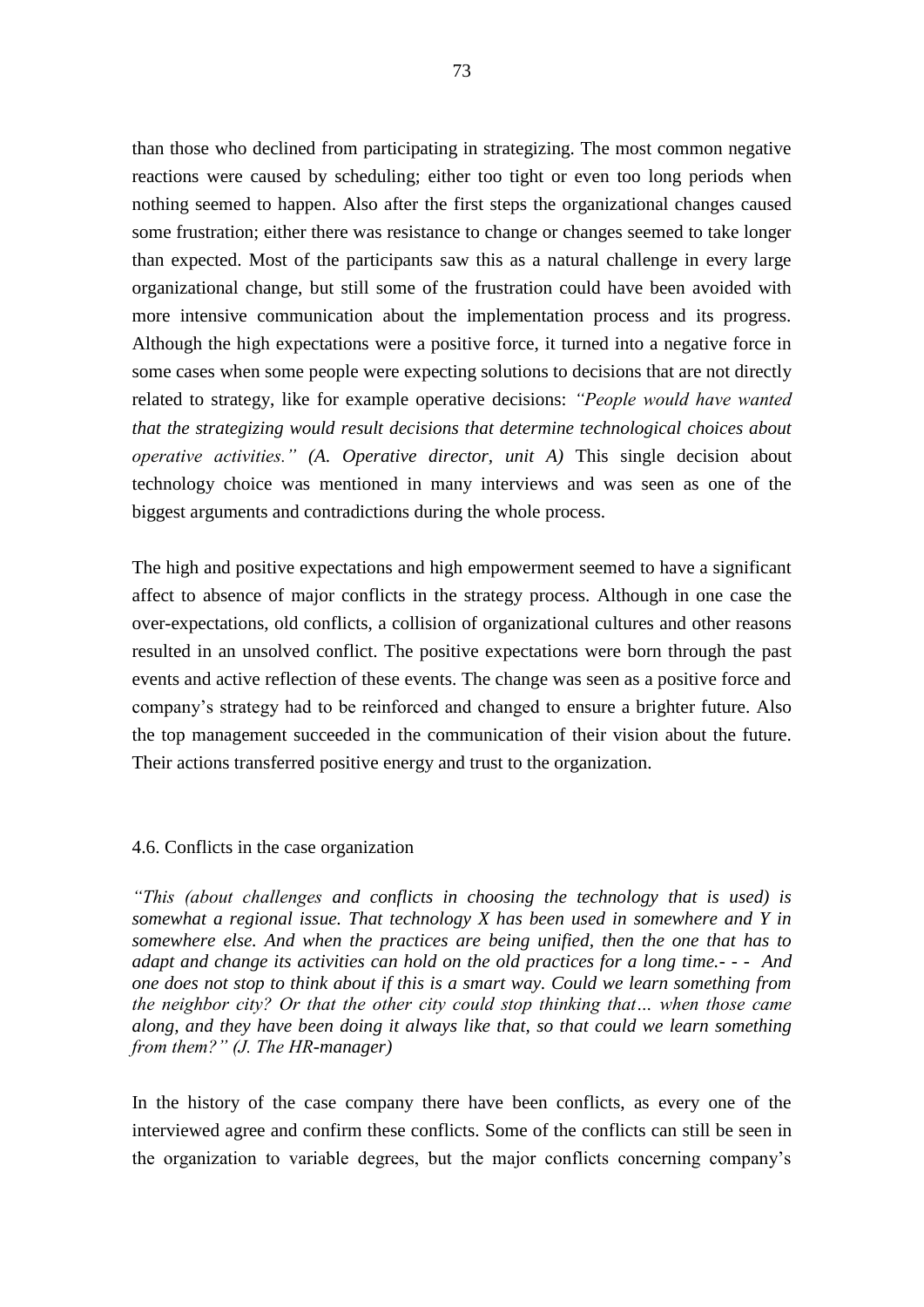strategic decisions, outsourcing decisions or regional sub-cultures have been solved to some degree. There still exist some conceptions about conflicts that are caused by subcultures inside the company. The regional and sub-cultural conflicts were an emerging theme during the interviews. At first the participants were not asked about potential regional conflicts but after the first few interviews participants brought up the theme of regional issues that had been causing differences in opinions, regional conflicts and even sub-cultures inside the company. And it really does not matter if there are not any sub-cultures in the organization anymore, because as seen in conflict definitions even perceived disagreement or incompatibilities may cause conflicts. The regional issues have evolved also into interference in goal attainment between the regional organizations in the past. So there definitely is or has been a ground for conflicts in the organization. From all of the interviews in eleven the theme of regional conflicts was mentioned, and only in one of those the interviewed person stated that in his unit there have not been any conflicts associated in the strategy process. But he also said that in unit A there have been known conflicts in the past and maybe even today also. A

*"And I know that there has been quite much arm wrestling about regional power distributions in the company. Especially between cities A and B, and it has been a power struggle about who gets to give orders. - - -And at least it has now been solved thus far. And I understand the starting point from which our current organization has been build, so I understand that it is completely natural that there are still traces of the old struggles and structure. In the past the CEO, management and their assistants were in the city A. Nowadays our management is more scattered in different cities." (K. The CEO of the company)*

*"These are quite important things to employees. Some feel that there are few members of top management in the city B and that everything seems to be transferring to city A. And of course there was a time when movement between different cities and offices were encouraged. Now it is quite frankly said that people are activated to change offices and tasks and create mobility. Through the mobility and task rotation organization can develop." (M. The business director for unit A)*

So in this case the decisions that led to the concentration of management to city A caused conflicts and power struggle within the company. This probably increased perceived cultural differences inside the company. These cultural differences have been strengthened through high local orientation which has meant different work routines and choices of technology in different geographical areas. There are also cultural differences between the cities in which the company operates. This has as well supported the existence of conflicts related to regional issues. However, the regional differences have also been seen as a positive matter for the local orientation of the company's strategy.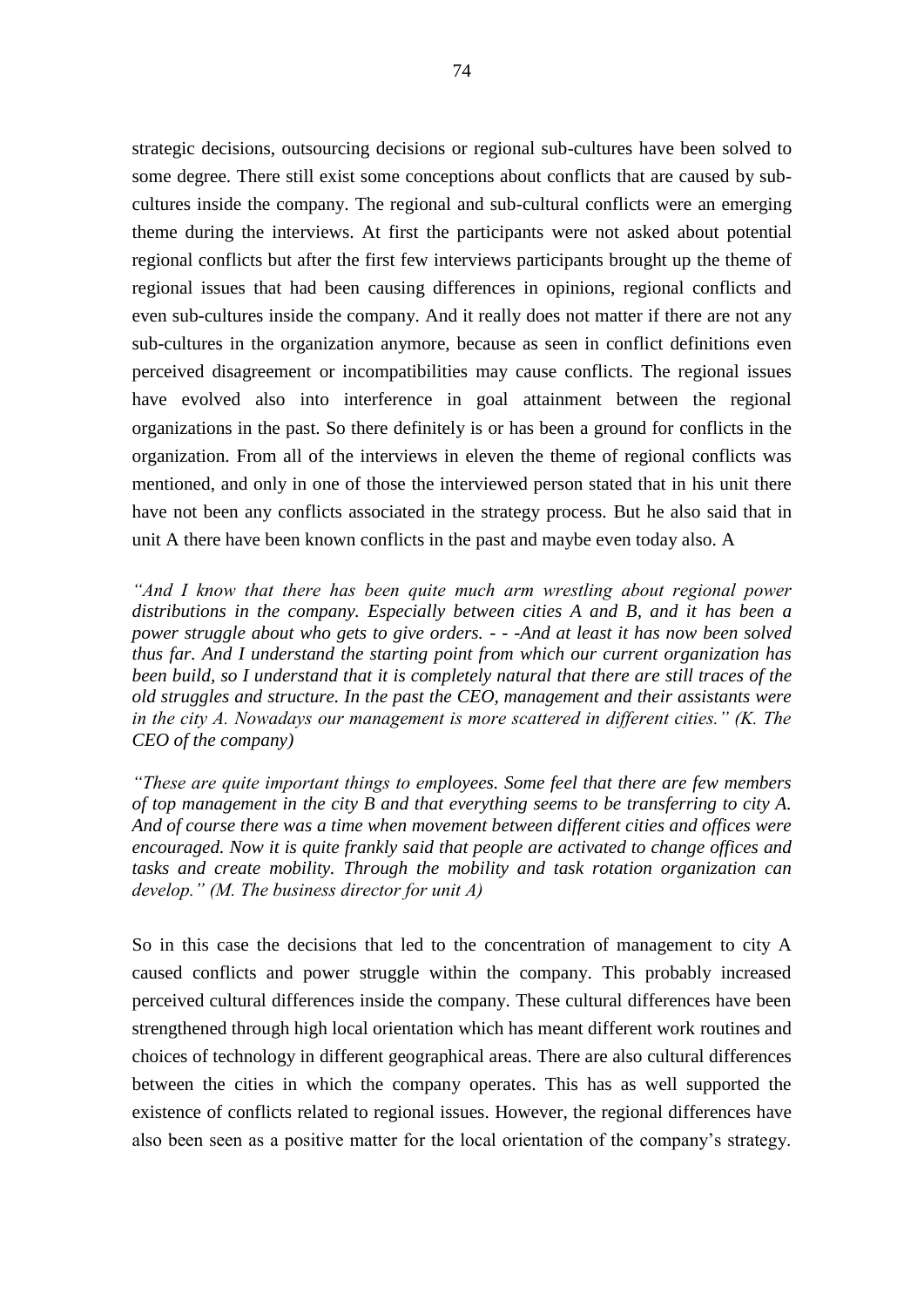So although high regional orientation has caused negative energy through conflicts, it is seen as positive attribute for customer satisfaction.

Only once during the interviews there was mentioned a specific conflict situation which had had a clearly positive effect on the strategizing. The conflict was described to be strongly task-related, and the person that felt being contradicted by other organizational members' viewpoints channeled the contradictions in an objective and rational way by forming reasons that would support his point of view.

*"The guy who was resisting the change critically, was perceived to be thinking that 'we have always done this way'. But the end result was that we went through the proposal carefully and at the end wrote down his differing opinion. - - - It was quite obvious that he would have a strong opposing opinion, but it also brought good sides about the matter. That what really should be thought about, so it did not affect negatively to our activities, it rather brought more value to it." (E. Head of a customer segment, unit B)*

During the interviews many of the interviewed brought up things that were not at a stage of a conflict or contradiction, but they thought that there was genuine potential for contradictions at some point of time. One of the potential causes for conflict was mentioned in three interviews. As the company is structured into separate business units that have some synergies but are still accountable for their own profit or losses, the relations between different business units may cause contradictions. Especially when there is a unit that can be classified as a cash cow that brings the most of the company's profits whereas the other units could be closer to question marks in the BCG-matrix. But as the units are relatively separate and their top management do not see any contradictions with the corporate structure, there is not any major potential for conflicts.

*"But it (business units/organizational structure) is sensitive to conflicts if people feel that one does all the profit and others spend it around the world, so then it will a conflict in that case." (K. The CEO of the company)*

*"Yes it gives reasons to think about. When all the time people are trying to achieve better results. And then there are units that are just breaking even for many years. So soon it may be final moments to shine for them." (D. A Union representative of blue collar workers, unit C)*

Although people felt extremely happy about the changes in strategy, there are still times when some of the organizational members had fears of the reorganization and changes in general. The fears are related to losing one's job, radically changing work assignments, new automated process models that change the work processes, losing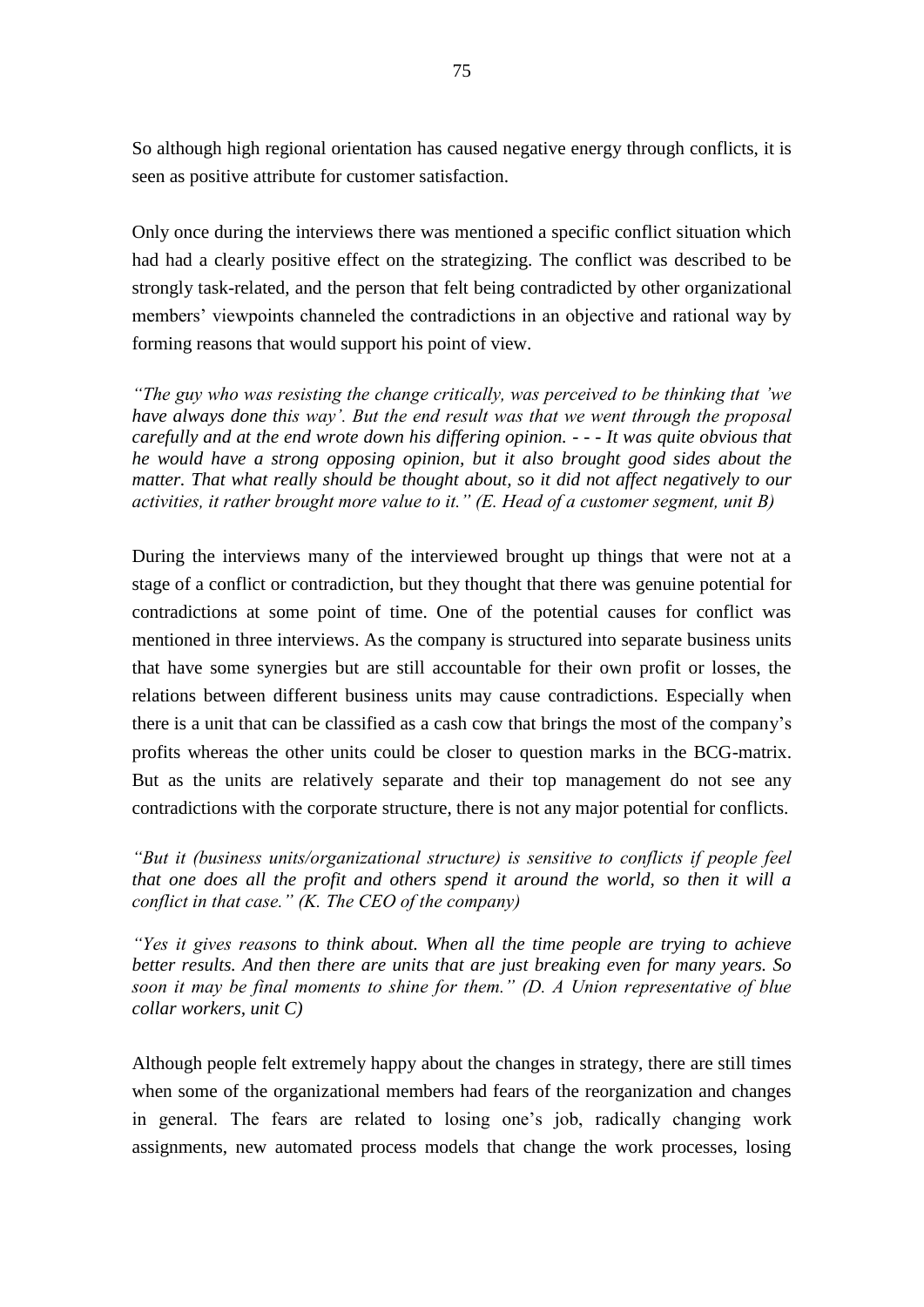acquired benefits and the end of current operations which leads to redeployment. However, nobody said that they were afraid of these kinds of changes. They had observed such feelings and thoughts in the organization and made their interpretations of the situation. But in the end these kinds of phenomena were minor compared to the scale in which strategy was reworked.

*"It causes pain related to the change. It has been seen during these three years that surprisingly we have demanded people to take their professional skills to use. - - - In the beginning one could see that some were afraid of change. During the strategizing and strategy communication it disappeared to some extent, but when we came to finish line and started to change things the fears came back to live. These are something that has to be dealt with carefully or they transform into conflicts." (A. Operative director, unit A)*

*"A restructuration process is always related to the strategy. And it has brought some actual challenges to this process. It has also created fear and matters of faith that do we succeed in transforming this machinery (company) to that kind of state that we achieve the targets." (F. Head of a department)*

There were changes for some employees who had to move inside the company to a new city and a new kind of job. There were some cases in which HR-management had to solve problems and conflicts related to this kind of transfers. According to HR some of the challenges could have been avoided if the practices in different parts of the company would be closer to each other. So they are not directly related to strategizing practices, but are still linked to one other.

*"When people are transferred inside the organization for example some rules might change. Of course those have been tried to unify inside the company, but there are still differences. This has necessarily not been understood before the incidents. And there may be some major personal conflicts that end up to be solved by superiors, but some have come to even my knowledge." (J. HR-manager)*

4.7. Sub-cultures, regional politics and conflict escalation

*"The old companies can still be seen from the inside. But I view it more as a strategic resource rather than as a threat to the unity of the whole company." (K. The CEO of the company)*

*"For example the old core company is consisting of three different parts. And they all had their own way of doing things. And there still was although the fusion was done a long time ago, but there were still traces of their corporate cultures" (A. Operative director, unit A)*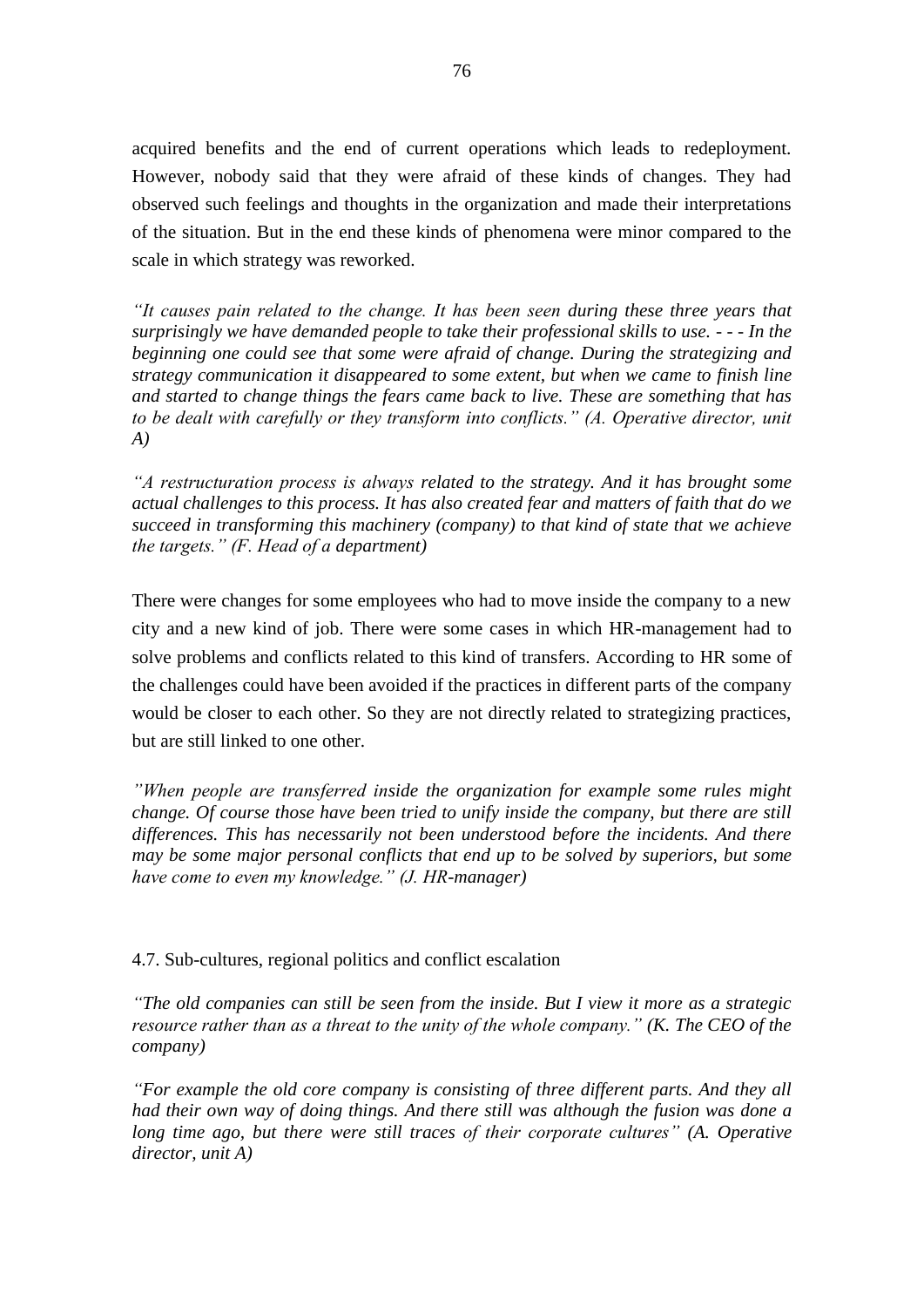*"-How were the regional politics present in the strategizing? -Not significantly. Of course when there are people from many places with their own views, but I didn't notice any significant effect." (F. Head of a department)*

*"This has been a challenge for a long time this regional politics, not in the managerial level, but on the operative level. There are more people that argue for thing based on regional issues. And that becomes a challenge to operative management to push things onwards." (F. Head of a department)*

*And yes, the regional politics has always been a part of it. The first time when I experienced it was when we had our first corporate fusion. The regional politics are still powerful; a contributory cause for it is the cultural differences. Also there are also other old things that affect to people's views." (F. Head of a department)*

After the first four interviews the theme of organizational sub-cultures between different geographical areas and structures based on past corporate fusions emerged. Some of the interviewed saw this theme as more relevant than others, but even the most critical ones said that during past years the contradictions caused by sub-cultures have become rarer. The changes in the top management and middle-managers have solved some of the contradictions and conflicts that seemed to have evolved during the past decades. Also at during a certain time period the top management positions focused to the city A, which apparently had a significant symbolic meaning to people working in the other regions of the company. One of the interviewed even said that their headquarters to have been Babel's Tower at some point. Now the management positions are spread in multiple cities which support the top management's view about high local orientation. The decision also lowers potential for regional conflicts about power distribution in the company. The regional conflicts are probably caused by the history of the organization as many local companies that were fused into one company, extremely strong local orientation, cultural differences between the regions and pride on their own competences in that particular region. But as said, many of the interviewed reported these issues have become fewer than in the past, although the speed of the development has been somewhat slow.

Regional issues are still generating minor contradictions even in the strategizing. One of the most significant and longest issues during strategizing was a discussion about a choice between technologies A and B from which the other was traditionally used in the city A and the other in the city B. The discussion apparently were bouncing from an organizational level to other and at some point one of the strategy team that was supposed to decide about technological choices made alternative plans about three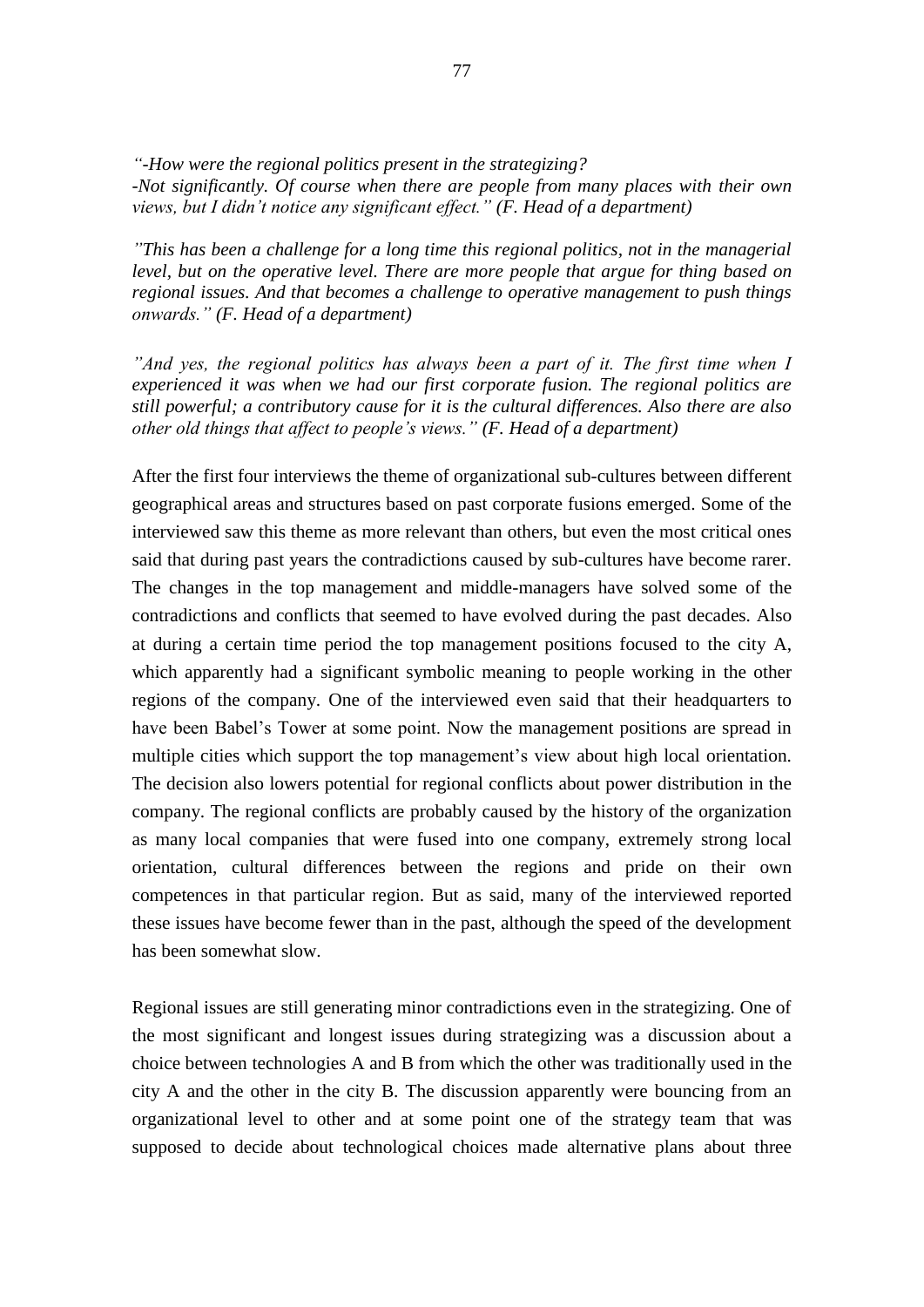different options as a compromise. This seemed to have an effect on a couple of persons from the middle and operative management, and the choice between the technologies was transforming to an affective conflict relating to regional and professional identity. One of the participants described that this might be also a power struggle about whom of the managers gets the most decision power in the operative decisions.

*"-So would you say that the matters fought there or did the men fight? -I think that it were the matters. Of course nobody there showed there that, but it could be sensed that it was a clear power struggle that was going on." (D. A Union representative of blue collar workers, unit C)*

*"This is for some extent a matter about local work practices. Technology B has been used in some place and A in some other place. And when the operations are unified, the one that has to change its operations may hold on to the old way for a long time." (J. HR-manager)*

The situation was worsened when the team's communication was not clear enough. For example there was not a clear ending or end result about their strategy project. Also the potential result was described as a compromise that would leave extremely open options about the chosen technological implementation method. Also the leader of the team was seen as a manager that is the most suitable for managing situations in a stable environment, but not particularly in major organizational changes. So after the project the manager in that position was swapped to a manager that favors and supports conditions of organizational change. But it was acknowledged that the particular manager did not cause the conflict, he was just a part of it.

*"-Did his activities cause contradictions?*

*-No it was just a part of the conflict. There was stubbornly resistance about some things." (A. Operative director, unit A)*

*"There were probably some contradictions about it (choice of technology). I was expecting that there would be made some decision. That if there is disagreement, there will be some solution that this is the direction and let's do this. But it left to bother me that the final summarization was left out about our project. - - - In my opinion the situation is still the same that it has not been solved." (D. A Union representative of blue collar workers, unit C)*

*"They should have brought up the technology model but they did not succeed in its creation. So their team leader took three different presentations to the CEO. That really sums up problems in our decision making." (G. A specialist, a key person representing employees, unit A)*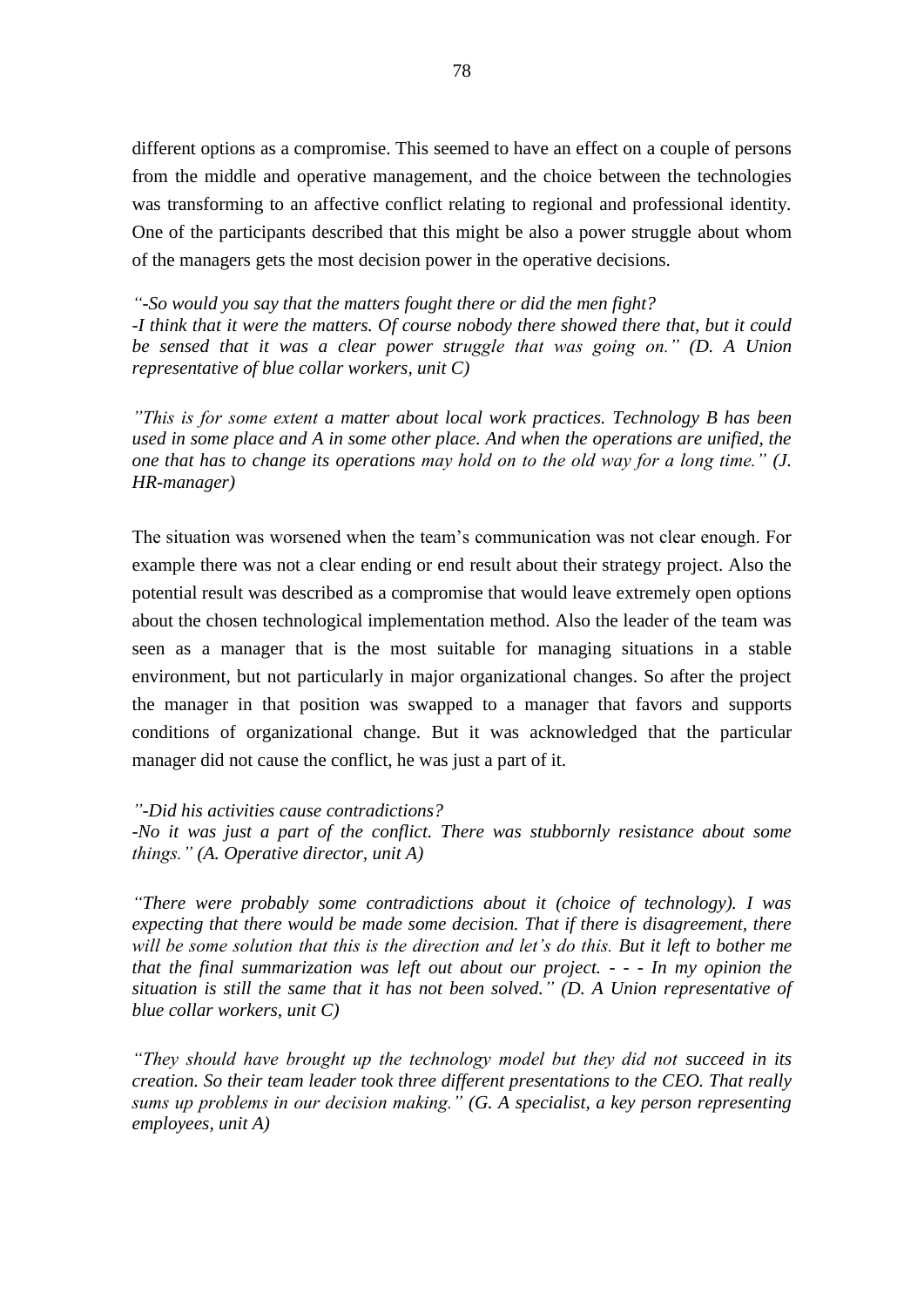*"But in the technology choice I would claim that the decision was really thought about for a long time." (J. HR-manager)*

At first the conflict was present only inside a particular strategy team whose main focus was on the choice of technology. After a while when the compromise and unclear situation did not satisfy everyone, the matter was brought to the top management's attention by operative staff. As the members of top management are not professionals about the technologies that were considered, they approached middle-managers who were responsible about the choices being made. So the middle-management had to justify the decisions in detail to the top management. As a result middle-management felt that their expertise and role was questioned. So the original decisions about the choice of technology escalated to a state where individuals felt uncomfortable when they had to defend their decisions to their superiors. Also the decision about technology had turned into a negative force that divided people and reflected old structures and regional conflicts. It even altered the empowerment and the state of relatively low hierarchy into a negative force in which open discussion turned into private conversations that questioned shared decisions made in the group level.

*"So let's hope that there won't be time to dwell on small details, but that everyone*  would work together for a common goal and continue onwards. That not every small *decision would be questioned." (F. Head of a department)*

This particular conflict portrays how the interactive or reflective strategizing practices set high demands for people working in the strategy teams. In this case a team did not succeed to find a satisfactory solution to a contradiction about strategy implementation. The decision was seen unclear by some participants. And when the decision was questioned to people who were not participating in the particular strategy team, the conflict escalated one more step. Therefore it would be extremely important that every strategy team is organized in a way that their work, communication and decisions should be clear to every participant, or otherwise there might be potential for this kind of chain of events. This conflict portrays exactly the kind of conflict that business policy paradigm's strategizing was predicted to be according to the literature; a task-related conflict that would escalate into affective conflict and it may be caused by power struggle. The conflict affected on strategizing by hindering the effectiveness and acceptance of strategy implementation. But even with more effective communication, the old regional conflicts could have caused the conflict described here. Still there is a connection between the unclear communication and decision making inside the strategy team and the conflict that escalated to affective conflict.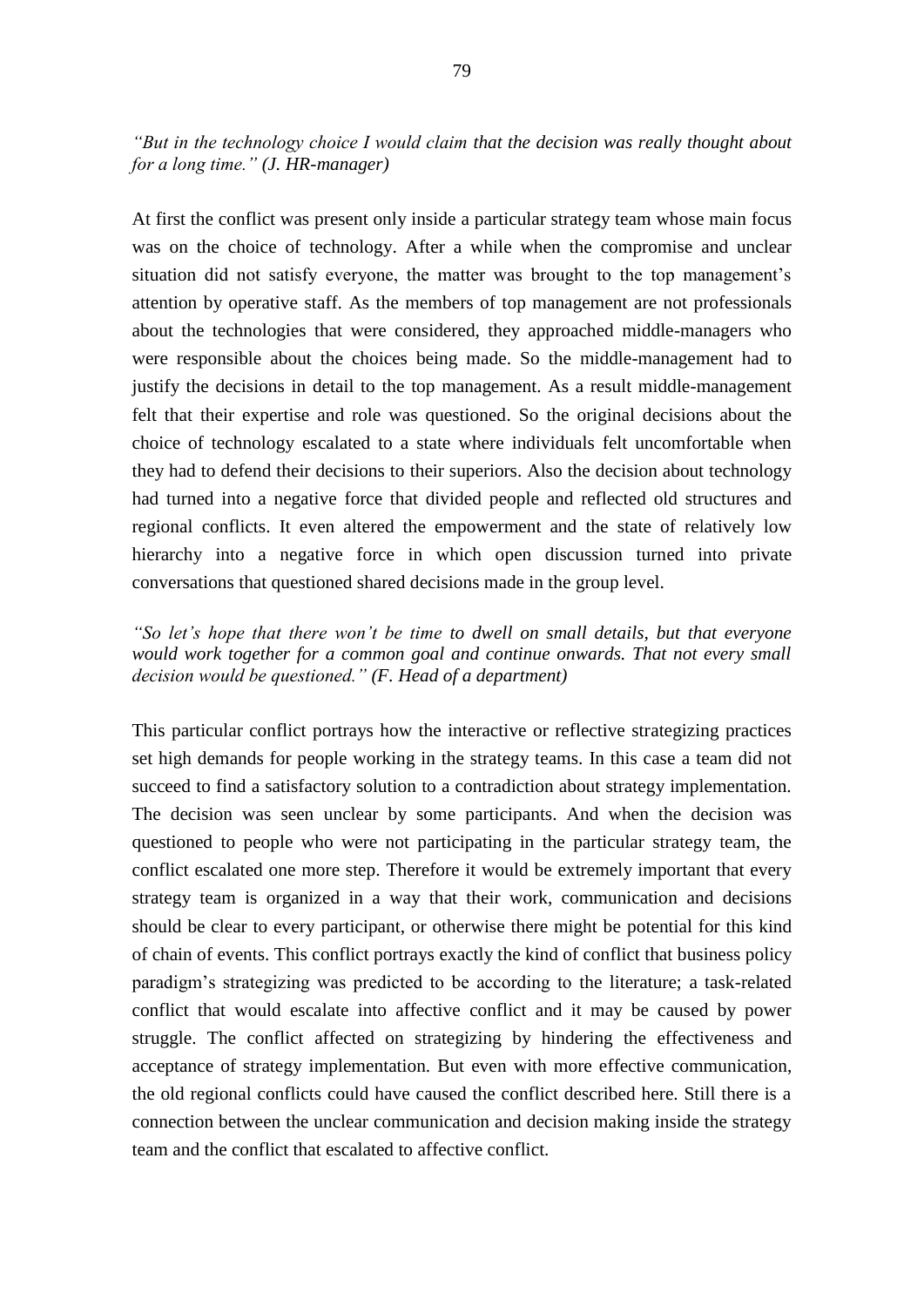So in this case the reflective strategizing practices enabled a conflict that first emerged as a task-related, but then escalated into affective conflict that spread outside the strategy project in which it was born. It could be argued that the more there is interaction with the organizational members about strategy creation, the more there is potential occurrence of conflicts in a same way that was describe in the theoretical framework. It is important to notice that the reflective strategizing practices were a part of the reason why there was a conflict during strategy creation, but after that in the implementation phase that utilized both reflective and routinized strategy practices of there were not any conflicts.

## 4.8. The strategizing practices and conflicts in the target organization in a nutshell

The organization had a long history of conflicts and authoritarian leadership. From these past conflicts only cultural differences between old organizational structures and a potential selling of the company could be seen in a situation where conflict had an opportunity to escalate from minor contradiction to an affective conflict involving many people from different organizational levels. Otherwise the organization has changed its strategy processes to extremely reflective practices and succeeded in creating high empowerment conditions. There was one conflict in the strategy creation which escalated from task-related conflict to affective conflict which weakened the effectiveness of the strategy team. There are still minor contradictions in the strategy communication and strategy control. Interestingly, only once a conflict was seen as a positive force, although the top management mentioned that they would like to see friendly contest between the organizational members. They would have hoped that in a way conflicts could be harvested as a positive force of change.

Even if the organization has a long history which carries its own weight on everything done nowadays, the general feeling in the organization was really positive. The organizational members shared high empowerment, commitment and high expectations about the future. The past differences and leadership styles have created a possibility for the new top management to feed this high empowerment which is boosted with reflective and participatory strategizing practices. The intensified competition and changes in the competitive environment also created pressure for the change which seemed to motivate the organizational members even more. Also the strategy communication is in fit with the empowerment and reflective practices as the discourse used in strategy communication was constructed mainly from concretization, self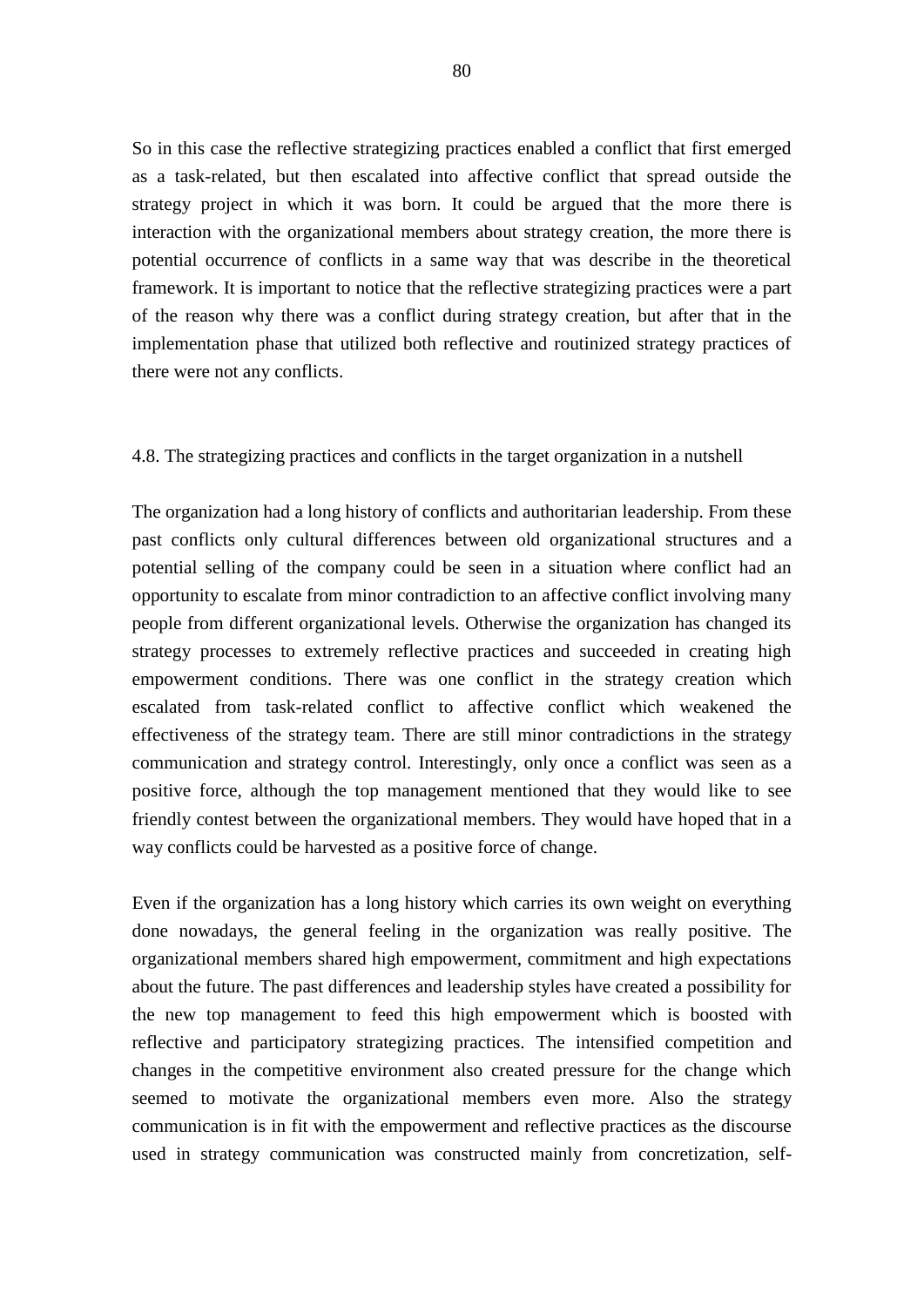actualization and dialogization discourses. Although in the strategy roadshows the management utilized discourses that resembled technologization and mystification discourses which probably affected slightly negatively to the participation. Interestingly there was also some routinized strategy practices – mainly in the strategy communication through financial target figures and strategy communication through organizational systems of target discussions and communication. This was seen as an extremely successful way of implementing strategy after reflective strategy practices which were used in the strategy creation. The reflective strategy practices seemed to create potential for conflicts in strategy creation.

In general the union representatives were seen to have the most contradictory and challenging roles in the strategizing. They have to balance between the expectations of many different stakeholders and to be even critical and reserved about the intentions of the top management, if they do not have close relations to the top management. As expected the middle-management positions were also seen challenging when their role as an information filter between organizational levels was challenged and questioned. However, the middle management saw its role as extremely clear and even rewarding. The role of middle management in this case portrayed really closely the role of middle management in the learning paradigm of strategy. On the other hand specialist, the top management and the Board of Directors were seen to have relatively clear roles. Also in this case investor/owners had power to influence to decisions in some cases whereas the key customers where approached in the beginning because of high customer orientation, but after that their role was rather small. The same applies for the outside consultants.

The strategy tools and ways of strategizing were close to the most common tools described in the learning paradigm: project orientated workshops which included scenario analysis, business planning and presentations of these. However, there was a slight separation between planning and implementation phases in the organization which is typical for business policy paradigm. It did not seem to impede the participation or high empowerment the organizational members shared. These tools were complemented by a wide variety of strategy communication including roadshows of top management, individual and group target discussions, financial targets and information in the intranet of the company. All in all this pretty extensive and broad palette of tools seemed to work very well in the organization and there was no contradiction or conflicts related straightly to the tools that were used.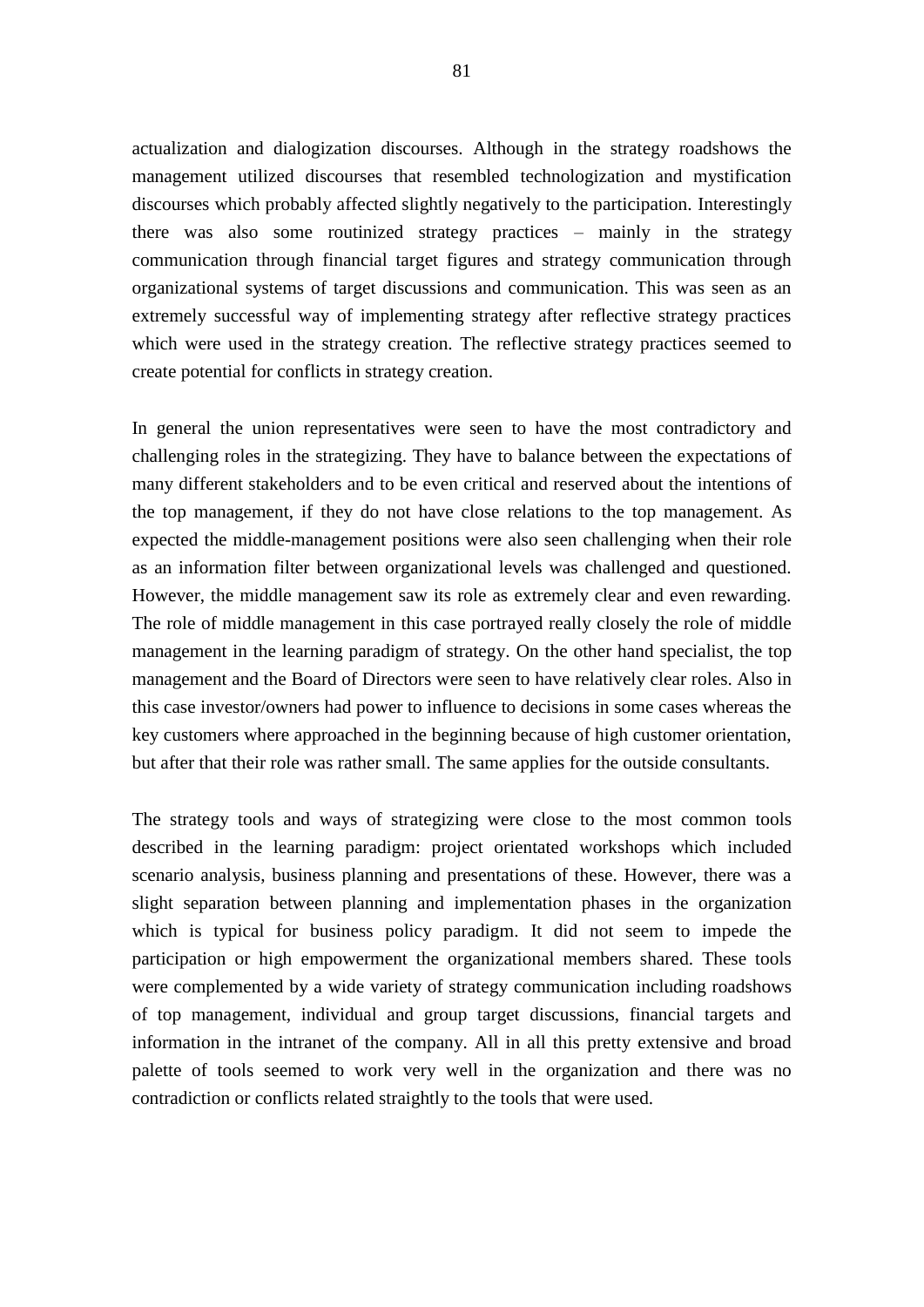### **5. DISCUSSION**

In the beginning of the study two research questions were presented to examine how potential conflicts occur during strategizing in high empowerment conditions. The research questions where the following: Why might the conflicts arise during in strategy creation and implementation? How are strategizing practices affecting conflicts?

The conflicts observed in the data were mainly between middle-management and operative managers, although some other people got drawn into the conflict in later stages. Also the role of a union representative was seen extremely challenging in situations where they could not trust the top management wholly. These two findings underline suggestions made by for example Hodgkinson, Whittington, Johnson and Schwarz (2006); Johnson et al. (2007: 13–14); Kuratko, Ireland, Covin and Hornsby. (2005) and Woodridge, Schmid and Floyd (2008) about the importance to study middlemanagement and other stakeholders in strategizing, But all in all, when strategy is done by reflective strategizing practices, the conflicts seem to be born without a clear connection to organizational roles. The conflicts were born in interactive situations where the participants had history of contradictions or they were just having a disagreement. So it could be said that conflicts were forming like for example Barki and Hartwick (2004), Rahim (2002) or Wall and Callister (1995) described conflicts to be born. The situations in which the conflicts were common were related to reflective strategizing practices. As Jarratt and Stiles (2010) suggested that reflective practices are linked to discourse based on learning paradigm, the existence of affective conflicts in strategy creation was a somewhat expected result – just like it was predicted in the theoretical part of the study.

There was one major conflict which consisted of past differences, current power struggle between operative and middle management, perceived differences of opinions and organizational cultures. At first the conflict was task-related conflict related to choices of implementation of the new strategy, but it escalated into an affective conflict that froze the decision process totally. The conflict escalation from task-related conflict to affective conflict was presumable, as Amason (1996) suggested that most of the affective conflicts are born from escalated task-related conflicts. The escalated affective conflict happened in the strategy creation that utilized reflective strategy practices. Also there was reported one small conflict or contradiction which was totally task-related and it was said to be processed calmly. Its main influence was creation of positive critical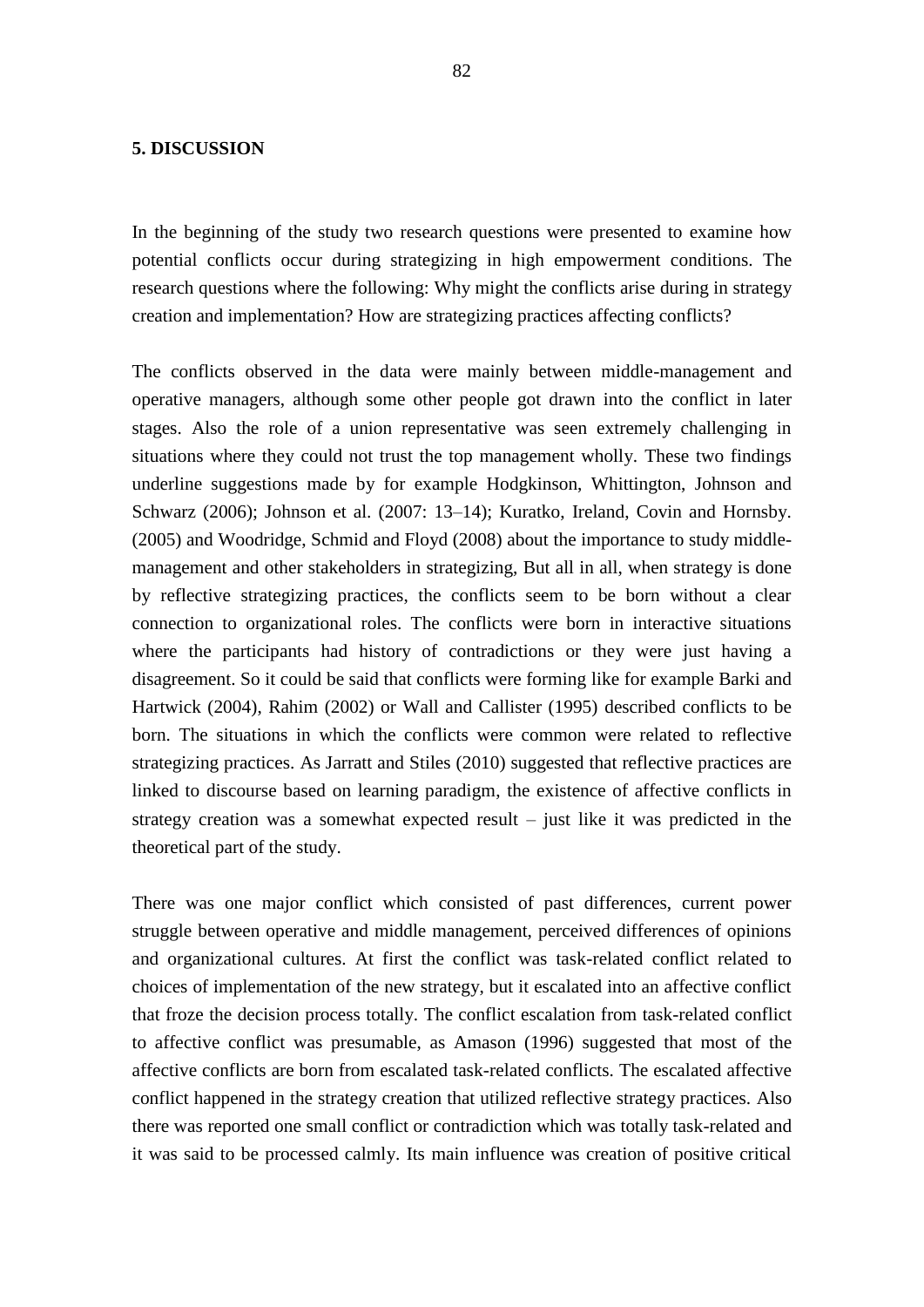discussion of the choices made in strategizing. This finding is in line with Amason's (1996) findings about task-related conflict being positively linked to benefits in strategizing, whereas affective conflict hinders the effectiveness of strategy process. Also we could assume that according to this case the independent projects or workshops are the most probable places in which the conflicts may arise during strategizing utilizing reflective strategy practices. Which type of conflict – task-related or affective – is dependent of the situation and the history of participants. In this case deeper perceived differences in goal attainment and organizational culture seemed to create potential for affective conflicts. The main difference to descriptions about affective conflicts in the literature is that the affective conflict was more intergroup than interpersonal in this case. As generally conflict studies have defined and studied conflict as more interpersonal matter – for example Guetzkow and Gyr (1954), Priem and Price (1991), Amason (1996) and Jehn (1997) state that affective conflict consists of the same properties as mentioned in this case. But they view conflict from more of individual's perspective. It is somewhat surprising that the focus of affective conflicts was more on intergroup level than what the conflict studies were presented in conflict typologies and definitions. Therefore it might be useful to focus conflicts on exactly intergroup level in strategizing. It was also mentioned there are potential conflicts between business units which do not share many synergies together and at the same time the other of the units have not been profitable for a long time.

The effect of the strategizing practices can be viewed on two different levels. The more general level is the level of the strategy paradigm. In this case the strategy paradigm of the company was a learning paradigm with some influences of the business policy paradigm. The reported conflicts were within strategy workshop groups, so in a way the high involvement and shared responsibilities opened the possibility of conflicts that were created in groups that had unclear power structures, opposing goals and past perceived disagreements. These elements and conflicts occurred therefore during strategizing which is based on the learning paradigm. The conflicts could maybe have been avoided by using more controlled business policy paradigm orientated process with narrower participation from the organization, but then there might have been more conflicts related to the acceptance of the new strategy in the implementation. So we can argue that the learning paradigm is in some way related to conflicts in the strategy creation, and those conflicts can escalate into affective conflicts. In this case the implementation process had more elements of business policy paradigm in somewhat surprisingly there were not any conflicts. So after a somewhat conflict prone strategy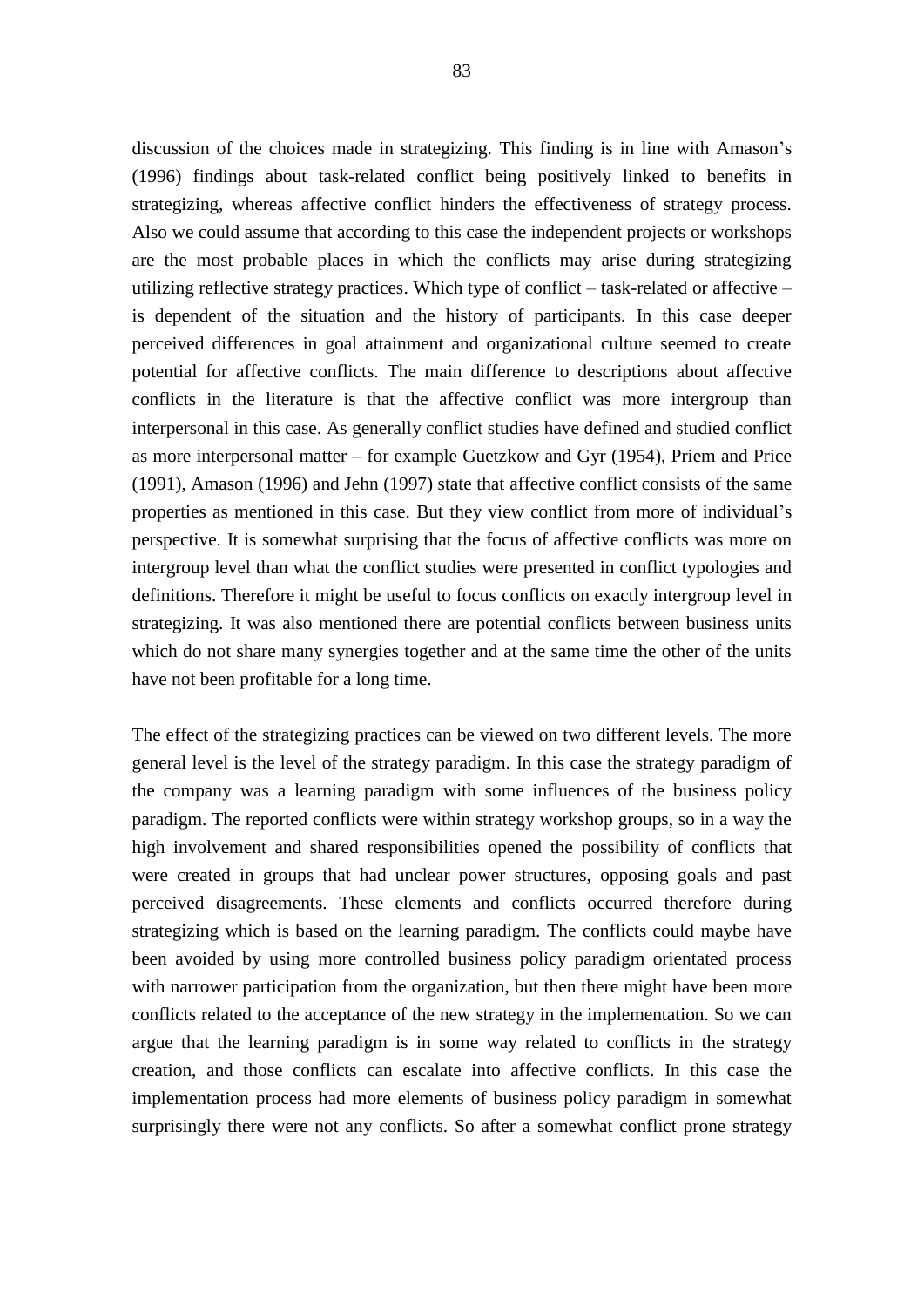creation based on learning paradigm, the approach of business policy paradigm to strategy implementation did not cause any major conflicts.

On the other hand the strategizing practices can be viewed on the level of interaction in the organization – the three different types found in the literature were imposed, routinized and reflective strategy practices presented by Jarratt and Stiles (2010). The conflicts that were described earlier happened when reflective strategy practices were utilized, but we have to take into account that every other project and team shared these practices and they did not experience any major conflicts. So there cannot be drawn any generalizable conclusions about the relation between reflective strategizing practices and conflicts, but the conflict affected to strategy work by hindering the effectiveness and acceptance of strategy creation. Also we can partially assume that the learning paradigm might have affected to some small extent to the affective conflict. However, we can be certain that learning paradigm and reflective strategizing practices are definitely interconnected, just like Jarratt and Stiles (2010) described. But the connection of reflective strategizing practices is probably relatively small when compared to other reasons behind the conflicts, such as a long history of cultural conflicts, chemistry between the people and the communication inside the strategy team. It has to be noted that when the company was utilizing routinized strategizing practices in the strategy implementation there was a total lack of conflicts or even minor contradictions which is somewhat surprising as Jarratt and Stiles (2010) linked the routinized practices to business policy paradigm. On the other hand for example Henri (2006) proposes that the most effective form of management control systems is based on both by formal and organic systems. As in this case the formal system is represented by routinized strategizing and organic by reflective strategizing. It was assumed that especially in the implementation phase the routinized strategizing practices and business policy paradigm could create conflicts more than reflective practices and learning paradigm. The lack of conflicts may probably be a cause of the highly participatory and reflective strategy creation process. So in this case the well calculated and thoughtful implementation of routinized strategizing practices lowered the potential for conflicts in a group of organizational members that generally did not really have the most positive expectations about strategizing.

As a rule of thumb, the more and clearer the strategy communication was, the less were there conflicts that were considered as negative forces. So the quantity and frequentness of the strategy communication is related to the existence of conflicts. Of course also the contents of the strategy communication affected existence of task-related conflicts. If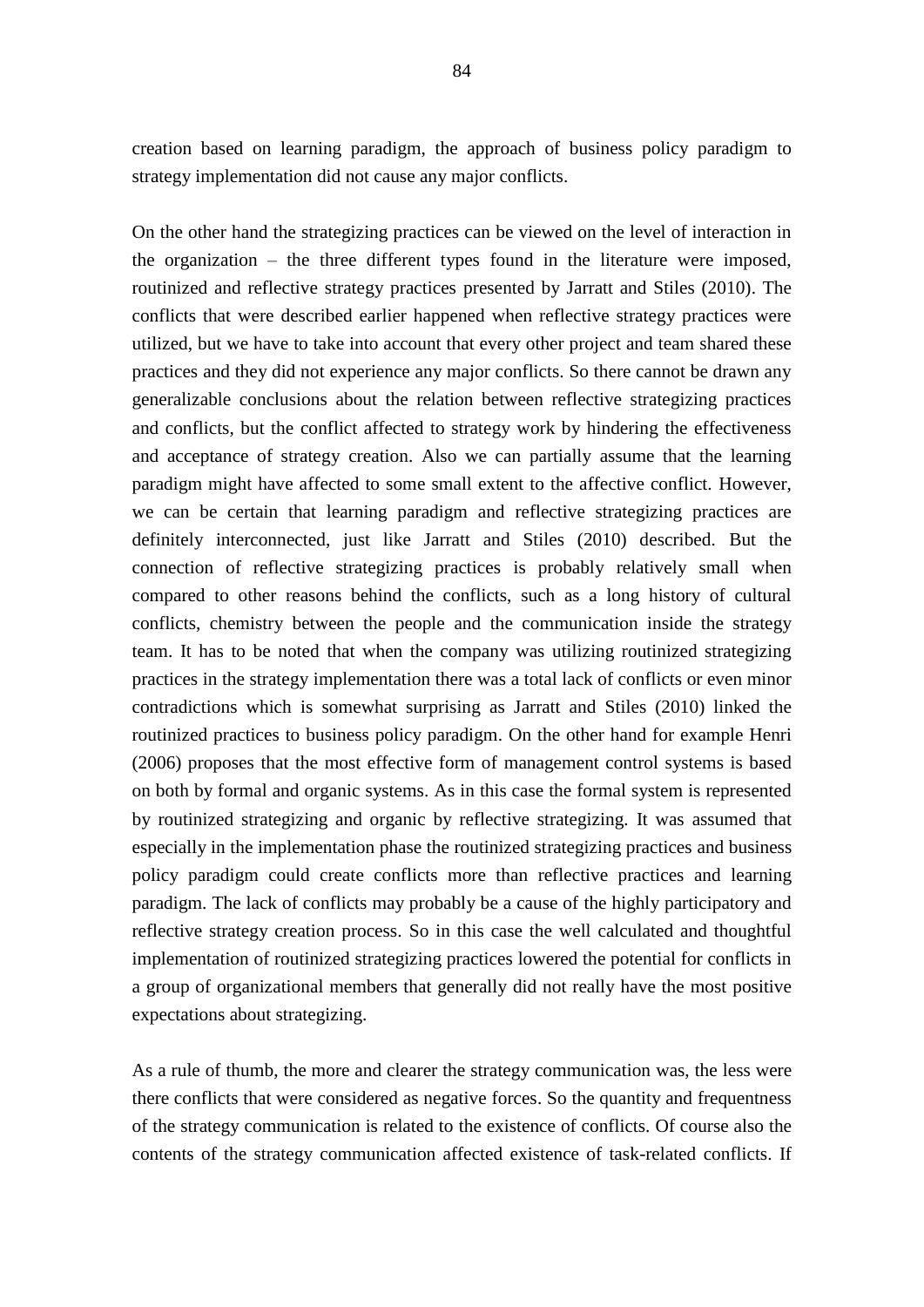the information was seen realistic and legitimate there were no conflicts, but in the case of the management's roadshows the overly positive information created task-related contradictions in the participants. And thirdly the used strategy discourse in the strategy communication is linked to the existence of affective conflicts. The discourses potentially causing affective conflicts can be the participation impeding discourses presented by Mantere and Vaara (2008) which was an expected finding. The format of the strategy communication used in the organization did not seem affect the existence of conflicts, although generally the financial targets used to communicate strategy were the most successful method of transferring knowledge of strategy to the whole organization. And on the other hand the information from the intranet seemed to have the smallest effect on strategy communication. But in general the discourses that enable participation – concretization, self-actualization and dialogization – seemed to increase the positive effect of high commitment, empowerment and expectations about the strategizing. This is perfectly in line with the findings of Mantere and Vaara (2008).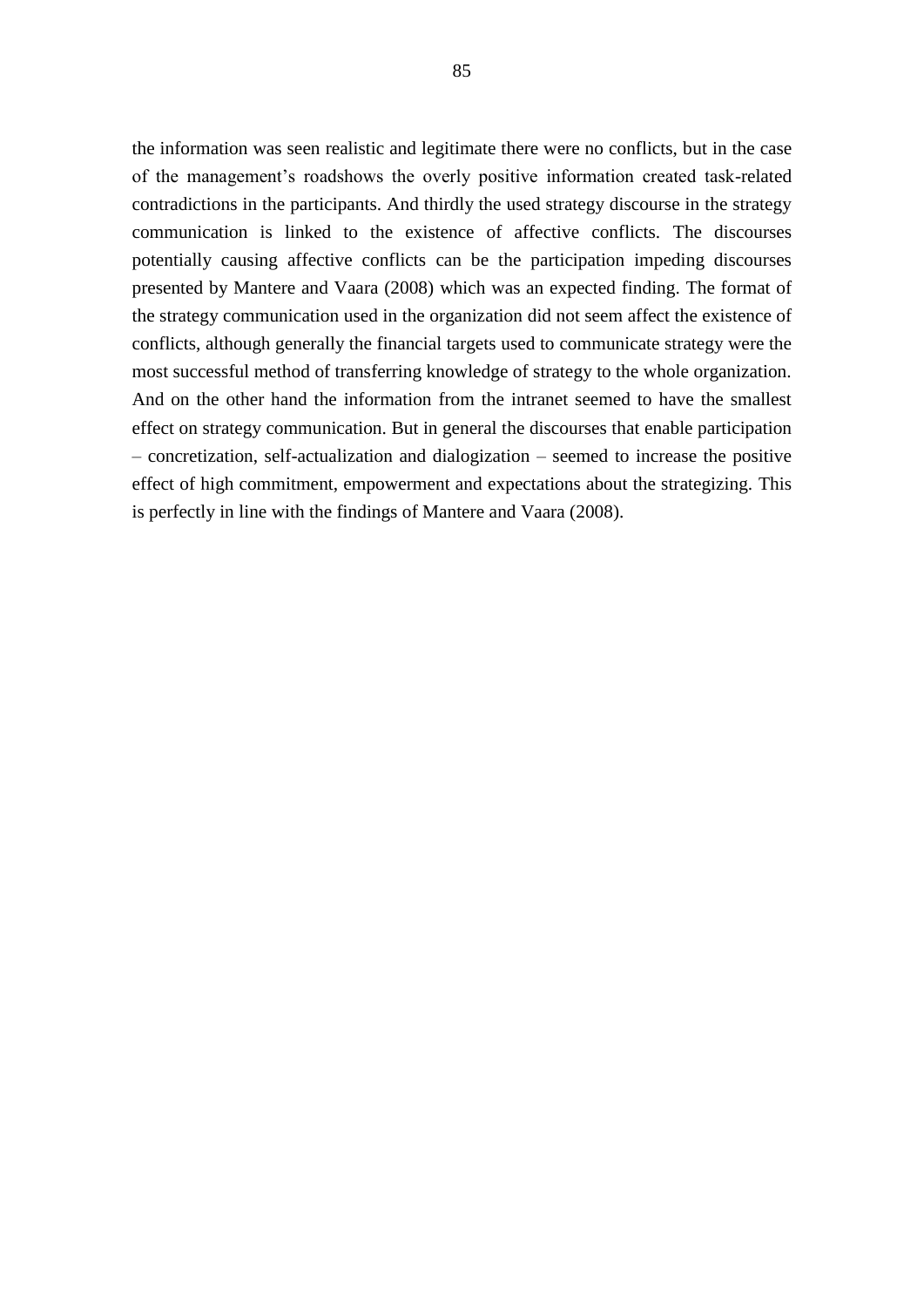|  |  |  | <b>Table 8:</b> The main findings of the study. |  |  |
|--|--|--|-------------------------------------------------|--|--|
|--|--|--|-------------------------------------------------|--|--|

|                                       | <b>Task conflicts</b>                                                                                                                                                                                                                                                                                                                                                                                                                                                                                                                                                         | <b>Affective conflicts</b>                                                                                                                                                                                                                                                                                                                                                                                                                                               |  |  |  |  |
|---------------------------------------|-------------------------------------------------------------------------------------------------------------------------------------------------------------------------------------------------------------------------------------------------------------------------------------------------------------------------------------------------------------------------------------------------------------------------------------------------------------------------------------------------------------------------------------------------------------------------------|--------------------------------------------------------------------------------------------------------------------------------------------------------------------------------------------------------------------------------------------------------------------------------------------------------------------------------------------------------------------------------------------------------------------------------------------------------------------------|--|--|--|--|
| Paradigms                             |                                                                                                                                                                                                                                                                                                                                                                                                                                                                                                                                                                               |                                                                                                                                                                                                                                                                                                                                                                                                                                                                          |  |  |  |  |
| <b>Business</b><br>policy<br>paradigm | The business policy paradigm was present in the strategy implementation<br>following strategy creation which was based on the learning paradigm. In the<br>implementation there were not any conflicts. It may be because of a good balance<br>of the used paradigms and control systems or good and well implemented<br>communication.                                                                                                                                                                                                                                       |                                                                                                                                                                                                                                                                                                                                                                                                                                                                          |  |  |  |  |
| Learning<br>paradigm                  | There were two task conflicts in strategy<br>creation. One of them was seen as<br>positive and the other escalated into<br>resource consuming affective conflict.<br>The conflict which was perceived as a<br>positive force was born from a pure<br>factual difference of opinions which was<br>discussed and reflected in the workshop<br>group. This shows that not all of the task<br>conflicts escalate into affective conflicts<br>in strategy creation that is based on<br>learning paradigm. So there are other<br>factors that affect the existence of<br>conflicts. | The conflict that escalated<br>into<br>affective conflict was born because of<br>past differences,<br>current<br>power<br>struggle<br>between operative<br>and<br>middle<br>perceived<br>management,<br>of<br>differences<br>opinions<br>and<br>organizational cultures. The highly<br>participative,<br>empowered<br>and<br>independent project<br>orientated<br>strategizing<br>seemed<br>to<br>create<br>potential structures to existence of<br>affective conflicts. |  |  |  |  |
|                                       | <b>Strategizing practices</b>                                                                                                                                                                                                                                                                                                                                                                                                                                                                                                                                                 |                                                                                                                                                                                                                                                                                                                                                                                                                                                                          |  |  |  |  |
| Routinized<br>practices               | The routinized practices were used in the implementation phase together with the<br>strategizing which was business policy paradigm orientated. The lack of conflicts<br>may be caused of a good balance of the used paradigms and control systems or<br>good and well implemented communication.                                                                                                                                                                                                                                                                             |                                                                                                                                                                                                                                                                                                                                                                                                                                                                          |  |  |  |  |
| Reflective<br>practices               | The reflective practices were used in the same strategy creation process was the<br>learning paradigm was present. So the reflective practices and learning paradigm<br>are interconnected to one other and therefore the findings about connections<br>between practices and conflicts are the same as with learning paradigm.                                                                                                                                                                                                                                               |                                                                                                                                                                                                                                                                                                                                                                                                                                                                          |  |  |  |  |
| Discourse<br>in<br>communic<br>ation  | Discourses enabling the participation in<br>(concretization,<br>strategizing<br>self-<br>actualization and dialogization) were<br>connected to only task related conflicts.<br>Especially the legitimacy and realistic<br>information affected to the existence of<br>task conflicts in the communication.                                                                                                                                                                                                                                                                    | Discourses impeding the participation<br>strategizing<br>(mystification,<br>in<br>disciplining<br>and<br>technologization)<br>were increasing the potential for<br>affective<br>conflict<br>in<br>strategy<br>implementation.                                                                                                                                                                                                                                            |  |  |  |  |
| Actors                                |                                                                                                                                                                                                                                                                                                                                                                                                                                                                                                                                                                               |                                                                                                                                                                                                                                                                                                                                                                                                                                                                          |  |  |  |  |
| Actors                                | The conflicts in the study were mainly between middle-management and<br>operative managers. When strategy is done by reflective strategizing practices,<br>the conflicts seem to be born without a clear connection to organizational roles.<br>The conflicts were born in interactive situations where the participants had<br>history of contradictions or they were just having a disagreement.                                                                                                                                                                            |                                                                                                                                                                                                                                                                                                                                                                                                                                                                          |  |  |  |  |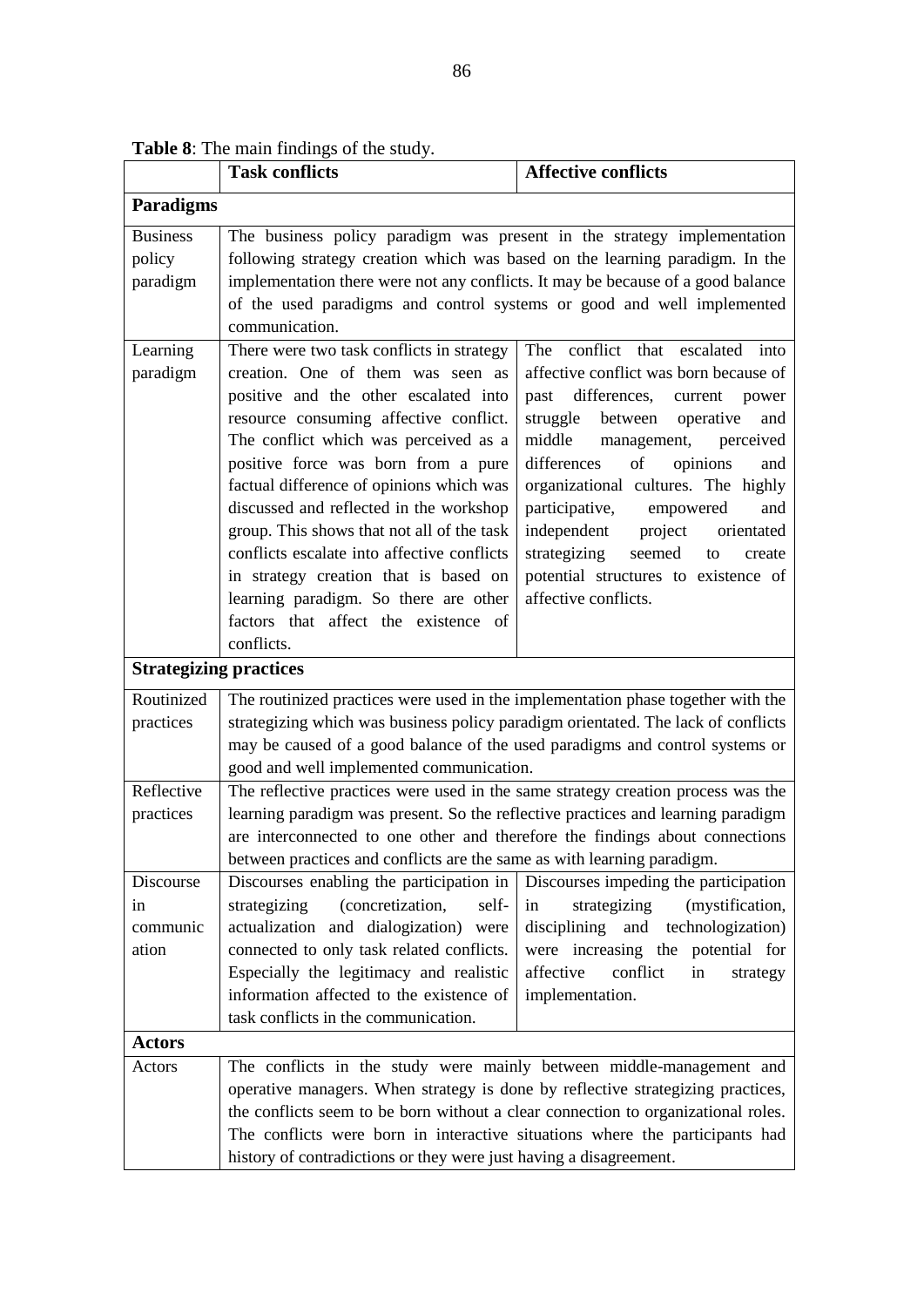## **6. CONCLUSIONS**

In the beginning of the study two research questions were proposed: "Why might the conflicts arise during in strategy creation and implementation? How are strategizing practices affecting conflicts?"

The conflicts in the organization were born in situations where there was a major difference in goal attainment, difference in opinions, differences in organizational cultures and old organizational structures. Also the conflicts were born in interactive situations where the participants had a history of contradictions or they were just having a disagreement. These situations were occurring during strategy creation by reflective strategy practices. The type of conflict, task-related or affective, is dependent of the situation and the history of participants. In this case deeper perceived differences in goal attainment and organizational culture seemed to create potential for affective conflicts.

Similarly we might ask in this case why there were not many conflicts during the strategy process. The organizational members seemed to share high empowerment, commitment and high expectations about the future which was boosted by reflective and participatory strategizing practices. Also the strategy communication was in fit with the empowerment and reflective strategy practices as the discourse used in strategy communication was constructed mainly from concretization, self-actualization and dialogization discourses. Although in the strategy roadshows the management utilized discourses that resembled technologization and mystification discourses which probably affected slightly negatively to the participation in the strategy roadshows of the top management. This extensive use of strategy tools and communication decreased the resistance and negative emotions of the organizational members.

The reflective strategy practices affected to some extent the appearance of an escalated conflict in the strategy creation. However, in the implementation phase when the organization utilized reflective and routinized strategy practices there were not any conflicts. This is probably a consequence of the high participation created by the reflective practices in the strategy creation. Also in this case the well calculated and thoughtful implementation of routinized strategizing practices lowered the potential for conflicts in a group of organizational members that generally did not really have the most positive expectations about strategizing. Therefore we can also argue that the learning paradigm is in some way related to conflicts in the strategy creation, and those conflicts can escalate into affective conflicts. These could have probably been avoided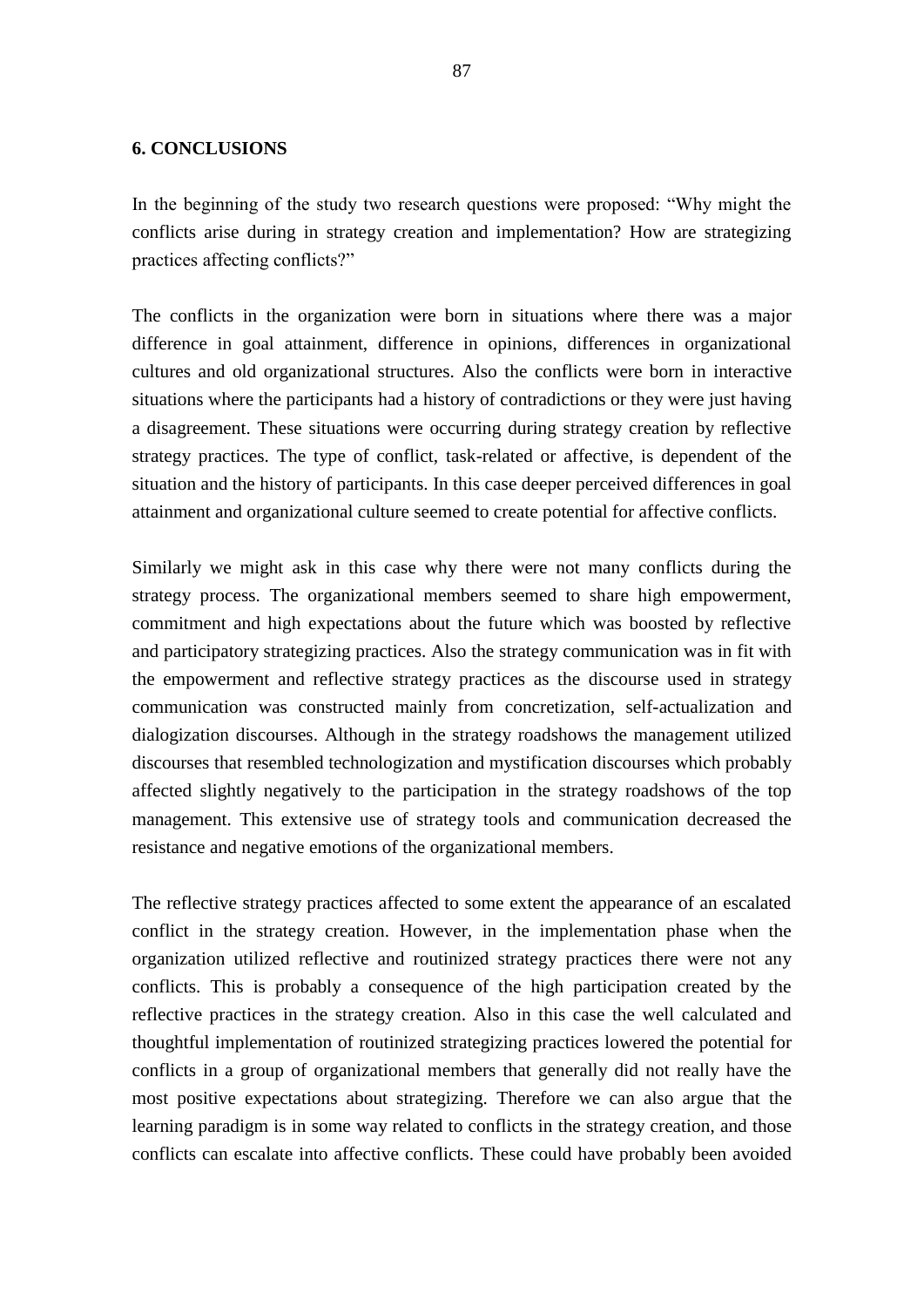by using more controlled process with narrower participation from the organization, but then there might have been conflicts related to the acceptance of the new strategy in the implementation.

The strategy discourse seemed to affect the acceptance of the strategy just like Mantere and Vaara (2008) stated in their study: the discourses that enable participation – concretization, self-actualization and dialogization seemed to increase the positive effect of high commitment, empowerment and expectations about the strategizing. Whereas in this case the presence of technologization and mystification discourses seemed to lower the participation and creating more negative connotations. The more and clearer the strategy communication was, the less were there conflicts that were considered as negative forces. So the quantity and frequentness of the strategy communication is related to the existence of conflicts.

### 6.1. Managerial implications

This particular case contains many insights from the managerial perspective. Related to different roles the top management has to build trust with people who are participating to strategizing; especially it is important with union representatives. Also the top management should acknowledge how different participants set demands on strategizing. Different stakeholders may have extremely opposing goals from strategizing which may cause conflicts and contradictions during the process. Therefore it is important to plan carefully in which kind of teams the strategizing process is done – this becomes even more important if the team leaders are given a big responsibility of their own work. If an organization chooses to pursue same kind of strategizing process as described here, one has to prepare to conduct proper project management procedures. Without proper project management the process can be delayed or its effectiveness may radically be hindered by teams that cannot meet the set schedules. Also the choices of strategy tools have to be considered together with the process management: which tools can give the best support to ensure that the teams can come to conclusions in the limitations of a given time frame. The same applies also for the implementation processes.

One should acknowledge how strategy is communicated in the most effective way in particular organizational settings, and really ensure that it is done properly. The strategy communication should be viewed as an entirety of different kind of communication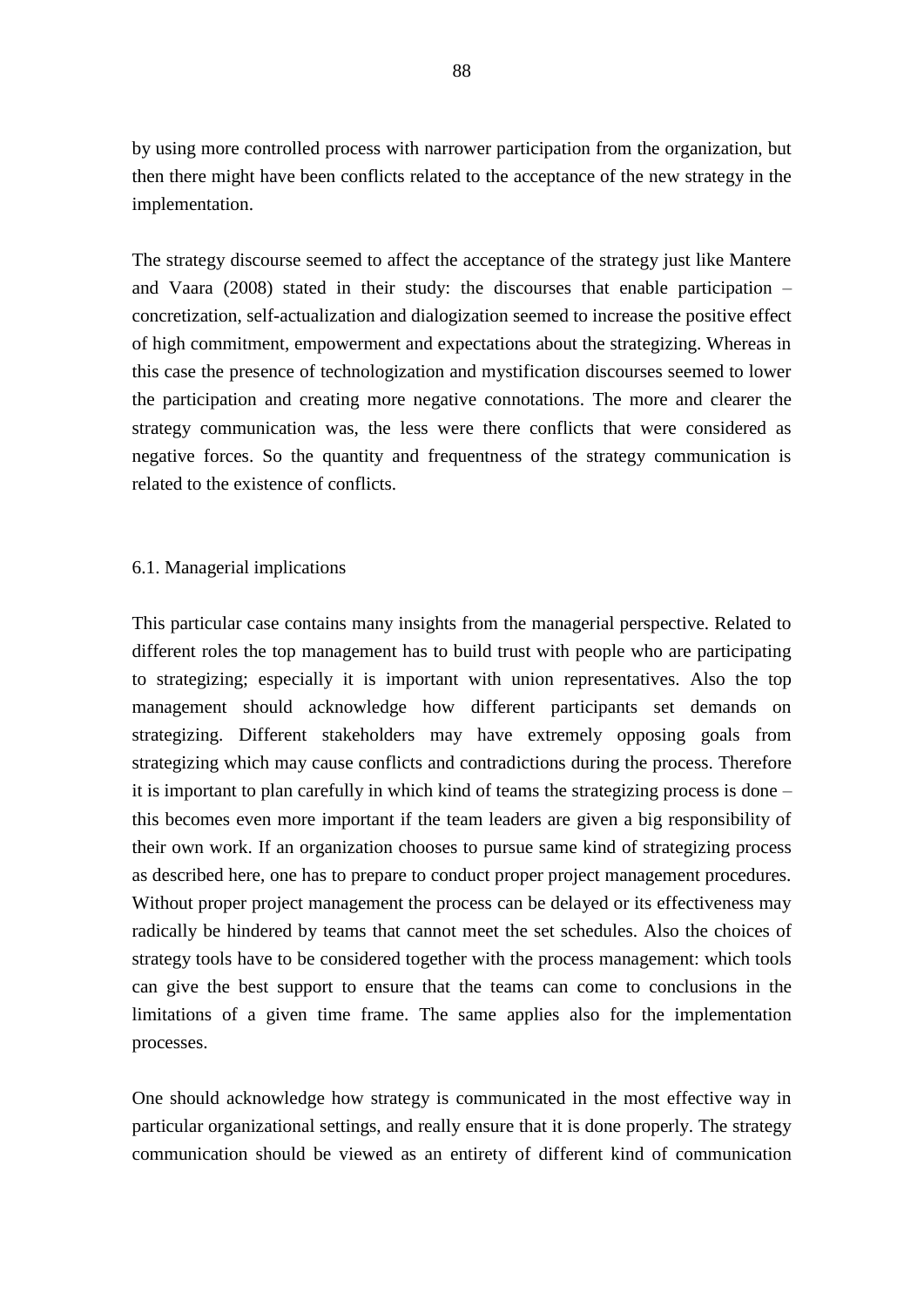methods that have different purposes, situations and targeted stakeholders. In different organizations the most natural and effective way and discourse to communicate the strategy may vary extremely much. For example in the case company the financial figures were seen as an extremely efficient and easily understandable way to communicate the new strategy to the grass root level so that everyone in the organization understands the core elements of the strategy. As said, the people who are communicating the strategy should acknowledge which kind of discourse they are using, because in some cases people can undermine their own message even without realizing it themselves. It does not have to a strategy discourse that undermines the message, it can even be some small gesture or remark about a trivial matter. In some advanced and pretty stable cases these methods could be used to create deliberately some contradictions or conflicts to ensure development of fresh ideas and perspectives.

This case certainly highlights the potential of high empowerment in strategizing. Some of the factors mentioned before cannot be purposefully replicated, so the most powerful empowerment of organizational members to strategizing may not be created in every organization. But the potential positive effect can be so big that it would be unwise not to consider the possibilities to empower the key organizational members that can affect strategizing.

The topic of locality versus standardized processes over an organization has been one of the hot topics in strategic management. This particular case organization has clearly had its own challenges in nurturing local talent and local customer orientation as opposed to best practices inside the company. But from the conflict perspective it is important to notice that the high local orientation opens a possibility to conflicts caused by perceived disagreements, opposing goal attainment and perceived differences in the organizational cultures. And as the organizational cultures and routines are extremely long-lived, they definitely must be acknowledged when planning changes in the strategy or organizational structures so that the conflicts are not a total surprise for the organization.

## 6.2. Academic contribution

The main contribution of the research is the relations between strategizing practices and conflicts, especially between strategy communication and different conflict types. This study also fills a part in a gap of existing research of conflicts and strategic management (figure 1). The preliminary results may be used to conduct a quantitative study to verify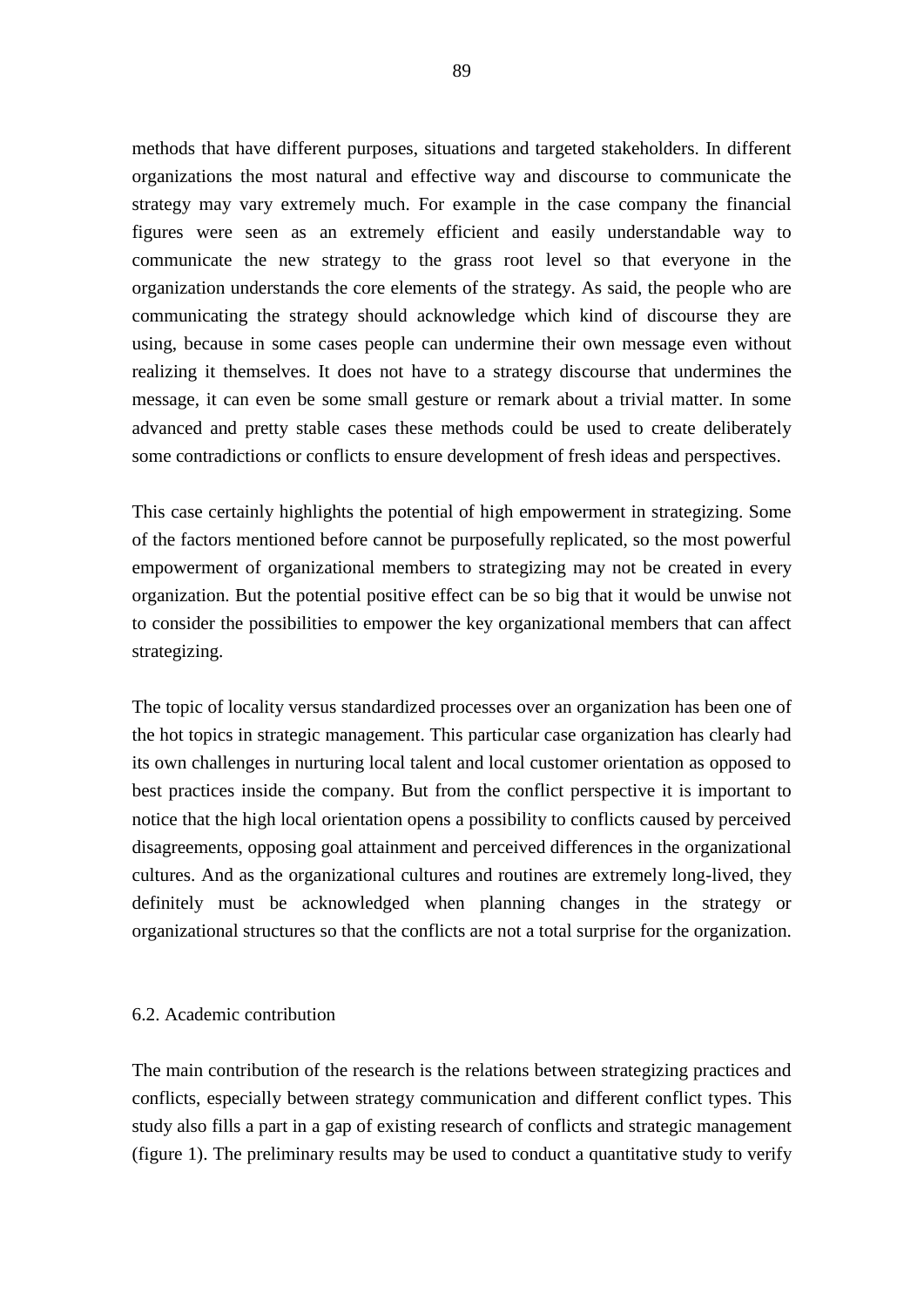or falsify the relations portrayed in these conclusions. Each of the relationship betrayed by arrows in figure 1 or 2 can be used as a starting point for a new study exploring the phenomenon in different case organization or in different kind of organization settings. The contradictive role of union representatives gives also some insight from the Finnish perspective about their somewhat contradictory role in strategizing. And finally there is the study is an illustration of how empowerment and strategizing are connected together.

# 6.3. Limitations

Most of the participants of the study were extremely involved in the strategizing process of the company. So therefore there was a lack of perspective from the grass root level of the organization – those people who heard about the new strategy through strategy roadshows, target discussions or in some other ways.

In the beginning the study was meant to have a larger quantity of observational data as opposed to the interviews so that it could be possible to gain more insights about the micro level activities related to the strategizing in the company. Therefore for example it was not possible to study how the conflicts might arise in strategizing as opposed why the conflicts might arise. Also the interviews create potential for retrospective bias about the past events in the company.

## 6.4. Future research suggestions

One of the most obvious future research subjects would be to reproduce this same research with different kind of case-company. For example how imposed strategizing practices would affect conflicts? Also different size or industry of the company could even change the results. There is also possibility to conduct a quantitative research about the relationship between strategy communication and conflicts: which methods are the most effective in preventing negative conflicts and what conflicts are caused by different kinds of strategy communication methods. Also further research about the relations between strategy discourses and conflicts can offer new insights of conflicts in strategizing. The research also opened a potential discussion about union representatives' roles in strategizing in the Finnish corporate culture.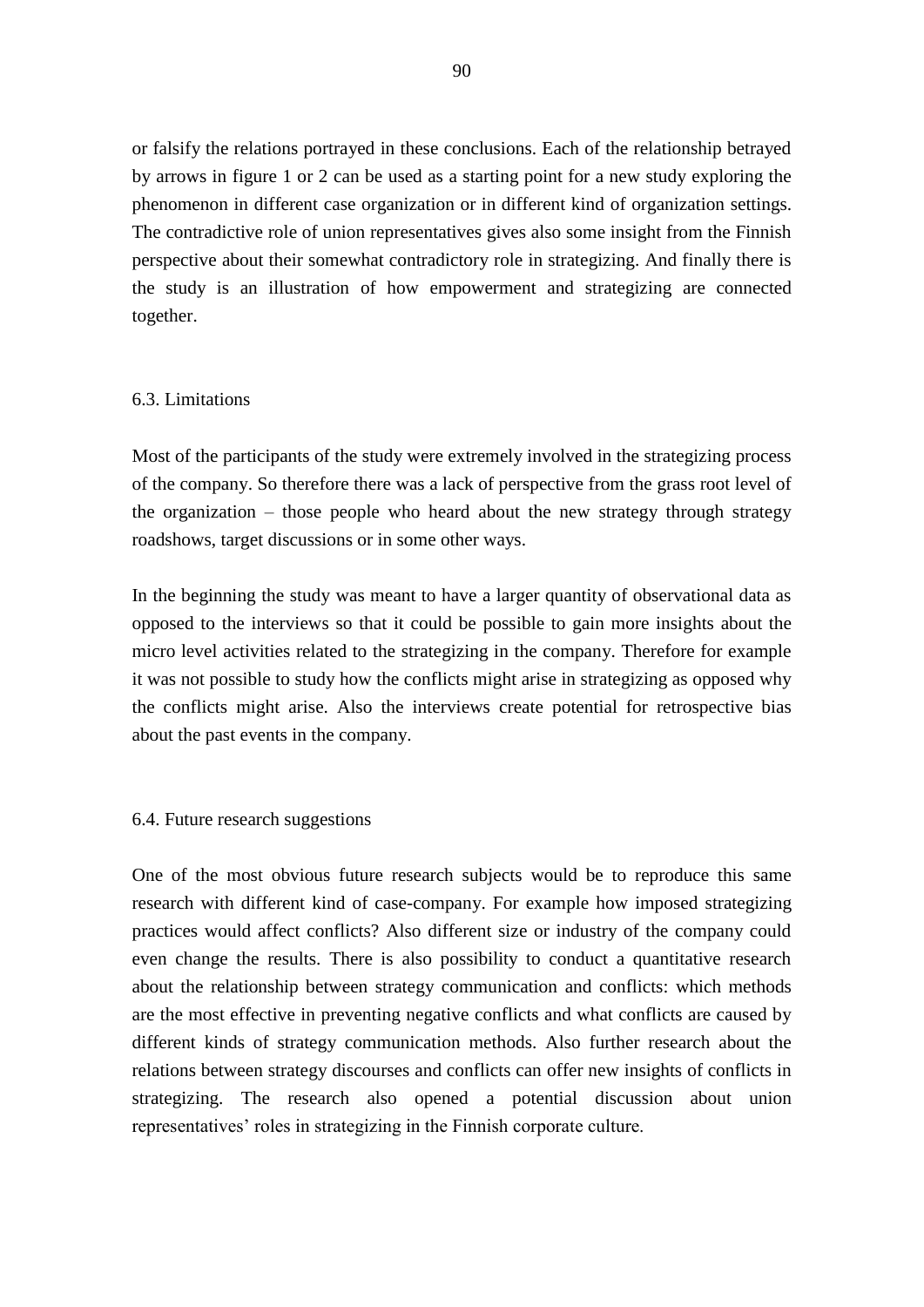#### **REFERENCES**

- Amason, Allen (1996). Distinguishing the Effects of Functional and Dysfunctional Conflict on Strategic Decision Making: Resolving a Paradox for Top Management Teams. *Academy of Management Journal* 39:1, 123–148.
- Amason, Allen & Harry Sapienza. (1997). The effects of top management team size and interaction norms on cognitive and affective conflict. *Journal of Management*, 23: 495–516.
- Ansoff, Igor (1987). The Emerging Paradigm of Strategic Behavior. *Strategic Management Journal* 8:6, 501–515.
- Barki, Henri & Jon Hartwick (2004). Conceptualizing the Construct of Interpersonal Conflict. *The International Journal of Conflict Management* 15:3, 216– 244.
- Behfar, Kristin, Elizabeth Mannix, Randall Peterson & William Trochim (2011). Conflict in Small Groups: The Meaning and Consequences of Process Conflict. *Small Group Research* 42:2, 127–176.
- Bürgi, Peter, Claus Jacobs & Johan Roos (2005). From Metaphor to Practice: In the Crafting of Strategy. *Journal of Management Inquiry* 14:1, 78–94.
- Chia, Robert (2004). Strategy-as-practice: reflections on the research agenda. *European Management Review* 1:1, 29–34.
- Chia, Robert & Brad MacKay (2007). Post-processual challenges for the emerging strategy-as-practice perspective: Discovering strategy in the logic of practice. *Human Relations* 60:1, 217–242.
- Conger, Jay & Rabindra Kanungo (1988). The Empowerment Process: Integrating Theory and Practice. *Academy of Management Review* 13:3, 471–482.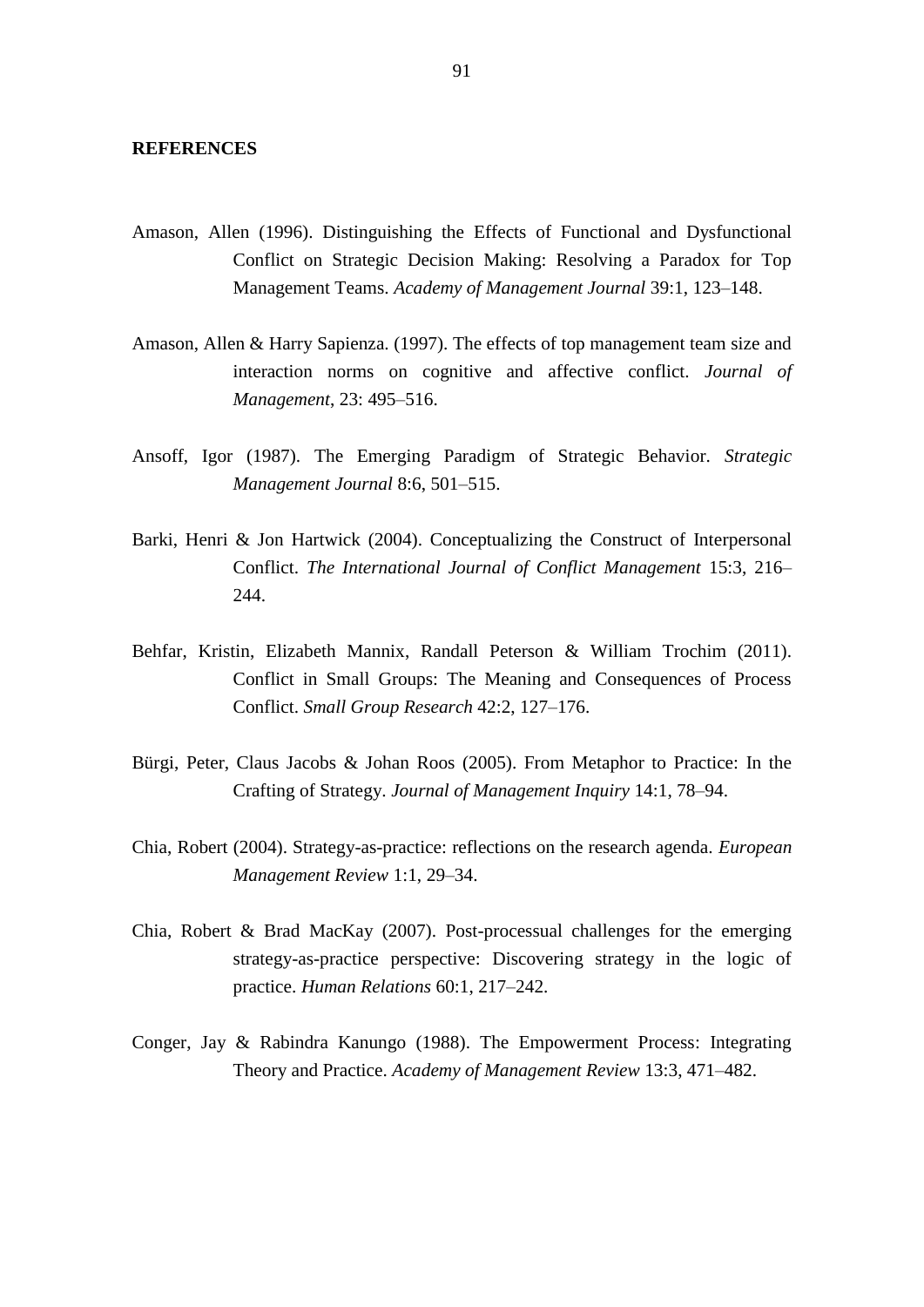- De Dreu, Carsten & Laurie Weingart (2003). Task Versus Relationship Conflict, Team Performance and Team Member Satisfaction: A Meta-Analysis. *Journal of Applied Psychology* 88:4, 741–749.
- Eisenhardt, Kathleen (1989). Building Theories from Case Study Research. *Academy of Management Review* 14:4. 532–550.
- Eisenhardt, Kathleen, Jean Kahwajy & L. Bourgeois III (1997). Conflict and Strategic Choice: How Top Management Teams Disagree. *California Management Review* 39:2, 42–62.
- Eisenhardt, Kathleen & Melissa Graebner (2007). Theory Building from Cases: Opportunities and Challenges. *Academy of Management Journal* 50:1, 25– 32.
- Eriksson, Päivi & Anne Kovalainen (2008). Qualitative Methods in Business Research: Introducing Qualitative Method series. SAGE Publications. 352 p. ISBN 1412903173.
- French, Steven (2009). Re-thinking the foundations of the strategic business process. *Journal of Management Development* 28:1, 51–76.
- Gephart, Robert (2004). Qualitative Research and the Academy of Management Journal. *Academy of Management Journal* 47:4, 454–462.
- Ghezzi, Antonio, Raffaello Balocco & Andrea Rangone (2010). How to get strategic planning and business model design wrong: the case of a mobile technology provider. *Strategic Change* 19:5–6, 213–238.
- Gibbert, Michael, Winfried Ruigrok & Barbara Wicki (2008). What Passes as a Rigorous Case Study?. *Strategic Management Journal* 29, 1465–1474.
- Ginter, Peter, Andrew Rucks & Jack Duncan (1985) Planners' Perceptions on the Strategic Management Process. *Journal of Management Studies* 22:6, 581–596.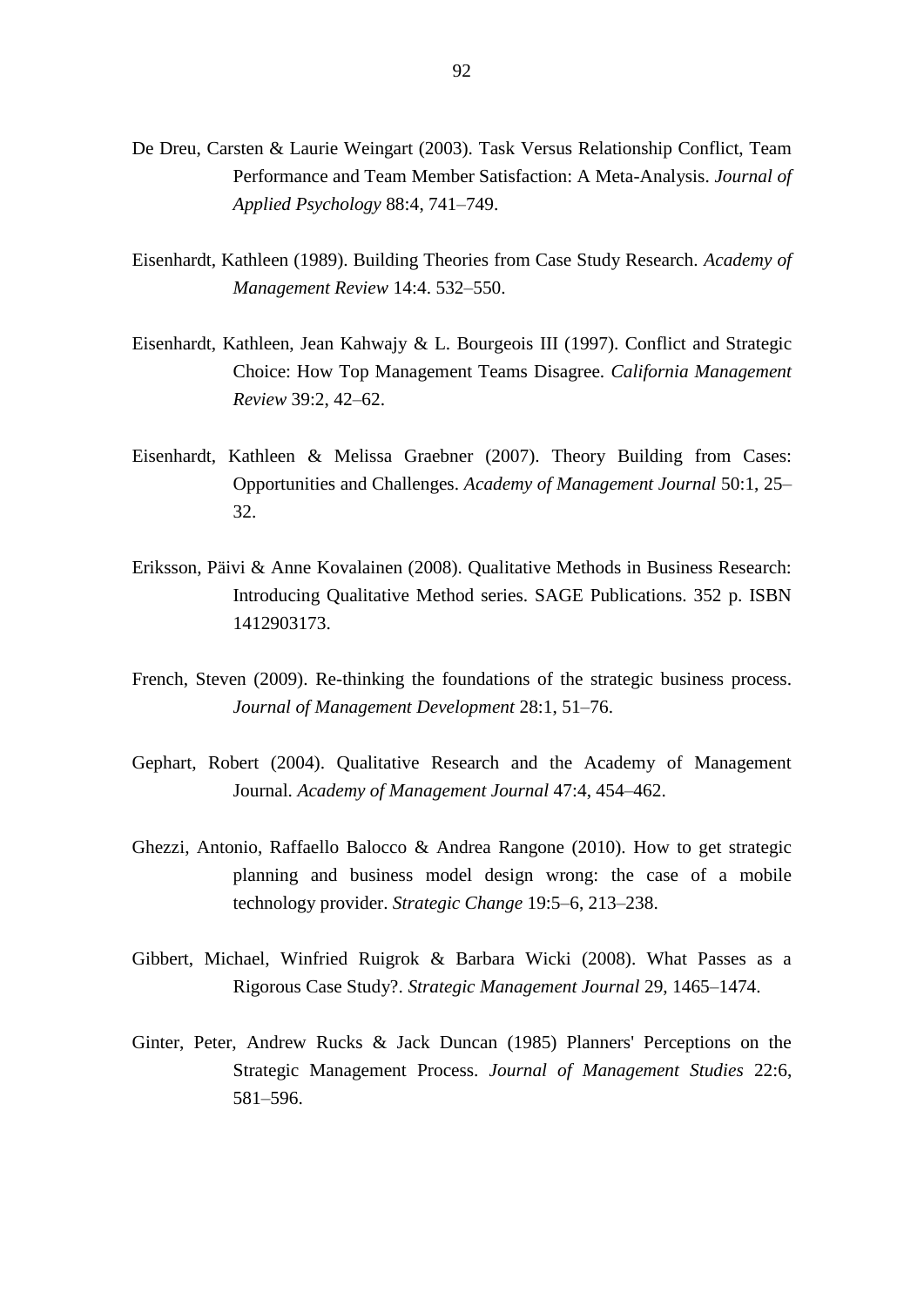- Golsorkhi, Damon, Linda Rouleau, David Seidl & Eero Vaara (2010). Introduction: What is Strategy as Practice? In Cambridge Handbook of Strategy as Practice, 1–20. Ed. Damon Golsorkhi, Linda Rouleau, David Seidl and Eero Vaara. Cambridge: Cambridge University Press. 349 p. ISBN 978-0- 521-51728-7.
- Gunn, Rodd & Wil Williams (2007). Strategic tools: an empirical investigation into strategy in practice in the UK. *Strategic Change* 16:5, 201–216.
- Hamel, Gary & C. K. Prahalad (1998). Competing for the Future. Boston: Harvard Business School Press. 327 p. ISBN 0-87584-416-2.
- Henri, J.F. (2006). Management control systems and strategy: A resource-based perspective. *Accounting, Organizations and Society* 31:6, 529–558.
- Hendry, Kevin, Geoffrey Kiel & Gavin Nicholson (2010). How Boards Strategise: A Strategy as Practice View. *Long Range Planning* 43:1, 33–56.
- Herrman, Pol (2005). Evolution of strategic management: The need for new dominant designs*. International Journal of Management Reviews* 7:2, 111–130.
- Hodgkinson, Gerard, Richard Whittington, Gerry Johnson & Mirela Schwarz (2006). The Role of Strategy Workshops in Strategy Development Processes: Formality, Communication, Co-ordination and Inclusion. *Long Range Planning* 39:5, 479–496.
- Hoffjan, Andreas (2003). Go and Chess as Prognosis instruments for Understanding Competitive Positions. *Strategic Change* 12:8, 435–442.
- Hoskinsson Robert, Michael Hitt, William Wan & Daphne Yiu (1999). Theory and Research in Strategic Management: Swings of a Pendulum. *Journal of Management* 25:3, 417–456.
- Huff, Anne & Rhonda Reger (1987). A Review of Strategic Process Research. *Journal of Management* 13:2, 211–236.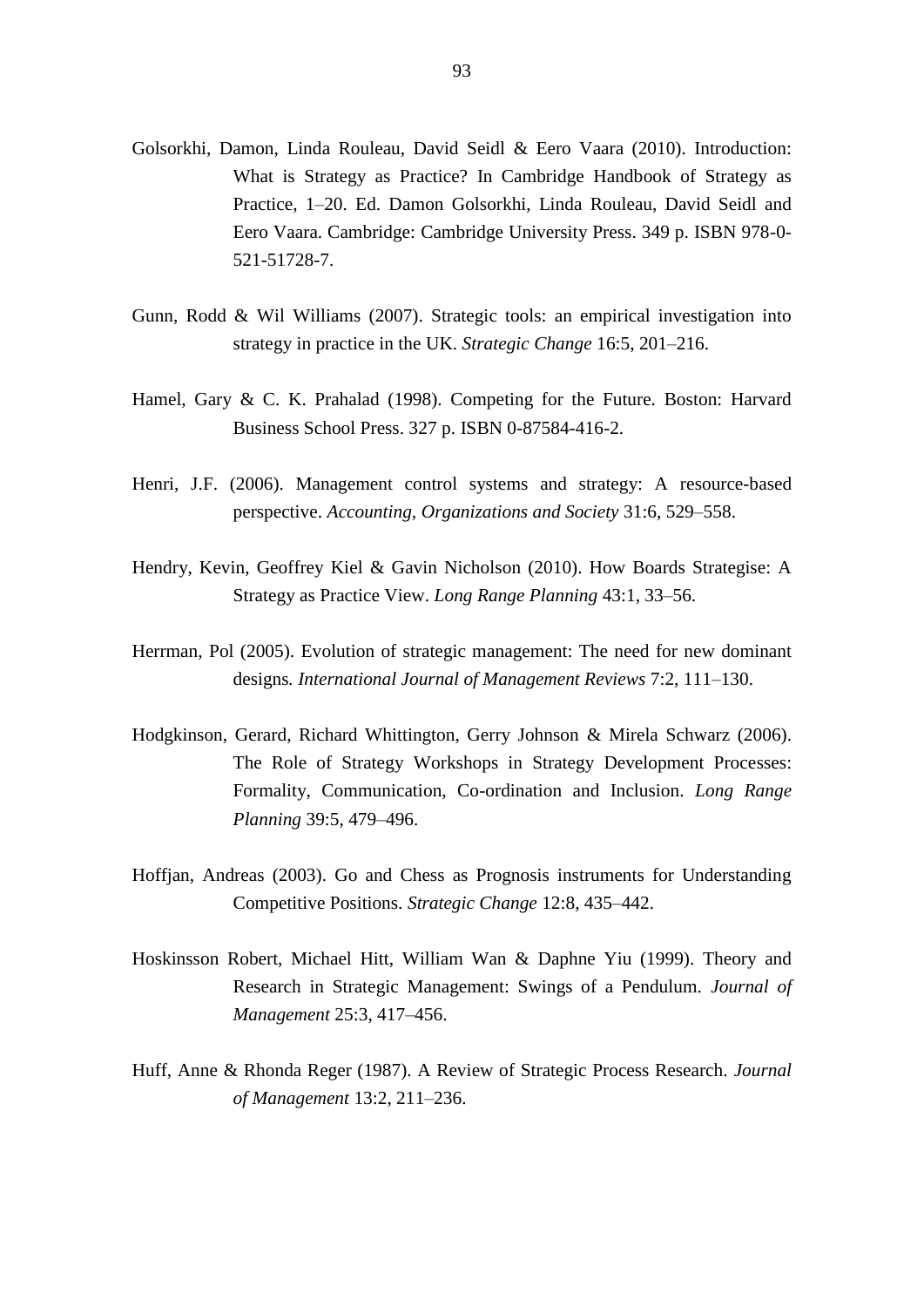- Hutzschemreuter, Thomas & Ingo Keindieust (2006) Strategy-Process Research: What Have We Learned and What Is Still to Be Explored. *Journal of Management* 32:5, 673–720.
- Jarratt, Denise & Davis Stiles (2010). How are Methodologies and Tools Framing Managers' Strategizing Practice in Competitive Strategy Development *British Journal of Management* 21:1, 28–43.
- Jarzabkowski, Paula (2003). Strategic Practices: An Activity Theory Perspective on Continuity and Change. *Journal of Management Studies* 40:1, 23–55.
- Jarzabkowski, Paula (2005). Strategy as Practice: An Activity-Based Approach. Lontoo etc.: SAGE Publications. 203 p. ISBN 0-7619-4438-9.
- Jarzabkowski, Paula. (2008). "Shaping Strategy as a Structuration Process." *Academy of Management Journal* 51:4, 621–650.
- Jarzabkowski, Paula. & Paul Spee (2009). Strategy-as-practice: A review and future directions for the field*. International Journal of Management Reviews*, 11:1, 69–95.
- Johnson, Melin & Whittington (2003). Micro Strategy and Strategizing: Towards an Activity-Based View. *Journal of Management Studies* 40:1, 3–22.
- Johnson, Gerry, Ann Langley, Leif Melin & Richard Whittington (2007). Strategy as Practice: Research Directions and Resources. New York etc.: Cambridge University Press. 244 p. ISBN 978-0-521-68156-8.
- Johnson, Gerry, Kevan Scholes & Richard Whittington (2008). Exploring Corporate Strategy. 8th ed. London: FT Prentice-Hall. 920 p. ISBN: 978-0-273- 71192-6.
- Kuhn, Thomas (1970). The Structure of Scientific Revolutions. Chicago, London: The University of Chicago Press. 210 p. ISBN 0-226-45804-0.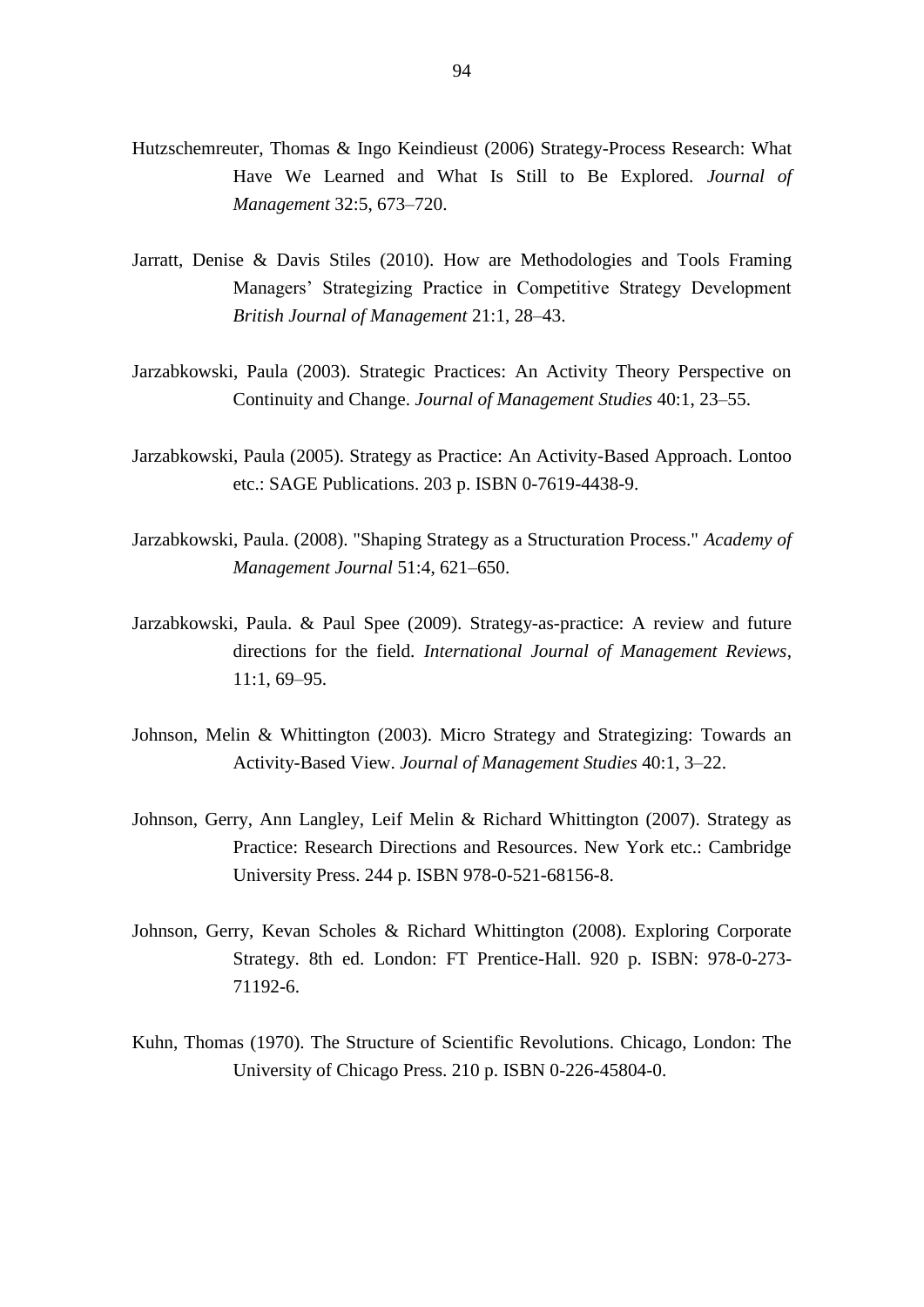- Kuratko, Donald, Duane Ireland, Jeffrey Covin & Jeffrey Hornsby (2005). A Model of Middle-Level Managers' Entrepreneurial Behavior. *Entrepreneurship, Theory and Practice* 29:6, 699–716.
- Mantere, Saku & Eero Vaara (2008). On the Problem of Participation in Strategy: A Critical Discursive Perspective. *Organization Science* 19:2, 341–379.
- Maitlis, Sally & Thomas Lawrence (2003). "Orchestral Manoeuvres in the Dark: Understanding Failure in Organizational Strategizing" *Journal of Management Studies* 40:1, 109–139.
- McGlynn, Richard, Dennis McGurk, Vicki Effland, Nancy Johll & Deborah Harding (2004). Brainstorming and task performance in groups constrained by evidence. *Organizational Behavior and Human Decision Processes* 93:1, 75–87.
- Miller, Susan, David Hickson & David Wilson (2008). From Strategy to Action: Involvement and Influence in Top Level Decisions. *Long Range Planning* 41:6, 606–628.
- Mintzberg, Henry & James Waters (1985). Of Strategies, Deliberate and Emergent. *Strategic Management Journal* 6:3, 257–272.
- Mintzberg, Henry (1994) The rise and fall of strategic planning. Edinburgh: Pearson Education Limited. 461 p. ISBN 0-237-65037-8.
- Mintzberg, Henry, Bruce Ahlstrand & Joseph Lampel (1998). Strategy Safari: A Guided Tour Through the Wilds of Strategic Management. New York: The New Press. 406 p. ISBN 0-684-84743-4.
- Nonaka, Ikujiro (1994). A Dynamic Theory of Organizational Knowledge Creation. *Organization Science* 5:1, 14–37.
- *Oxford English Dictionary* [online]. Oxford University Press, 2002. [Cited 20.9.2013]. Available from Internet: <URL:http://www.oed.com/>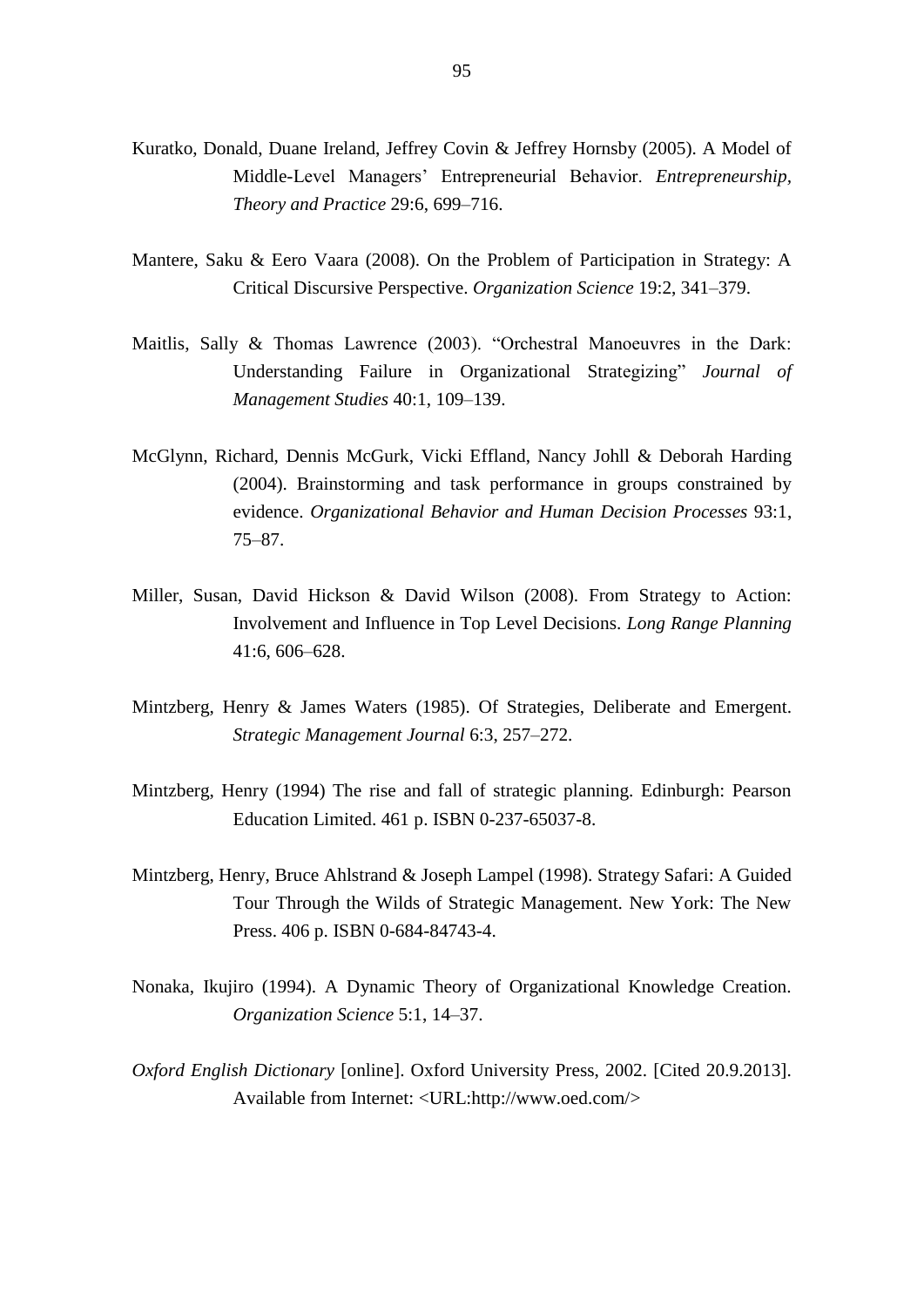- Prahalad, C. K. & Gary Hamel (1994). Strategy as a Field of Study: Why Search for a New Paradigm? *Strategic Management Journal* 15:2, 5–16.
- Price, A.D.F, B.V. Ganiev & E. Newson (2003). Changing strategic management practice within the UK construction industry. *Strategic Change* 12:7, 347– 366.
- Quinn, James Brian (1978). Strategic change: Logical Incrementalism. *Sloan Management Review* 20:1, 7–21.
- Rumelt, Richard, Dan Schendel & David Teece (1994). Fundamental Issues in Strategy: A Research Agenda. Boston, Massachusetts: Harvard Business School Press. 636 p. ISBN 0-87584-343-3.
- Schendel, Dan & Charles Hofer (1979). Strategic management: a new view of business policy and planning, Boston, Toronto: Little Brown & Company 538 p. ISBN 0316773123.
- Schmidt, Stuart (1972). Conflict: Toward Conceptual Clarity. *Administrative Science Quarterly* 17:3, 359–370.
- Siggelkow, Nicolaj (2007). Persuasion with Case Studies. *Academy of Management Journal* 50:1, 20–24.
- Sminia, Harry (2005). Strategy formation as layered discussion. *Scandinavian Journal of Management* 21:3, 267–291.
- Tjosvold, Dean (2006). Defining conflict and making choices about its management: Lighting the dark side of organizational life. *International Journal of Conflict Management* 17:2, 87–95.
- Verity, Julie (2003). Scenario planning as a strategy technique. *European Business Journal* 15:4, 185–195.
- Whittington, Richard (1996). Strategy as practice *Long Range Planning* 1996 29:5, 731–735.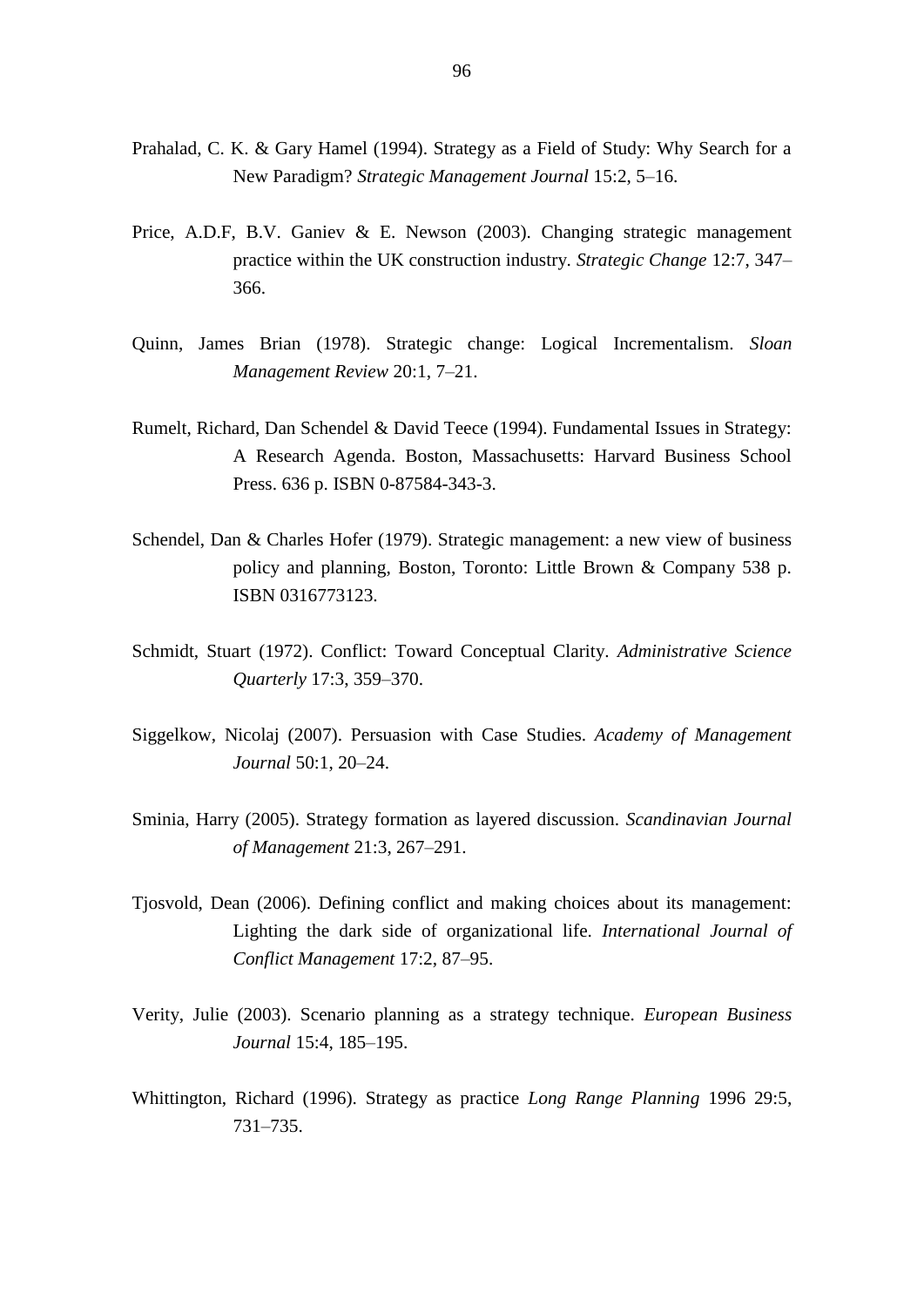- Whittington, Richard (2002). Practice Perspectives on Strategy: Unifying and Developing a Field. *Academy of Management Proceeding*s.
- Woolridge, Bill, Torsten Schmid & Steven Floyd (2008). The Middle Management Perspective on Strategy Process: Contributions, Synthesis, and Future Research. *Journal of Management* 34:6, 1190–1221.
- Yin, Robert (2003). Case Study Research: Design and Methods. 3. ed. California: Sage Publications, Thousand Oaks 179 p ISBN 0-7619-2553-8.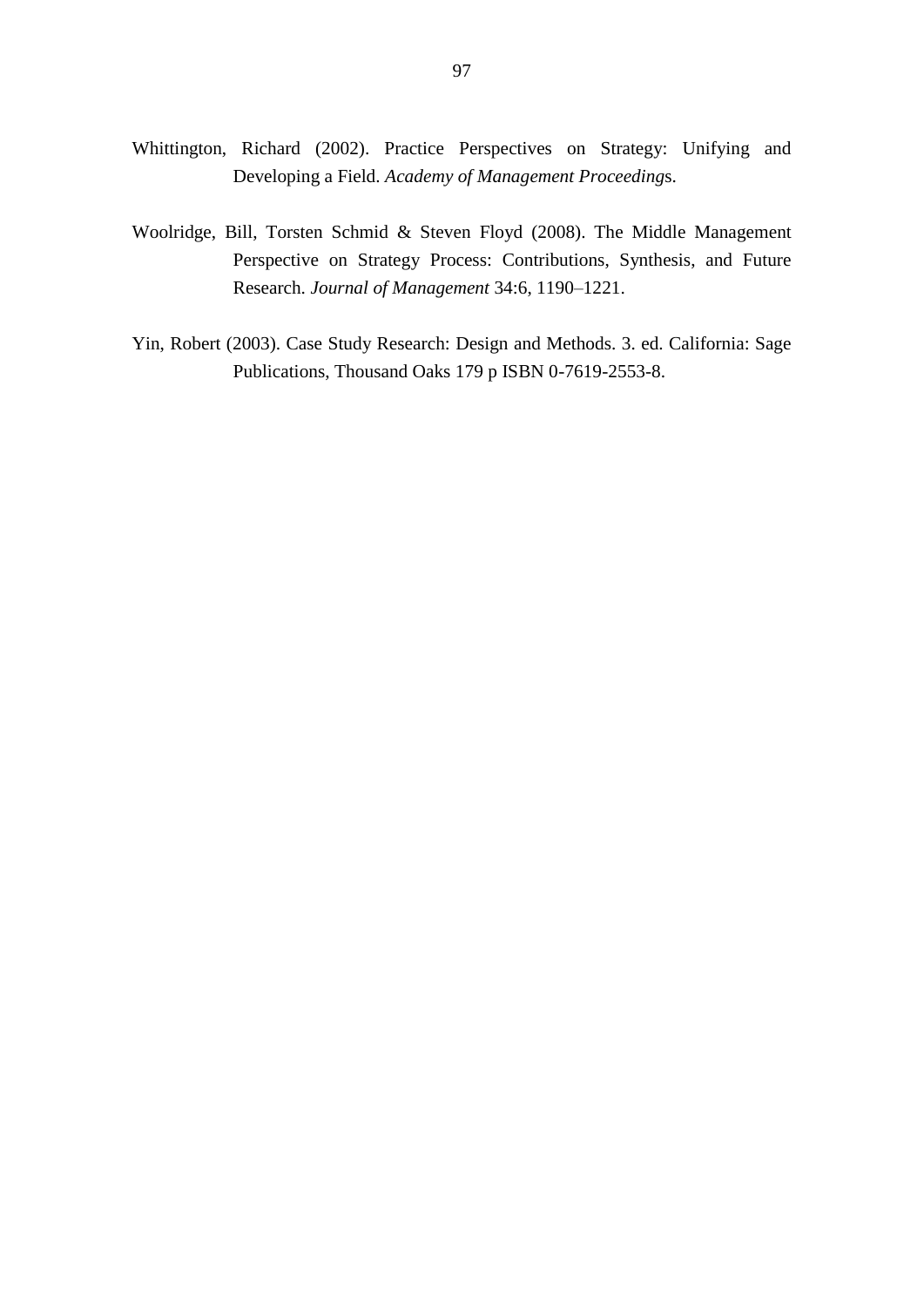# **APPENDIX 1. The information about the study for the participants**

The topic/idea:

- The effect of contradictions or possible conflicts to strategy creation and development
- The research focuses only on the effect of contradictions in the strategy process, not the causes of contradictions or the management and solution of conflicts. The target is to create deep understanding about the effect of contradictions and conflicts to strategy creation and development.
- The viewpoint of the research is to focus on the interaction between people, routines and strategy practices, not on the content of the strategy.

The need for resources

- The collection of the data in two phasesAineiston kerääminen ja muodostaminen kahdessa vaiheessa.
	- o At first by some semi-structured interviews with the people who were participating in the strategy process. This is followed by approximately two weeks of observation.
	- o For the interviees I would need people from different organizational levels who are participating in the strategizing. In the best case from the top management to the operative level, also if possible from the Board of Directors.
	- o The interviews are going to take approximately 30–90 minutes per interview and there will be a few interviews.
	- o In the observation phase there will not be need to reserve people's work time for me after introductions and start guidance. At first my role is probably "the guy that is hanging round in the coffee room listening to people in the corner", but it will change to a more partcipative role if the situation is suitable.
- The data is collected possibly between March and May in 2012.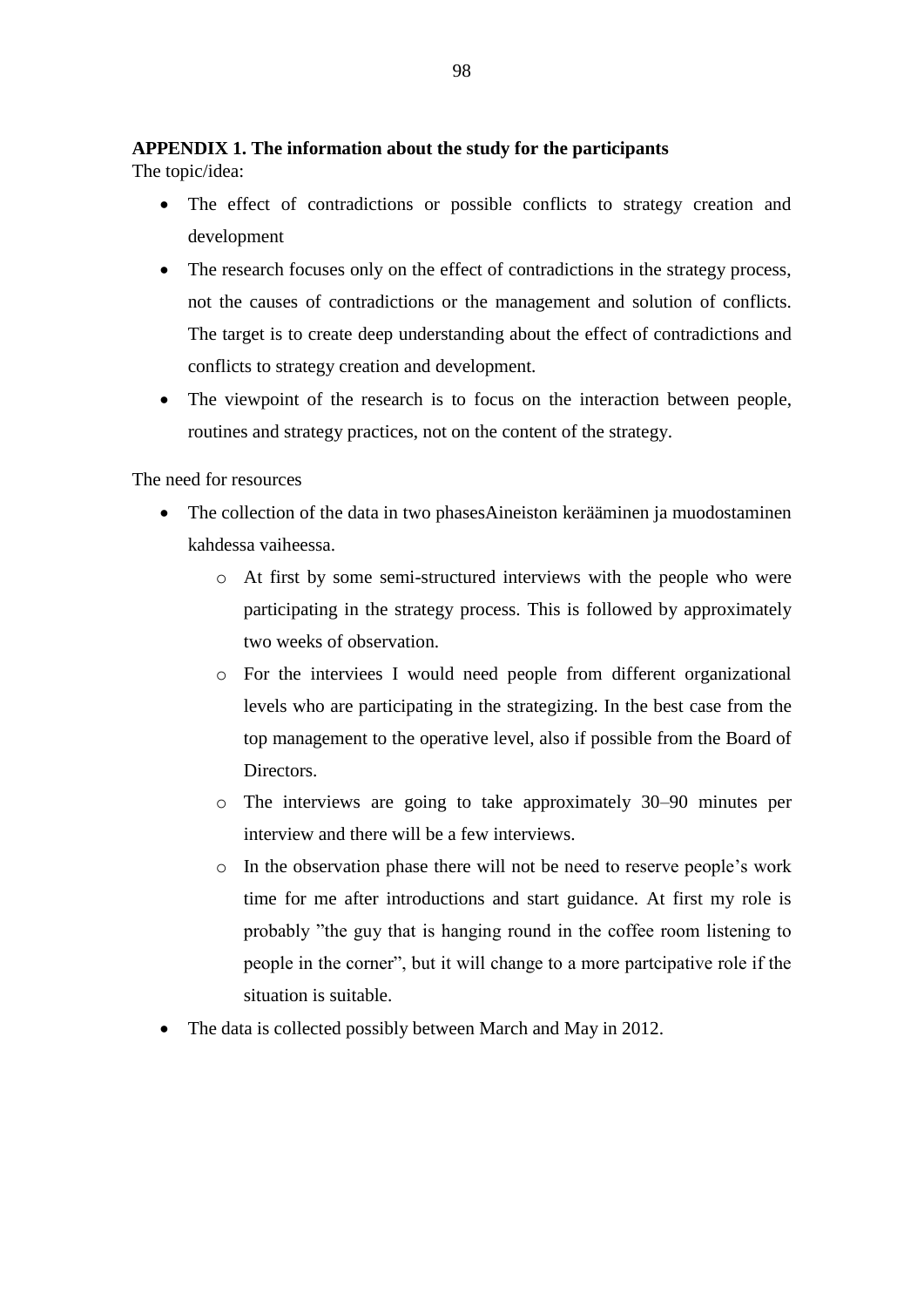The benefit from the research

- An outside, fresh, academic and objective view on the strategizing in the organization
- Particularly in the observation phase my role could be active and participative in addition to passive observation.
- The research is connected and offers possible solutions to challenges in strategy development and implementation.